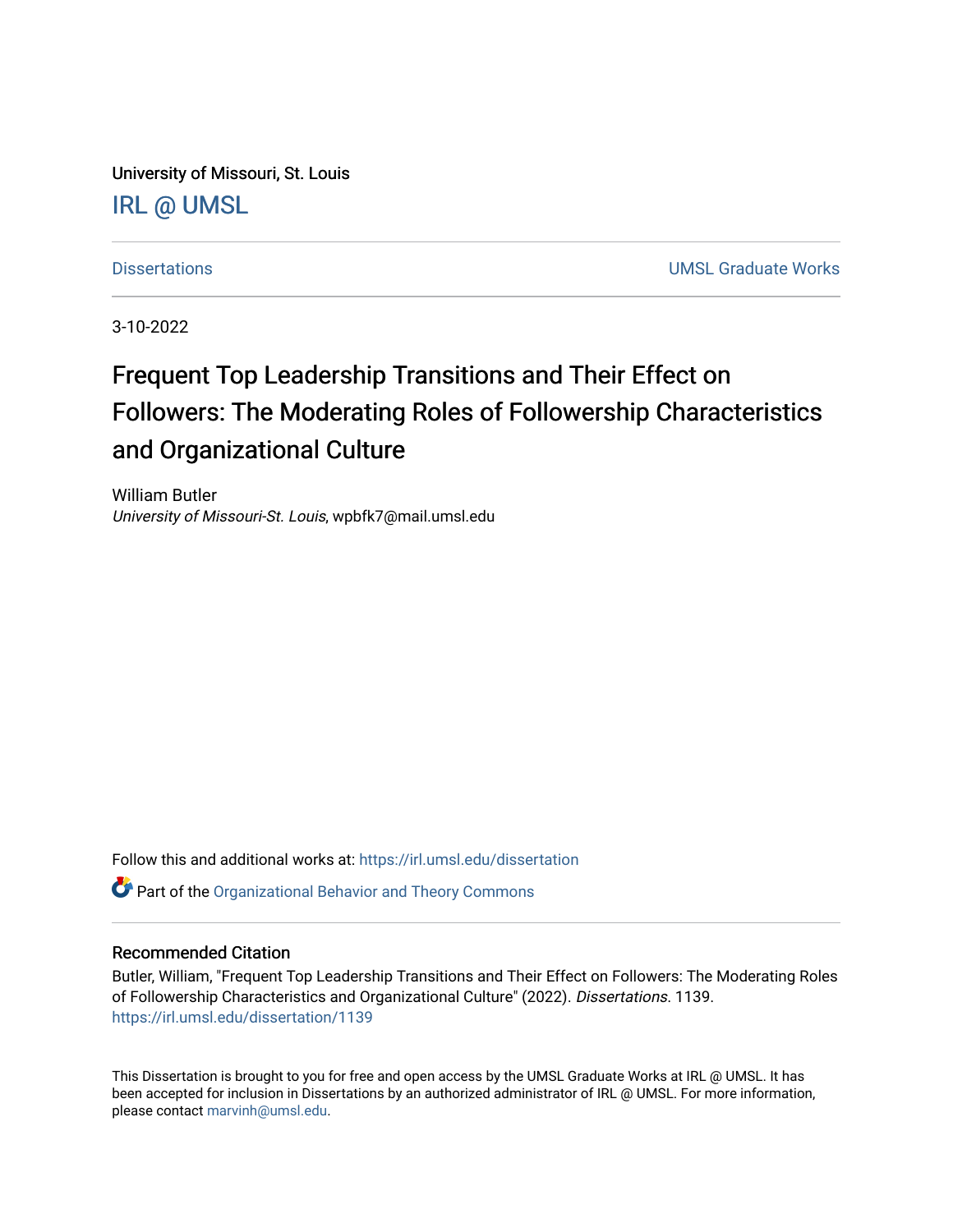Frequent Top Leadership Transitions and Their Effect on Followers: The Moderating Roles of Followership Characteristics and Organizational Culture

William P. Butler

MBA, Washington University in St. Louis, 2002

M.S.E.E., Purdue University, 1987

B.S.E.E., Purdue University, 1985

A Dissertation Submitted to The Graduate School at the University of Missouri–St. Louis in partial fulfillment of the requirements for the degree Doctor of Business Administration

May 2022

Advisory Committee

John P. Meriac, Ph. D. Chairperson

Ekin K. Pellegrini, Ph.D.

Stephanie M. Merritt, Ph.D.

Copyright, William P. Butler, 2022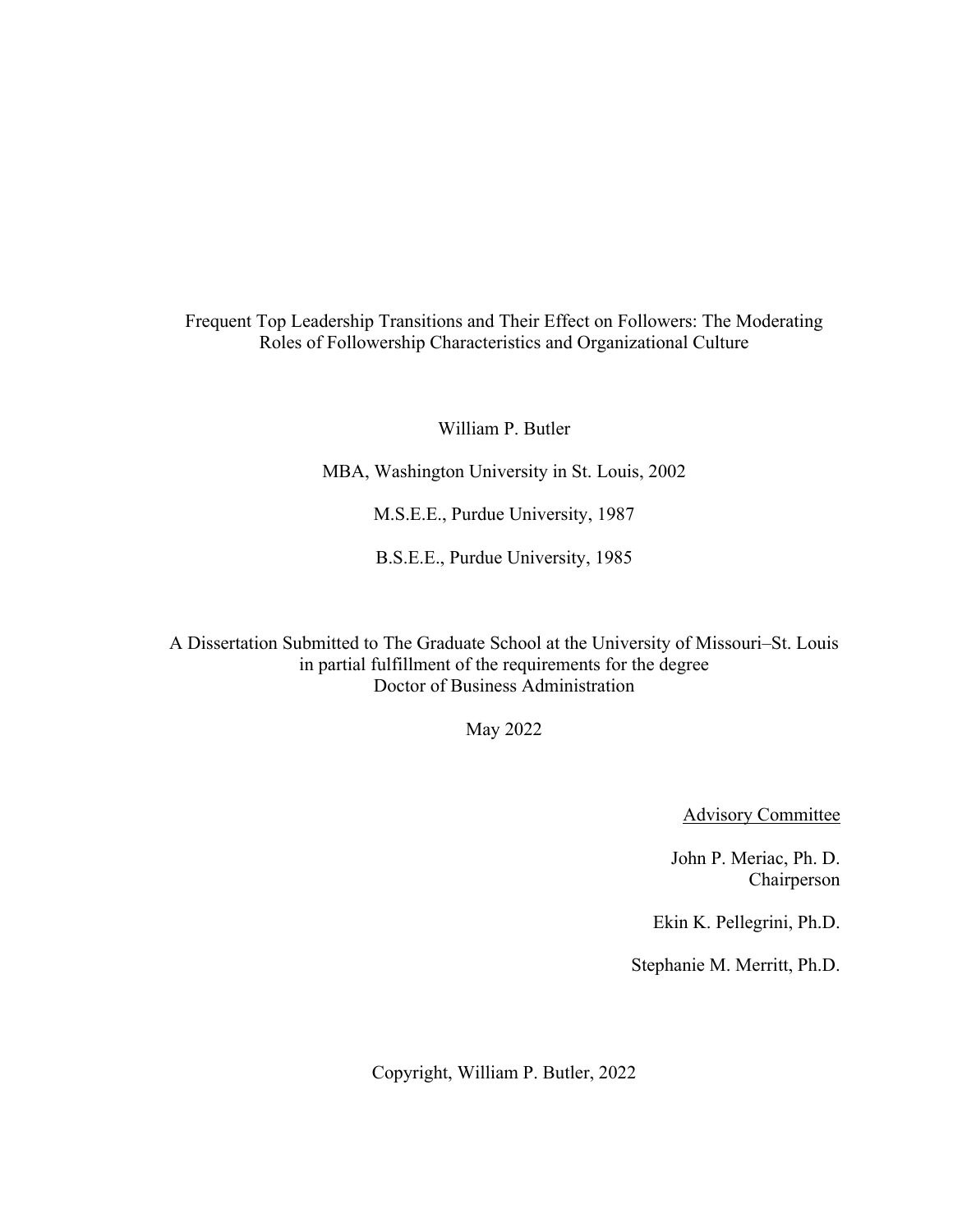#### **Abstract**

Modern for-profit, large businesses are often organized as a collection of business units, with each unit having a top leader responsible for the unit's results. While there is much literature about CEO transitions, there is scant literature about leadership transitions at an individual business unit level. Moreover, there is no literature concerning *frequent* leadership transitions at this level. This study developed and validated a new measure to assess employee perceptions of top leadership transition frequency. To measure employee reactions to perceived top leadership transition frequency, the EVLN scale was utilized. This study identified that employee Exit or Neglect are likely to increase in response to leadership transitions perceived as occurring frequently. In addition, organizational culture and followership were explored for their potential moderating effects on perceived frequent leadership transitions. Using Denison et al.'s organizational culture consistency scale, organizational culture was measured to assess firm outcomes; followership was measured using Kelley's scales for active engagement and independent critical thinking. Organizational culture was found to have a moderating effect upon Exit, whereas followership was not. Contributions to research include the development of a new measure for top leadership transition frequency, identifying the relationship it has with employee reactions, and expanding the organizational culture and organizational change nomological networks. Finally, specific actions that managers can take to minimize the effects of perceived frequent top leadership transitions were also identified.

*Keywords*: leadership transitions, organizational change, change frequency, followership, organizational culture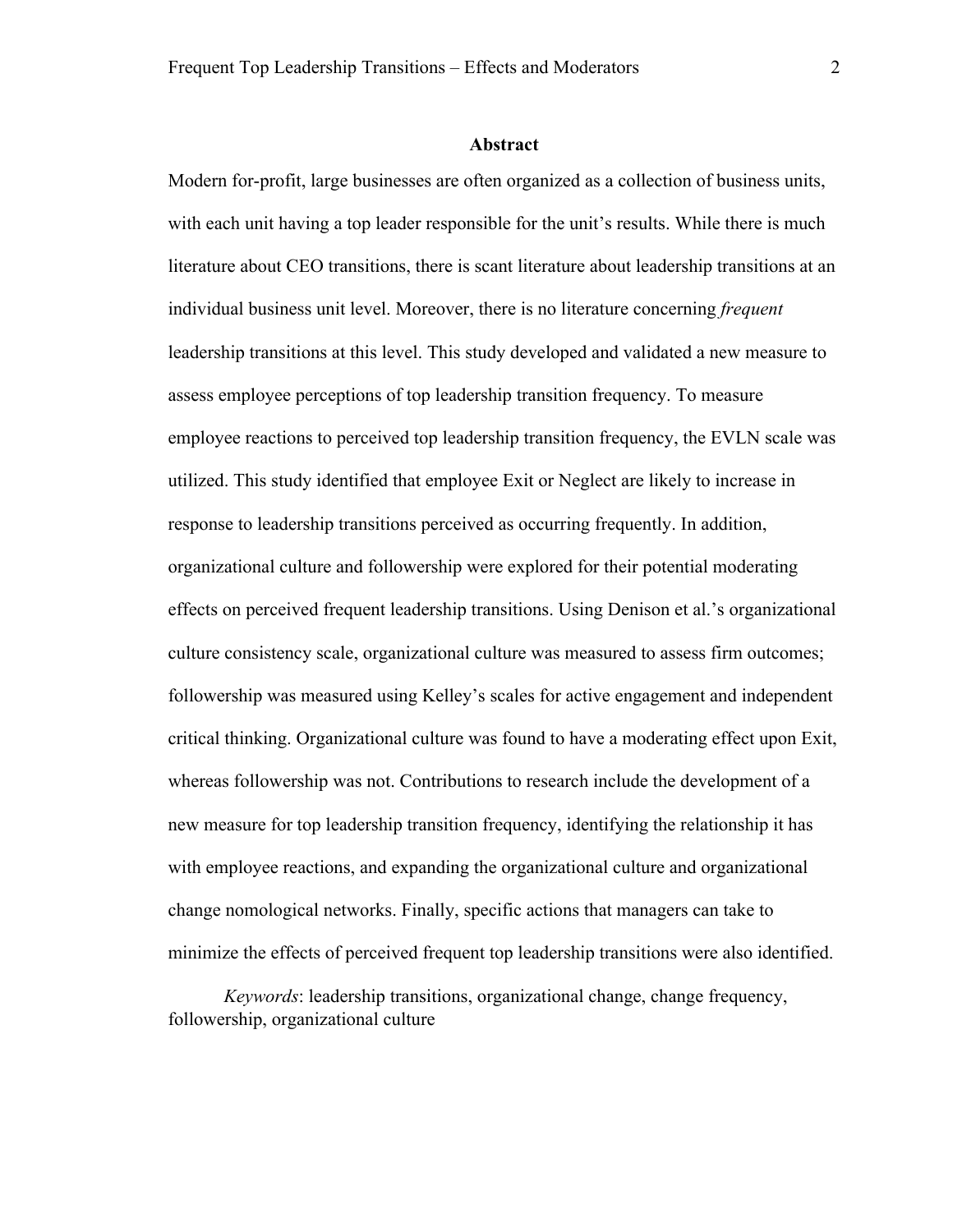#### **Acknowledgements**

I would like to first acknowledge my wife, Jan. I put life on hold for 3½ years to do this program. Without your support and patience, this dissertation would not exist. Thank you so much, Jan; it means a lot to me. I'm truly blessed that you're by my side. A wonderful thing happened along the way, and it began with Jaime. My life is different and better - because of that chance encounter sitting next to you in class on the morning of December 8, 2018, as it led to Team Politics. Dr. Merritt, the magic began in your class. I'm so glad you were on my committee; thank you! A shout out to Dr. Pellegrini for the program. Your perseverance and vision make a real difference in people's lives; I'm a living testimony to that fact. And thank you for being on my committee! A huge shout out to my chair, John Meriac, for taking a chance with me. Hopefully, I was a good student and didn't cause you too much grief ("who's your favorite???"). If I was a lousy student or caused too much trouble, remember that it's Gretchen's fault. Gretchen you are amazing in so many ways; keep your fire burning because it's who you are. Yoda, your wide breadth and depth of understanding are amazing. Is there anything you can't do? Thank you for helping me see the bigger picture. Liz, your insights, organization, and administration are incredible. I'm delighted that you joined us and stuck with us to the end. Did I mention you scared me to death in December 2018? Cindy, this "vis-à-vis" is for you, it's the only one in this entire paper. I'm really excited that you jumped on board with Team Politics this January. Oh yeah, can I borrow your printer? I would like to thank Casey for the breakthrough. Your idea about followership made it all come together. Honey, remember that Casey and I want a rematch. We are tired of you kicking our butts. Many are left to acknowledge, and I apologize to everyone I've overlooked. Finally, there is only one thing left to say: Death to CAPM (Peters, 2021)!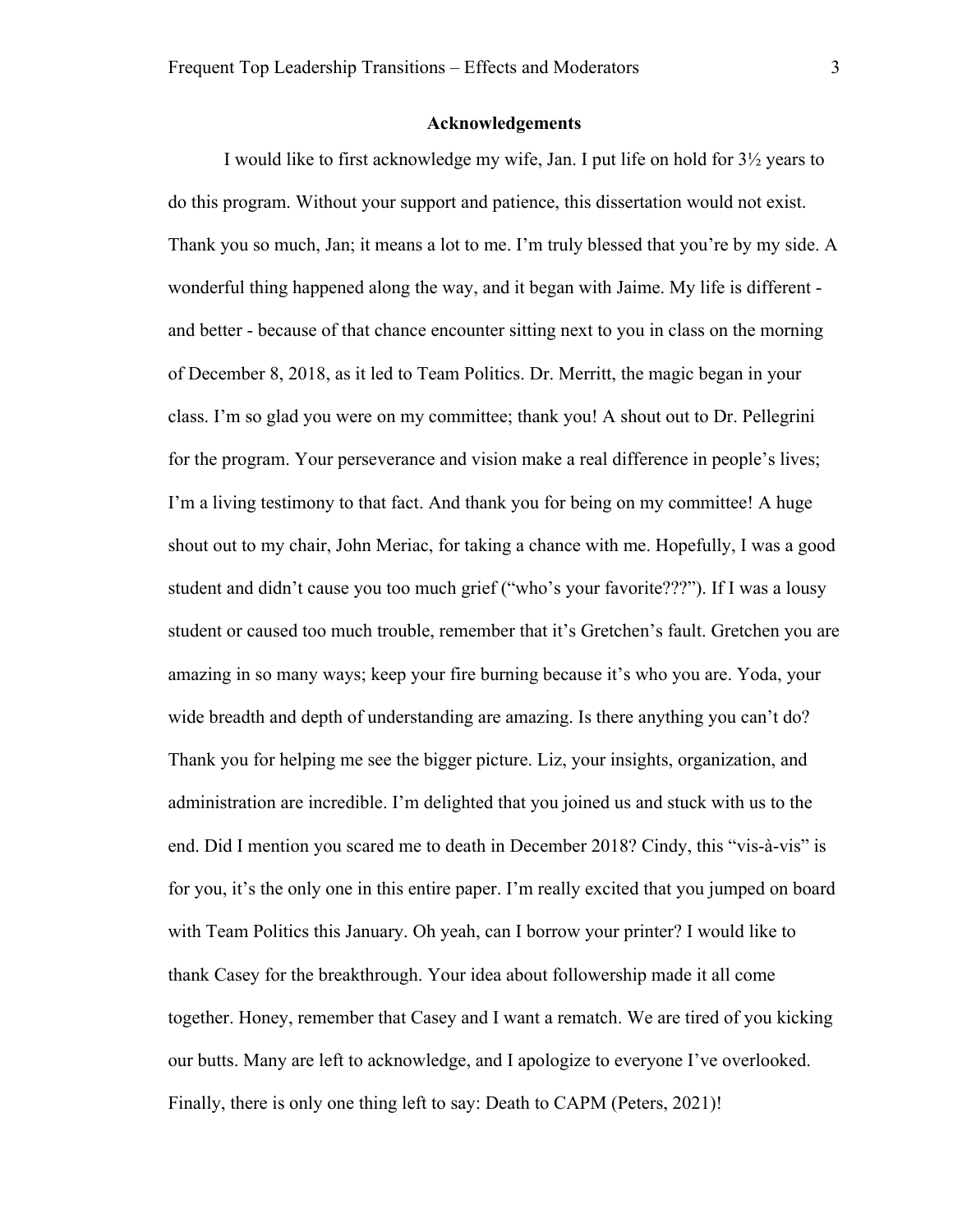## **Table of Contents**

| Figure 1. Exit, Voice, Loyalty, Neglect Typology of Employee Reactions 22 |  |
|---------------------------------------------------------------------------|--|
|                                                                           |  |
|                                                                           |  |
|                                                                           |  |
|                                                                           |  |
|                                                                           |  |
|                                                                           |  |
|                                                                           |  |
|                                                                           |  |
|                                                                           |  |
|                                                                           |  |
|                                                                           |  |
|                                                                           |  |
|                                                                           |  |
|                                                                           |  |
|                                                                           |  |
|                                                                           |  |
|                                                                           |  |
|                                                                           |  |
|                                                                           |  |
|                                                                           |  |
|                                                                           |  |
|                                                                           |  |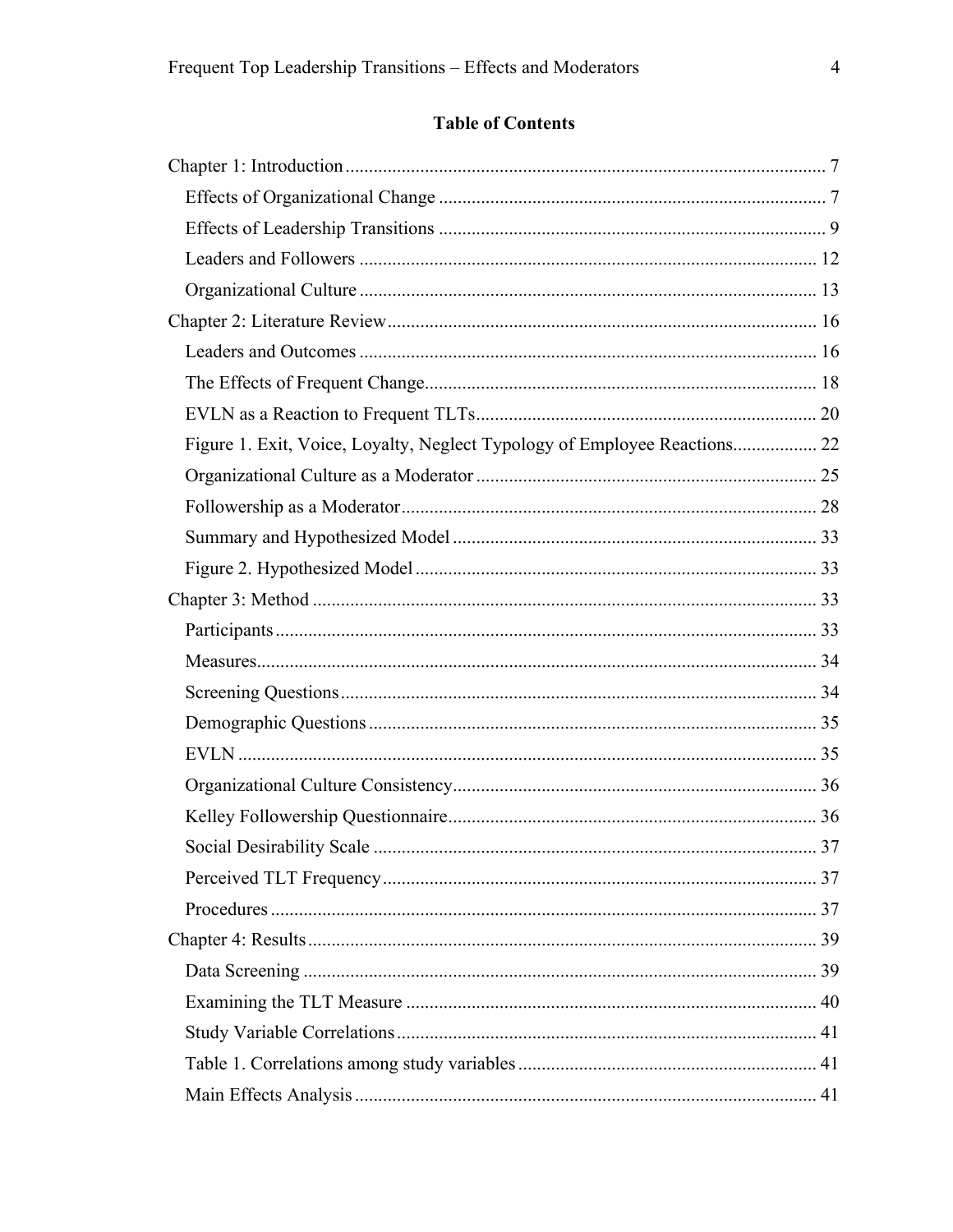| Figure 5. Mean TLT Composite Score Versus Top Leader Length of Service.  100 |  |
|------------------------------------------------------------------------------|--|
|                                                                              |  |
|                                                                              |  |
|                                                                              |  |
|                                                                              |  |
|                                                                              |  |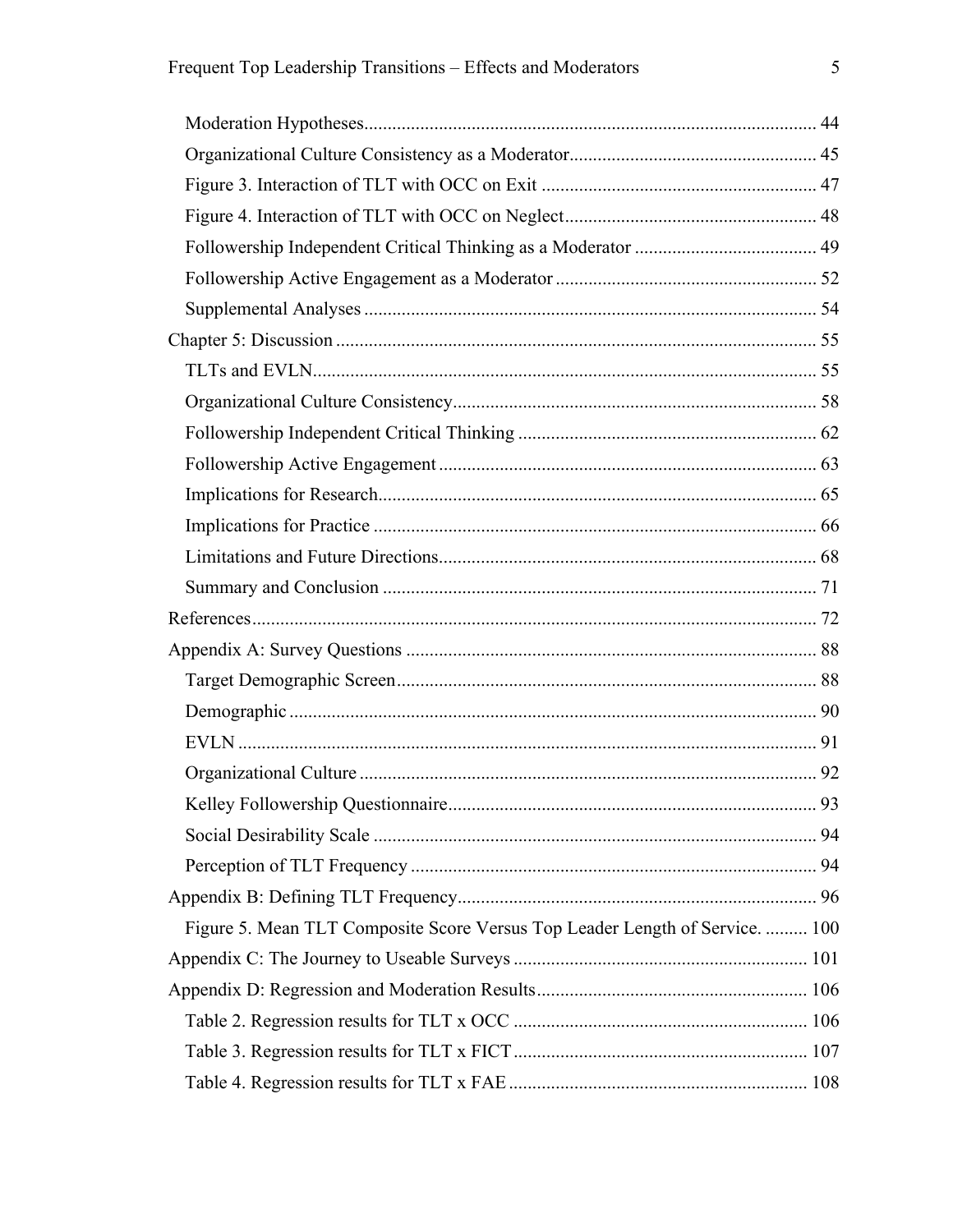| Frequent Top Leadership Transitions – Effects and Moderators |  |
|--------------------------------------------------------------|--|
|                                                              |  |
|                                                              |  |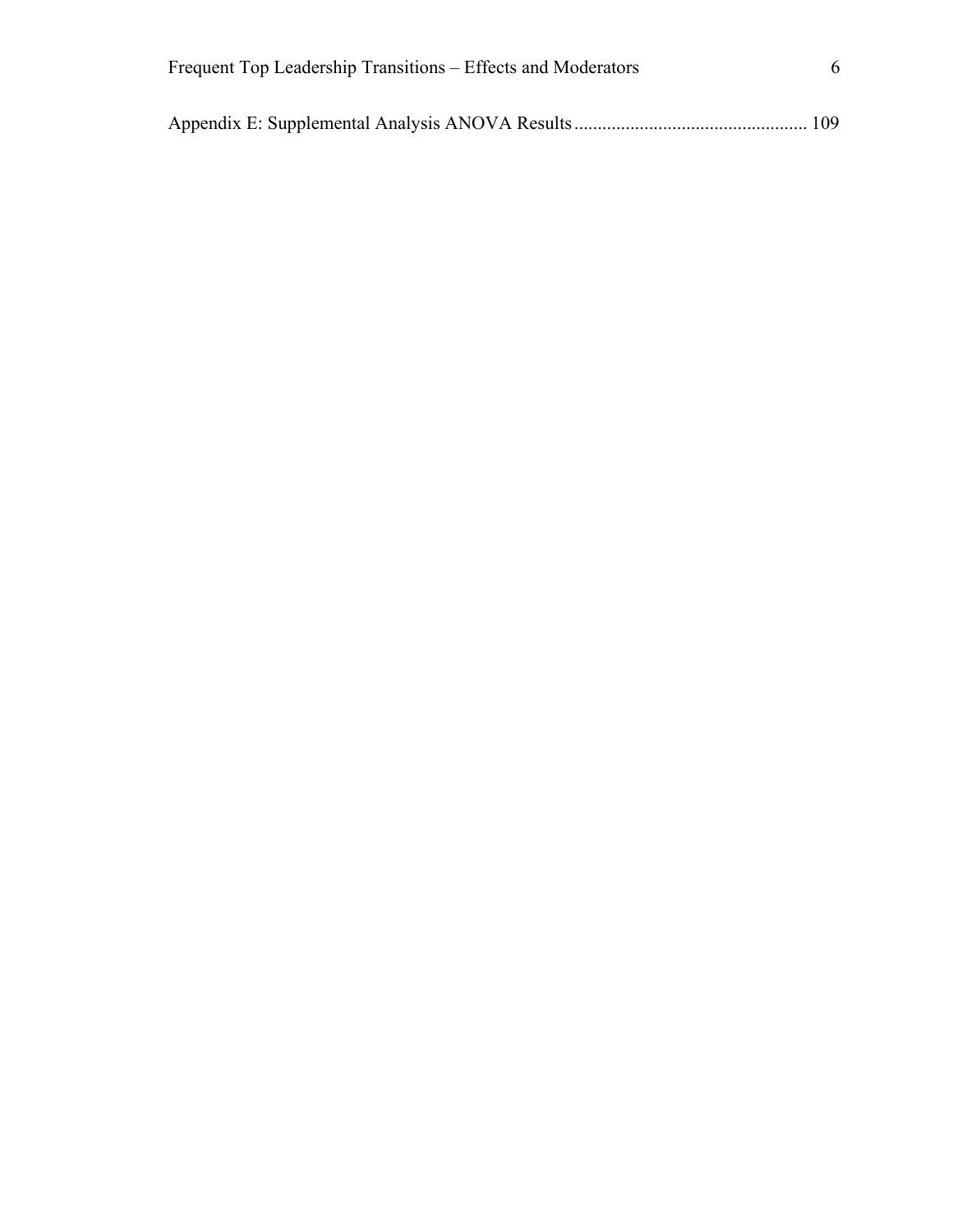#### **Chapter 1: Introduction**

This study's focal point was upon the effects that frequent top leadership transitions (TLTs) have in business units of for-profit enterprises. The modern for-profit enterprise comes in many forms, sizes, and structures (e.g., Ackoff, 1999, p. 214). Large corporations were of interest for this research because, as the corporation's size increases, the organizational complexity increases (Kalleberg & Van Buren, 1996; Kimberly, 1976). Large corporations often-times will be comprised of several different units (Chandler, 1962; Galunic & Eisenhardt, 2001). The units that comprise the corporation may be aligned by a particular product focus, market focus, or country focus (Martin  $\&$ Eisenhardt, 2010). Modern large corporations can be multi-national in their reach, or they can be domestically focused. Furthermore, they may be either publicly traded or privately held. Of *particular interest* for this study were for-profit corporations with a headquarters ("Corporate") that oversees two or more business units (BUs) regardless of whether Corporate was domestic or multi-national, public or private. These organizations will be referred to as multi-business unit corporations, or MBUCs for short, going forward.

#### **Effects of Organizational Change**

The organizational change literature has a considerable amount to say about the outcomes of and employee reactions to change. Much of the literature is focused on the negative aspects of change (Cameron & McNaughtan, 2014). For example, in a two-part study, Stanley et al. (2005) found resistance to organizational change efforts due to employee cynicism and skepticism. Their study provides insight into the antecedents of change resistance, namely disbelief of management (cynicism), while others doubted the change's viability (skepticism). Regarding frequent change, Babalola et al. (2016) found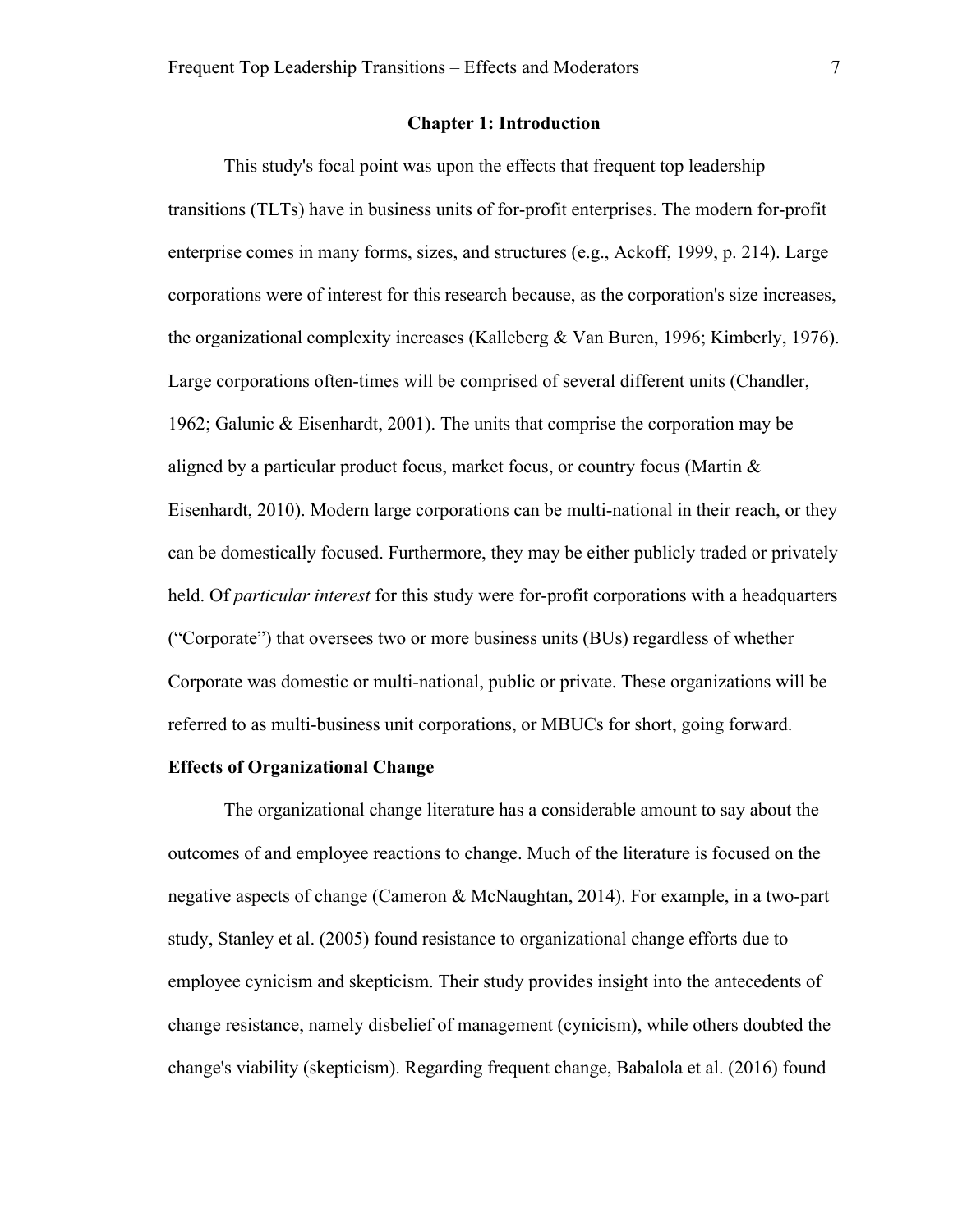a relationship between frequent change and employee turnover intentions. Also, Bernerth et al. (2011) developed the construct of "change fatigue" (p. 322) as a measurement for the effects of frequent change. From this, they were able to identify the relationship of change fatigue with employee exhaustion, organizational commitment, and turnover intentions. However, the negative effects associated with frequent change can be lessened. For example, Drasin (2014) confirmed the relationship between frequent change and increased employee stress, but he also identified that management has a role in lessening (i.e., moderating) employee stress. Specifically, he found that a manager's trust relationship with their employees moderated employee stress by buffering the perceived stress experienced in response to frequent change.

In short, as for the negative effects of organizational change are concerned, the literature informs us that frequent change is related to exhaustion, organizational commitment, stress, and turnover intentions. In this regard, the exchange variables related to commitment and turnover intentions (Cropanzano & Mitchell, 2005) may provide a path to understanding employee reactions. The Exit, Voice, Loyalty, Neglect (EVLN) framework measuring employee behavioral responses developed by Hirschman (1970) and refined by Rusbult et al. (1988) extends exchange theory constructs related to employee turnover (Reichers, 1985). The EVLN framework helps highlight the nuances of negative employee behavioral responses that fall short of leaving the organization yet are nonetheless deconstructive in their effects.

As for inquiry on the positive effects of organizational change, it would seem that it is a relatively nascent discipline (Cameron & McNaughtan, 2014). Nevertheless, several have been identified in the literature. For example, Bertschek and Kaiser (2004)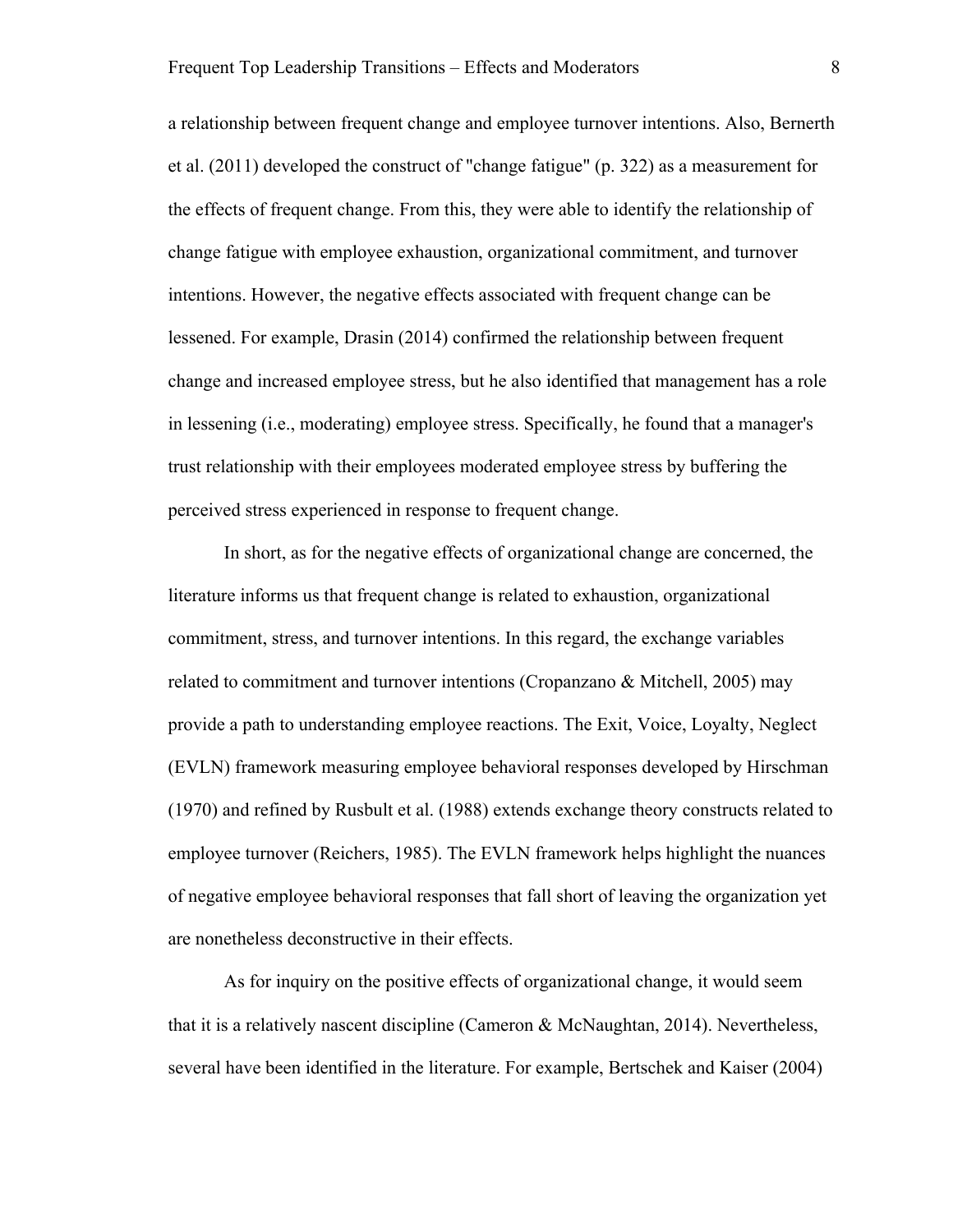studied the effects of information and communication technology (ICT) investments and non-ICT investments on labor productivity versus workplace reorganization. Their study found that workplace reorganization (i.e., organizational change) was strongly associated with improved labor productivity versus those that did not reorganize. Holten and Brenner (2015) studied the association of leadership style (transformational versus transactional) on employee appraisal of organizational change. They noted that transformational leadership was related to a positive evaluation of change, whereas transactional leadership was not. Finally, an organization's change efforts to increase workplace autonomy were found to improve employee support for change (Hornung & Rousseau, 2007). Interestingly, change frequency is not touched upon by studies of the positive aspects of organizational change.

To summarize, there have been numerous studies in the change literature concerning both the positive and negative outcomes of and employee reactions to change. However, the study of the effects of frequent change appears to be highly concentrated on the negative aspects.

#### **Effects of Leadership Transitions**

A particular type of change that organizations face at one point or another is a change in leadership. In the context of MBUCs, their BUs typically have a top leader responsible for the unit's overall performance. Commonly used titles for such a leader include "general manager," "president," or "managing director." MBUCs may move leaders in and out of BUs from either other BUs or Corporate. The rationale for doing so is multifaceted. An MBUC may carry out a leadership transition as a means of human capital development (Baruch et al., 2016; Stahl et al., 2002). It may also move an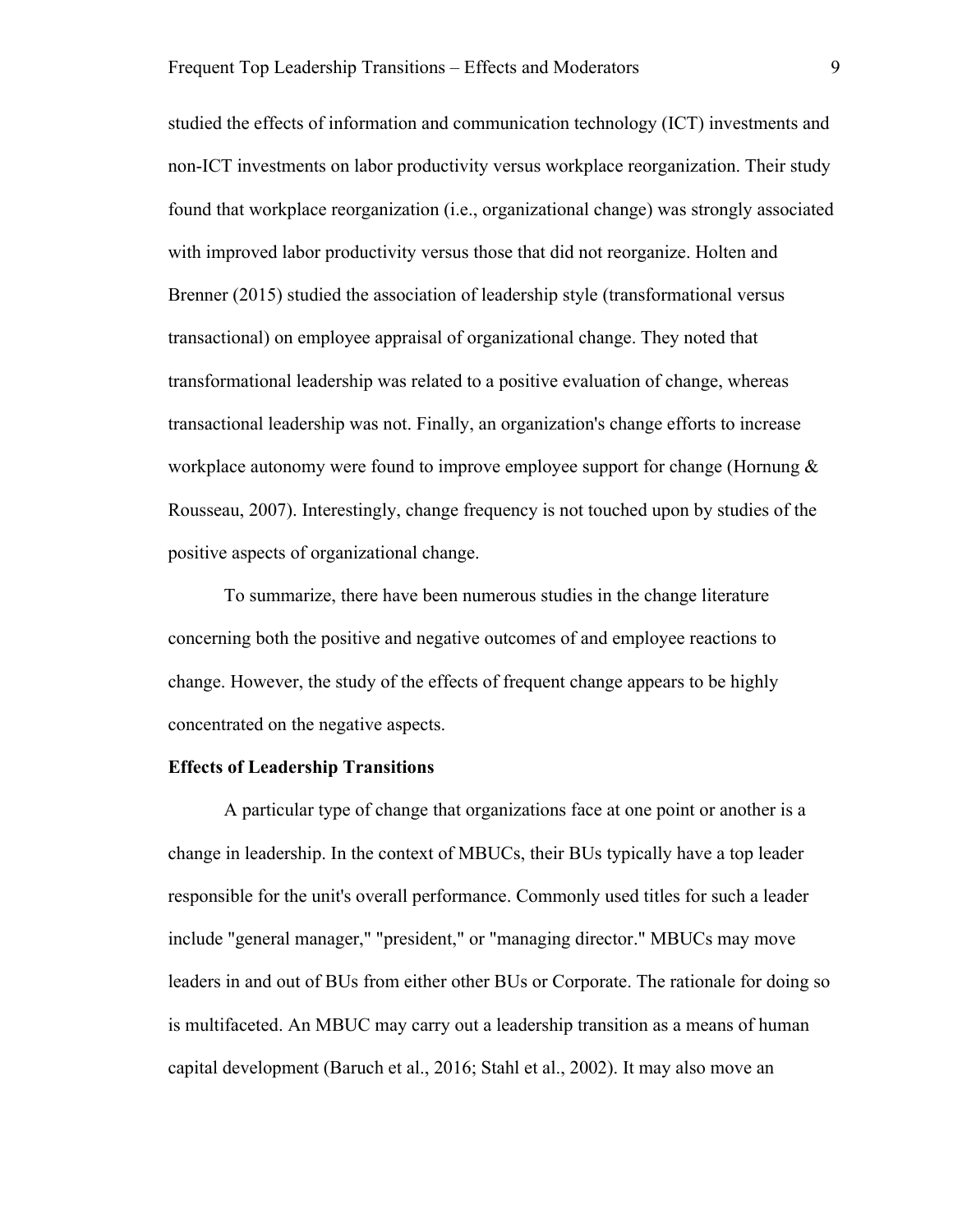individual into several BU leadership positions to ensure that the MBUC has candidates for executive-level leadership with a deep understanding of the corporation's businesses before they take charge (Kampkötter et al., 2018).

BU-level TLTs can occur anywhere from 1 year to 5 years (Campion et al., 1994). For example, three different BUs of a global manufacturer based in the midwestern United States had two leadership transitions between 2013 and 2017, resulting in three top leaders in four years. Helping emerging leaders develop is only one aspect of the bright side of BU top leadership transitions. New BU leaders also provide a fresh perspective unencumbered by previous commitments, traditions, or processes; needed change can be initiated without a sentimental attachment to the past (Ndofor et al., 2009). While TLTs help leaders gain experience and perspective, TLTs can also create challenges for the organizations that undergo one (DeGhetto et al., 2017).

New leaders are sometimes motivated to make their mark to prove that they are effective leaders; thus, a change in strategy or focus may ensue for the business (Porter et al., 2004). Also, if a new leader happens to be narcissistic and puts their personal goals ahead of the company, significant disruption with deleterious effects may follow (Maccoby, 2000). Individuals in the organization must learn and adjust to the new leader's style as well as techniques for "managing up" (O'Hara, 2016). While there are no fixed time scales for new leaders to enjoy (or suffer) the fruit of their labor, it is not unusual to be moved before they can do so. Gabarro (1985) posits that new leaders need up to three years before they have a firm grasp of the new business. Consequently, TLTs occurring in a year or two may result in the perception of wasted time explaining the same thing repeatedly to each new leader (Chase, 1991). In extreme cases, frequent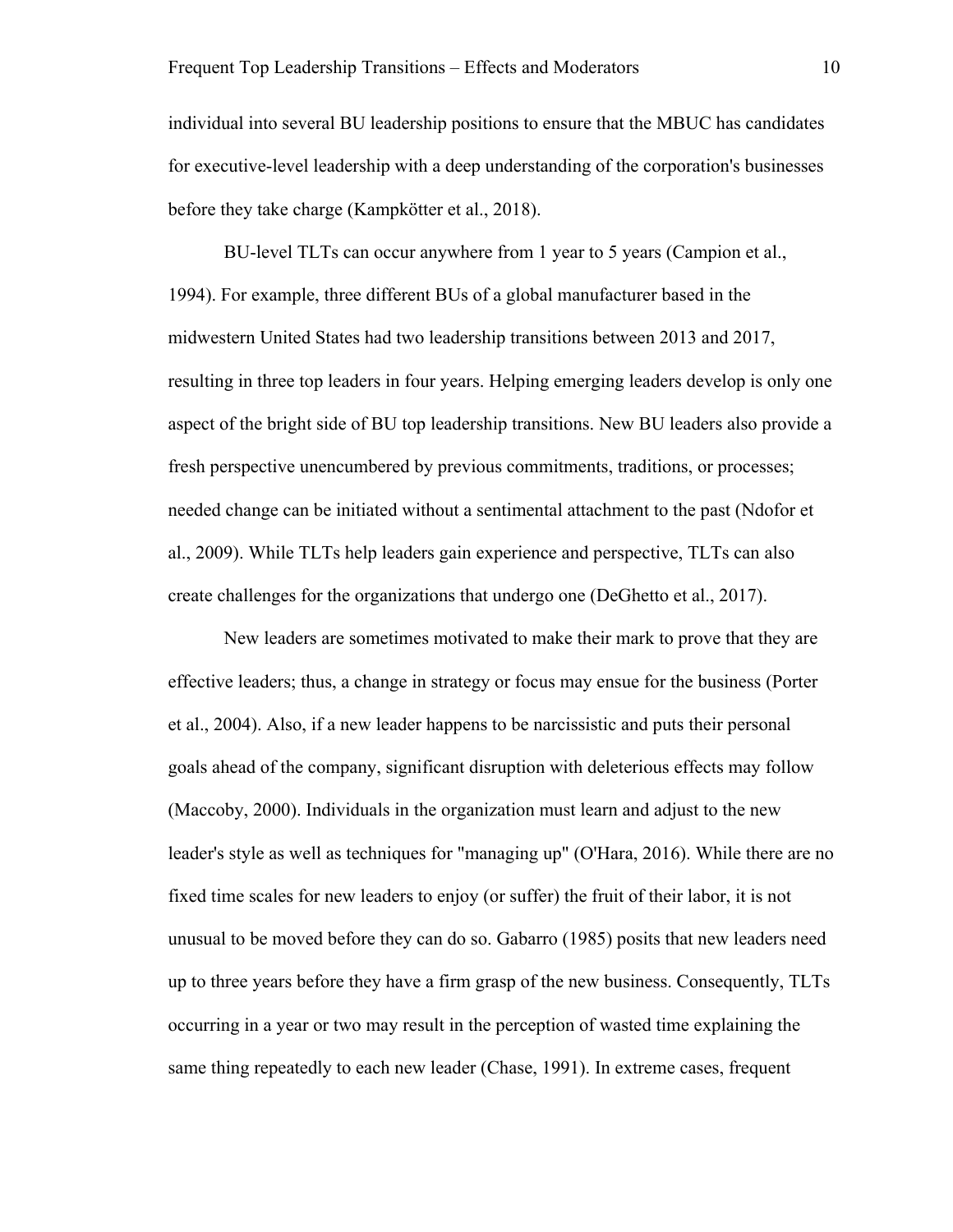TLTs may engender a dismissive attitude toward the new leaders' goals and strategies, resulting in a "this too shall pass" attitude effectively resisting the new leader (Coviello & DeMatthews, 2016, p. 46). Significant events in a person's life include taking a new job; getting a new leader can be similar to taking a new job. Therefore, TLTs are significant events for the followers of the new leader, and perhaps more so if the TLTs are perceived as occurring frequently.

Much of the extant literature on leadership transitions is *leader-centric;* fewer studies have been conducted concerning multi-stakeholder considerations of TLTs. However, among them is a study by Friedman and Saul (1991) on reactions to top leader transitions. They found that the origin of the new leader (internal versus external) and the predecessor's tenure were significant for outcome variables of disruption, morale, and turnover. A limitation of the study is that only senior human resources managers were surveyed and asked to summarize the reactions on behalf of the top management team reporting to the new leader. Manderscheid and Ardichvili (2008) also took a multistakeholder approach to develop a conceptual model for leadership transitions. They identified impression management, feedback, and expectation alignment as a key for the new leader in developing relationships with their new staff. Early impressions are important for establishing credibility and feedback necessary to make course corrections towards goal attainment (Ciampa & Watkins, 1999); expectation alignment is essential to avoid misunderstanding (Neff & Citrin, 2005). However, despite being multistakeholder in their approach, neither of these studies established a causal mechanism for outcomes outside the top management team (i.e., the organization's members beyond the new leader's direct reports). Finally, a study from Thailand (Ngotngamwong, 2014)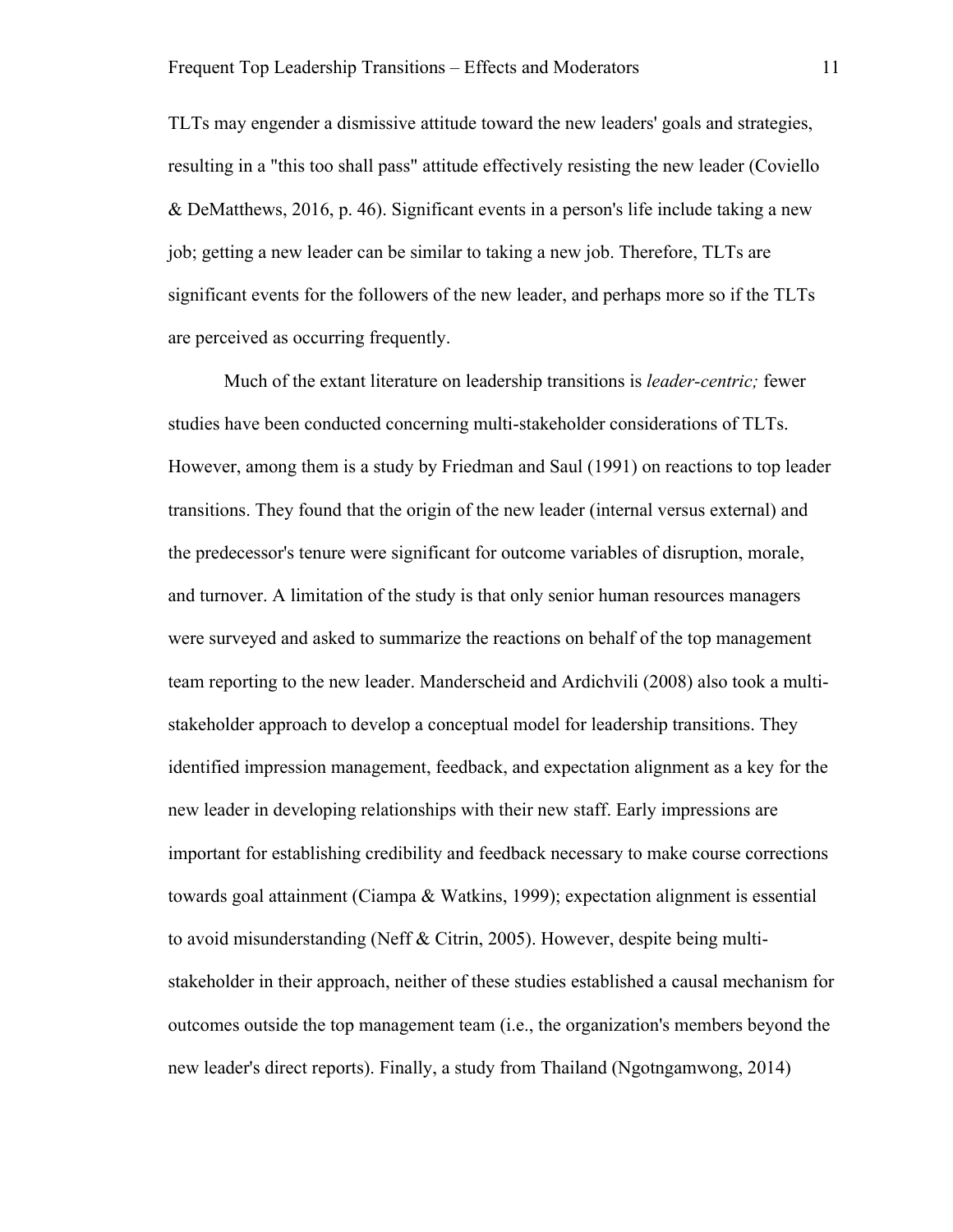surveyed employee perceptions related to frequent leadership changes. While it did not identify generalizable outcomes (e.g., job satisfaction or turnover intentions), it is the only literature in the context of for-profit enterprises that specifically explored frequent leadership changes.

Outside of an MBUC context, frequent leadership changes occur naturally in government agencies, sports, and nonprofits. Some literature exists in these areas, including coach turnover (Hill, 2009; Wenzlaff, 1996), nonprofit leadership (Adams, 2004; Balser & Carmin, 2009), and state-level government agencies (Card, 1997). While addressing frequent leadership changes, they are an odd fit with MBUCs. Government agencies share a characteristic of long tenures for lower-level employees with MBUCs, whereas athletic teams do not. It is widely accepted that there will be turnover in government agencies after an election (Lapuente & Nistotskaya, 2009), which is not true of MBUCs. Depending on their structure (i.e., paid employees versus volunteers), nonprofits may have similarities with an MBUC and employee tenure. However, their raison d'etre is very much *not* shared with MBUCs.

In summary, it would appear that there is a gap in the leadership transition literature concerning the effects upon employees and outcomes of such transitions. Moreover, there is a dearth of literature regarding frequent leadership transitions in a forprofit context.

#### **Leaders and Followers**

Much literature is available concerning leadership and leadership styles. However, neither leadership theory nor type of leadership style were the direct interest of this research. Leaders cannot lead without followers; in other words, leadership needs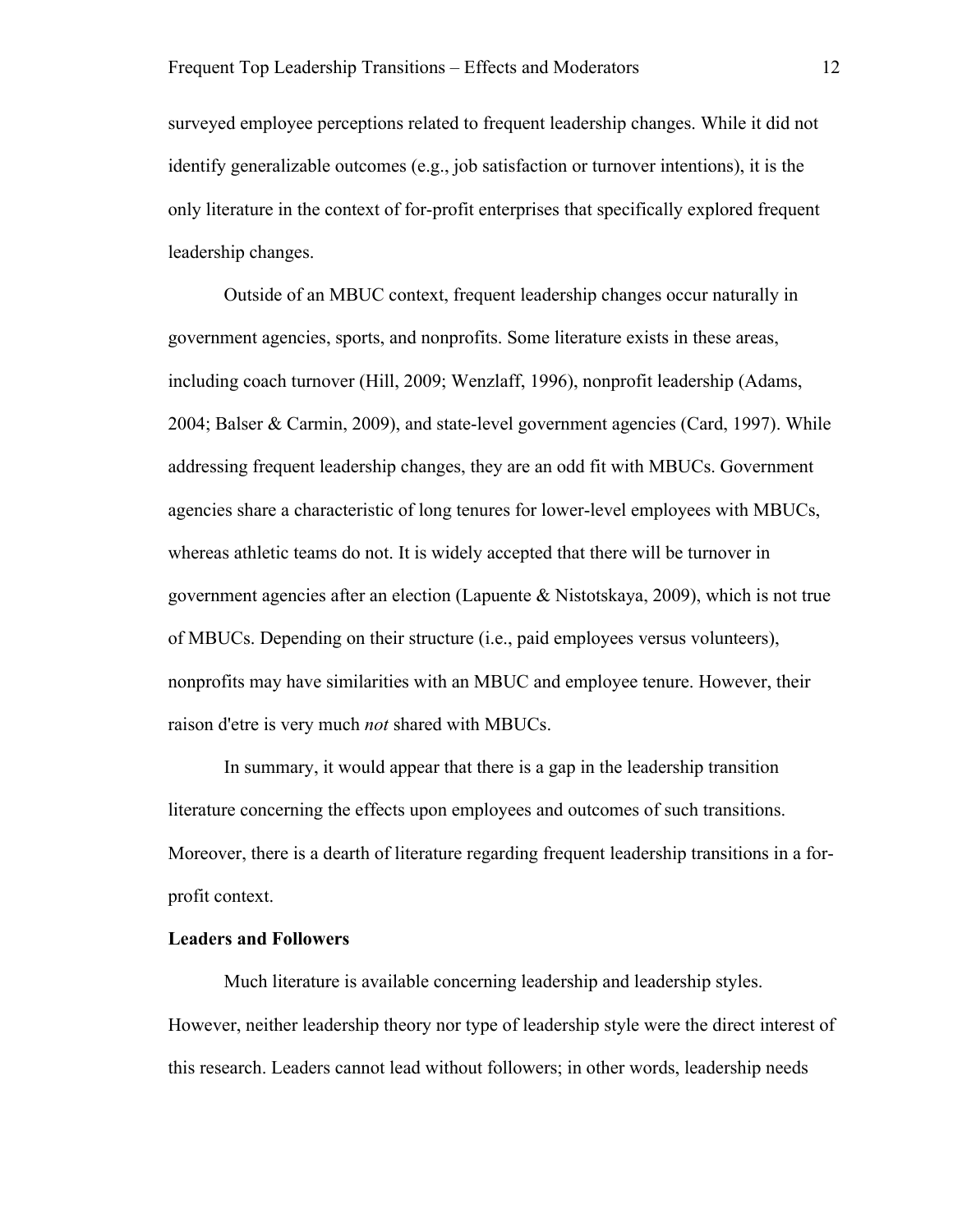followership (Hollander, 1992). Moreover, followership was an area of interest, specifically followership in this study's focal area – frequent TLTs.

Despite the importance of followers (or followership) to leaders (or leadership), followership in the context of leadership studies remains a lightly studied area (Carsten et al., 2010). Several typologies describing followership have emerged that describe follower behaviors (Chaleff, 1995; Kellerman, 2008; Kelley, 1992; Zaleznik, 1965). The development and evolution of followership typologies provided a background for researchers to study and advance followership. For example, Uhl-Bien et al. (2014) introduced two theoretical followership frameworks (role-based and constructionist approaches), whereas Bastardoz and Van Vugt (2019) explored followership in the context of "the evolutionary, biological, and psychological sciences" (p. 81). While differing in their description of the phenomenon of interest (i.e., followership behaviors), these typologies share a common theme at a higher level: The description of follower behaviors ranging from passive to active (Northouse, 2019). Furthermore, followership characteristics were of particular interest for this study, specifically those better suited for environments characterized by frequent TLTs.

#### **Organizational Culture**

MBUCs represent a type of organization, and all organizations have a cultural dimension that is uniquely important to them (Alvesson, 2012). The culture that an organization possesses is a result of what a group has learned via group problem solving (Schein, 1990), represents shared behavioral expectations (Cooke & Szumal, 1993), and is essential for group functioning (Glisson & James, 2002). Moreover, an organization's culture has an impact on firm outcomes. Denison and Mishra were early researchers in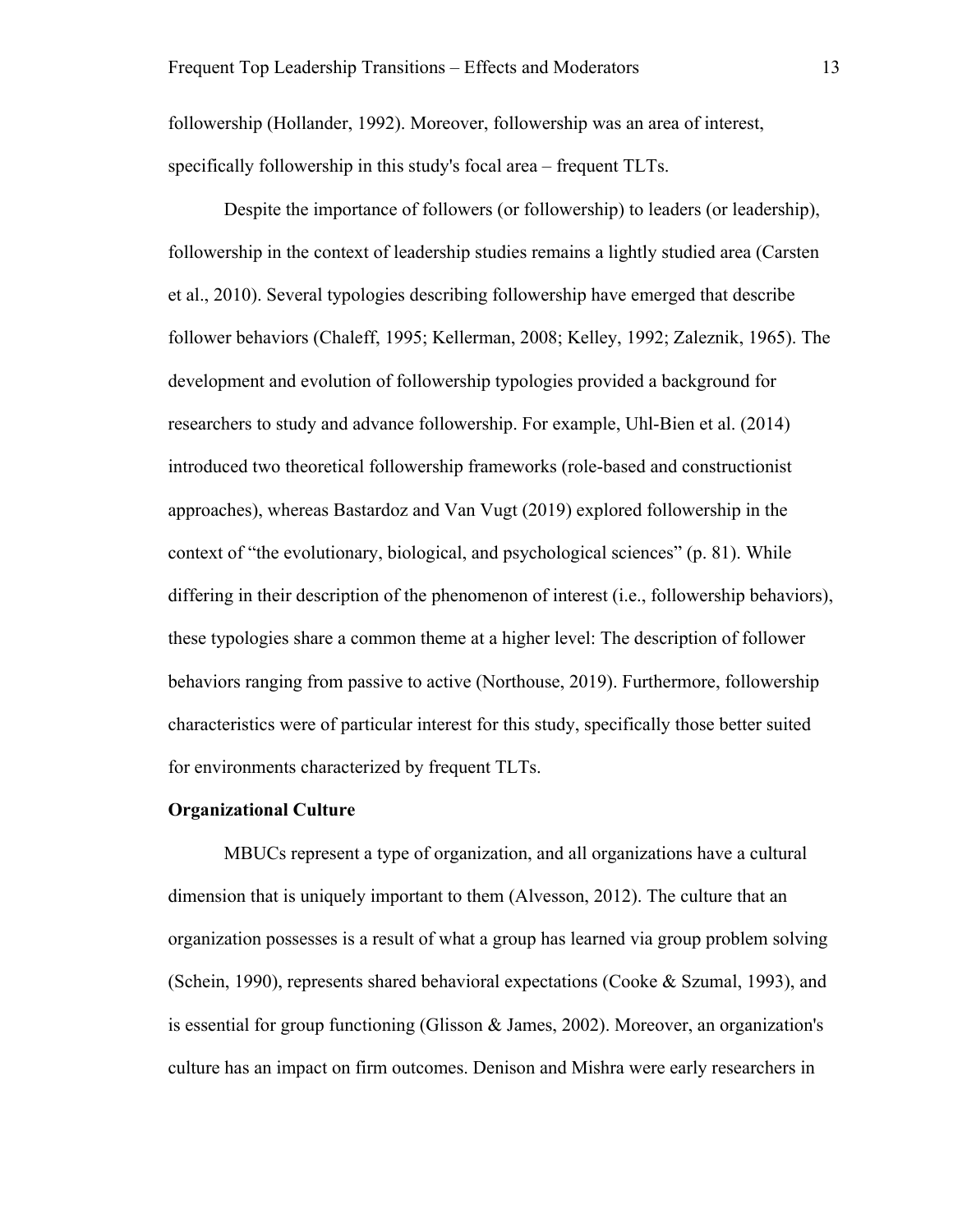this area and studied the effectiveness of organizational culture on outcomes (Denison  $\&$ Mishra, 1989; Denison & Mishra, 1995). It has since been studied for, among others, its impact on financial outcomes (e.g., Chatman et al., 2014), educational outcomes (Smart & Hamm, 1993), and job satisfaction (e.g., Lund, 2003). Interest in organizational culture has been growing over the past three decades, as evidenced by the increase of literature in the area (Hartnell et al., 2011). Moreover, interest in the subculture, or the culture of smaller working groups within a larger organization (Hofstede, 1998), has been increasing in such diverse areas as organizational commitment (Lok & Crawford, 1999), knowledge sharing (Sackmann, 1992), environmental contamination response (Howard-Grenville, 2006), and healthcare (Bellou, 2008).

MBUCs represent an interesting case of subculture possibilities. MBUCs can come into existence from either organic (or internal) growth or merger  $\&$  acquisition (M&A) activity. For example, if a corporation experiences significant growth in one of its product lines, it may divide itself to create a business unit (BU) wholly focused on the successful product line while retaining all of the other product lines within the original corporate entity (Brickley et al., 2002). As the other product lines experience success or more recent successful products emerge from new product development efforts, the corporation may continue to divide itself, which, over time, may result in a large corporation comprised of many BUs due to the organic growth of the corporation. Alternatively, two corporations may merge to form an entity organized into two or more BUs; or a corporation may acquire products or businesses that, over time, result in a large corporate entity comprised of many BUs (Poniachek, 2019). In summary, whether via organic growth or M&A activity, either of these approaches may result in an MBUC.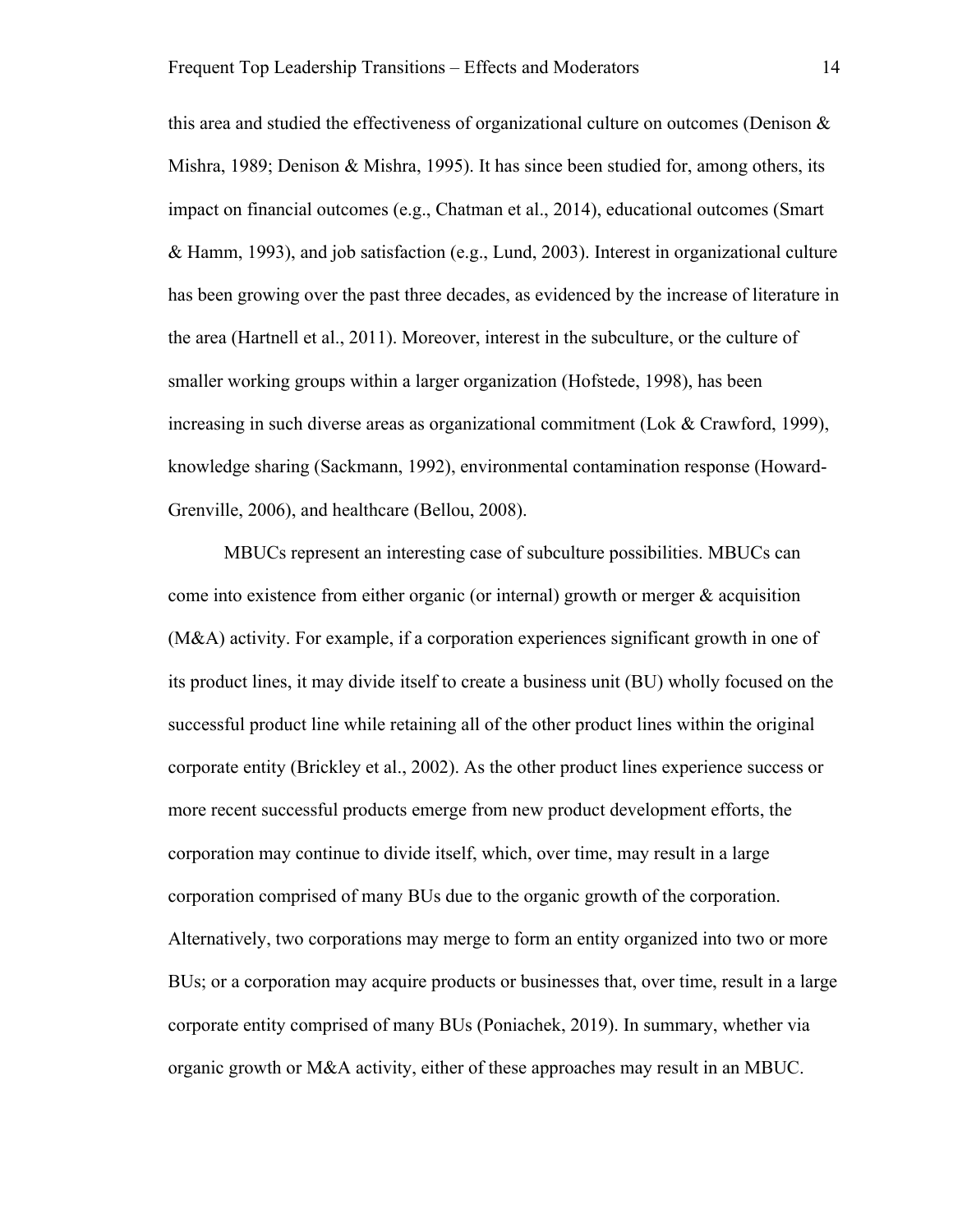However, the resultant subculture of the individual BUs of an MBUC is likely to be quite different if their existence was due to organic growth versus, say, a merger of erstwhile competitors.

There is a surprising dearth of literature connecting MBUC organizational culture and the subcultures represented by individual BUs with outcomes, either at the BU level or the overall corporation level. The exception being the subculture of BUs of multi*national* corporations (MNCs) has been studied regarding its effects upon knowledge transfer (e.g., Lunnan et al., 2005; Magnusson, 2004). These studies' focal interest is the differences rooted in and framed by national cultures. By contrast, the MBUCs of interest for this study were irrespective of either domestic-only or multi-national orientation.

Changing organizational culture has been studied in the literature to some degree. For example, Smollan and Sayers (2009) studied employees' emotions in response to organizational culture change. Silvester et al. (1999) studied various stakeholders' beliefs in a multi-national manufacturing company in response to an organizational culture change effort. Also, the reactions of middle managers in a grocery chain in the UK in response to an organizational culture change effort were studied by Ogbonna and Wilkinson (2003). What these studies share in common is the focal change variable: the organizational culture. Receiving scant attention in the literature is a "reverse the lens" perspective of organizational culture as an influencer of outcomes in response to change. An exception is a study by Rashid et al. (2004) of how 248 Malaysian companies' organizational culture influenced the acceptance of organizational change via employee attitudes.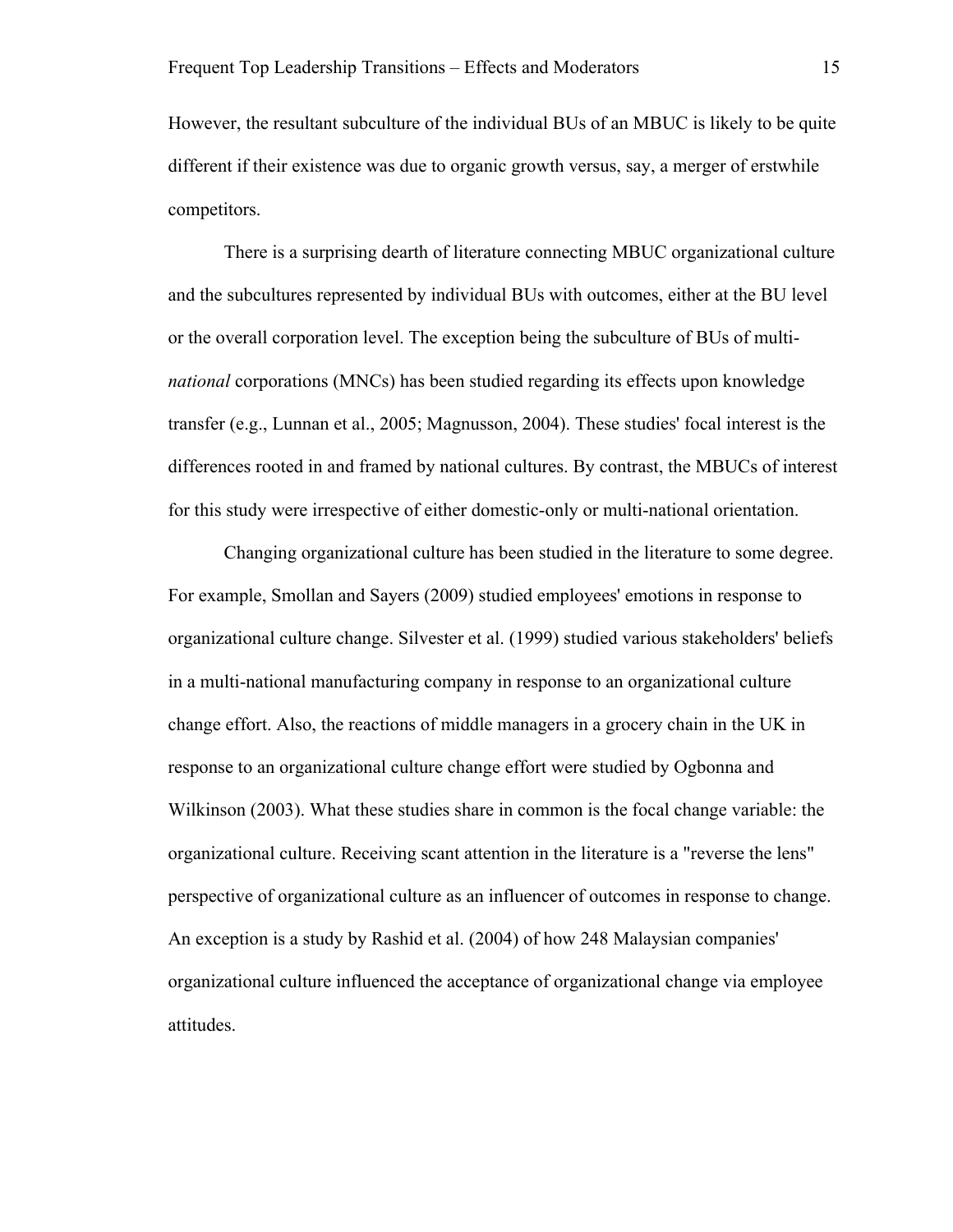However, concerning MBUCs specifically, there is a lack of scholarly literature connecting organizational culture at a BU level with possible intervening processes or conditions under which the changes may be affected, including leadership transitions. Moreover, there is no extant literature when the changes are perceived to be frequent.

#### **Chapter 2: Literature Review**

#### **Leaders and Outcomes**

While "leader" has many different manifestations, this study's particular leader of interest was a BU leader in a for-profit MBUC context. BU leaders in this context are typically responsible for measurable financial and non-financial results, which may include, but are not limited to: Revenues, profits, customer satisfaction, employee satisfaction, and trade & working capital performance (Watkins, 2012). This is similar in principle to what the top leader (usually CEO) of an MBUC is responsible for. Moreover, this is by design in some MBUCs; they groom BU leaders to become future leaders of the entire corporation (Kampkötter et al., 2018; LeCounte et al., 2017; Shen & Cannella Jr, 2003).

The importance of a leader's behavior, traits, values, and style to financial and non-financial outcomes has been well studied in for-profit enterprises. Specifically, CEO behavior, traits, values, and style have been studied for their association with various financial outcomes. Several examples include confidence and investment (Malmendier & Tate, 2015); signature size and firm performance (Ham et al., 2018); leadership type (task or relationship orientation) and firm performance (Hartnell et al., 2016); personality and firm performance mediated by organizational culture (Berson et al., 2008; O'Reilly et al., 2014); humility and firm performance (Ou et al., 2018).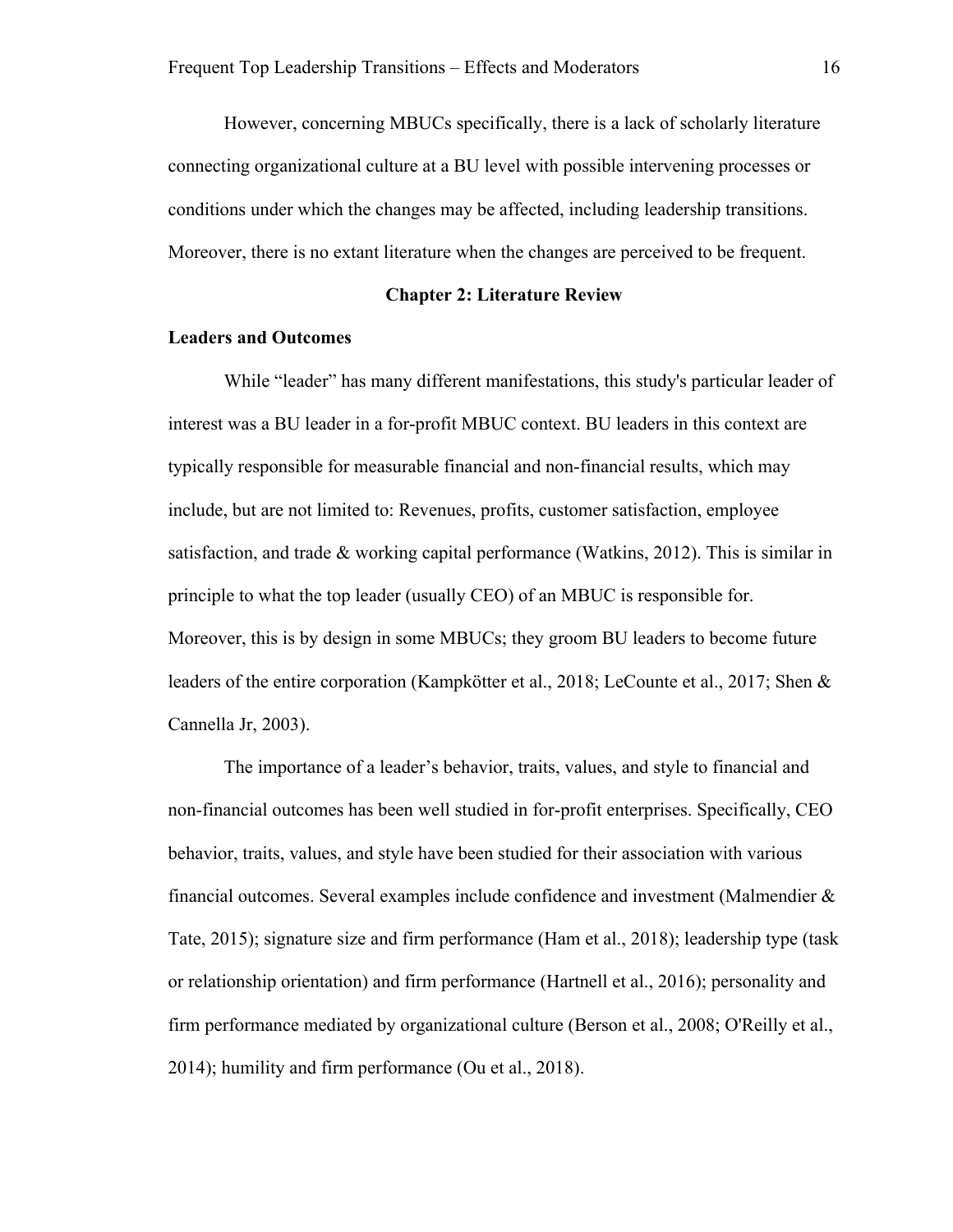Leadership behavior and its association with non-financial outcomes have been studied extensively also. Again, a brief list of examples includes task-oriented versus relationship-oriented leadership with organizational commitment (Brown, 2003); transformational leadership with organizational citizenship behavior (Khalili, 2017); transactional leadership with counterproductive work behavior (Liu & Sun, 2014); and how charismatic, ideological, and pragmatic leadership influence subordinate creativity (Lovelace & Hunter, 2013). Similar to behavioral studies, various conceptualizations of values-based leadership have been studied for their relationship with non-financial outcomes. For example, ethical leadership and employee outcomes mediated by organizational politics (Kacmar et al., 2013); the role of servant leadership in developing servant followers (Hunter et al., 2013); and authentic leadership and basic need satisfaction (Leroy et al., 2015), job satisfaction (Wong et al., 2020), turnover intentions (Oh & Oh, 2017), and affective commitment (Semedo et al., 2019).

Clearly, the scholarly literature has established *that* leadership is associated with various financial and non-financial outcomes. Therefore, it stands to reason that a *change in leadership* may result in a *change in outcomes*. Because non-financial outcomes can ultimately be linked with overall firm performance (Harter et al., 2002), they are salient to a for-profit enterprise. Consequently, regardless of whether the leadership outcome measure is financial or non-financial, all measures are of concern to a for-profit MBUC. Given the relevance and importance of leadership on outcomes, the question arises, can leaders be changed too quickly? More specifically, in the context of this study, can leaders in a BU of an MBUC be changed too quickly?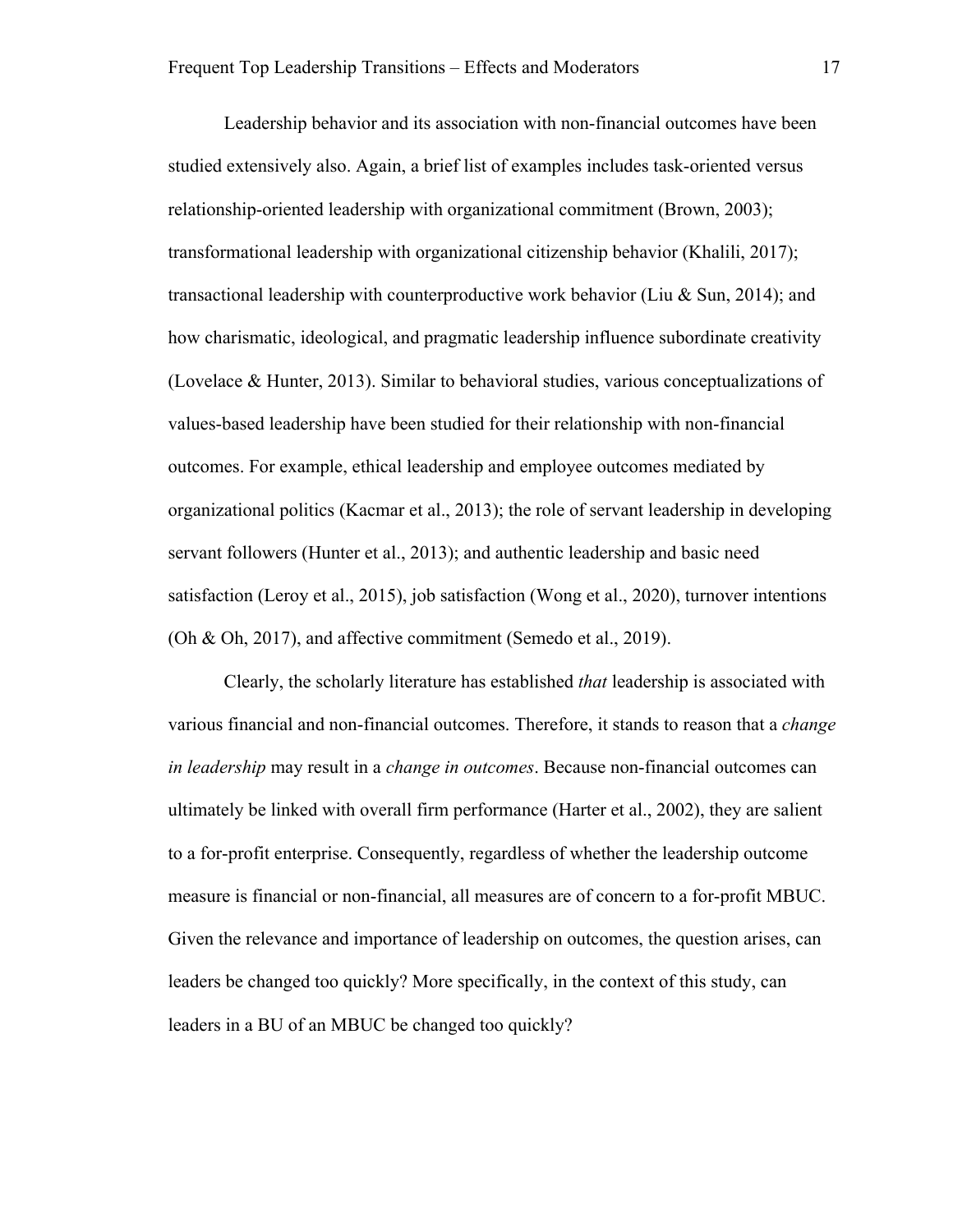#### **The Effects of Frequent Change**

Organizations have been changing in some form or fashion since organizations came into existence (Burke, 2018). Organizations undertake change initiatives for a variety of reasons. For example, there might be a change in technology, business environment, or regulatory environment (Armenakis & Bedeian, 1999). Thus, changes are implemented that may result in new work routines, office layouts, or work schedules. Regardless of the reason, the anticipated benefit of the change is a change in outcomes. Research of organizational change started gaining momentum with Lewin's work in the years following the Second World War (Schein, 1988) and has continued growing ever since. The result is that the effects of organizational change have been studied extensively. To that point, Oreg et al. (2011) conducted a literature review on reactions to and consequences of organizational change published between 1948 and 2007. In the end, their review was narrowed down to 79 quantitative studies after starting with a pool of nearly 800 articles based on keyword searches. Interestingly, few articles that made the final cut dealt with change frequency. This is surprising because the perceived pace of change in the global business environment has led scholars and practitioners alike to conclude that change is now the normative business condition (e.g., Al-Haddad  $\&$ Kotnour, 2015); in other words, change is occurring so frequently that it is perceived as the normal state.

Nevertheless, several organizational change studies have been conducted with the frequency of change as a condition of interest with both positive and negative effects identified. As for positive effects, frequent change in product strategy in the high tech industry, in particular, is associated with improved firm performance (Brown  $\&$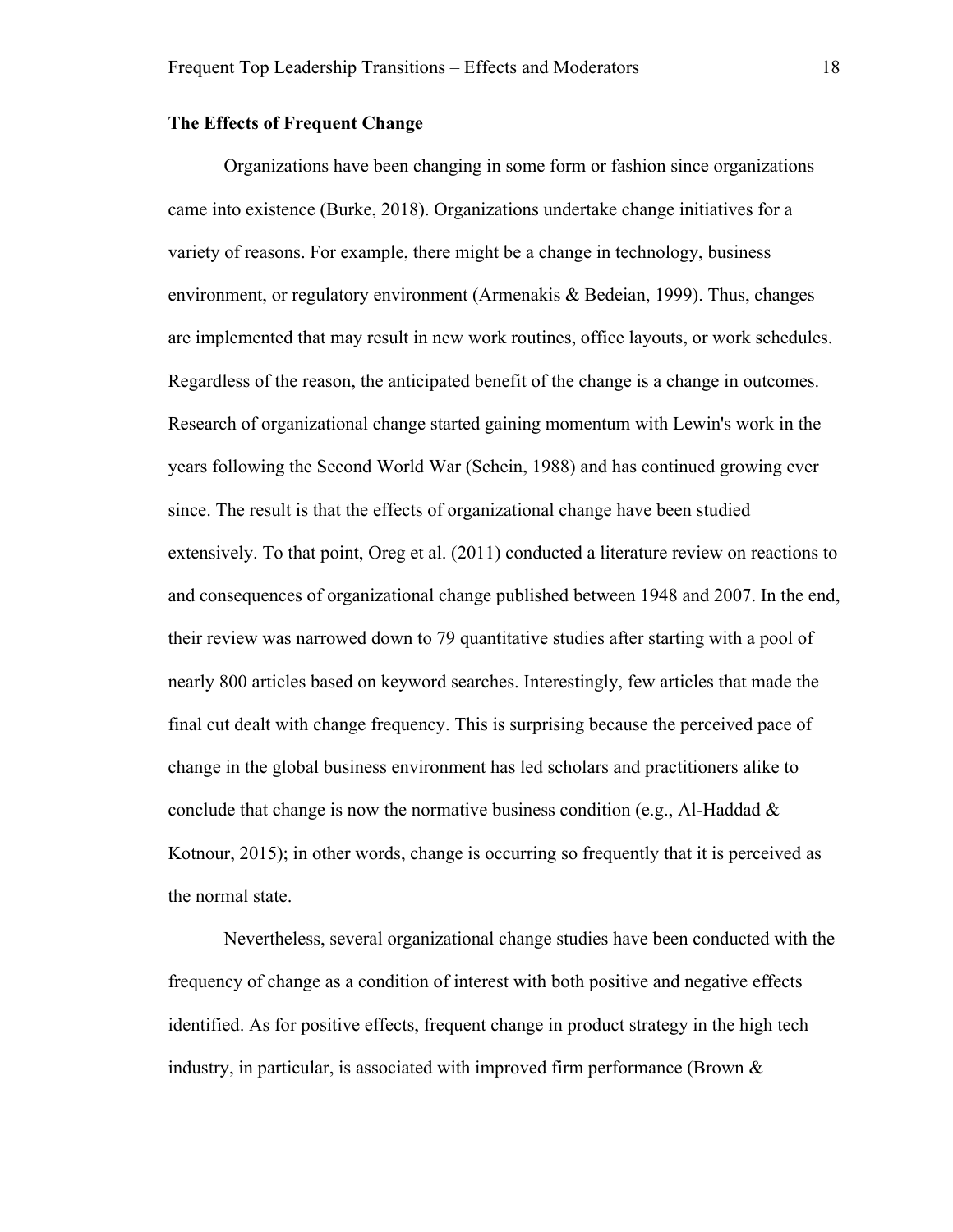Eisenhardt, 1997). A study of young working professionals' perceptions of frequent change in Australia found a positive association between change frequency and job satisfaction (Lattuch & Young, 2011). This finding was surprising to the authors because a similar study by Rafferty and Griffin (2006) did not find a relationship between change frequency and job satisfaction. Lattuch and Young noted that their study was of young professionals, whereas Raffety and Griffin included all age groups. Lattuch and Young posited that younger workers are more willing to embrace change than older colleagues. It should be noted that their study also confirmed that change frequency is associated with an increase in uncertainty. Thus, their initial surprise may also be related to the fact that frequent change is associated with negative effects, as evidenced in the literature.

As for the negative effects of frequent change, those identified include stress (Huy, 2001) and uncertainty (Lattuch & Young, 2011; Rafferty & Griffin, 2006). This is consistent with the view that organizations need stability to develop routines and increase learning (Eisenhardt & Martin, 2000; Levinthal & March, 1993). Raffety and Griffin go on to posit that in response to frequent change, "individuals are likely to feel fatigued" (Rafferty & Griffin, 2006, p. 1155). The theoretical construct of "change fatigue" was subsequently developed by Bernerth et al. (2011) to explain the connection between frequent change and negative effects. Specifically, they found that frequent change is associated with exhaustion, which, in turn, mediates the negative association of frequent change with organizational commitment and its positive association with turnover intentions.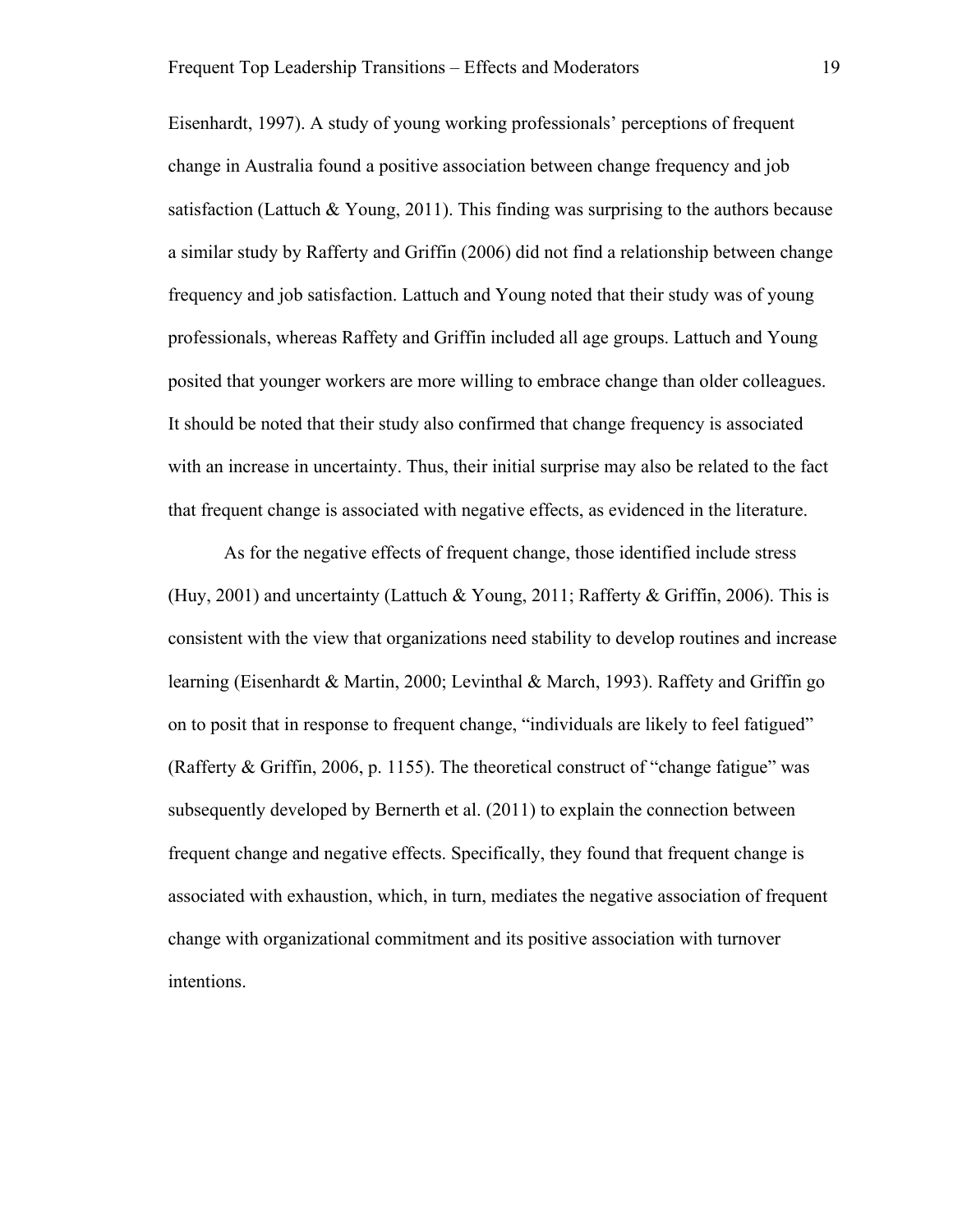As noted previously, a change in leadership is a type of organizational change. Moreover, a change in outcomes due to a change of leadership is similar to a change in outcomes due to an organizational change effort.

#### **EVLN as a Reaction to Frequent TLTs**

An outcome of the literature review that Oreg et al. (2011) conducted was to inductively build an organizing model for organizational change. Their model identified three overarching categories of change: Explicit reactions, consequences, and antecedents (Oreg et al., 2011, p. 6). There is a similarity between the leadership literature and the organizational change literature with respect to explicit reactions and consequences. For example, the affective *reactions* to leadership identified in the literature include stress (Lyons & Schneider, 2009), anxiety (Fu et al., 2020), and fatigue (Connaughton & Hassinger, 2007). In a parallel fashion, the affective *reactions* of stress (Rafferty & Griffin, 2006), anxiety (Miller & Monge, 1985), and fatigue (Bernerth et al., 2011) have been identified due to organizational change. Similarly, the *consequences* due to leadership identified in the literature include job satisfaction (Braun et al., 2013), organizational commitment (Rowden, 2000), and turnover intentions (Babalola et al., 2016). Again, in parallel fashion, the *consequences* of job satisfaction (Bernerth et al., 2011), organizational commitment (Fedor et al., 2006), and turnover intentions (Cunningham, 2006) have been identified due to organizational change.

Whereas there are similarities in the reactions and consequences categories between the leadership and organizational change literature, there are differences between the literatures in the antecedent category. Referring again to Oreg et al.'s organizing model, they further sub-categorize the antecedents of change into pre-change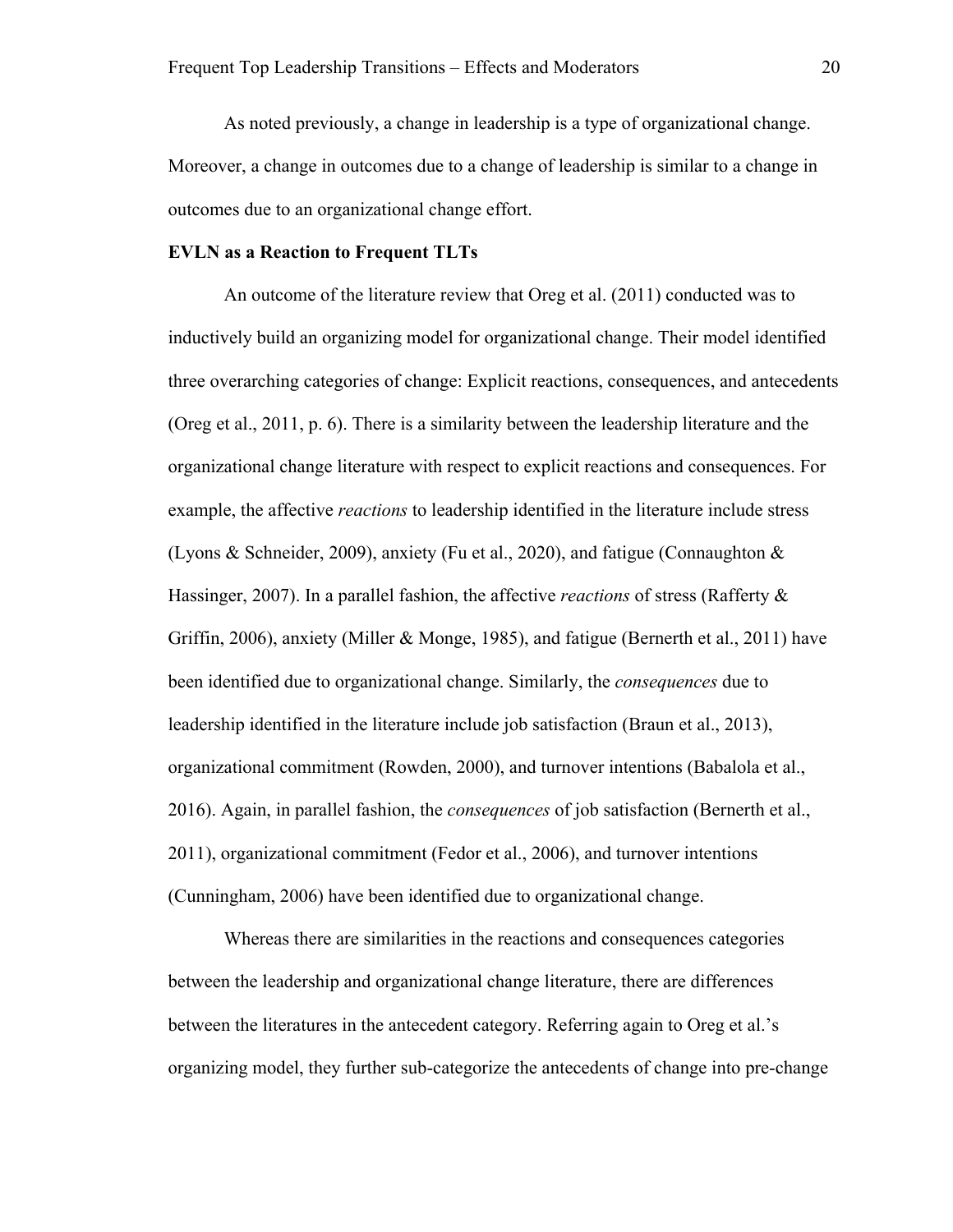antecedents and change antecedents. They also further delineate change antecedents into change processes, perceived benefit/harm, and change content. And it is with change processes and change content that TLTs in an MBUC context differ the most from typical organizational change initiatives. For example, change processes may include organizational members in planning, communicating, and supporting change. These activities have been associated with improved outcomes, e.g., positive work attitudes (Bartunek et al., 2006). In contrast, there is no member involvement when an MBUC initiates a TLT in a BU; the BU is simply on the receiving end with no input into the change. Similarly, with respect to change content, typical organizational changes include changes to job design, organizational practices, compensation, workforce size, office layouts, or work schedules (Oreg et al., 2011). In contrast, a BU-level TLT usually does not result in any of these changes, at least initially (Gabarro, 1985).

The similarities and differences between organizational change and leadership change are noteworthy for several reasons. First, because of the similarities in outcomes observed in a broad sense, studies of the effects of frequent change from the organizational change literature point towards the possible effects of frequent leadership changes. Second, the outcomes may differ because of the differences in change antecedents. Third, a nuanced approach to assessing frequent TLTs based on the change literature may encompass both the similarities and differences.

A linkage between behavioral reactions and outcomes in response to dissatisfaction was developed by Hirschman (1970) as the Exit, Voice, and Loyalty framework. It was subsequently adapted to measure behavioral responses in romantic relationships by Rusbult et al. (1982), with Neglect being added as a fourth dimension.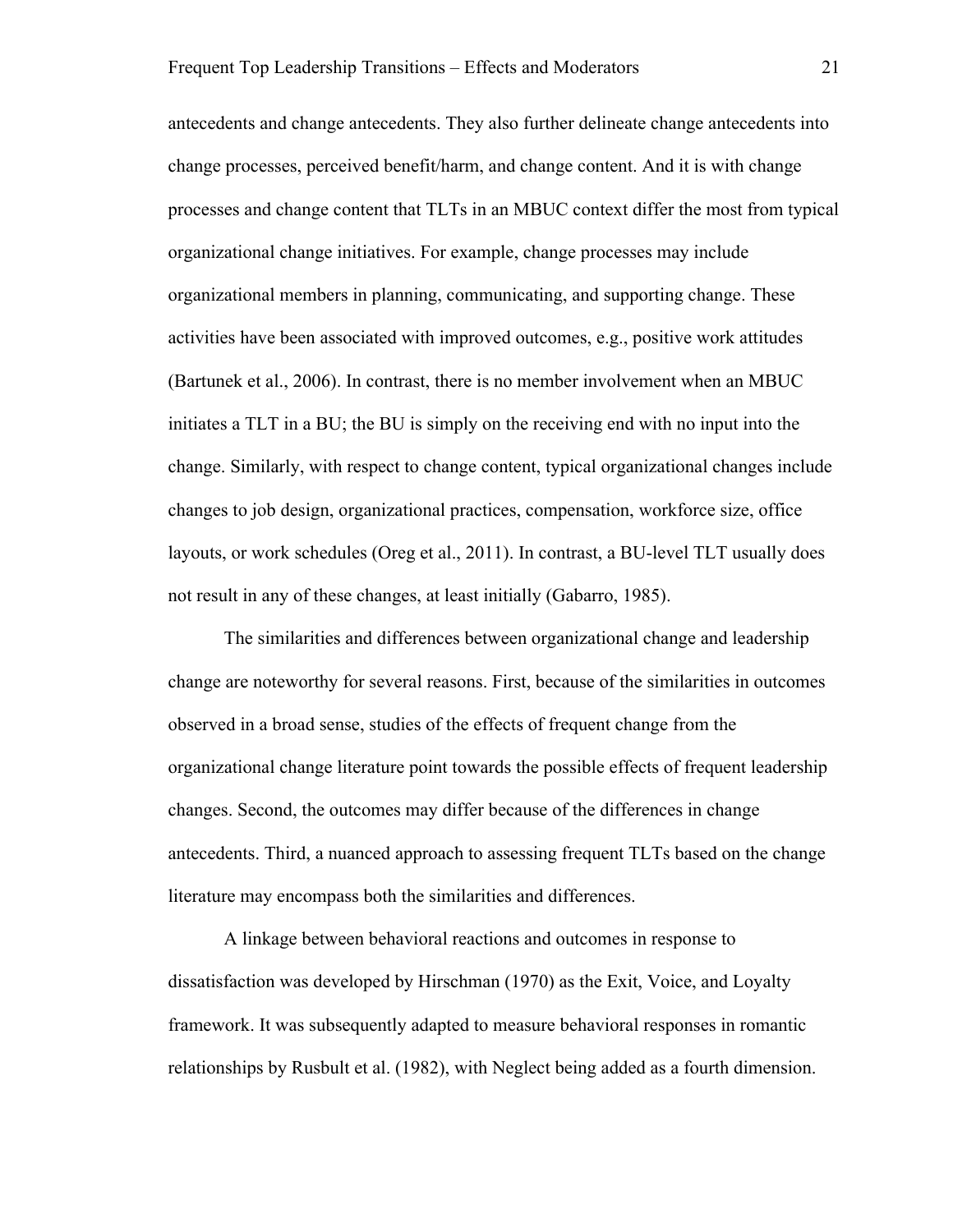Exit, Voice, Loyalty, and Neglect (EVLN) as a response to job satisfaction was studied by Farrell (1983) and Rusbult et al. (1988), which established EVLN as a measure in an organizational context. Exit refers to ending the association with the organization by quitting, transferring, etc. Voice refers to actively attempting to address the cause of the dissatisfaction, i.e., improving the situation. Loyalty refers to maintaining the association with the organization in the hope that the situation improves. Finally, Neglect refers to passively allowing the situation to remain as-is or get worse. These four response categories can be placed along the dimensions of destructive to constructive and passive to active, as noted in Figure 1 (Farrell, 1983). A salient point concerning the EVLN framework is that a measurable differentiated response is possible. Stated alternatively, leaving an organization (i.e., an active negative outcome) is not the only option in response to an antecedent; other options include an active response of Voice or a passive response of Neglect. Furthermore, in the case of change fatigue, the outcomes of organizational commitment and turnover intentions may be explained more fully by the predictor variables of the EVLN framework.

*Figure 1.* Exit, Voice, Loyalty, Neglect Typology of Employee Reactions

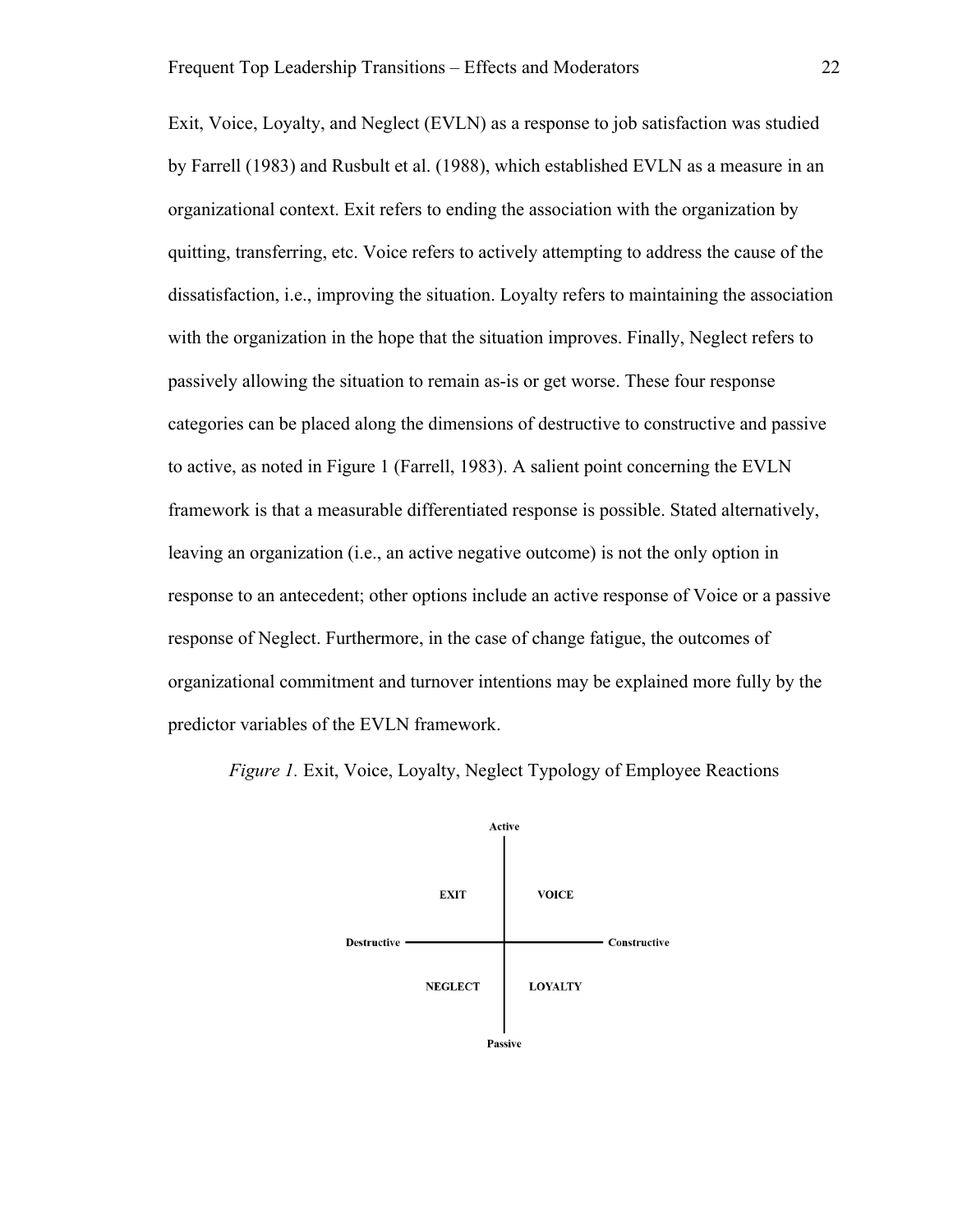The EVLN framework was utilized by Akhtar et al. (2016) to measure the influence that frequent change and change impact (i.e., how impactful the change was to the individual) have on employee behaviors. For their study, they surveyed 398 nonmanagerial employees in the financial services industry in Pakistan. They hypothesized and subsequently confirmed that frequent change and change impact are positively related to Exit, Voice, and Neglect, whereas they are negatively related to Loyalty. Their hypotheses on Exit, Loyalty, and Neglect are straightforward in light of the theoretical construct of change fatigue. Stated alternatively, negative outcomes are predicted according to change fatigue theory; therefore, frequent change *should be* associated with an increase in Exit and Neglect and a decrease in Loyalty.

The organizational changes that their study encompassed were narrowed to include only "mergers & acquisitions, downsizing/layoffs, or corporate restructuring" (Akhtar et al., 2016, p. 544). At least in principle, those surveyed had the possibility of varying levels of participation in some of the changes. For example, employee input may be solicited both before and after a merger (Hill & Weiner, 2008). Similarly, employee input before restructuring may be sought to improve post-restructuring outcomes (Morgan & Zeffane, 2003). In response to organizational changes of those studied by Akhtar et al. (2016), it is not unreasonable to anticipate that employees will actively share concerns with their supervisor to provide input. Stated alternatively, frequent change in the context of M&A or restructuring *should be* associated with an increase in Voice.

In the EVLN framework, Voice includes internal actions (e.g., talking with supervisor or co-workers) and external actions (e.g., filing a union grievance or whistleblowing). As noted previously, in the context of BU-level TLTs, employees have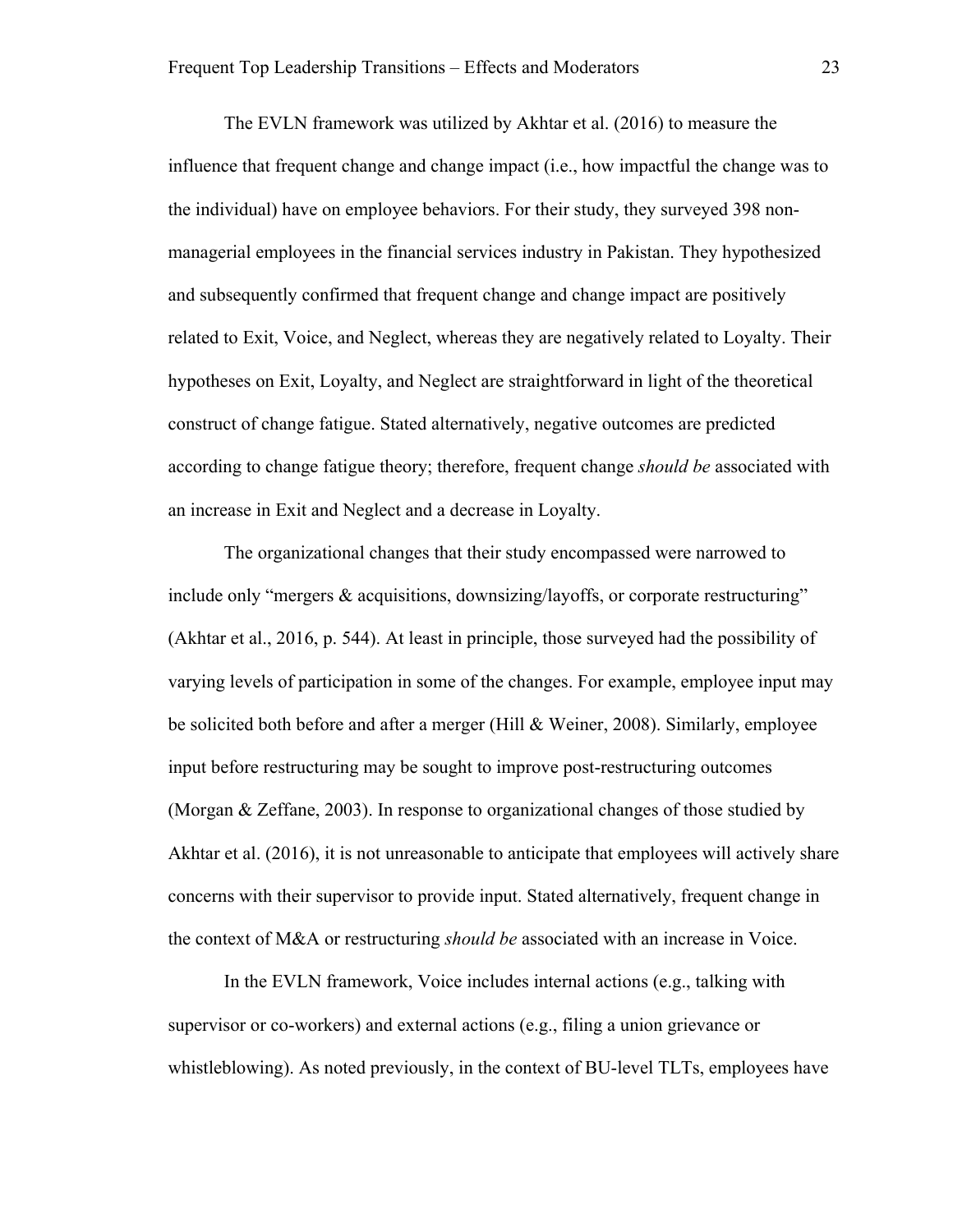no chance to participate in the change process. Merely receiving a new top leader does not merit filing a grievance or calling an ethics hotline (i.e., an external action). Because of the perceived power distance employees may have between themselves and the new BU leader (Khatri, 2009), they may feel that their ability to effectuate change with the new leader is minimal (i.e., an internal action). Consequently, employees are left with few internal or external Voice options when confronted with a TLT.

As it relates to the EVLN framework, the reactions falling on the destructive dimension are Exit and Neglect, which span from active to passive reactions, respectively (see Figure 1). I posit that an increase in either Exit or Neglect would be an increase in negative effects. Voice and Loyalty span from active to passive reactions, respectively, and fall into the constructive dimension. Voice is evidence of both job satisfaction and investment (Rusbult et al., 1988). Therefore, I posit that an increase in either Voice or Loyalty would be an increase in positive effects.

Based on change fatigue theory, I expect that the positive effects associated with TLTs perceived as occurring frequently will be of a lower intensity than those of TLTs perceived as occurring infrequently. Similarly, I expect that the negative effects associated with TLTs perceived as occurring frequently will be of a greater intensity than those of TLTs perceived as occurring infrequently. Finally, I posit that both positive and negative effects of frequent TLTs can be measured utilizing the EVLN framework. Therefore, I hypothesize:

*Hypothesis 1a:* TLTs perceived as occurring frequently will be negatively related to Loyalty versus TLTs perceived as occurring infrequently.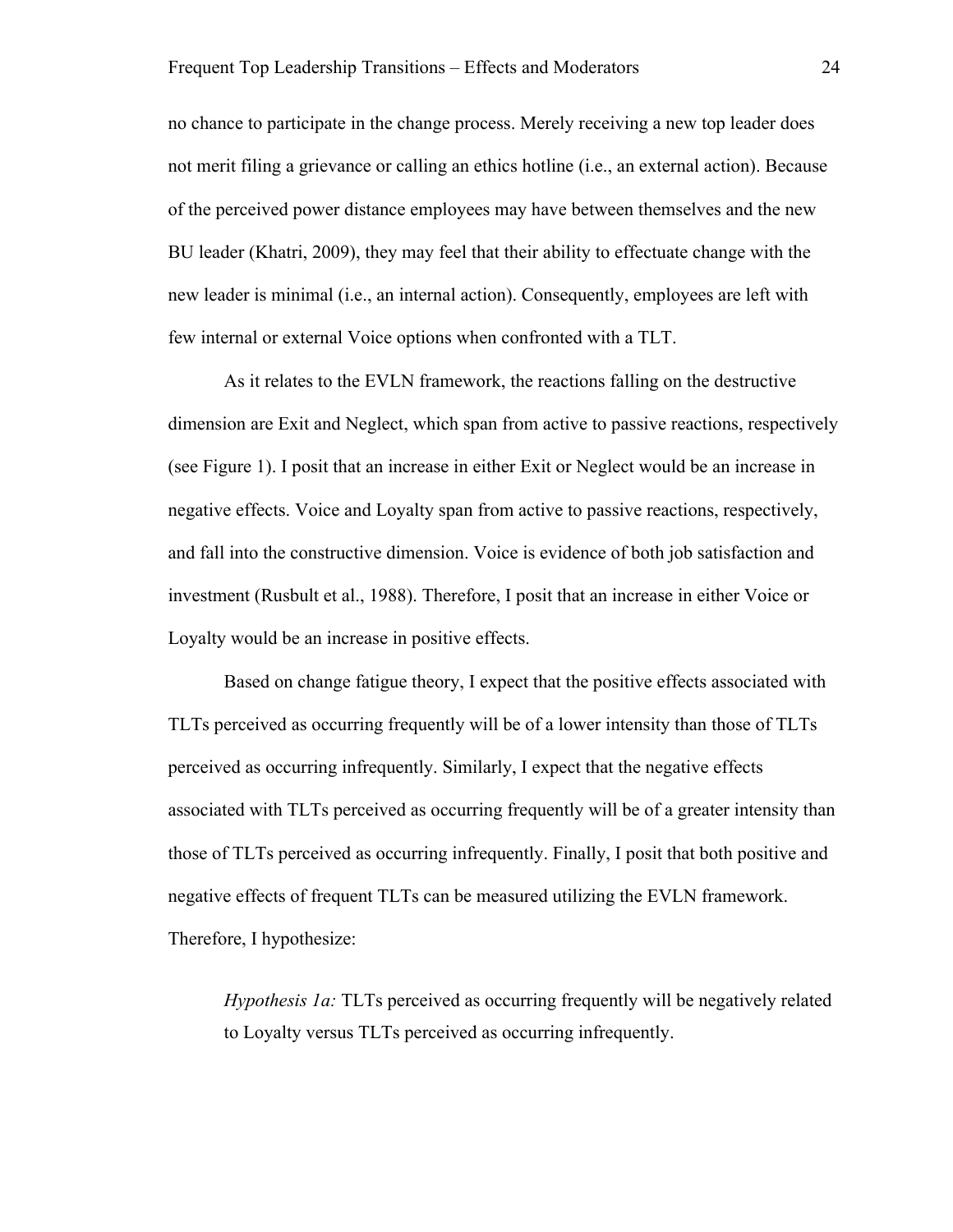*Hypothesis 1b:* TLTs perceived as occurring frequently will be negatively related to Voice versus TLTs perceived as occurring infrequently.

*Hypothesis 1c:* TLTs perceived as occurring frequently will be positively related to Exit versus TLTs perceived as occurring infrequently.

*Hypothesis 1d:* TLTs perceived as occurring frequently will be positively related to Neglect versus TLTs perceived as occurring infrequently.

#### **Organizational Culture as a Moderator**

Several organizational culture typologies have been developed to identify an organization's profile and essence (Schein, 1990). While describing an organization's culture is one thing, connecting that culture with outcomes is different. Typologies developed to associate culture with outcomes have been developed by Denison and Mishra (1995) as well as Cooke and Szumal (1993). Denison and Mishra associated specific characteristics from their scale with organizational performance and effectiveness, notably profitability (Denison et al., 2003, p. 207) and sales growth (Denison et al., 2003, p. 208), both of which are important metrics for a for-profit enterprise. In contrast, Cooke and Szumal's scale was developed to identify dysfunctional behaviors due to an organization's culture (Cooke & Szumal, 1993, p. 1301). Therefore, Denison and Mishra's scale is better suited in the context of for-profit enterprises for understanding the subculture of a BU within an MBUC and its relationship to organizational outcomes.

Denison and Mishra's original conceptualization identified four cultural characteristics: Adaptability, consistency, involvement, and mission. Denison subsequently adapted these characteristics with three subdimensions for each characteristic (Denison et al., 2003; Denison & Neale, 1996). *Adaptability*, which is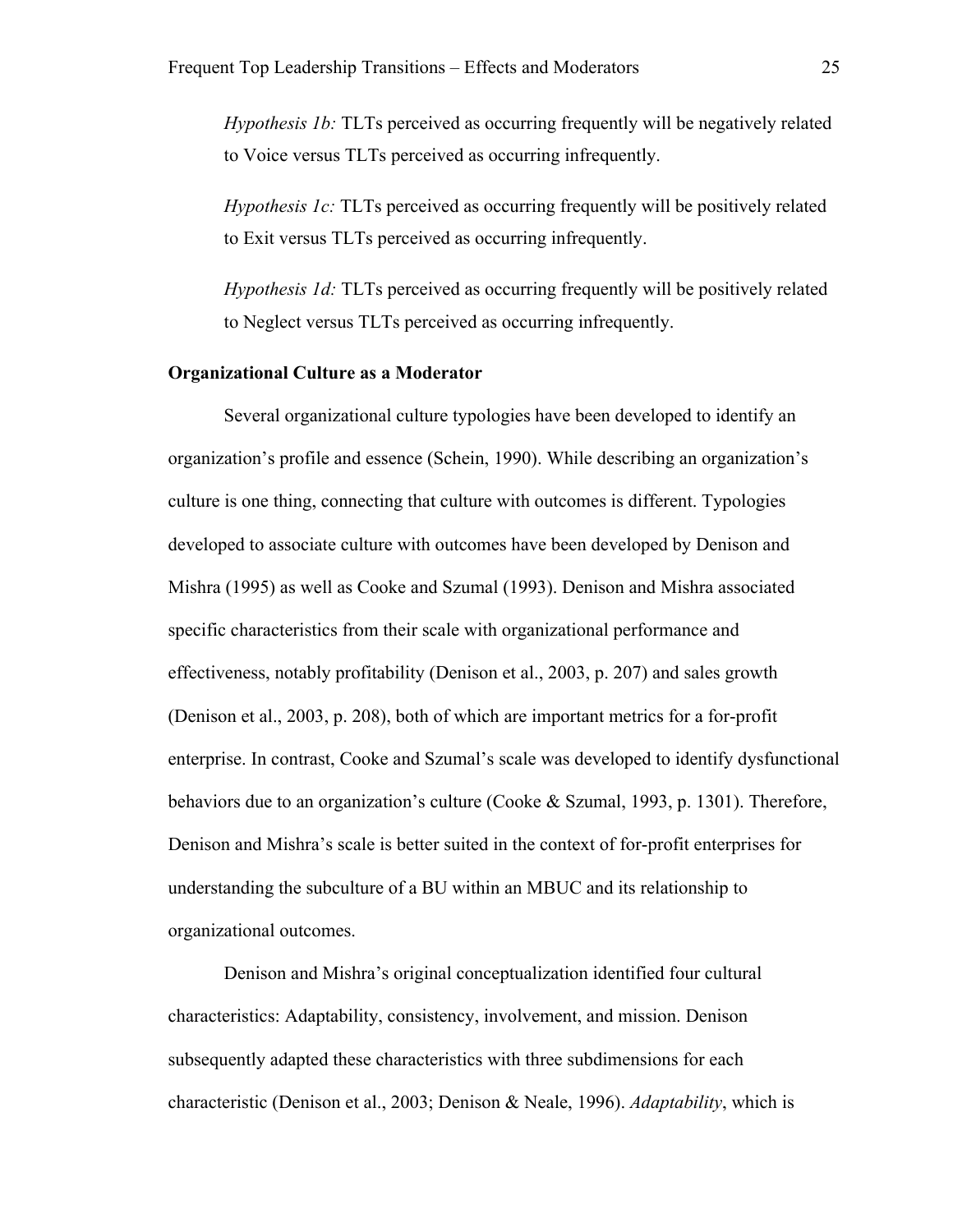broadly defined as the ability to change internal systems to respond to the external environment to improve customer value, includes the subdimensions of creating change, customer focus, and organizational learning. *Consistency* is broadly defined as a "strong" culture and includes the subdimensions of core values, agreement, coordination and integration; it is associated with stability and normative integration. *Involvement* comprises the subdimensions of empowerment, team orientation, and capability development. It is broadly defined as participative and empowering and associated with being connected to the organization's goals. Finally, *mission* is broadly defined as having a clear sense of vision and purpose and is associated with employees having a sense of meaning and direction. It similarly includes three subdimensions: strategic direction and intent, goals and objectives, and vision.

Concerning organizational change and TLTs specifically, the cultural characteristics of involvement and mission are distal in their relationship to change, whereas adaptability and consistency are more proximal. Denison and Mishra's conceptualization of adaptability defined it as the organization's ability to effectuate internal change to perceived external stimuli, notably customers (Denison & Mishra, 1995). In other words, the organization's willingness to change *itself* in response to what is happening outside the organization. Whereas adaptability reflects the willingness to change, the cultural characteristic of consistency reflects stability and uniformity. They noted that the organizations they surveyed had developed "organizational systems that could be projected onto ambiguous situations" (Denison & Mishra, 1995, p. 214). This sensemaking aspect of the cultures they observed ultimately became the consistency characteristic. Moreover, they identified this as rooted in "the concept of normative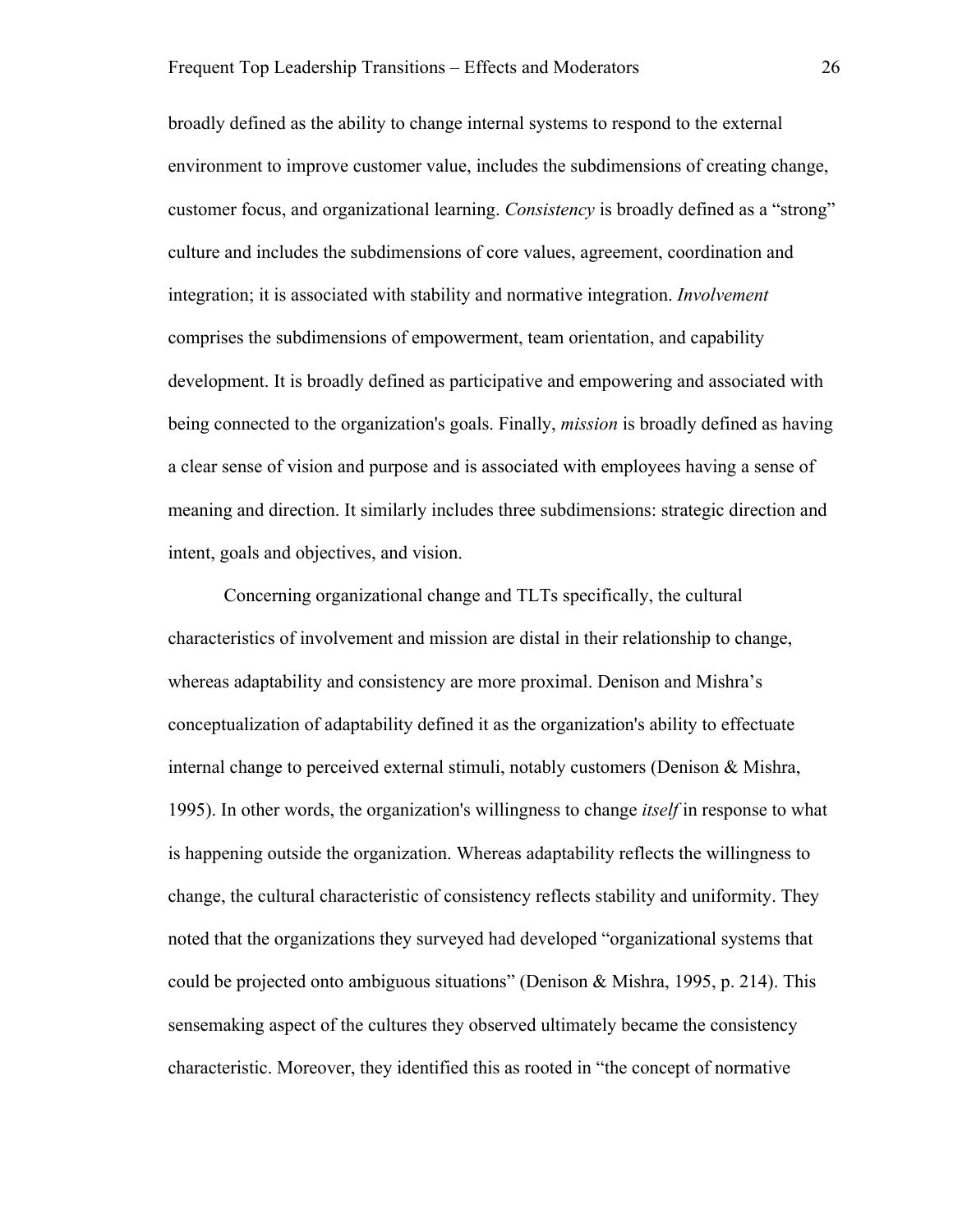integration" (Denison & Mishra, 1995, p. 214). Thus, in the context of a TLT, adaptability is not a relevant measure; the TLT occurs in response to the MBUC. Stated alternatively, the BU is not changing the top leader in response to external stimuli; the MBUC is the change source.

As previously noted, Denison and Mishra's conceptualization of organizational culture consistency comprises core values, agreement, and coordination and integration. Core values include consistency of management style and practices. Agreement can be summarized as an agreement about the right and wrong ways of doing things. Similarly, coordination and integration can be summarized as having a consistent and predictable way of doing business. The common thread among these is that they speak to a consistency of thought and action. When confronted with a change, this cultural attribute provides a stabilizing mechanism that reduces uncertainty. As noted from the organizational change literature, frequent change is associated with uncertainty (Lattuch & Young, 2011; Rafferty & Griffin, 2006). When the organizational culture has a high degree of consistency, it will reduce uncertainty, which will reduce the negative effects of frequent change. In the context of frequent TLTs, a high degree of consistency will likewise act to reduce the uncertainty associated with the new leader's style and approach.

Consequently, in the context of an organizational change, I expect the cultural characteristic of consistency to influence change outcomes more strongly versus the other organizational culture characteristics. Specifically, in the context of TLTs, I expect a higher degree of consistency in the organizational culture to buffer organization members from the effects of a TLT by reducing uncertainty. Therefore, I hypothesize: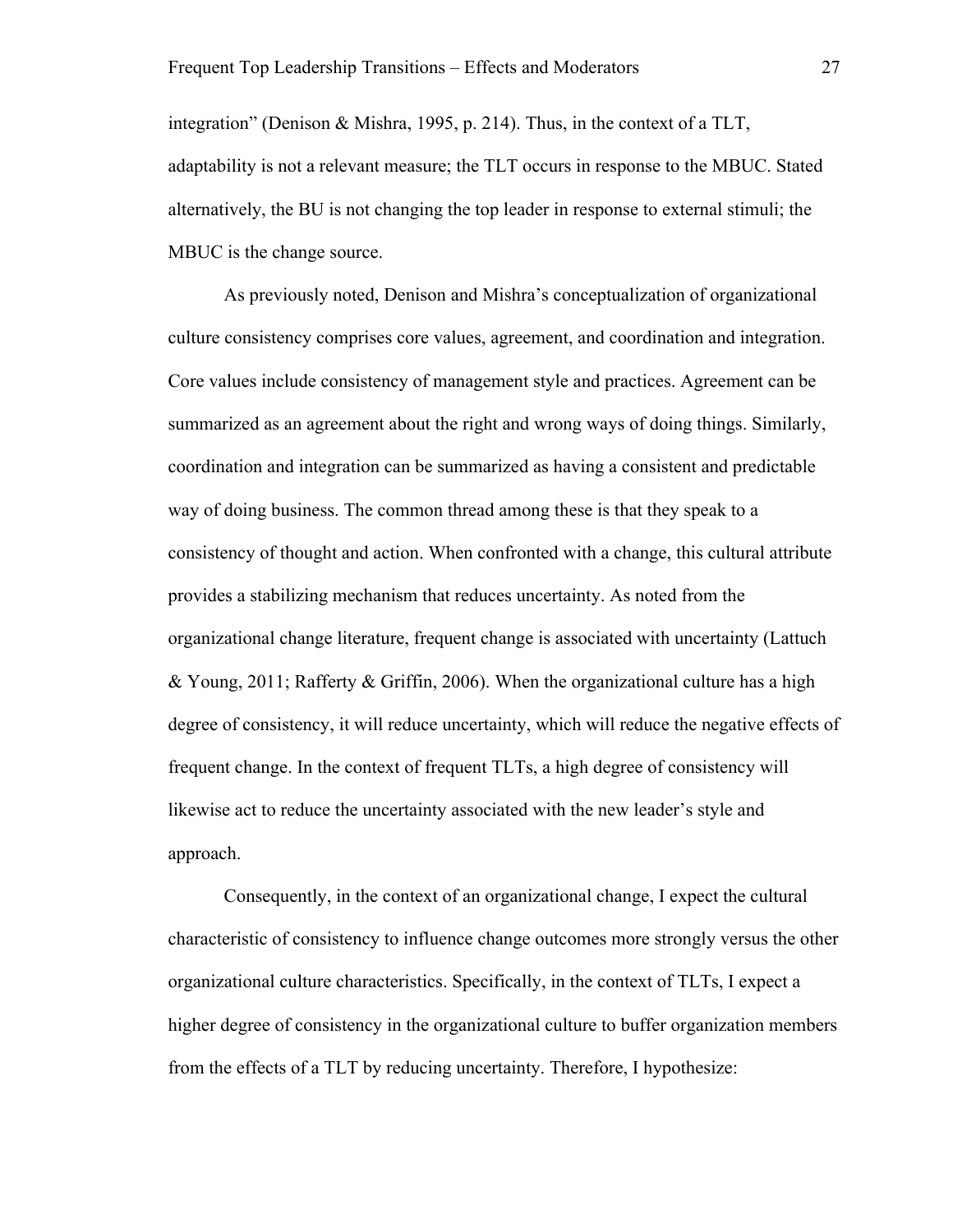*Hypothesis 2a:* BU culture consistency will moderate the relationship between perceived TLT frequency and Loyalty, where the relationship will be weaker under conditions of high consistency versus conditions of low consistency.

*Hypothesis 2b:* BU culture consistency will moderate the relationship between perceived TLT frequency and Voice, where the relationship will be weaker under conditions of high consistency versus conditions of low consistency.

*Hypothesis 2c: BU culture consistency will moderate the relationship between* perceived TLT frequency and Exit, where the relationship will be weaker under conditions of high consistency versus conditions of low consistency.

*Hypothesis 2d:* BU culture consistency will moderate the relationship between perceived TLT frequency and Neglect, where the relationship will be weaker under conditions of high consistency versus conditions of low consistency.

#### **Followership as a Moderator**

There are three primary stakeholders in BU-level TLTs in an MBUC: The corporation, the business unit (i.e., the followers), and the leader. The needs of each stakeholder, while interrelated, are substantively different. The needs of the corporation and the leader are apparent. The corporation's primary objective for a TLT is to facilitate learning and knowledge transfer of individual leaders to develop them for future roles of increasing responsibility in the corporation (Kampkötter et al., 2018; LeCounte et al., 2017; Shen & Cannella Jr, 2003). Moreover, in mirror fashion, the leader's objective is to demonstrate competence as an emerging leader to warrant increasing levels of responsibility within the corporation (Rees & Porter, 2008).

Assessment of the new leader's performance is also straightforward for the corporation and the leader. The most direct approach to assessing a new leader's performance is applying value maximization theory (Jensen, 2001). In other words, are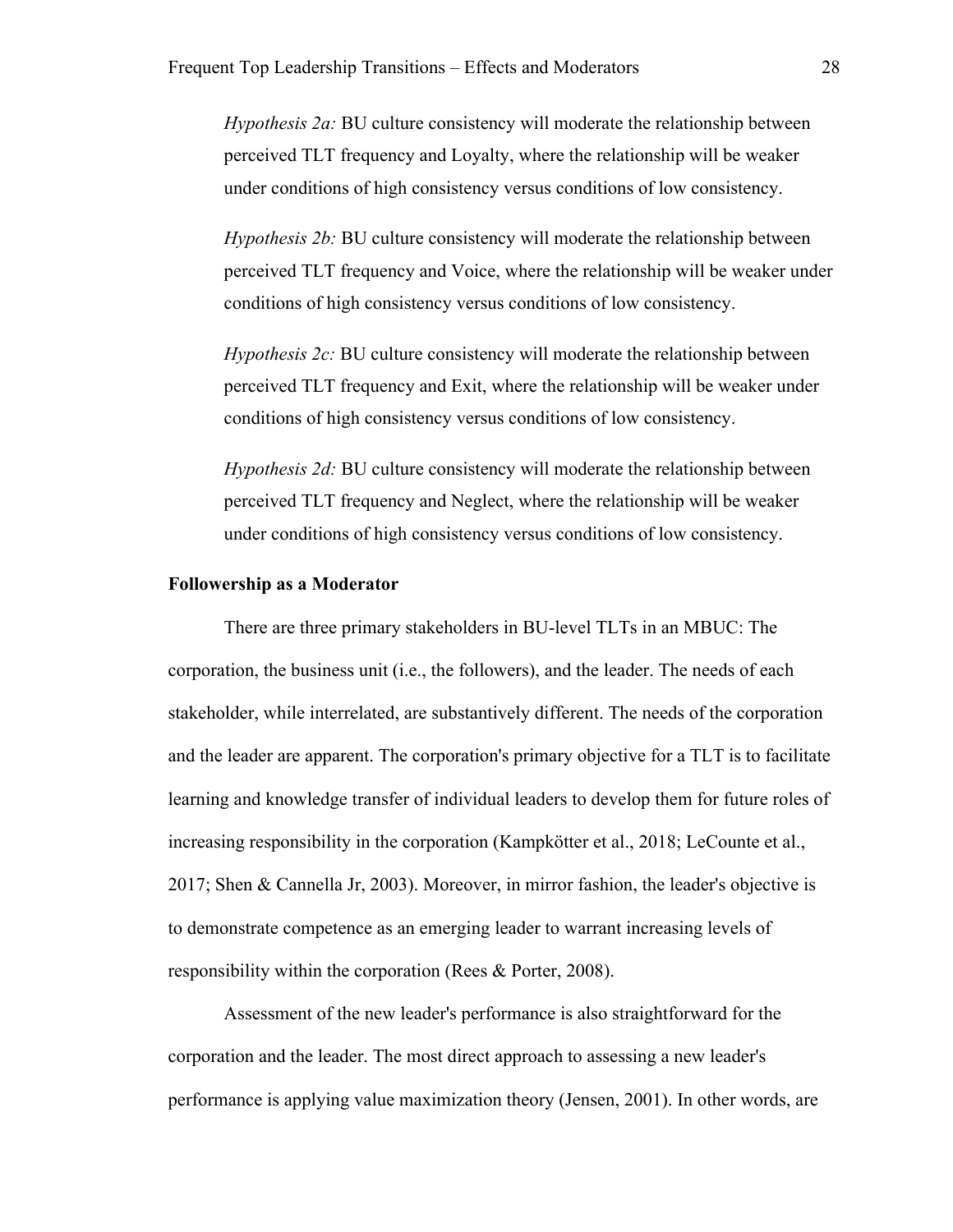the financial metrics for the BU increasing or decreasing in value? If the BU's value increases, it can be inferred that the new leader has successfully grasped how to run the business. A more nuanced approach might be using a balanced scorecard that incorporates customer satisfaction, innovation, and operational excellence components in addition to financial components (Kaplan & Norton, 1992). Either approach lends itself to measurable outcomes upon which the corporation and the new leader can reach a consensus.

Less clear are the needs of the BU as a primary stakeholder in the TLT as well as those of the individuals that, collectively, comprise the BU; in other words, the followers of the new leader. Furthermore, even less clear are the implications of frequent TLTs upon the followers of the new leader. BU leaders need organizational support for knowledge transfer and to meet their agreed-upon metrics with the MBUC leaders. Consequently, the corporation and the leader must understand the factors for maintaining (or improving) organizational responsiveness. Stated alternatively, they need to know how to maintain or enhance the BU's followership to the new leader to facilitate the new leader's learning and strategy implementation.

As noted previously, followership is a much less researched area when compared to leadership. Much of the study of followership has historically been leader-centric, i.e., what effect leaders have on followers. Shamir (2007) issued a call for a "reverse the lenses" approach to the study of followership (p. ix) that Uhl-Bien et al. (2014) subsequently elaborated. In short, what effects that *followers* have on *outcomes*. Uhl-Bien et al. (2014) developed a framework for the study of followership upon "proximal outcomes of follower and leader behaviors, and more distal outcomes like leadership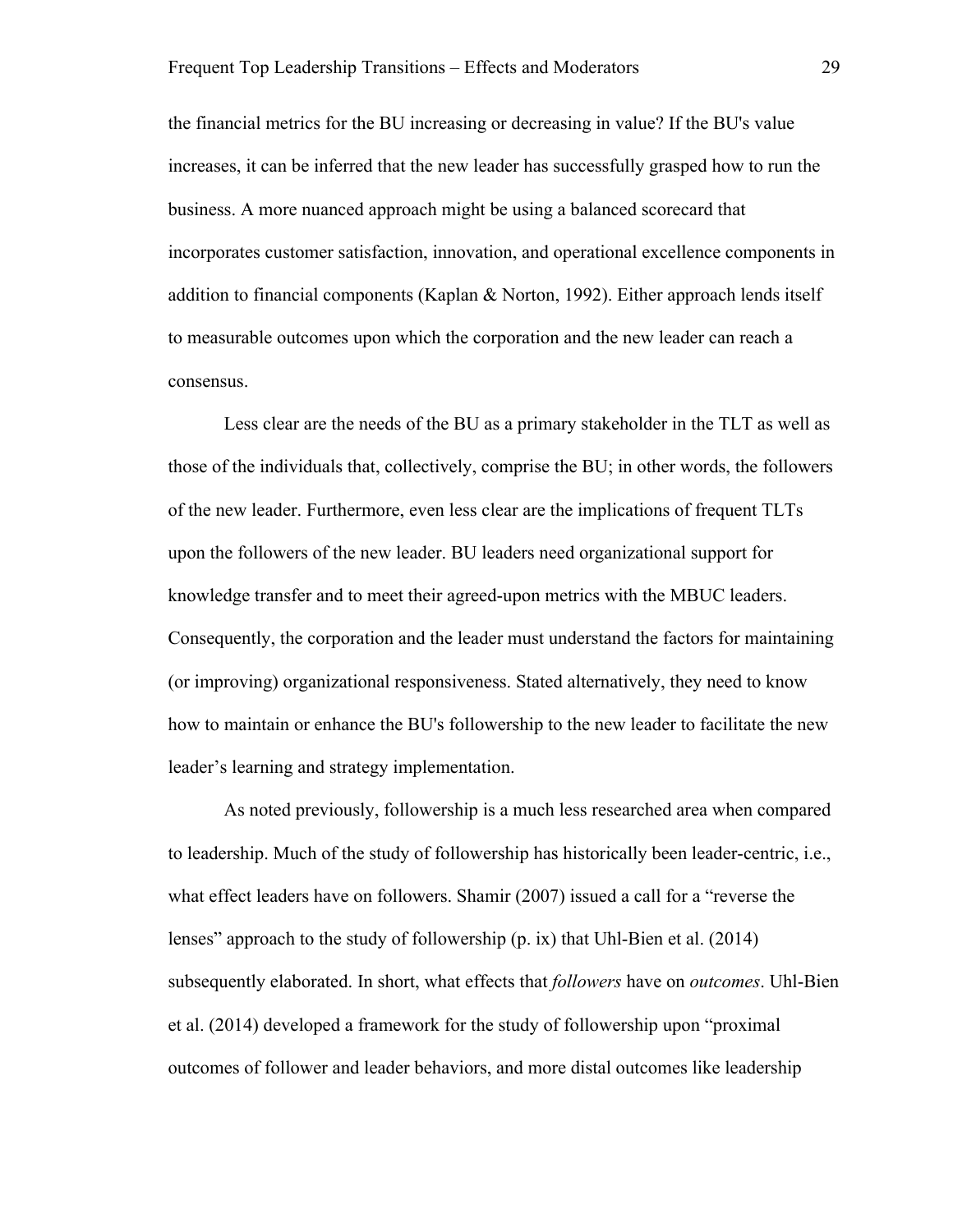processes and organizational effectiveness" (p. 97). They refer to this framework as the role-based approach. In this framework, followership characteristics relate to followership behaviors, which, in turn, interact with leader perceptions and behavior to produce outcomes. Consistent with this framework, followership's effects on outcomes have been studied, for example, in the context of leadership development (Carsten et al., 2018) and hospitality (Kang et al., 2016), among others. However, there is a dearth of literature from the role-based framework relating followership characteristics to outcomes in an environment of frequent TLTs.

As noted in the introduction, there is agreement among the various followership typologies that range from passive to active follower behavior (Northouse, 2019). In the ideal state, leaders need actively engaged followers to achieve optimal outcomes (Kelley, 1992). Therefore, follower characteristics are a relevant consideration for outcomes when leadership transitions occur. Moreover, when the leadership transitions are perceived as frequent, followership characteristics may have a moderating effect upon outcomes.

Unlike leadership scales, few scales are available for measuring follower characteristics. The two primary follower measures available include the Courageous Follower Self-Assessment (Chaleff, 1995) and the Kelley Followership Questionnaire, or KFQ (Kelley, 1992). Of the two, the KFQ has been utilized more frequently in the literature (Ligon et al., 2019). Kelley describes the KFQ as a two-dimension model comprised of critical thinking and active engagement.

In short, critical thinking ranges from following the leader's commands without question to independent thinking and making judgments apart from the leader's decisions. Independent thinkers can be characterized as being able to identify activities of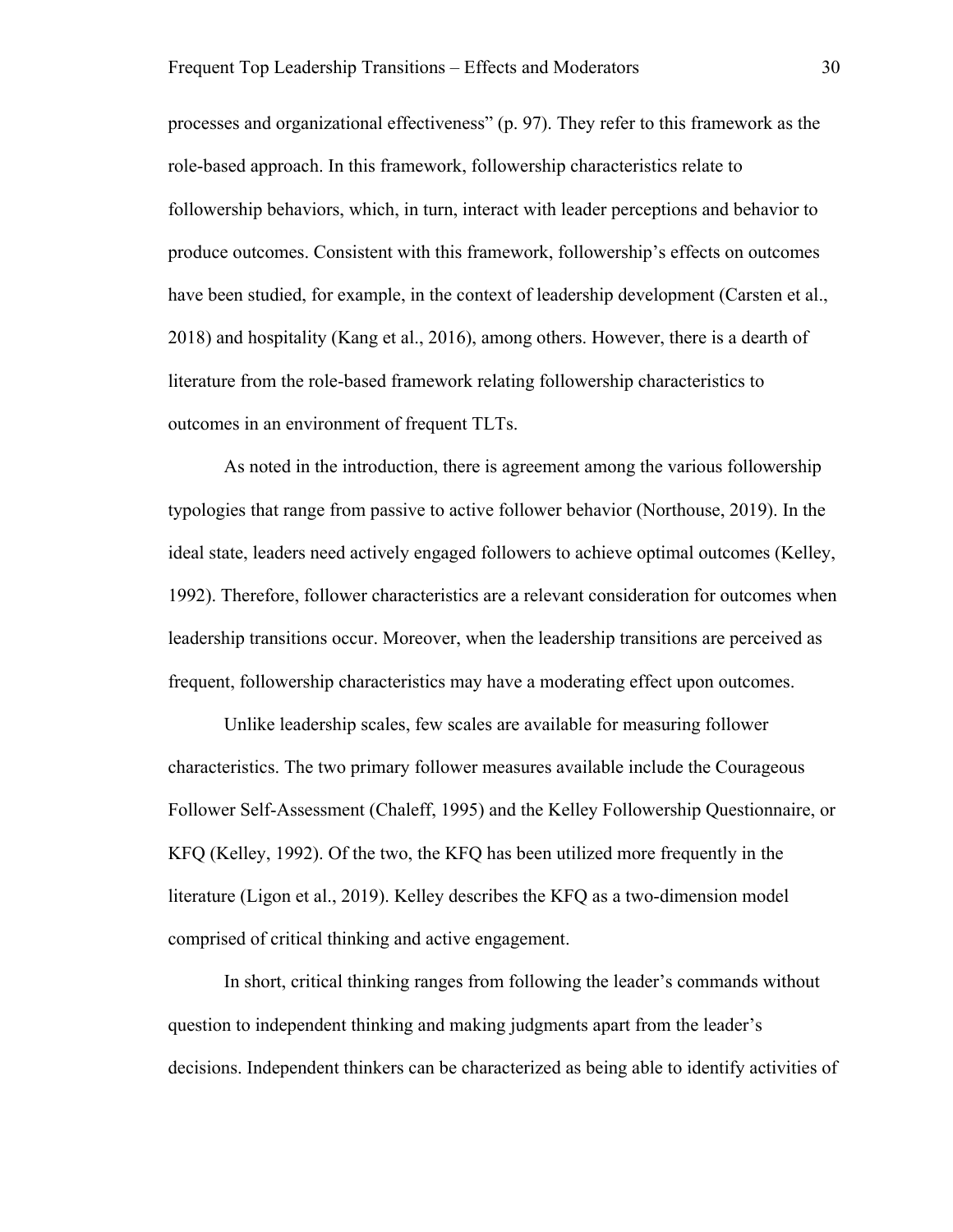importance to achieve the organization's goals, solutions to problems, new ideas to contribute to the organization's growth, and upside/downside potential to ideas or plans. These characteristics are relevant to organizational effectiveness, a distal outcome in Uhl-Bien et al.'s role-based followership framework. In the context of frequent TLTs, independent thinkers know what is important to the BU and how to proceed without waiting to be told by the new leader, the net result of which is a reduction in uncertainty and a corresponding reduction in change fatigue. Therefore, in the context of EVLN outcomes in a BU of an MBUC perceived as having frequent TLTs, I hypothesize:

*Hypothesis 3a:* The followership characteristic of critical thinking will moderate the relationship between perceived TLT frequency and Loyalty, where the relationship will be weaker under conditions of high critical thinking versus conditions of low critical thinking.

*Hypothesis 3b:* The followership characteristic of critical thinking will moderate the relationship between perceived TLT frequency and Voice, where the relationship will be weaker under conditions of high critical thinking versus conditions of low critical thinking.

*Hypothesis 3c:* The followership characteristic of critical thinking will moderate the relationship between perceived TLT frequency and Exit, where the relationship will be weaker under conditions of high critical thinking versus conditions of low critical thinking.

*Hypothesis 3d:* The followership characteristic of critical thinking will moderate the relationship between perceived TLT frequency and Neglect, where the relationship will be weaker under conditions of high critical thinking versus conditions of low critical thinking.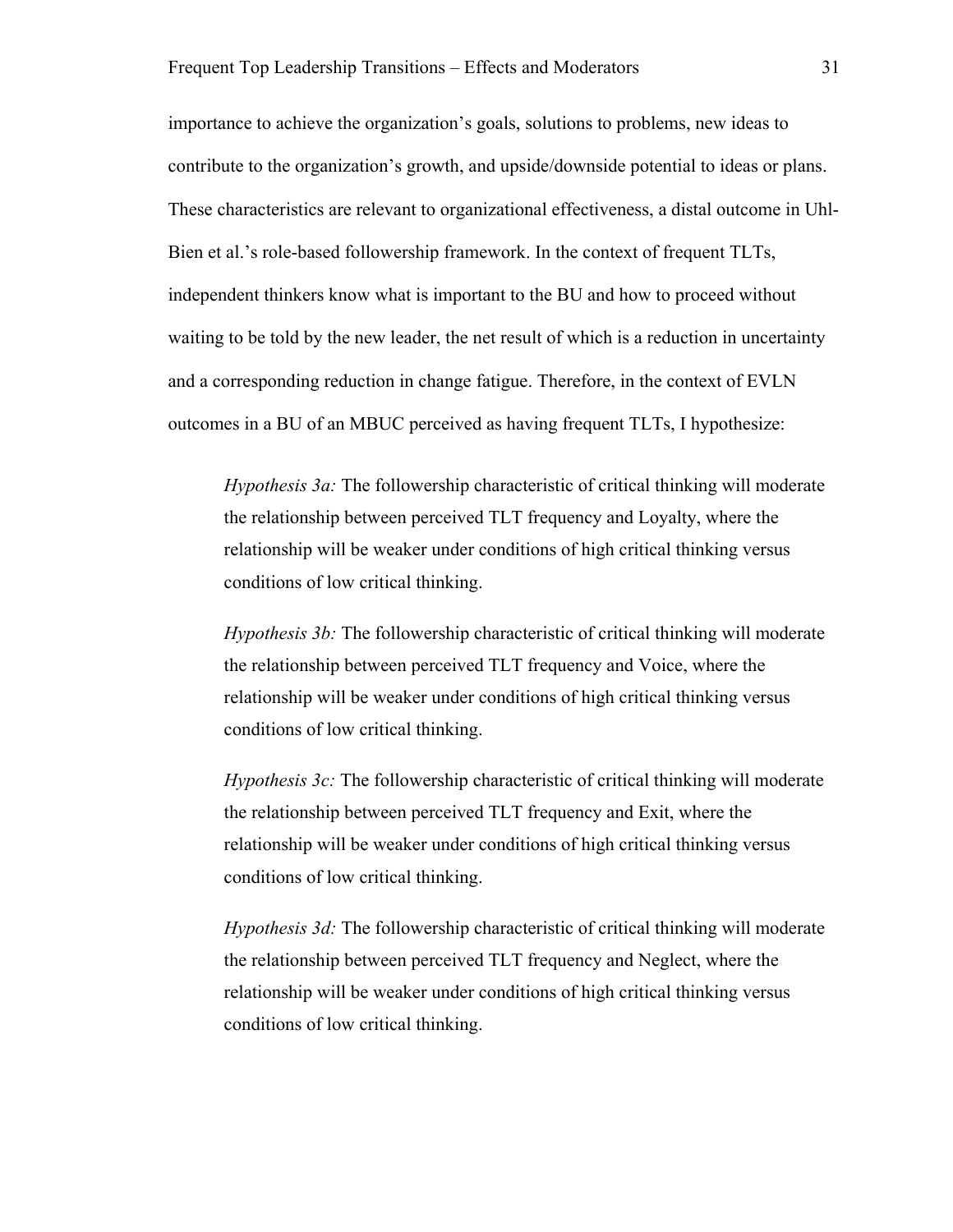Active engagement ranges from having a cynical, skeptical attitude while holding back from providing input to constructively engaging to improve organizational outcomes. Actively engaged employees take the initiative, complete their work assignments, meet deadlines without close supervision, and commit to their work. Actively engaged followers exhibit higher levels of organizational commitment (Blanchard et al., 2009). As change fatigue is negatively related to organizational commitment (Bernerth et al., 2011), I expect an increase in organizational commitment to result in a reduction in change fatigue. In the context of frequent TLTs, I posit that actively engaged employees will be committed to the organization and do their work without waiting to be told by the new leader. Therefore, in the context of EVLN outcomes in a BU of an MBUC perceived as having frequent TLTs, I hypothesize:

*Hypothesis 3e:* The followership characteristic of active engagement will moderate the relationship between perceived TLT frequency and Loyalty, where the relationship will be weaker under conditions of high active engagement versus conditions of low active engagement.

*Hypothesis 3f:* The followership characteristic of active engagement will moderate the relationship between perceived TLT frequency and Voice, where the relationship will be weaker under conditions of high active engagement versus conditions of low active engagement.

*Hypothesis 3g:* The followership characteristic of active engagement will moderate the relationship between perceived TLT frequency and Exit, where the relationship will be weaker under conditions of high active engagement versus conditions of low active engagement.

*Hypothesis 3h:* The followership characteristic of active engagement will moderate the relationship between perceived TLT frequency and Neglect, where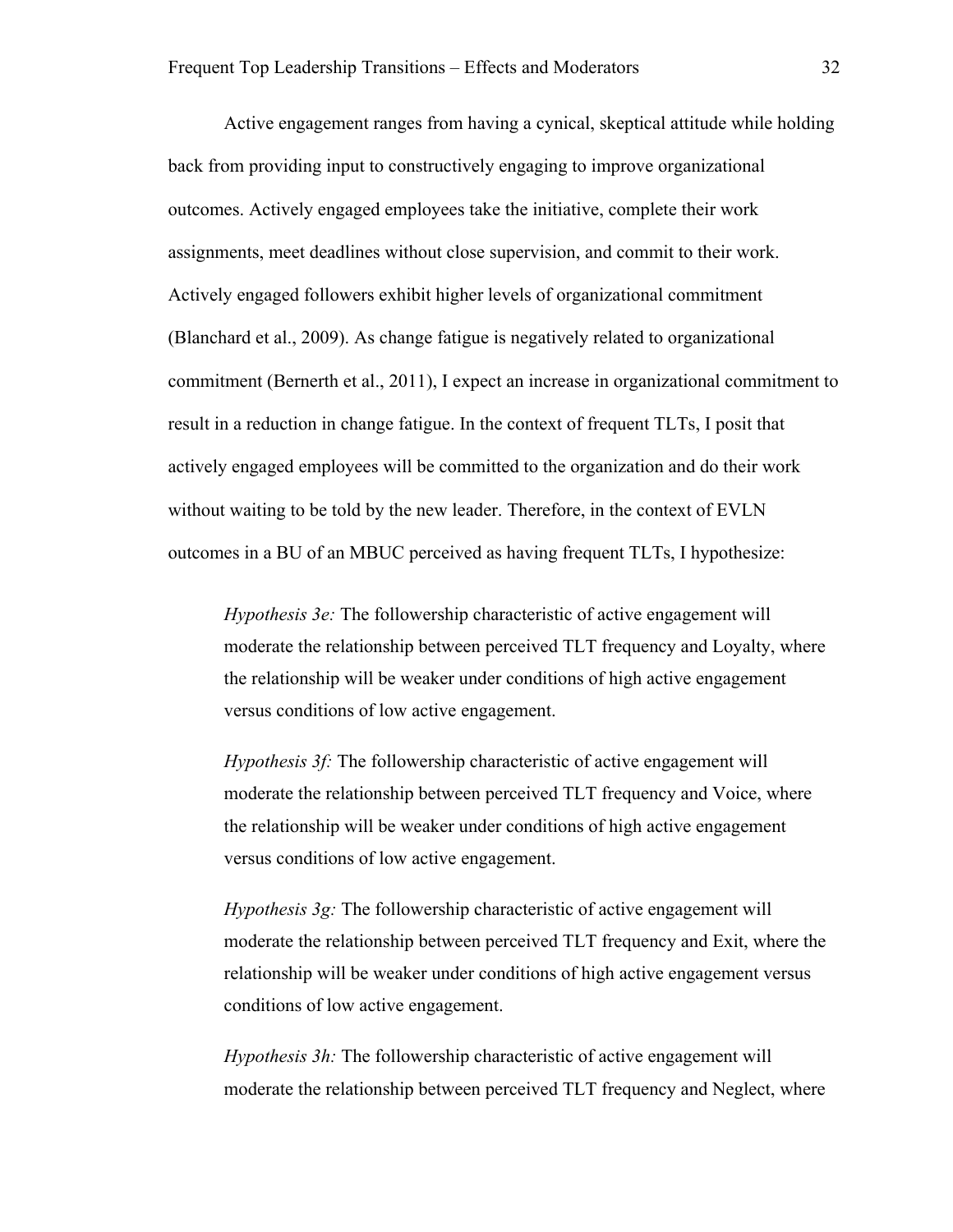the relationship will be weaker under conditions of high active engagement versus conditions of low active engagement.

#### **Summary and Hypothesized Model**

Top leadership transitions in BUs may engender negative employee reactions if they are perceived as occurring too frequently. However, both organizational culture and followership characteristics may moderate the effects, if any, of frequent TLTs. Accordingly, the hypothesized model can be found in Figure 2.



*Figure 2.* Hypothesized Model



### **Participants**

Using G\*Power (Faul et al., 2007), the *a priori* target for the number of participants needed was calculated using the linear multiple regression: fixed model,  $R^2$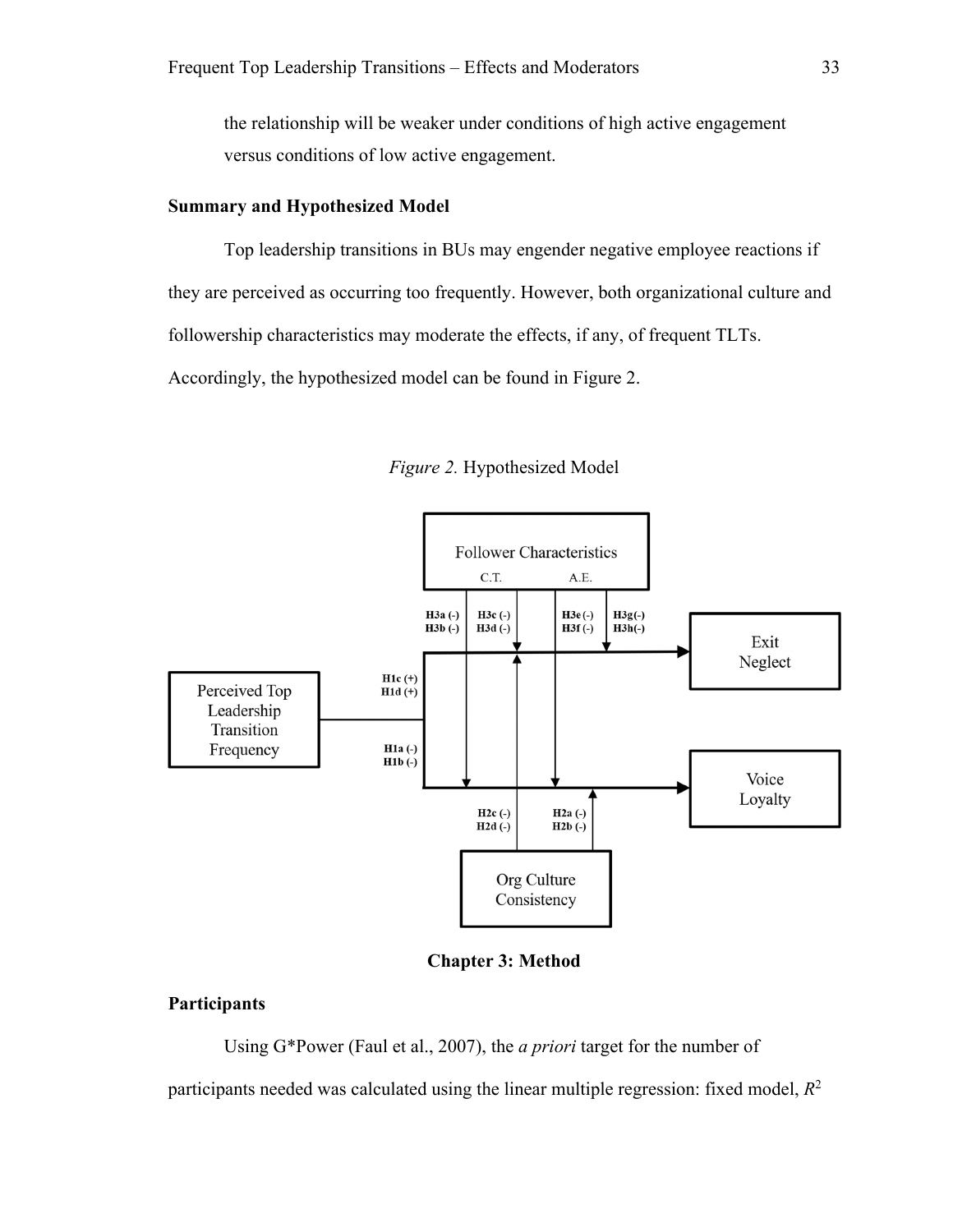increase test. Not knowing with certainty the effect size that would be observed, a medium effect size was selected consistent with Cohen's guidance (Cohen, 1992). By convention, error probability of  $\alpha$  = .050 and power of 1 – β err prob = .800 were used. Consequently, the calculated *a priori* required number of participants needed was 131. To account for data outliers and incomplete survey responses, the target *a priori* participants desired was 160. Participants were recruited using a combination of sources, including Qualtrics panels, currently enrolled graduate business students, as well as contacts from within the researcher's professional network. Participants in the final sample included 211 salaried, full-time employed people that worked in for-profit organizations. Participants were 65.1% male, were 51.1 years old on average (*SD* = 12.321), had worked in their organizations for a mean of 15.96 years  $(SD = 9.768)$ , and 57.7% were managers.

#### **Measures**

 Questionnaires were administered online, using Qualtrics, at two time points. IRB approval was obtained before beginning data collection. The measures included screening questions to determine study eligibility before starting the study and completing the consent form. The study variables are explained below. The complete list of the survey questions can be found in Appendix A.

#### **Screening Questions**

This study's target sample included full-time employed individuals in for-profit enterprises comprised of two or more business units. Questions included the type of business, employment status, and length of time in the role, among others.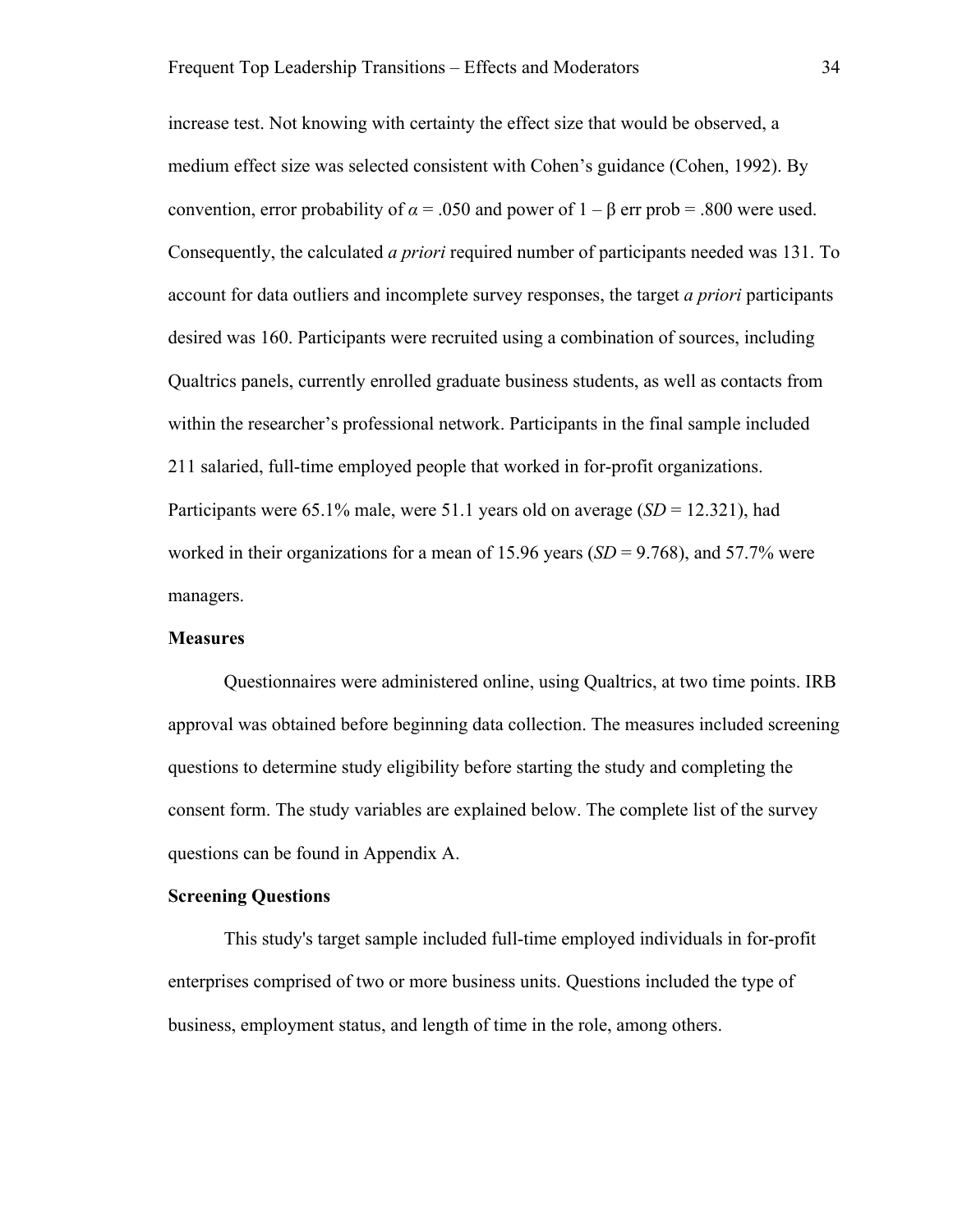#### **Demographic Questions**

Demographic questions included gender, age, and years working in the organization. Industry affiliation and role (individual contributor versus manager) were asked to study possible perception differences based on either industry or role.

#### **EVLN**

Exit, Voice, Loyalty, and Neglect were measured using an inventory adapted by Akhtar et al. (2016) based on the third study of Rusbult et al. (1988). This inventory consisted of 24 items in total. A six-item scale measured Exit; a sample item is, "I have recently spent some time looking for another job." Cronbach's *α* for this scale was 0.903. A six-item scale was used for Voice; a sample item is, "I have made several attempts to change working conditions here," with  $\alpha = 0.741$ . A five-item scale measured Loyalty; a sample item is, "Employees shouldn't criticize this company." Cronbach's *α* was .647, which was lower than anticipated because it was reported at .84 in Akhtar et al.'s study. Because  $\alpha$  is a function of inter-item correlations and the number of questions, the Spearman-Brown Prophecy Formula was used to calculate the increase in  $\alpha$  if the Loyalty measure had additional items. The formula indicates that it would increase to .786 if the measure were ten items. Consequently, no concerns were raised with proceeding with the analysis. Finally, Neglect was measured with a six-item scale; a sample item is, "Now and then there are workdays where I just don't put much effort into my work." In addition, an item from Naus et al. (2007) related to Neglect was utilized; "Sometimes I miss out on meetings because I do not feel like attending them." A five-point Likert scale with responses ranging from 1 (definitely would not) to 5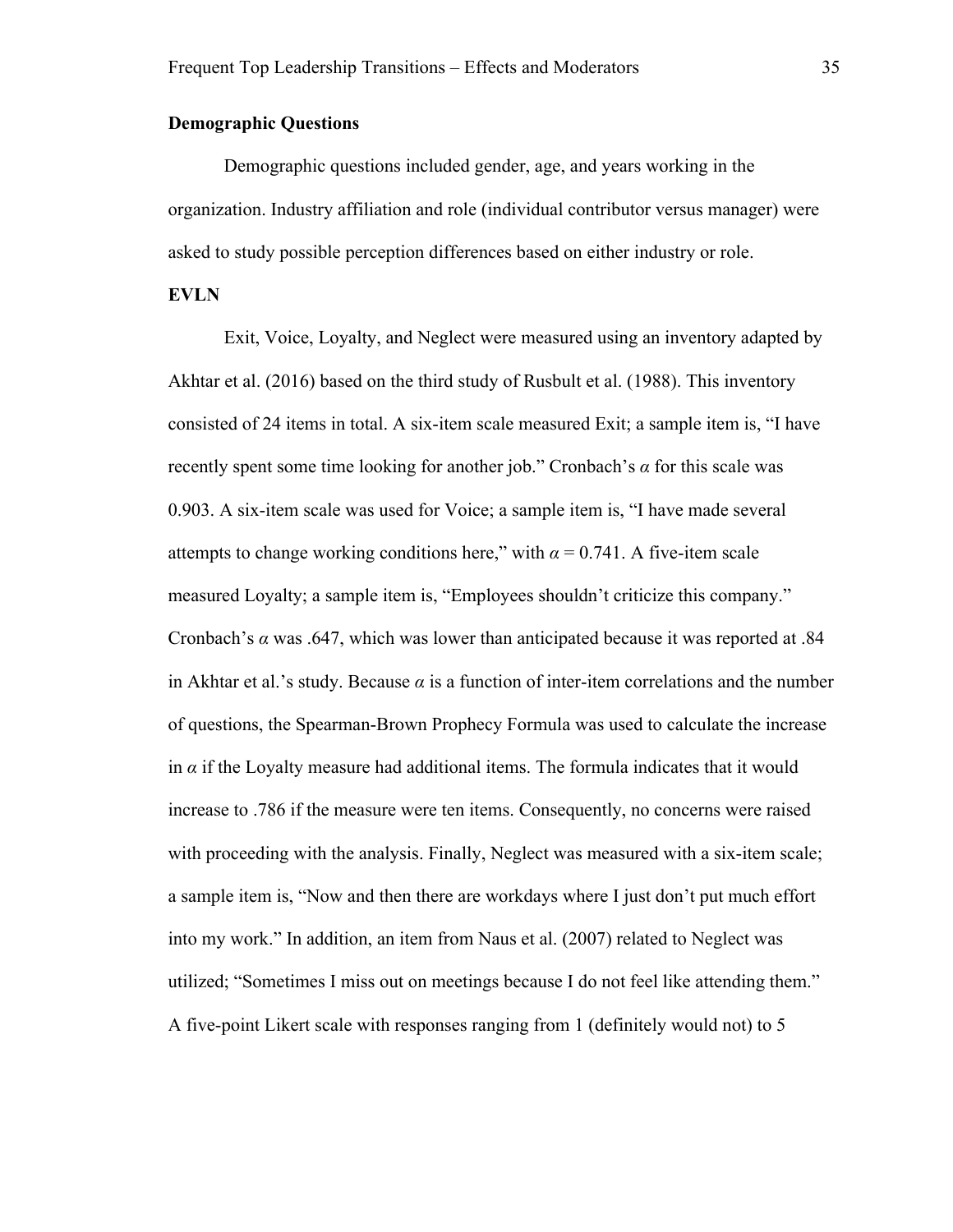(definitely would) was used for all items. Cronbach's *α* was 0.862 for the Neglect measure.

## **Organizational Culture Consistency**

A 15-item measure of organizational culture consistency (OCC) (Denison et al., 2003; Denison & Mishra, 1995; Denison & Neale, 1996) was utilized for the survey. Responses for all items ranged from 1 (strongly disagree) to 5 (strongly agree) on a 5 point Likert scale. A sample item is, "There is a characteristic management style and a distinct set of management practices." Cronbach's *α* was 0.886 for this measure.

#### **Kelley Followership Questionnaire**

The 20-item scale developed by Kelley (1995) was utilized to measure survey respondents' characteristics as followers. A 7-point Likert scale ranging from 1 (rarely) to 7 (almost always) was used for all items. A sample item is, "Do you understand your business unit's needs, goals, and constraints and work hard to help meet them?" The Kelley Followership Questionnaire has not been consistently validated (e.g., Blanchard et al., 2009; Colangelo, 2000; Ligon et al., 2019). Therefore, a factor structure analysis was performed. Using principal axis factoring for extraction, the Followership Active Engagement (FAE) measure only had one factor identified with an Eigenvalue  $> 1$  with a value of 4.776. Thus, no concerns were raised with moving forward with the FAE measure. The Followership Independent Critical Thinking (FICT) measure had two factors with an Eigenvalue > 1, with values of 3.373 and 1.463. While not ideal, the decision was made to move forward with the moderation analysis while acknowledging this finding. Cronbach's α was .873 and .753 for FAE and FICT, respectively.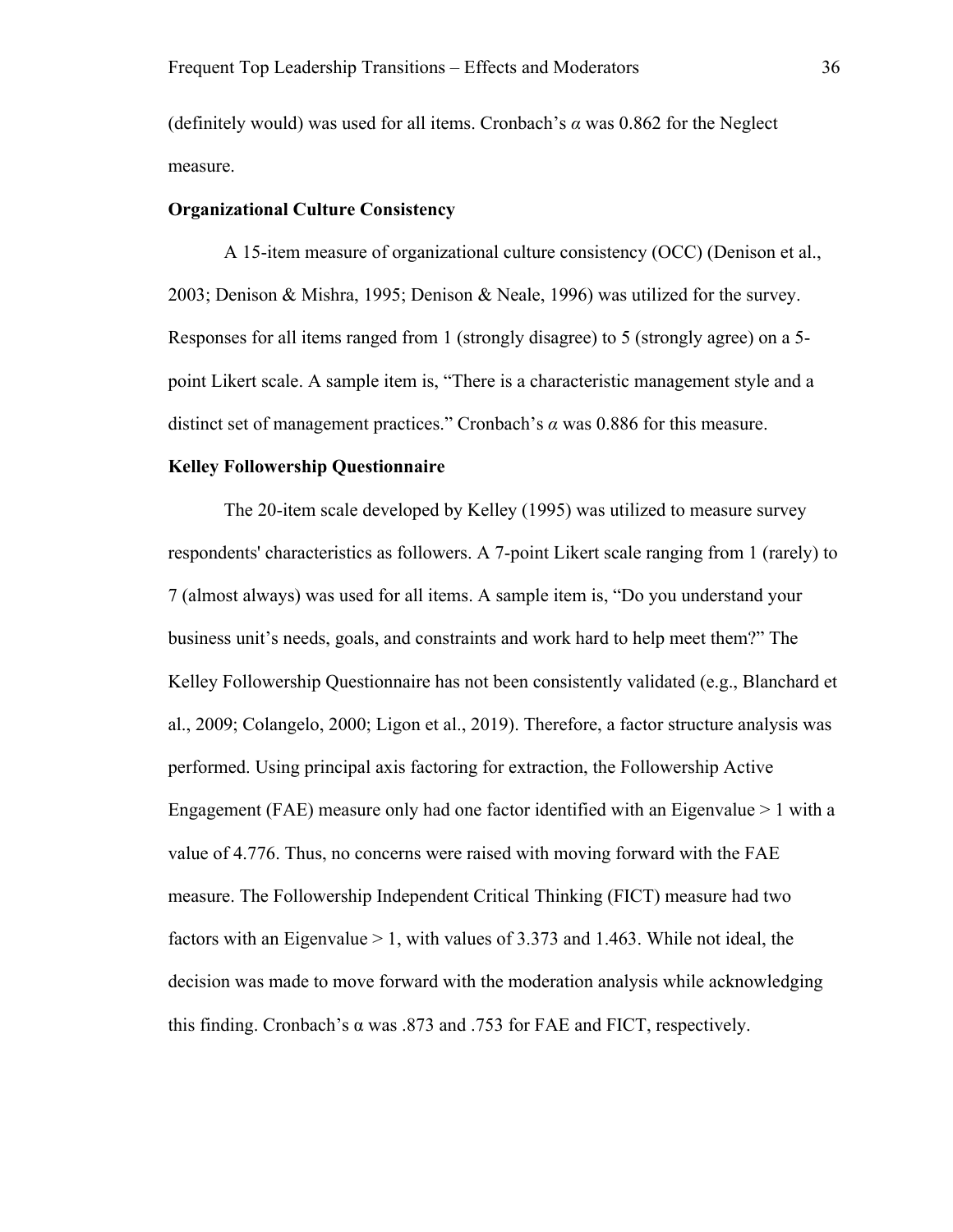## **Social Desirability Scale**

The 11-item "Scale 1" developed by Ballard (1992), which is a short-form version of the full 33-item Marlowe-Crowne Social Desirability Scale (Crowne & Marlowe, 1960), was utilized to detect respondent bias for self-reported measures. The questions asked were in the form of True/False statements. A sample item is, "I have never deliberately said something that hurt someone's feelings," where a response of 'true' indicates a socially desirable response. The Cronbach's  $\alpha$  = .588. A composite score was formed by summing the items, where lower values indicate more socially desirable responses.

# **Perceived TLT Frequency**

No known measure exists for assessing perceptions of TLT frequency (an extended discussion on this topic can be found in Appendix B). Consequently, eight items were developed to measure perceptions of top leadership transition frequency, which is defined as the perceived rate at which these transitions occur. A sample item was, "It seems like we're always getting a new top leader in my organization." A 5-point Likert scale ranging from 1 (strongly disagree) to 5 (strongly agree) was used for all items. Additional information about this scale is included in the results section, including an examination of the factor structure and item analysis, given that this is a new measure.

# **Procedures**

Participants were recruited from three sources. The first source was the professional network of the researcher; the second source was graduate business students in the College of Business Administration at the University of Missouri-St. Louis; the third source was recruited through Qualtrics Panels. The questions asked in each group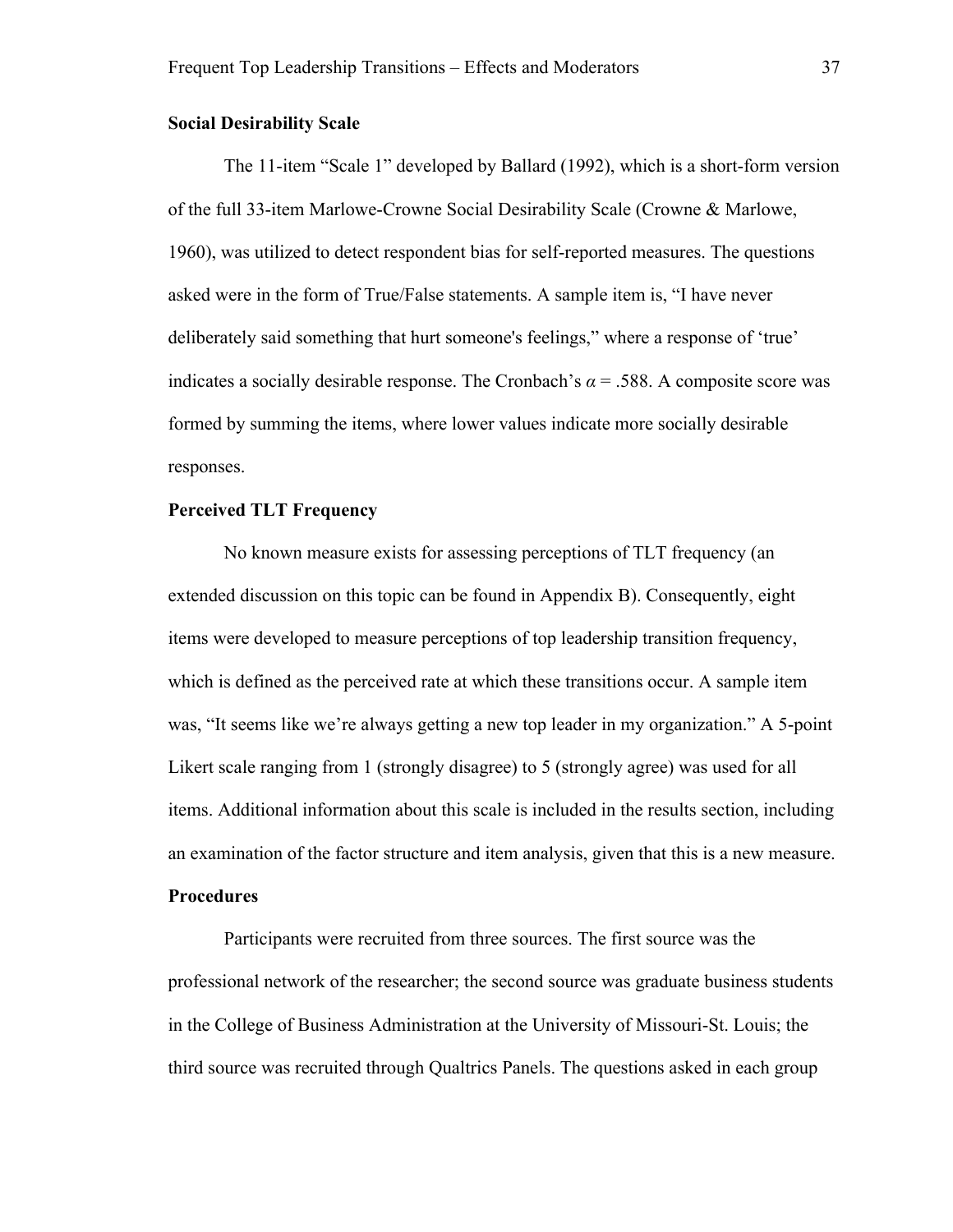and procedures were the same. However, because the incentives offered were different, this detail was conveyed slightly differently at the end of the data collection. Members of the researcher's professional network were offered one of four chances at a random drawing for a \$100 Amazon gift card. Graduate student participants were offered extra credit their classes, and Qualtrics Panels participants were compensated by Qualtrics in pre-arranged methods for completing each part of the survey.

Participants were sent an email link for part two of the study approximately a week after completing the first part. Responses were linked with a unique number, and no participant names or personal identifiers were retained in the data set with responses. To improve the quality of responses, attention checks were included in the data collection (e.g., Please answer "strongly agree" for this question). Additionally, more quality checks were implemented by the researcher. These included (a) evaluating the recorded length of service from the respondent < top leader length of service entered yet claiming there was>1 top leader during the respondent's length of service and (b) Length of service for either respondent or top leader > 50 years. For Group 1, 314 Part 1 survey responses were recorded, with 121 matched Part 2 responses recorded for a survey completion rate of 39%. In addition to the low response rate for Part 2, only 68 surveys from Group 1 were useable as they failed one or more validity checks. The final number of useable completed Part 1 and Part 2 surveys was 48 for an overall *net* response rate of 15%. Both Group 2 and Group 3 followed a similar path with respect to useable completed Part 1 and Part 2 surveys. The final number of useable Group 2 surveys was 14, and for Group 3, it was 149. The combined total of useable surveys was 211. An expanded discussion of the entire survey recruitment and validation process can be found in Appendix C.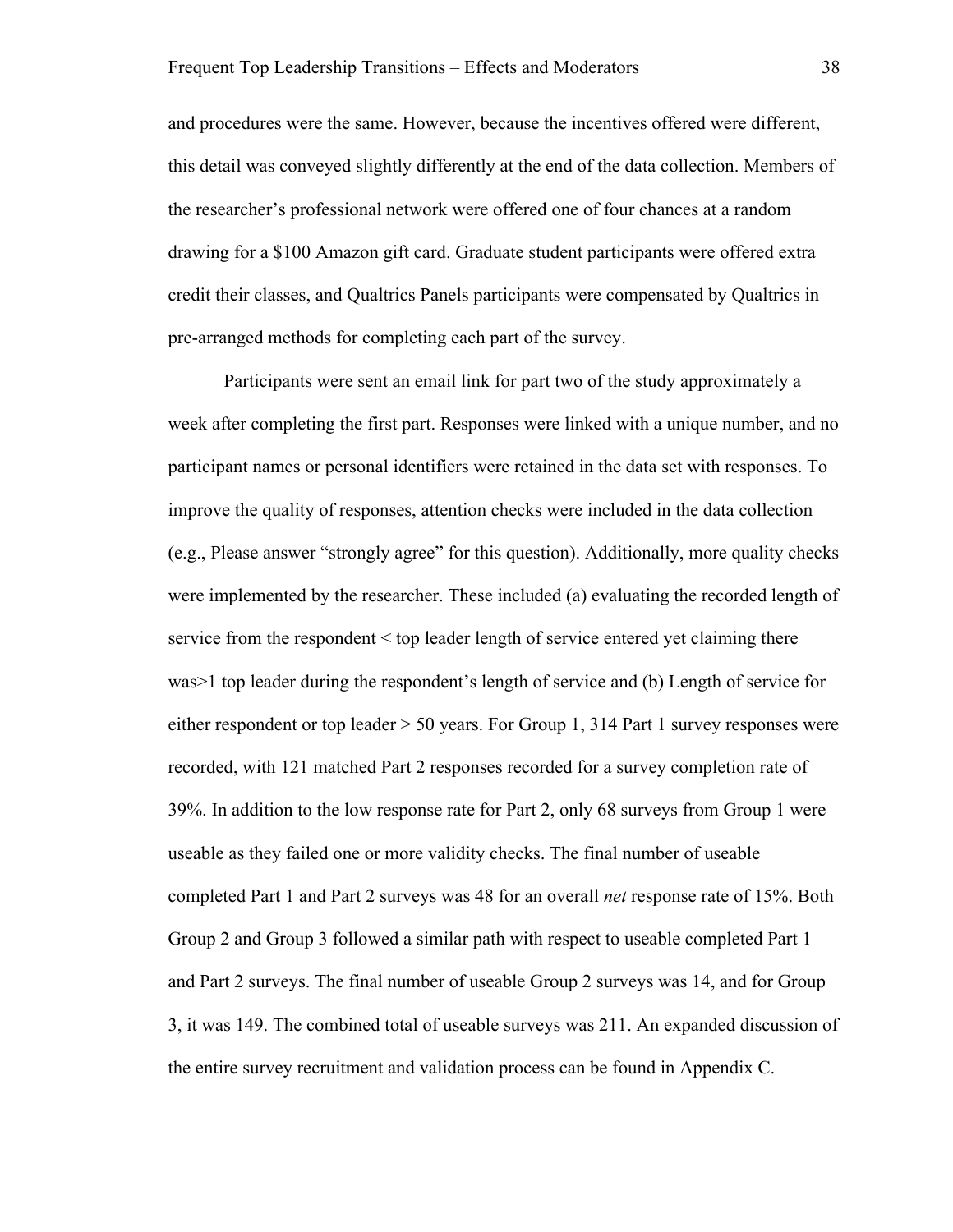## **Chapter 4: Results**

# **Data Screening**

Because newer employees may not have experience with TLTs in an organization, the survey's minimum length of service was established at five years. Nineteen surveys were noted to have less than five years of experience in their current role and were removed, leaving 192 useable surveys. Composite scores for all measures were subsequently computed following normal scoring instructions for each construct. The univariate screening included calculating a z-score for each composite, an examination of boxplots, Q-Q plots, and histograms. Cases with a z-score on any composite  $\geq \pm 3.0$  were examined further (Raykov & Marcoulides, 2008; Tabachnick & Fidell, 2012). In all cases, the responses did not warrant removal based on the z-score. In addition, the Mahalanobis distances were calculated for all composites. Based on their Mahalanobis distances, two cases were removed as outliers as they were beyond the bounds at the  $p =$ .001 level for their respective degrees of freedom (Raykov & Marcoulides, 2008). One case had a Mahalanobis distance of 19.460 for the Organizational Culture composite (*df* = 3), and the other had a distance of 16.076 for the Followership Composite (*df* = 2). This left a total of 190 cases. The univariate screening was performed again on the reduced data set. An additional invalid survey was discovered and subsequently removed, leaving 189 cases.

A final screening analysis did not indicate a high level of skewness or kurtosis. Specifically, the skewness ranged from -.773 to .608, and the kurtosis ranged from -1.033 to .551. Z-scores were re-examined across all composites again with particular attention to those  $> \pm 3.0$ . A z-score of -3.190 on Followership Active Engagement was noted as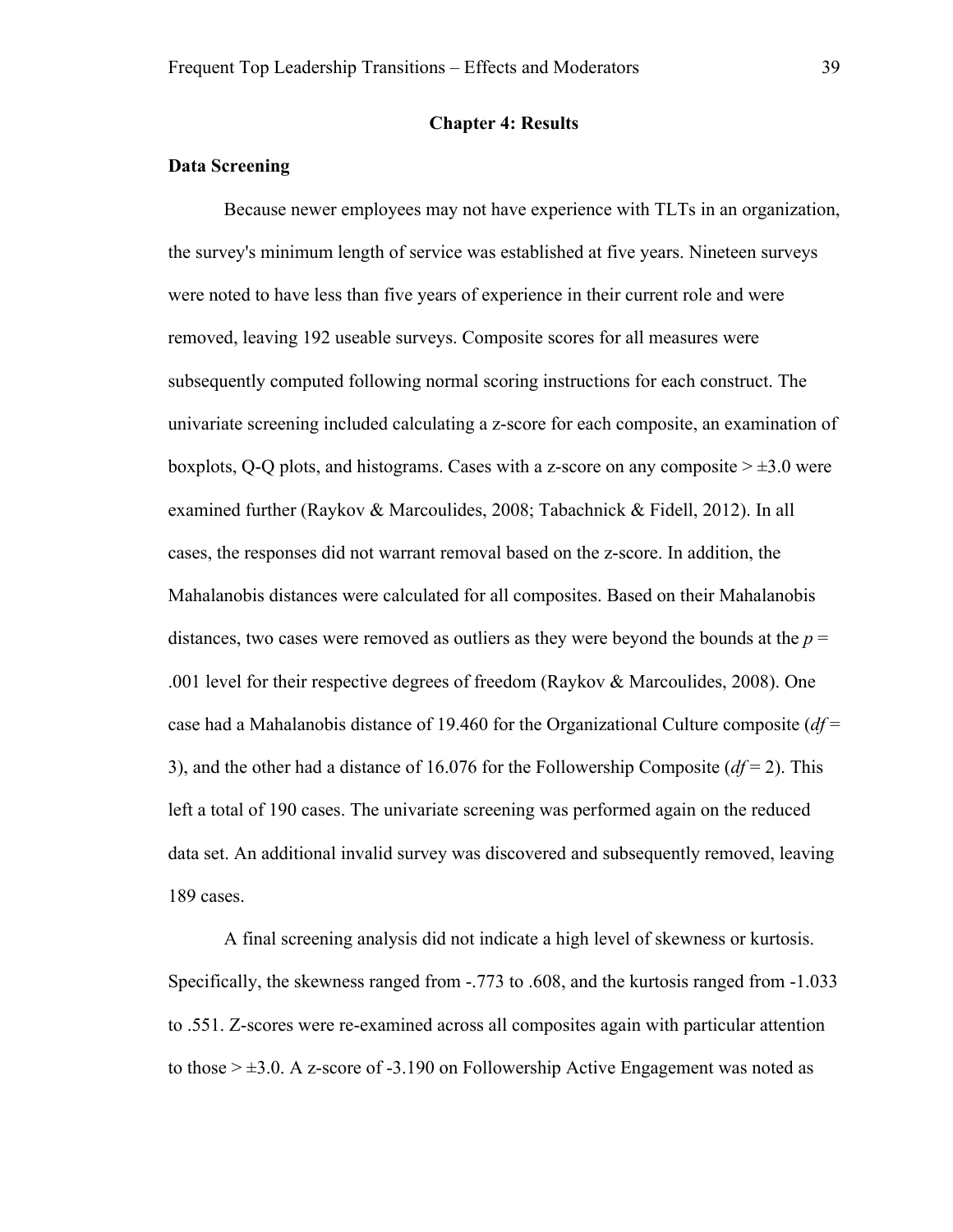was -3.259 on Organizational Culture Consistency and one of -3.234 on Loyalty. These cases were individually examined, and their responses seemed explainable in the context of their entire response set; their survey responses were not "flat-lined" or "stairstepped," nor were tell-tale data validity responses noted as were prevalent in many Part 1 survey responses. The Q-Q plots for each composite suggested that the data did not deviate from normality. Finally, Q-Q plots of the Mahalanobis distances for each composite versus a chi-square distribution appeared to be multivariate normal as well.

### **Examining the TLT Measure**

A measure for Top Leadership Transition frequency was developed for this research. The development of this scale is explained in detail in Appendix B. The initial item pool contained eight items, three of which were reverse coded. An initial examination of Cronbach's Alpha for this measure indicated an  $\alpha$  = .695. Subsequently, a principal axis factor analysis revealed two factors with Eigenvalues  $> 1.0$ , with factor 1 having an Eigenvalue of 3.427 and factor 2 being 1.983. The scree plot also suggested that two factors best represented the factor structure in this case. The normally coded items - items 1, 2, 3, 6, and 7 - strongly loaded onto one factor and the reverse coded items - items 4, 5, and 8 - strongly loaded onto the other factor. The factor loadings for items 1, 2, 3, 6, and 7 on factor 1 of the varimax rotated matrix were .823, .592, .912, .868, and .584, respectively. Their loadings on factor 2 were -.083, .048, -.084, -.114, and -.064, respectively. Similarly, the loadings for reverse coded items 4, 5, and 8 were .659, .799, and .719, respectively, on factor 2, whereas their loadings on factor 1 were -.193, - .022, and .007, respectively. Consequently, the reverse coded items were removed from the measure, and the recalculated Cronbach's Alpha increased to .864. The factor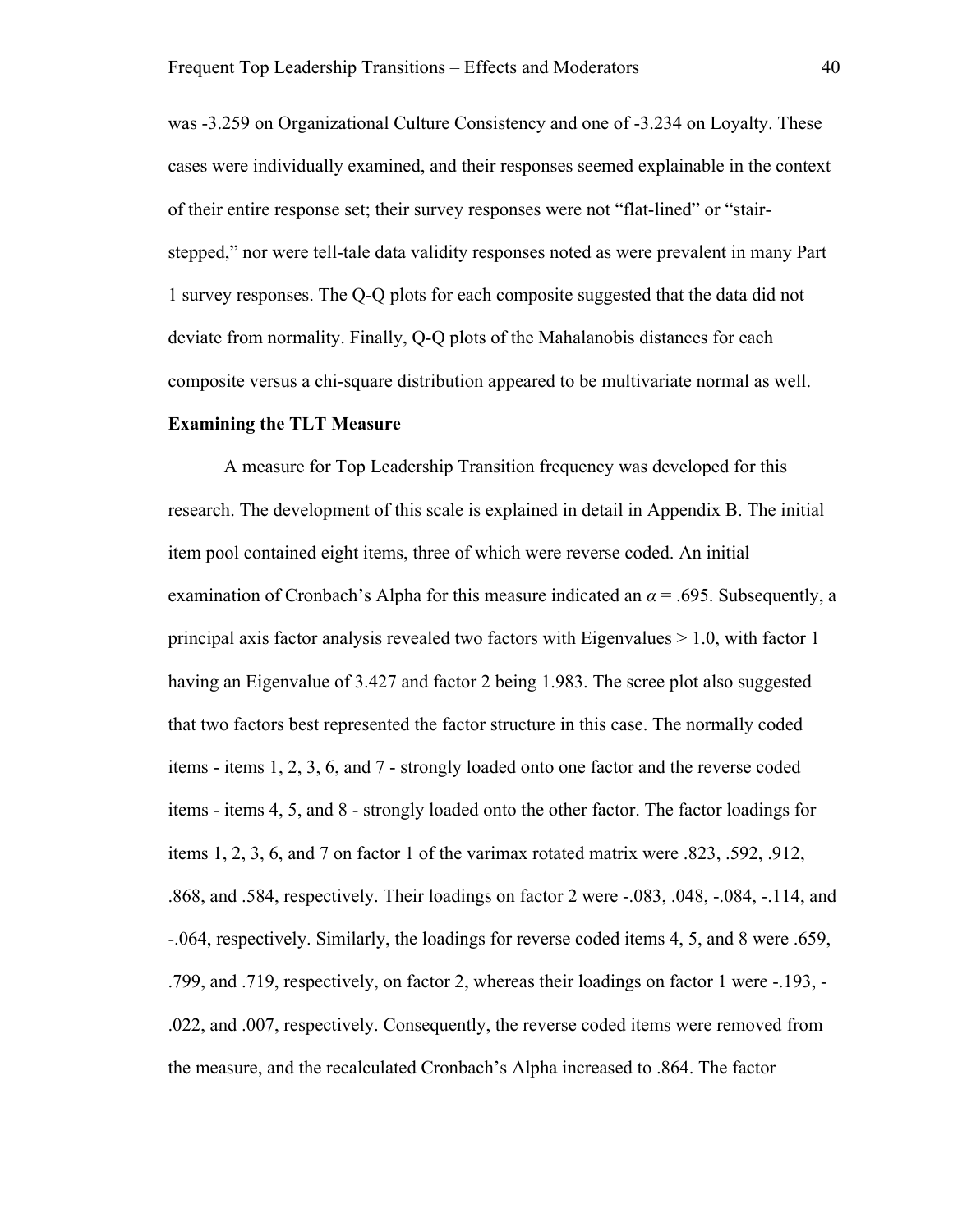analysis was repeated and revealed only one factor with an Eigenvalue  $> 1.0$ . Items 1, 2, 3, 6, and 7 had loadings of .819, .599, .910, .868, and .597, respectively. The Eigenvalue for the single factor was 3.320. The TLT measure composite was revised to comprise the five normally coded items and was utilized for all subsequent data analysis.

## **Study Variable Correlations**

The correlations between study variables are presented in Table 1.

|            | M         | <b>SD</b> |                    | 2                                     | $\overline{3}$ | 4                                       | 5     | 6             |       | 8     | 9     |
|------------|-----------|-----------|--------------------|---------------------------------------|----------------|-----------------------------------------|-------|---------------|-------|-------|-------|
| 1. TLT     | 2.69      | 1.02      | (.86)              |                                       |                |                                         |       |               |       |       |       |
| 2. FAE     | 5.65      | .86       | $-.06$             | (.87)                                 |                |                                         |       |               |       |       |       |
| 3. FICT    | 5.15      | .84       | .10                | $.62$ <sup>**</sup>                   | (.75)          |                                         |       |               |       |       |       |
| 4. OCC     |           |           | 3.78 $.63 - .15^*$ | $.52$ <sup>**</sup>                   | $.17*$         | (.89)                                   |       |               |       |       |       |
| 5.SD       |           |           |                    | $2.95$ $2.25$ $.22^{**}$ $-0.28^{**}$ | .00.           | $-.29$ <sup>**</sup>                    | (.59) |               |       |       |       |
| 6. Exit    | 2.36 1.09 |           |                    | $.23$ ** $-.25$ **                    |                | $-.08$ $-.29^{**}$ $.39^{**}$           |       | (.90)         |       |       |       |
| 7. Voice   | 3.06 .81  |           | $.24***$           |                                       |                | $.04$ $.22^{**}$ $-.18^{**}$ $.23^{**}$ |       | $.49***$      | (.74) |       |       |
| 8. Loyalty | 3.46      | .76       | $-.11$             | $.37***$                              |                | $.20^{**}$ $.53^{**}$                   |       | $-.14-.17***$ | .01   | (.65) |       |
| 9. Neglect | 1.97      | .86       | $.32***$           | $-.45***$                             |                | $-.12$ $-.26^{**}$ $.52^{**}$           |       | $.59^{**}$    | < 01  |       | (.86) |

*Table 1.* Correlations among study variables

*Note: N* = 189,  $*_p$  < .05,  $*_p$  < .001; TLT = Top Leadership Transition; FAE = Followership Active Engagement; FICT = Followership Independent Critical Thinking;  $OCC =$  Organizational Culture Consistency;  $SD =$  Social Desirability

#### **Main Effects Analysis**

The main effects of TLT frequency on the EVLN measures were tested using simple linear regression, and each will be discussed in the order in which they were hypothesized earlier in the paper. The data for all four dependent variables met the assumptions of linearity, homoscedasticity, and normality of residuals based on an examination of the plots of standardized residuals against standardized predicted values.

First, however, a discussion of the data set is warranted. The primary focus of the present research was to study the effects of frequent TLTs at the BU level within an MBUC. Given that controlling for whether a survey respondent was employed in a BU or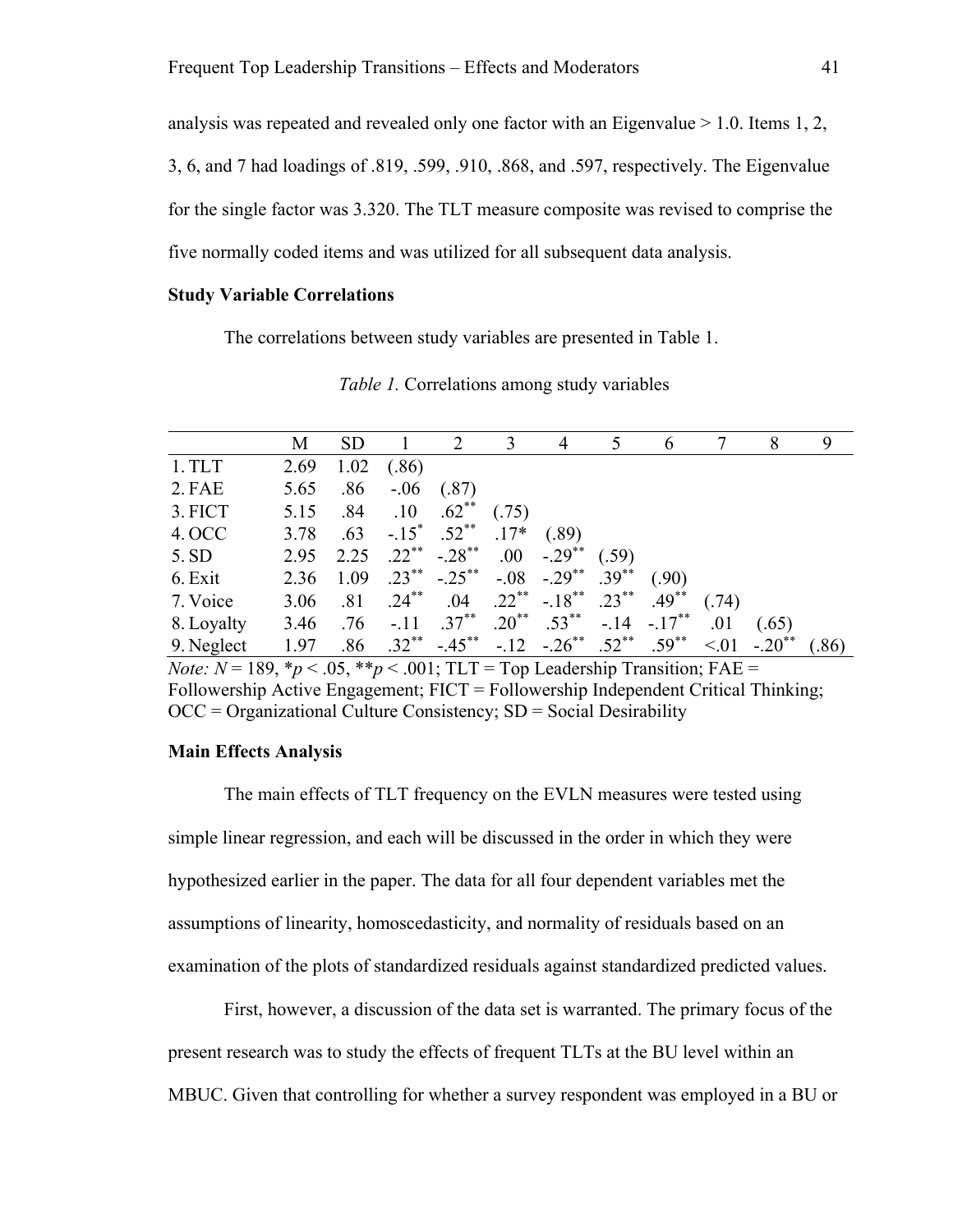at corporate in an MBUC was not feasible, the survey design collected responses from corporate and BU employees. As noted previously, 189 useable cases were identified, which exceeded the *a priori* goal of 131 responses needed. However, of those 189 useable cases, only 87 were BU level, with the remaining 102 being corporate level. Subsequently, a one-way ANOVA was performed to compare the means of the two groups across the four dependent variables of EVLN with the business type (i.e., corporate or unit) as the factor. The Levene Statistics were all non-significant on the trimmed mean for each DV, indicating no significant difference in variances between the groups. The mean differences were not significant for Exit, Loyalty, or Neglect.

The mean difference for Voice indicates a difference between the two groups  $(F(1,187) = 5.586, p = .019, SSVoice = 3.614, SSTotal = 124.590, \eta^2 = .029$ . The total mean was  $\bar{x}$  = 3.059, corporate-only was  $\bar{x}$  = 2.931, and BU-only was  $\bar{x}$  = 3.209. Furthermore, a regression analysis of corporate-only and BU-only cases was performed. The model with corporate-only responses indicates a statistically significant relationship between TLT and Voice  $(R^2 = .119; F(1,100) = 13.564, p < .001)$  with TLT being positively related to Voice ( $b = .265$ ,  $p < .001$ ). On the other hand, the relationship between TLT and Voice for BU-only responses is not statistically significant  $(R^2 = .015; F(1,85) = 1.292, p =$ .259) with TLT being unrelated to Voice ( $b = .099$ ,  $p = .259$ ). While the difference was statistically significant, they were not substantially different in practical terms as both were within ±5% of the total mean. Therefore, given the lack of achieving the *a priori* response total of 131 for either BU alone or corporate alone - and the lack of significant differences between the groups (Voice notwithstanding) - the decision was made to proceed using the entire 189 case data set for the analysis.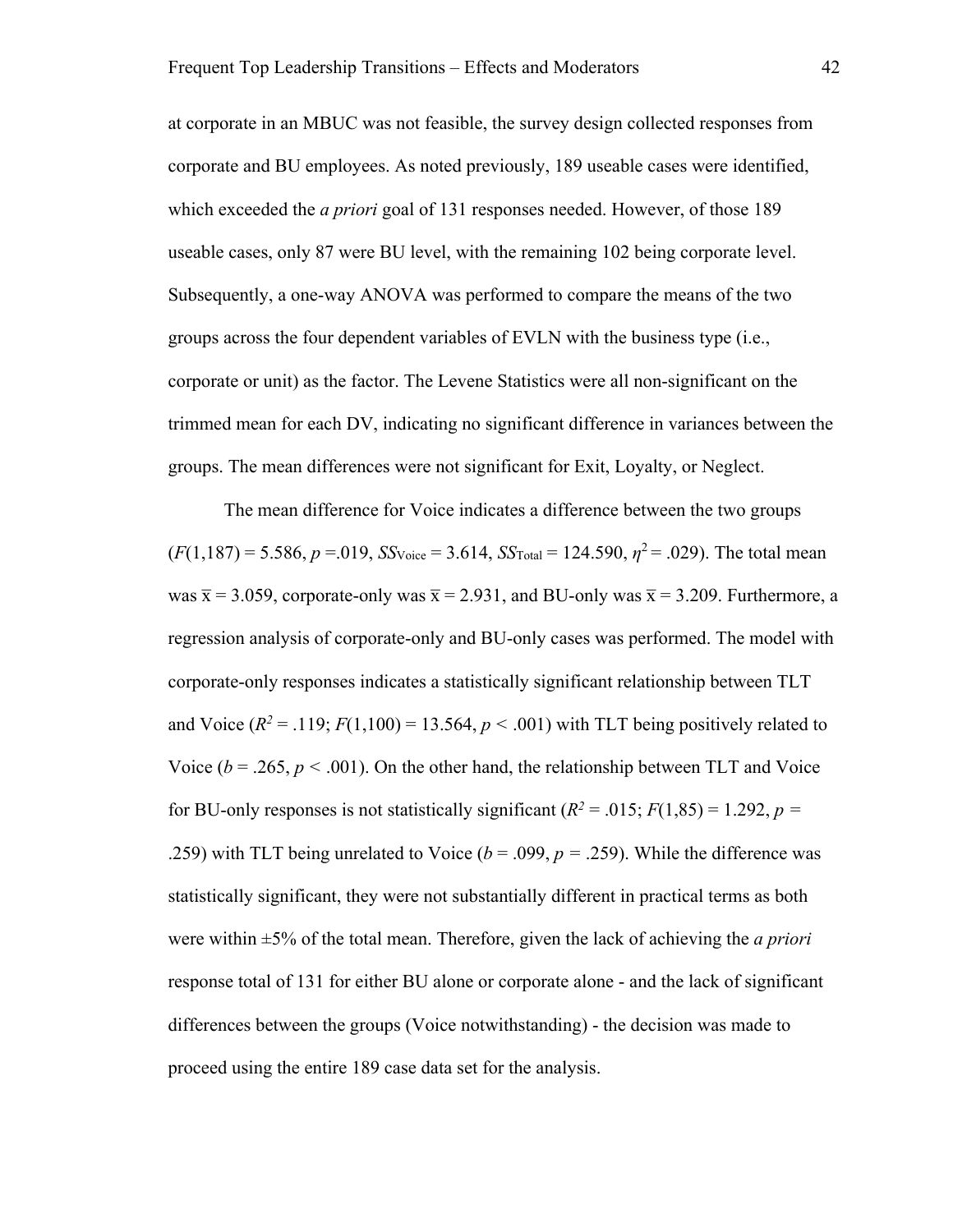The first dependent variable to be analyzed was Loyalty. The overall model was not statistically significant  $(R^2 = .012; F(1,187) = 2.348, p = .127, b = .083)$ . Consequently, Hypothesis 1a was not supported. The next dependent variable, Voice, was statistically significant  $(F(1,187) = 11.223, p < .001)$  and indicated that TLT frequency explained a small proportion of the variance in Voice  $(R^2 = .052)$ . The unstandardized regression coefficient was  $b = .190 (p < .001)$ . However, the hypothesized effect of increasing TLT frequency on Voice was a negative relationship (i.e., as TLT frequency increased, Voice would decrease). While the model indicates a relationship between TLT frequency and Voice, it is not in the hypothesized direction. Therefore, Hypothesis 1b was not supported. The next two dependent variables, Exit and Neglect, had a statistically significant relationship with TLT frequency. For Exit, the model was statistically significant  $(F(1,187) = 10.649, p = .001)$  and indicated that TLT frequency explained a small proportion of the variance in Exit  $(R^2 = .049)$ . The unstandardized regression coefficient was  $b = .248$  ( $p = .001$ ). Consequently, Hypothesis 1c was supported. Finally, Neglect was also statistically significant (*F*(1,187) = 21.414, *p <*.001) and indicated that TLT frequency explained a medium proportion of the variance in Neglect ( $R^2$  = .098). The unstandardized regression coefficient was  $b = .271$  ( $p <$ .001). Consequently, Hypothesis 1d was supported.

As noted previously, a social desirability (SD) measure was also included to facilitate examining the data for common method bias concerns (Dalton & Ortegren, 2011). Each regression model mentioned above was re-run as a multiple regression model with the TLT frequency composite and the SD composite as predictor variables. None of the conclusions regarding the support or lack of support for the hypotheses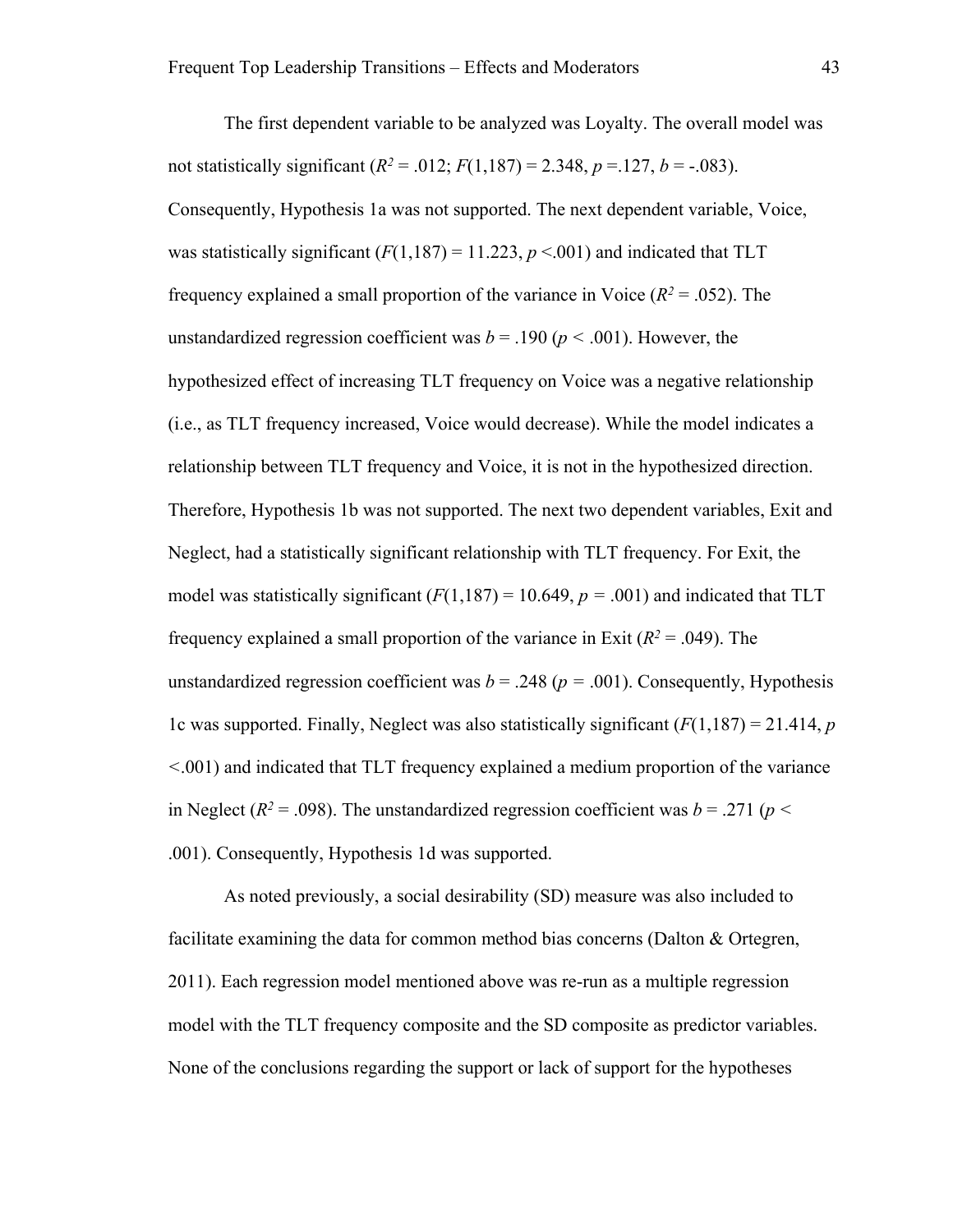changed when controlling for social desirability. More specifically, neither the direction nor the significance for the TLT measures changed when predicting the dependent variables of EVLN. Predictors that were statistically significant with only TLT as the predictor remained so in the two-predictor model, and the direction of their coefficients did not change. Likewise, TLT, which was not significant with respect to Loyalty as the only predictor, remained so in the two-predictor model. This finding, coupled with the fact that the survey was administered in two parts with approximately a week in between collecting the independent and dependent variable responses, would indicate that common method bias issues are minimal (Podsakoff et al., 2003).

In summary, the hypothesized main effects of frequent TLTs on EVLN are partially supported. Specifically, frequent TLTs are related to an increase in both Exit and Neglect and in the expected direction (Hypotheses 1c and 1d, respectively). In addition, frequent TLTs are related to an increase in Voice but contrary to the hypothesized effect of a decrease (Hypothesis 1b). Finally, Frequent TLTs are not related to Loyalty.

## **Moderation Hypotheses**

The moderating effects of Organizational Culture Consistency (OCC), Followership Active Engagement (FAE), and Followership Independent Critical Thinking (FICT) on TLTs relationship with EVLN will be covered in the order in which they are presented in Hypotheses 2 and 3. All moderation analyses were conducted in SPSS Statistics version 27.0.1.0 (IBM, 2020) by mean centering TLT and each moderator and calculating the cross product (Meyers et al., 2017). In addition, the results were confirmed using Model 1 in PROCESS version 4.0 (Hayes, 2022). Finally, all regression and moderation results are included in Appendix D.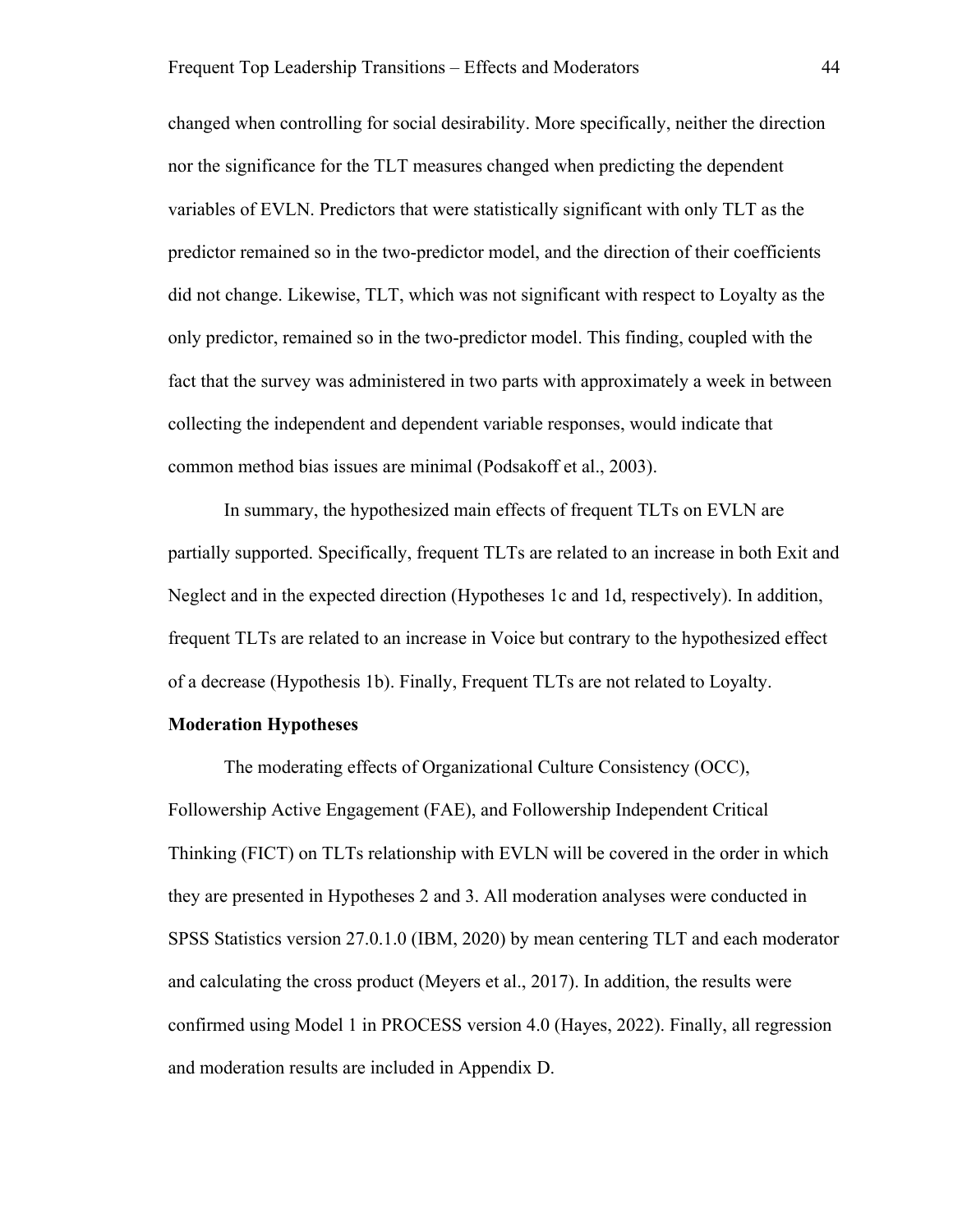Organizational Culture Consistency as a Moderator

The relationship between TLT and Loyalty was examined and whether OCC moderated it. Hypothesis 2a stated that OCC would moderate the relationship between perceived TLT frequency and Loyalty, where the relationship would be weaker under conditions of high consistency versus conditions of low consistency. Using hierarchical regression, a model with TLT and OCC as predictors was examined first. The predictors explained a large proportion of the variance in Loyalty ( $R^2 = .286$ ;  $F(2,186) = 37.181$ , *p*  $<$  0.01). TLT was not related to Loyalty ( $b = -0.023$ ,  $p = 0.617$ ) as was observed with Hypothesis 1a. The second model with TLT, OCC, and the interaction between them also explained a large proportion of the variance in Loyalty  $(R^2 = .288; F(3,185)) =$ 24.958,  $p < .001$ ). The interaction between TLT and OCC that was included in the model was non-significant ( $b = -0.056$ ,  $p = 0.421$ ). And the model did not explain a significant proportion of variance above the model with only the main effects ( $\Delta R^2$  = .003;  $\Delta F(1,185) = .651, p = .421$ ). Therefore, Hypothesis 2a was not supported.

Next, Hypothesis 2b was examined, which stated that OCC would moderate the relationship between perceived TLT frequency and Voice, where the relationship will be weaker under high consistency conditions versus low consistency. A first model contained TLT and OCC as the main effects explained a small proportion of the variance in Voice  $(R^2 = .079; F(2,186) = 7.938, p < .001)$ . TLT was positively related to Voice (*b*)  $=$  .172,  $p = .003$ ). The second model with TLT, OCC, and the interaction between them also explained a large proportion of the variance in Voice  $(R^2 = .292; F(3,185) = 5.747, p$ *<* .001). The interaction between TLT and OCC that was included in the model was nonsignificant ( $b = .098$ ,  $p = .249$ ). And the model did not explain a significant proportion of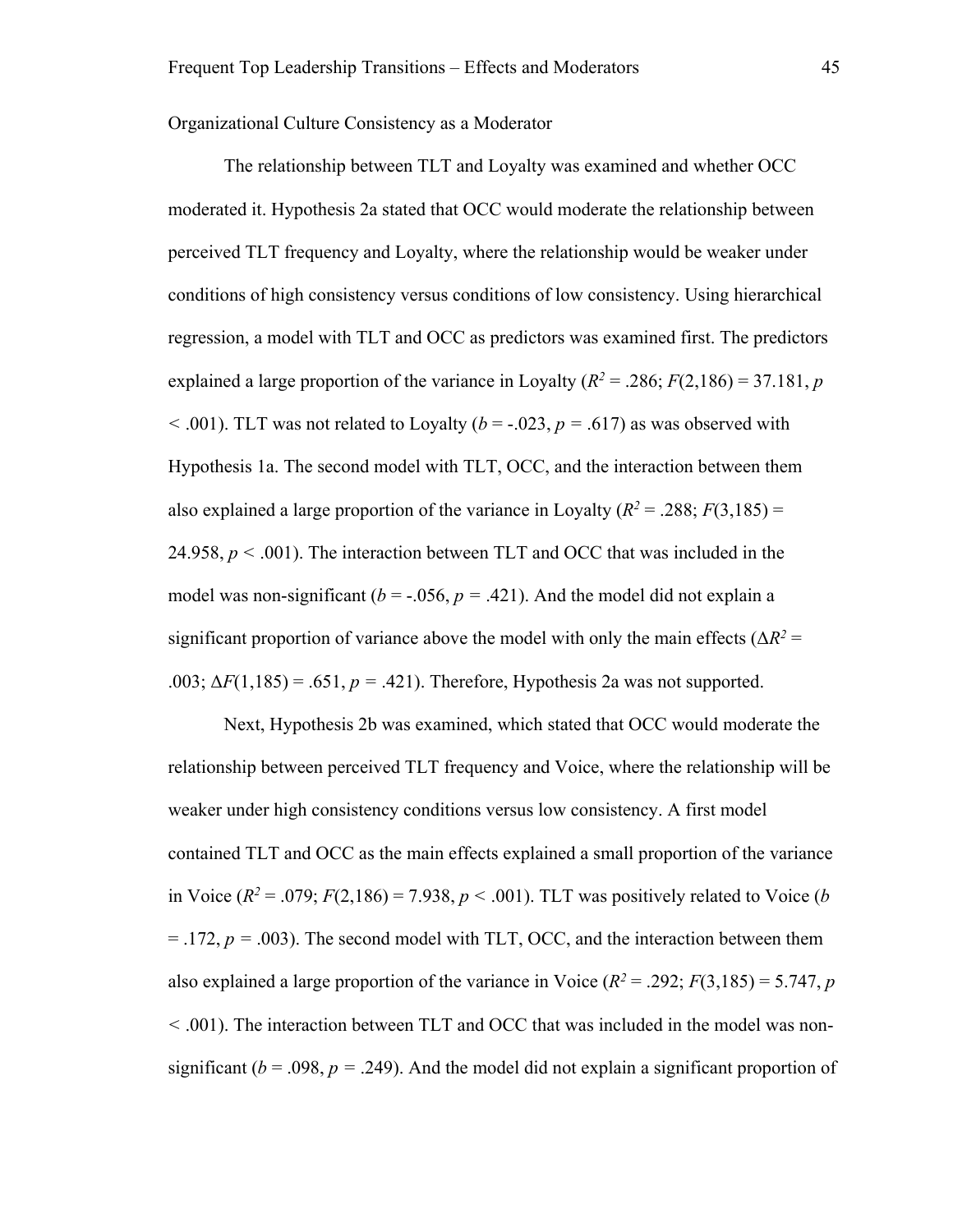variance above the model with only the main effects ( $\Delta R^2 = .007$ ;  $\Delta F(1,185) = 1.134$ ,  $p =$ .249). Therefore, Hypothesis 2b was not supported.

Next, the relationship between TLT, OCC, and Exit was examined. Hypothesis 2c stated that OCC would moderate the relationship between perceived TLT frequency and Exit, where the relationship will be weaker under high consistency conditions versus low consistency. The first model of TLT and OCC as the main effects explained a medium proportion of the variance in Exit  $(R^2 = .121; F(2,186) = 12.820, p < .001)$ . TLT was positively related to Exit ( $b = .206$ ,  $p = .006$ ). The second model with TLT, OCC, and the interaction also explained a medium proportion of the variance in Exit  $(R^2 = .153;$  $F(3,185) = 11.147, p < .001$ ). The interaction between TLT and OCC that was included in the model was significant ( $b = .288$ ,  $p = .009$ ). This model explained a small proportion of variance above the model with only the main effects ( $\Delta R^2 = .032$ ;  $\Delta F(1,185) = 6.979$ ,  $p = .009$ ). Thus, OCC significantly moderated the relationship between TLT and Exit. The form of the interaction is shown in Figure 3. To understand the form of the interaction, simple slopes were examined. At low levels of OCC (i.e., 1SD below the mean) the relationship between TLT and Exit was non-significant ( $b =$ .033,  $p = .741$ ). However, at high levels of OCC (i.e., 1SD above the mean), the relationship between TLT and Exit was positive and significant  $(b = .395, p < .001)$ . Therefore, Hypothesis 2c was supported.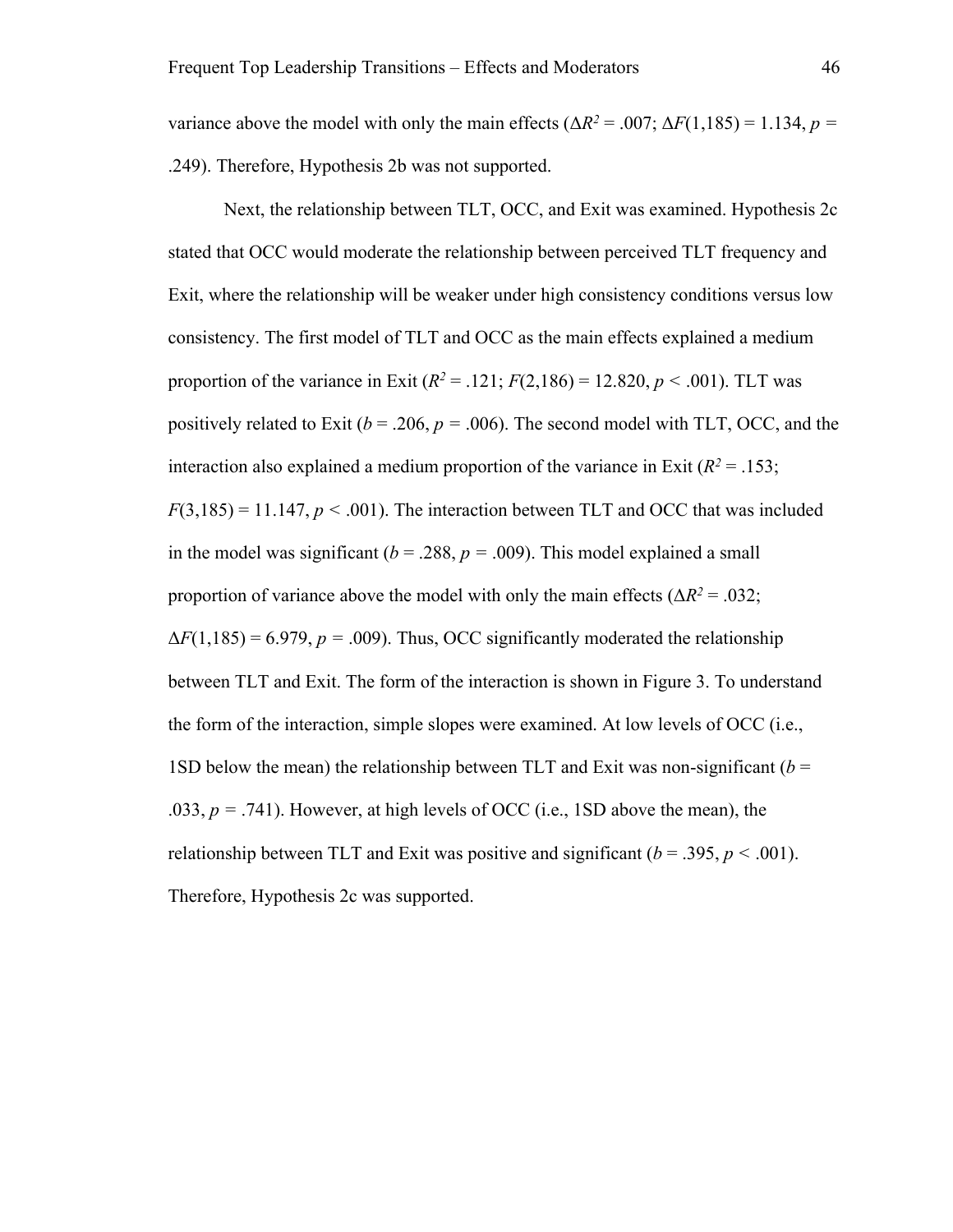

Finally, Hypothesis 2d was examined. It stated that OCC would moderate the relationship between perceived TLT frequency and Neglect, where the relationship will be weaker under high consistency conditions versus low consistency conditions. The first model of TLT and OCC as the main effects explained a medium proportion of the variance in Neglect  $(R^2 = .150; F(2,186) = 16.403, p < .001)$ . TLT was positively related to Neglect ( $b = .243$ ,  $p < .001$ ). The second model with TLT, OCC, and the interaction between them also explained a large proportion of the variance in Neglect  $(R^2 = .192;$  $F(3,185) = 14.638, p < .001$ . The interaction between TLT and OCC that was included in the model was significant ( $b = .261$ ,  $p = .002$ ). This model explained a small proportion of variance above the model with only the main effects ( $\Delta R^2 = .042$ ;  $\Delta F(1,185) = 9.593, p = .002$ ). Thus, OCC significantly moderated the relationship between TLT and Neglect. The form of the interaction is shown in Figure 4. To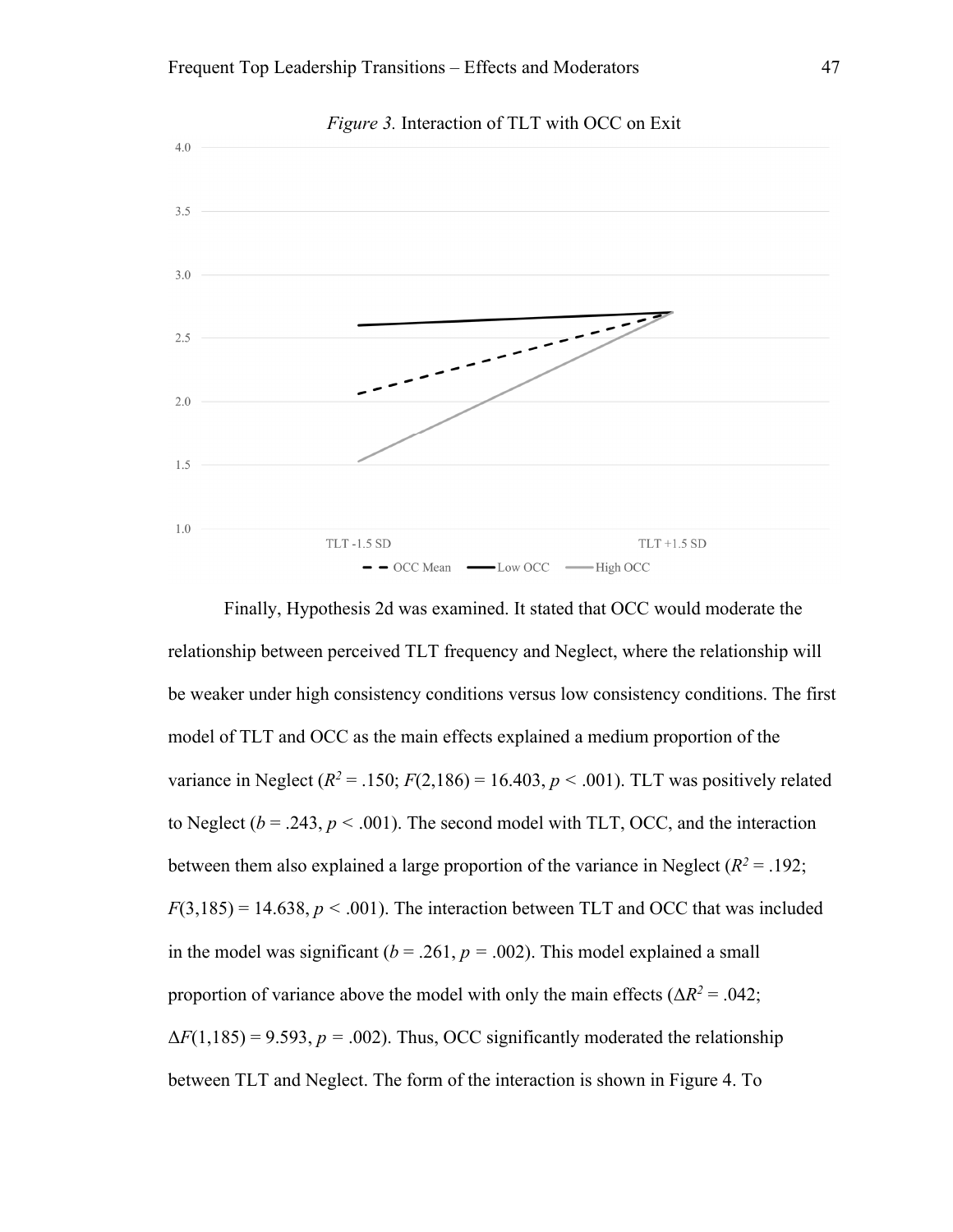understand the form of the interaction, simple slopes were examined. At low levels of OCC (i.e., 1SD below the mean) the relationship between TLT and Neglect was nonsignificant ( $b = .086$ ,  $p = .259$ ). However, at high levels of OCC (i.e., 1SD above the mean), the relationship between TLT and Neglect was positive and significant  $(b = .414, )$ *p <* .001). Accordingly, the relationship was significant but in the opposite direction as hypothesized. Therefore, Hypothesis 2d was not supported.



*Figure 4.* Interaction of TLT with OCC on Neglect

Summarizing the moderation effects of OCC, the hypothesized moderating effects to weaken the relationship between TLT frequency and EVLN are only partially supported. Specifically, OCC weakens the relationship between frequent TLTs and Exit supporting Hypothesis 2c. In addition, while weakening the relationship between TLT and Neglect at low levels of TLTs, OCC eventually strengthens the relationship at high levels of TLT, which does not support Hypothesis 2d. Finally, the interaction between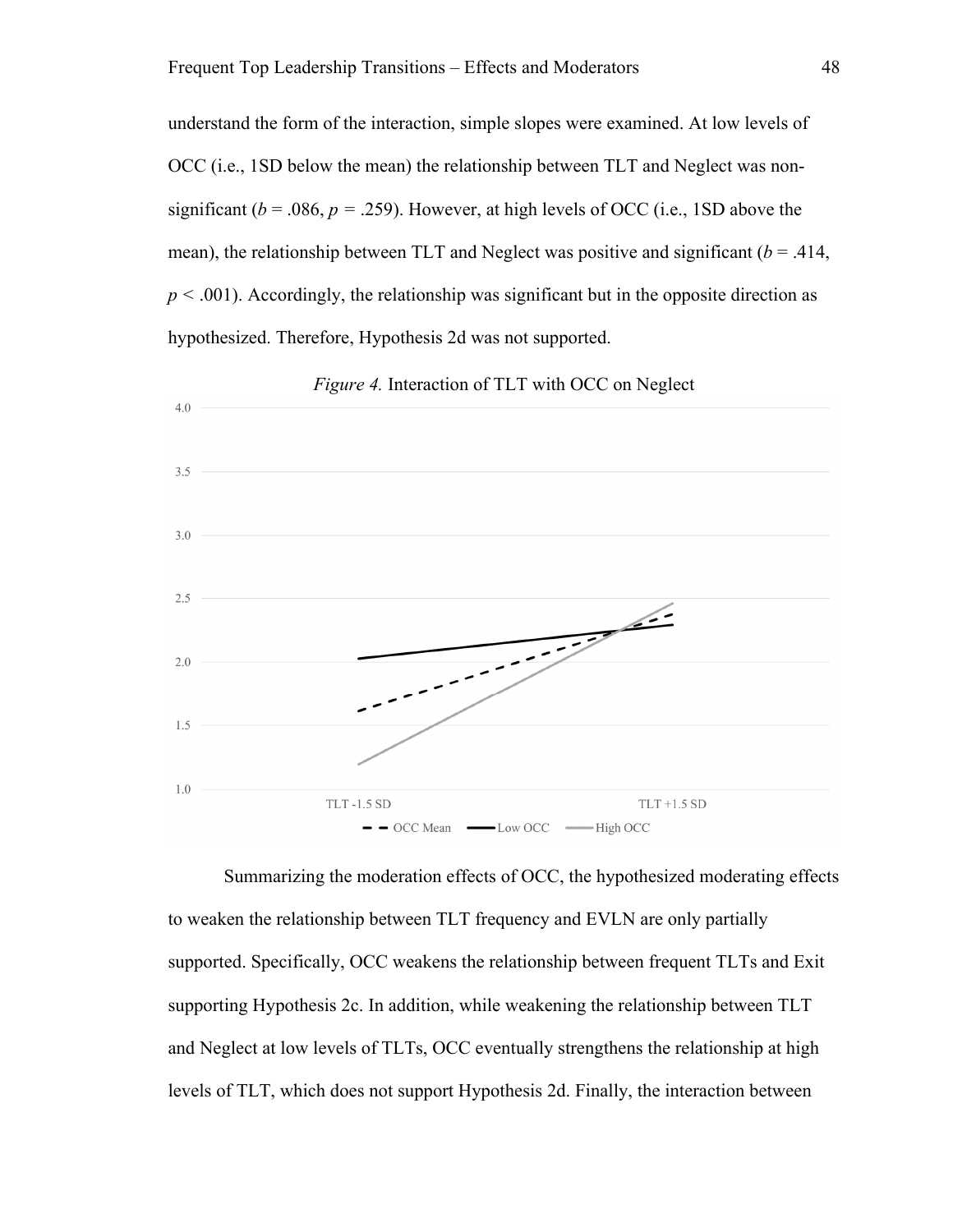OCC and TLC is non-significant with respect to Loyalty and Voice, which does not support Hypothesis 2a or 2b, respectively.

In addition to moderation analysis, a regression analysis with OCC as the independent predictor variable was performed on each of the EVLN measures. OCC explains a small proportion of the variance in Exit  $(R^2 = .085; F(1,187) = 17.362, p = \leq 17.362$ .001; coefficient  $b = -.506$ ), a small proportion of the variance in Voice ( $R^2 = .033$ ;  $F(1,187) = 6.457$ ,  $p = .012$ ; coefficient  $b = -.237$ ), a large proportion of the variance in Loyalty ( $R^2 = .285$ ;  $F(1,187) = 74.409$ ,  $p = < .001$ ; coefficient  $b = .646$ ), and finally a small proportion of the variance Neglect  $(R^2 = .069; F(1,187) = 13.918, p = 0.001;$ coefficient  $b = -.361$ ).

Followership Independent Critical Thinking as a Moderator

The relationship between TLT and Loyalty was examined and whether FICT moderated it. Hypothesis 3a stated that FICT would moderate the relationship between perceived TLT frequency and Loyalty, where the relationship will be weaker under conditions of high critical thinking versus conditions of low critical thinking. A model with TLT and FICT as predictors was examined first. The predictors explained a small proportion of the variance in Loyalty ( $R^2 = .055$ ;  $F(2,186) = 3.015$ ,  $p = .005$ ). TLT was not related to Loyalty ( $b = -.099$ ,  $p = .066$ ). The second model with TLT, FICT, and the interaction between them also explained a small proportion of the variance in Loyalty  $(R^2 = .056; F(3,185) = 3.661, p = .013)$ . The interaction between TLT and FICT that was included in the model was non-significant  $(b = .023, p = .721)$ . And the model did not explain a significant proportion of variance above the model with only the main effects  $(\Delta R^2 < .001; \Delta F(1,185) = .128, p = .721)$ . Therefore, Hypothesis 3a was not supported.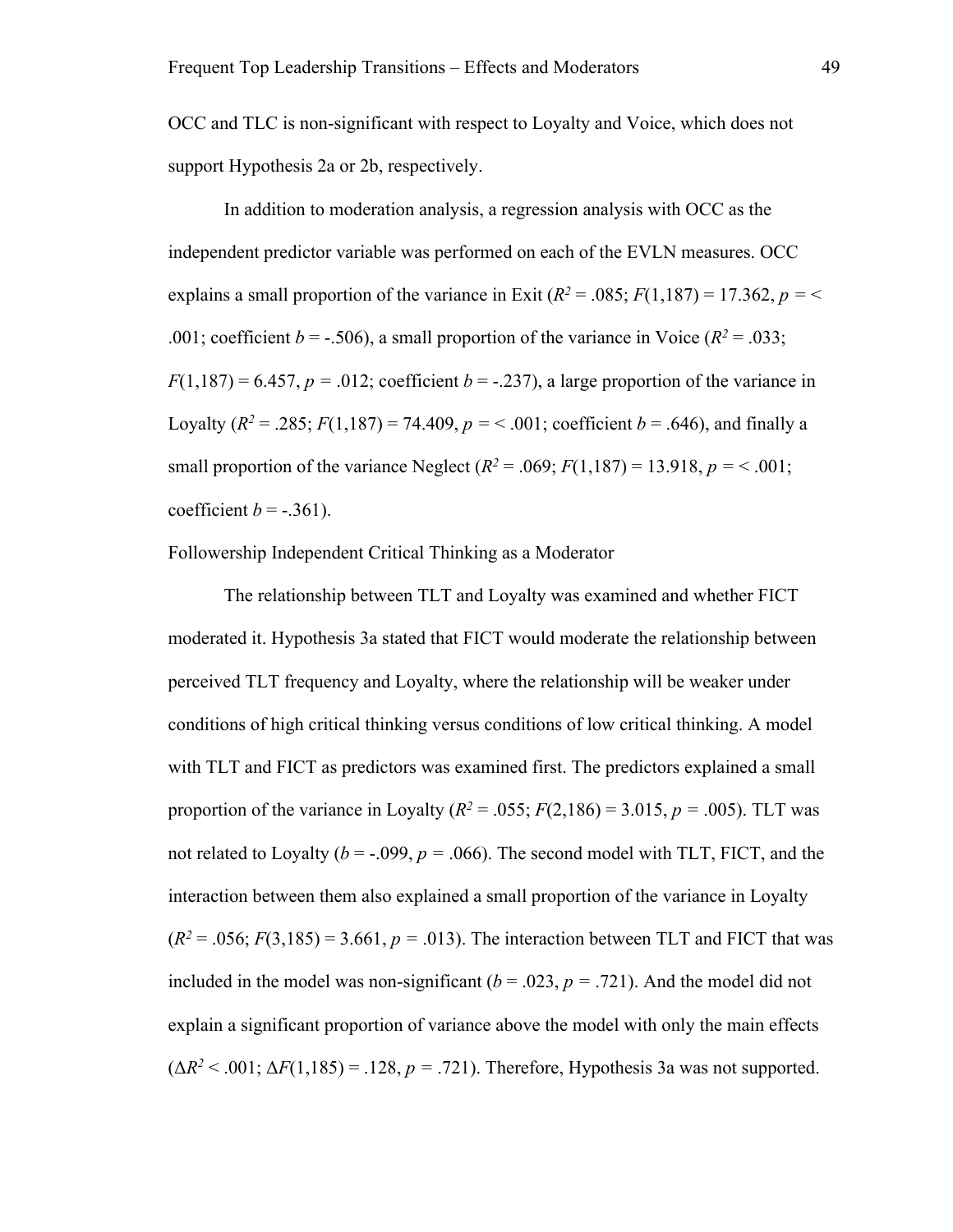The relationship between TLT and Voice and the potential moderation of FICT was examined next. Hypothesis 3b stated that FICT would moderate the relationship between perceived TLT frequency and Voice, where the relationship will be weaker under conditions of high critical thinking versus conditions of low critical thinking. The first model of TLT and FICT as the main effects explained a medium proportion of the variance in Voice  $(R^2 = .096; F(2,186) = 9.850, p < .001)$ . TLT was positively related to Voice  $(b = .174, p = .002)$ . The second model with TLT, FICT, and the interaction between them also explained a medium proportion of the variance in Voice  $(R^2 = .108)$ ;  $F(3,185) = 7.452, p < .001$ ). The interaction between TLT and FICT that was included in the model was non-significant ( $b = 0.108$ ,  $p = 0.116$ ). And the model did not explain a significant proportion of variance above the model with only the main effects ( $\Delta R^2$  = .012;  $\Delta F(1,185) = 2.497$ ,  $p = .116$ ). Therefore, Hypothesis 3b was not supported.

Next, the relationship between TLT and Exit and the potential moderation of FICT was examined. Hypothesis 3c stated that FICT would moderate the relationship between perceived TLT frequency and Exit, where the relationship will be weaker under conditions of high critical thinking versus conditions of low critical thinking. The first model of TLT and FICT as the main effects explained a small proportion of the variance in Exit ( $R^2 = .065$ ;  $F(2,186) = 6.483$ ,  $p = .002$ ). TLT was positively related to Exit ( $b =$  $.260, p < .001$ ). The second model with TLT, FICT, and the interaction between them also explained a small proportion of the variance in Exit  $(R^2 = .080; F(3,185) = 5.393, p$ *<* .001). The interaction between TLT and FICT that was included in the model was nonsignificant ( $b = .163$ ,  $p = .081$ ). And the model did not explain a significant proportion of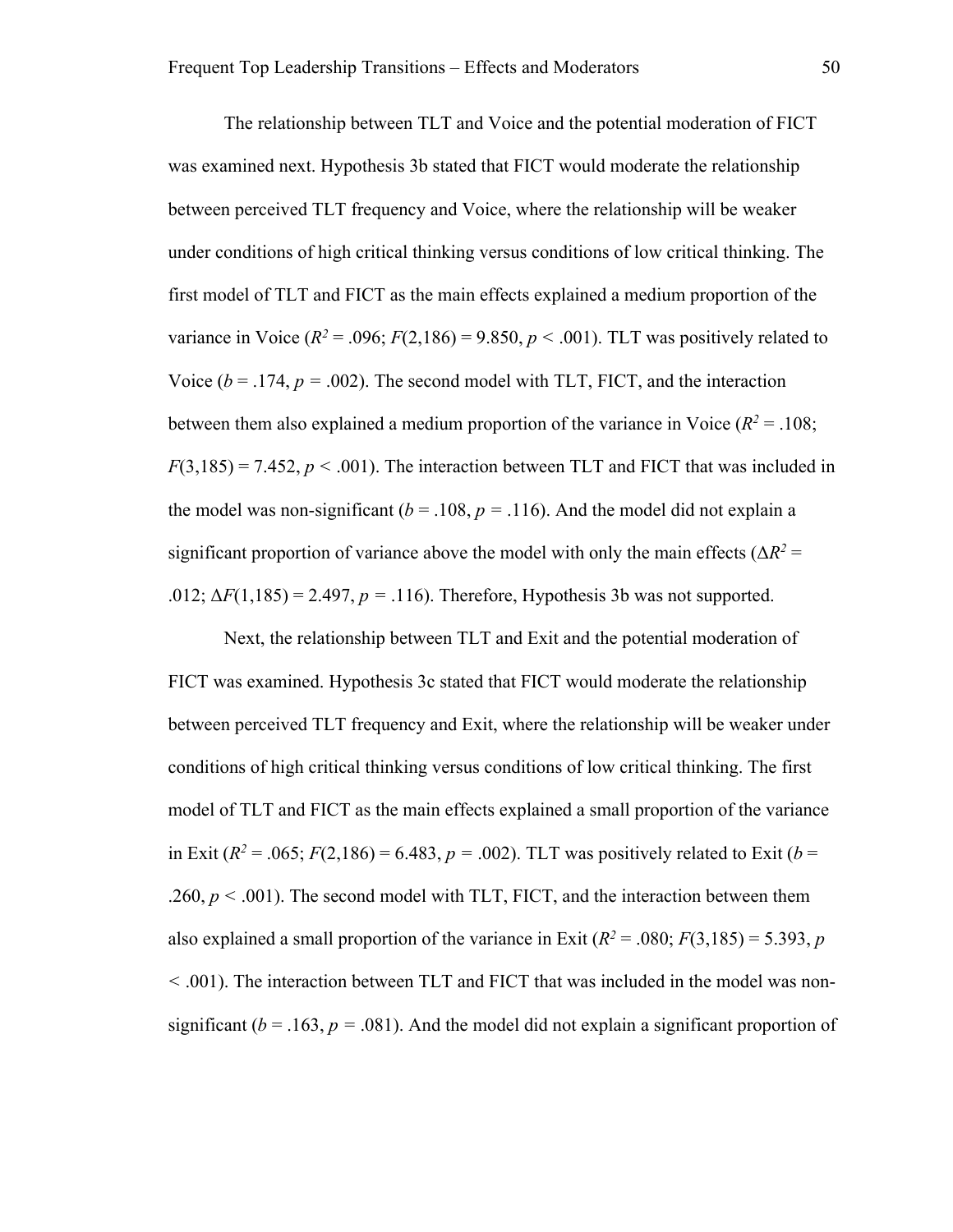variance above the model with only the main effects ( $\Delta R^2 = .015$ ;  $\Delta F(1,185) = 3.068$ ,  $p =$ .081). Therefore, Hypothesis 3c was not supported.

Finally, the relationship between TLT and Neglect and the potential moderation of FICT was examined. Hypothesis 3d stated that the followership characteristic of critical thinking would moderate the relationship between perceived TLT frequency and neglect, where the relationship will be weaker under conditions of high critical thinking versus low critical thinking. The first model of TLT and FICT as the main effects explained a medium proportion of the variance in Neglect  $(R^2 = .127; F(2,186) = 13.555$ ,  $p < .001$ ). TLT was positively related to Neglect ( $b = .285$ ,  $p < .001$ ). The second model with TLT, FICT, and the interaction between them also explained a medium proportion of the variance in Neglect  $(R^2 = .129; F(3,185) = 9.105, p < .001)$ . The interaction between TLT and FICT that was included in the model was non-significant  $(b = .040, p = 0.040)$ .580). And the model did not explain a significant proportion of variance above the model with only the main effects ( $ΔR^2 = .001$ ;  $ΔF(1,185) = .307$ ,  $p = .580$ ). Therefore, Hypothesis 3d was not supported. In summary, the hypothesized moderating effects of FICT to weaken the relationship between TLT frequency and EVLN were not supported.

In addition to the moderation analysis, a regression analysis with FICT as the independent predictor variable was performed on each of the EVLN measures. FICT has a non-significant relationship with Exit  $(R^2 = .007; F(1,187) = 1.264, p = .232;$ coefficient  $b = -107$ ), explained a small proportion of the variance in Voice ( $R^2 = .049$ ;  $F(1,187) = 6.096$ ,  $p = .002$ ; coefficient  $b = .215$ ), a small proportion of the variance in Loyalty ( $R^2 = .038$ ;  $F(1,187) = 4.133$ ,  $p = .007$ ; coefficient  $b = .117$ ), and finally a non-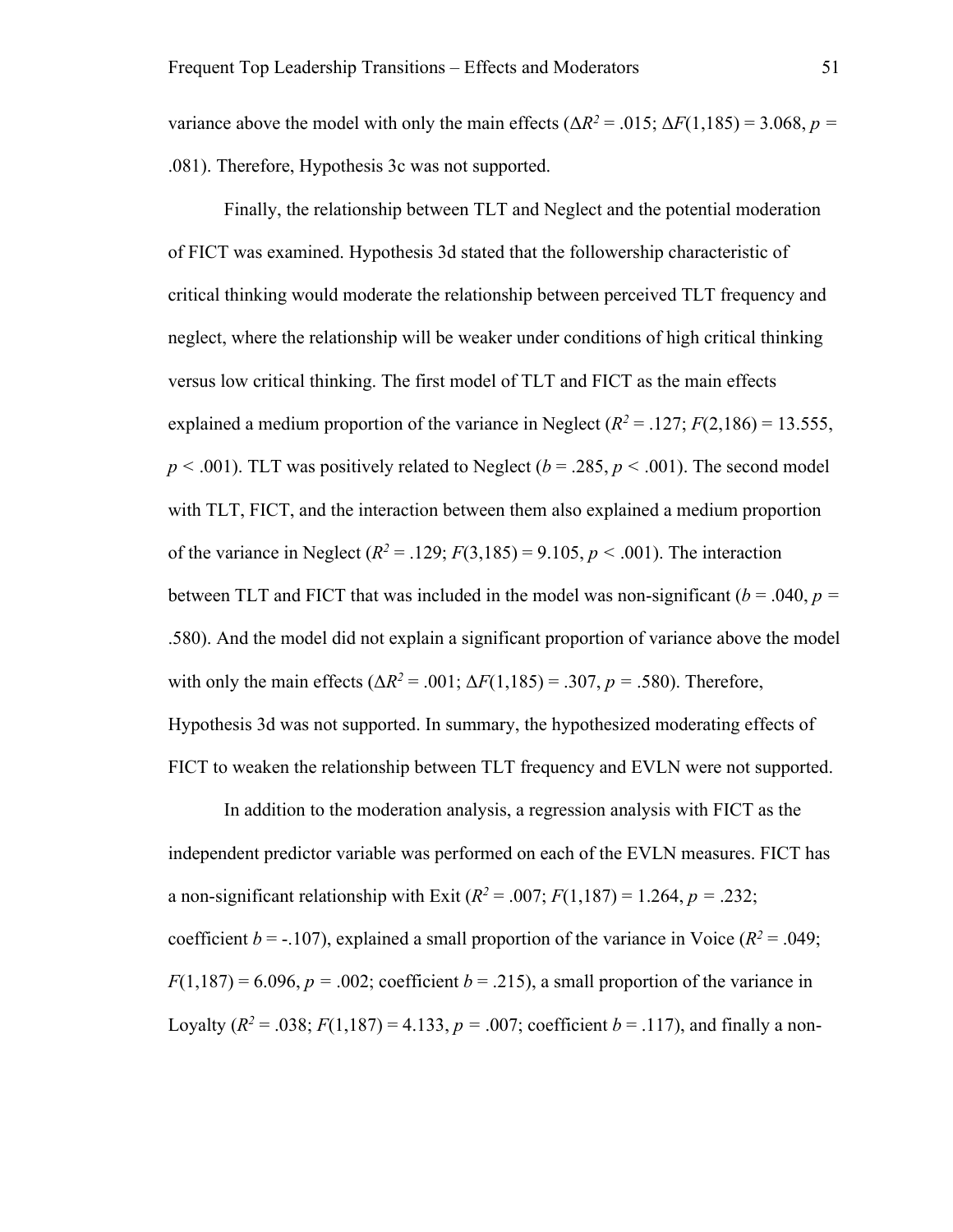significant relationship with Neglect ( $R^2 = .015$ ;  $F(1,187) = 2.861$ ,  $p = .092$ ; coefficient *b*  $= -.127$ ).

Followership Active Engagement as a Moderator

First, the relationship between TLT and Loyalty was examined and whether FAE moderated it. Hypothesis 3e stated that FAE would moderate the relationship between perceived TLT frequency and Loyalty, where the relationship will be weaker under conditions of high active engagement versus conditions of low active engagement. A model with TLT and FAE as predictors was examined first. The predictors explained a medium proportion of the variance in Loyalty ( $R^2 = .146$ ;  $F(2,186) = 15.906, p < .001$ ). TLT was not related to Loyalty ( $b = -.068$ ,  $p = .181$ ). The second model with TLT, FAE, and the interaction between them also explained a medium proportion of the variance in Loyalty  $(R^2 = .149; F(3,185) = 10.760, p < .001)$ . The interaction between TLT and FAE that was included in the model was non-significant ( $b = -0.047$ ,  $p = 0.462$ ). And the model did not explain a significant proportion of variance above the model with only the main effects  $(\Delta R^2 < .003; \Delta F(1,185) = .544, p = .462)$ . Therefore, Hypothesis 3e was not supported.

The relationship between TLT and Voice and the potential moderation of FAE was examined next. Hypothesis 3f stated that FAE would moderate the relationship between perceived TLT frequency and voice, where the relationship will be weaker under conditions of high active engagement versus conditions of low active engagement. The first model of TLT and FAE as the main effects explained a small proportion of the variance in Voice  $(R^2 = .059; F(2,186) = 5.852, p = .003)$ . TLT was positively related to Voice  $(b = .192, p < .001)$ . The second model with TLT, FAE, and the interaction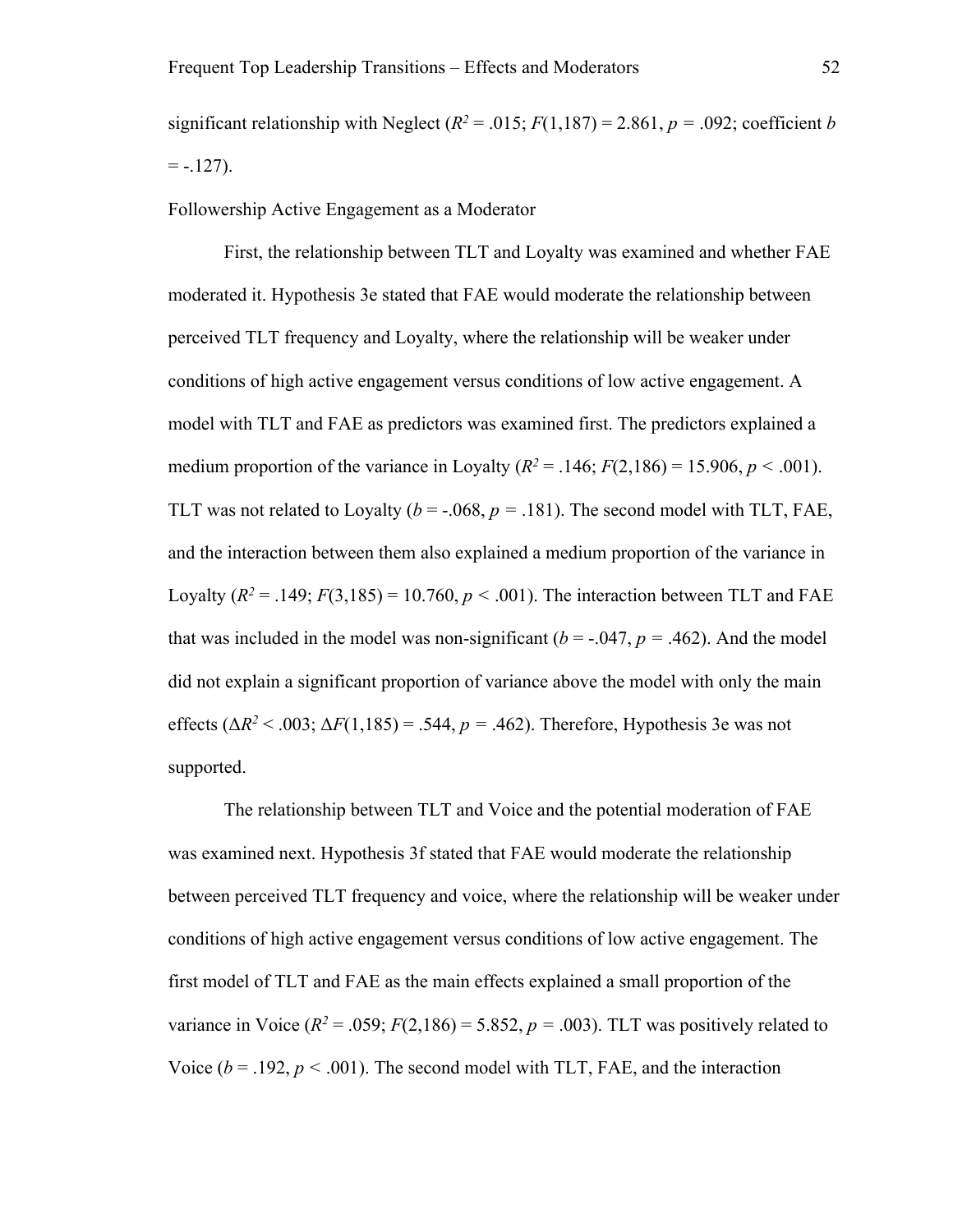between them also explained a small proportion of the variance in Voice ( $R^2 = .067$ ;  $F(3,185) = 2.778$ ,  $p = .005$ ). The interaction between TLT and FAE that was included in the model was non-significant ( $b = .089$ ,  $p = .219$ ). And the model did not explain a significant proportion of variance above the model with only the main effects ( $\Delta R^2$  = .008;  $\Delta F(1,185) = 1.525$ ,  $p = .219$ ). Therefore, Hypothesis 3f was not supported.

Next, the relationship between TLT and Exit and the potential moderation of FAE was examined. Hypothesis 3g stated that FAE would moderate the relationship between perceived TLT frequency and Exit, where the relationship will be weaker under conditions of high active engagement versus conditions of low active engagement. The first model of TLT and FAE as the main effects explained a medium proportion of the variance in Exit  $(R^2 = .111; F(2,186) = 11.615, p < .001)$ . TLT was positively related to Exit ( $b = .234$ ,  $p = .002$ ). The second model with TLT, FAE, and the interaction between them also explained a medium proportion of the variance in Exit  $(R^2 = .128; F(3,185)) =$ 9.081, *p <* .001). The interaction between TLT and FAE that was included in the model was non-significant ( $b = 0.178$ ,  $p = 0.057$ ). And the model did not explain a significant proportion of variance above the model with only the main effects ( $\Delta R^2 = .017$ ;  $\Delta F(1,185) = 3.680, p = .057$ . Therefore, Hypothesis 3g was not supported.

Finally, the relationship between TLT and Neglect and the potential moderation of FAE was examined. Hypothesis 3h stated that FAE would moderate the relationship between perceived TLT frequency and Neglect, where the relationship will be weaker under conditions of high active engagement versus conditions of low active engagement. The first model of TLT and FAE as the main effects explained a large proportion of the variance in Neglect  $(R^2 = .289; F(2,186) = 37.855, p < .001)$ . TLT was positively related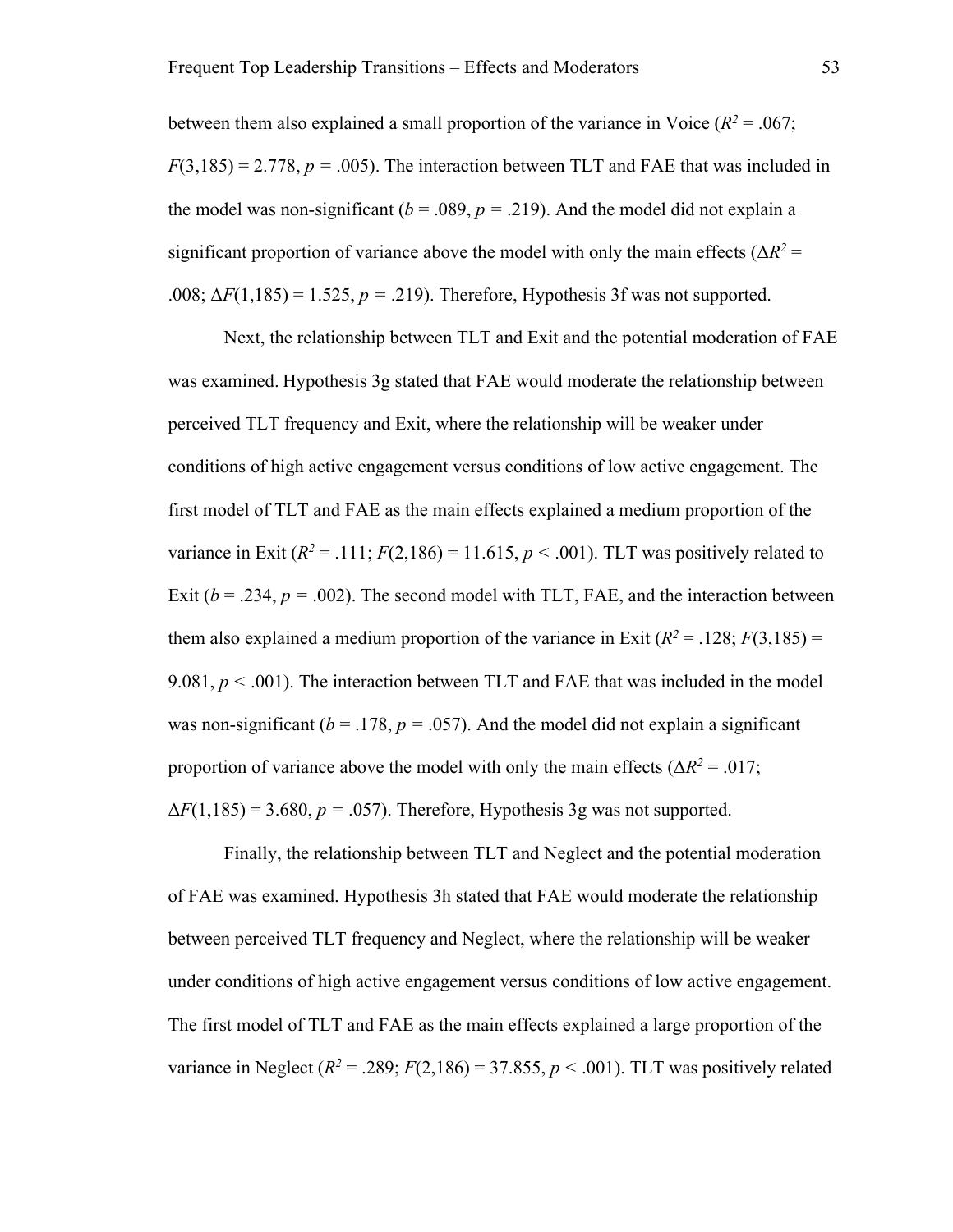to Neglect  $(b = .251, p < .001)$ . The second model with TLT, FAE, and the interaction between them also explained a large proportion of the variance in Neglect  $(R^2 = .291)$ ;  $F(3,185) = 25.262, p < .001$ . The interaction between TLT and FAE that was included in the model was non-significant ( $b = .039$ ,  $p = .559$ ). And the model did not explain a significant proportion of variance above the model with only the main effects ( $\Delta R^2$  = .001;  $\Delta F(1,185) = .342$ ,  $p = .559$ ). Therefore, Hypothesis 3h was not supported. In summary, the hypothesized moderating effects of FAE to weaken the relationship between TLT frequency and EVLN were not supported.

In addition to the moderation analysis, in order to gain a better understanding of the relationship between the FAE dimension of followership and EVLN, a regression with FAE as the independent variable was performed. FAE explained a small proportion of the variance in Exit  $(R^2 = .063; F(1,187) = 14.136, p = < .001$ ; coefficient  $b = -.318$ ), had a non-significant relationship with Voice  $(R^2 = .001; F(1,187) = .264, p = .608;$ coefficient  $b = .035$ ), a medium proportion of the variance in Loyalty ( $R^2 = .138$ ;  $F(1,187) = 15.003$ ,  $p < .001$ ; coefficient  $b = .3277$ ), and a large proportion of the variance in Neglect  $(R^2 = .202; F(1,187) = 47.221, p < .001$ ; coefficient  $b = -.449$ ). Supplemental Analyses

Several additional demographic and organizational variables were measured, including business structure (separate legal entities vs. one entity), business type (unit vs. corporate), gender, layers between respondent and top leader (0 to 4), and whether or not the respondent was a manager  $(y/n)$ . A one-way ANOVA was conducted on each of these variables to examine any means differences. The Levene's Statistic was non-significant for each of these noted above. Only three with statistically significant means differences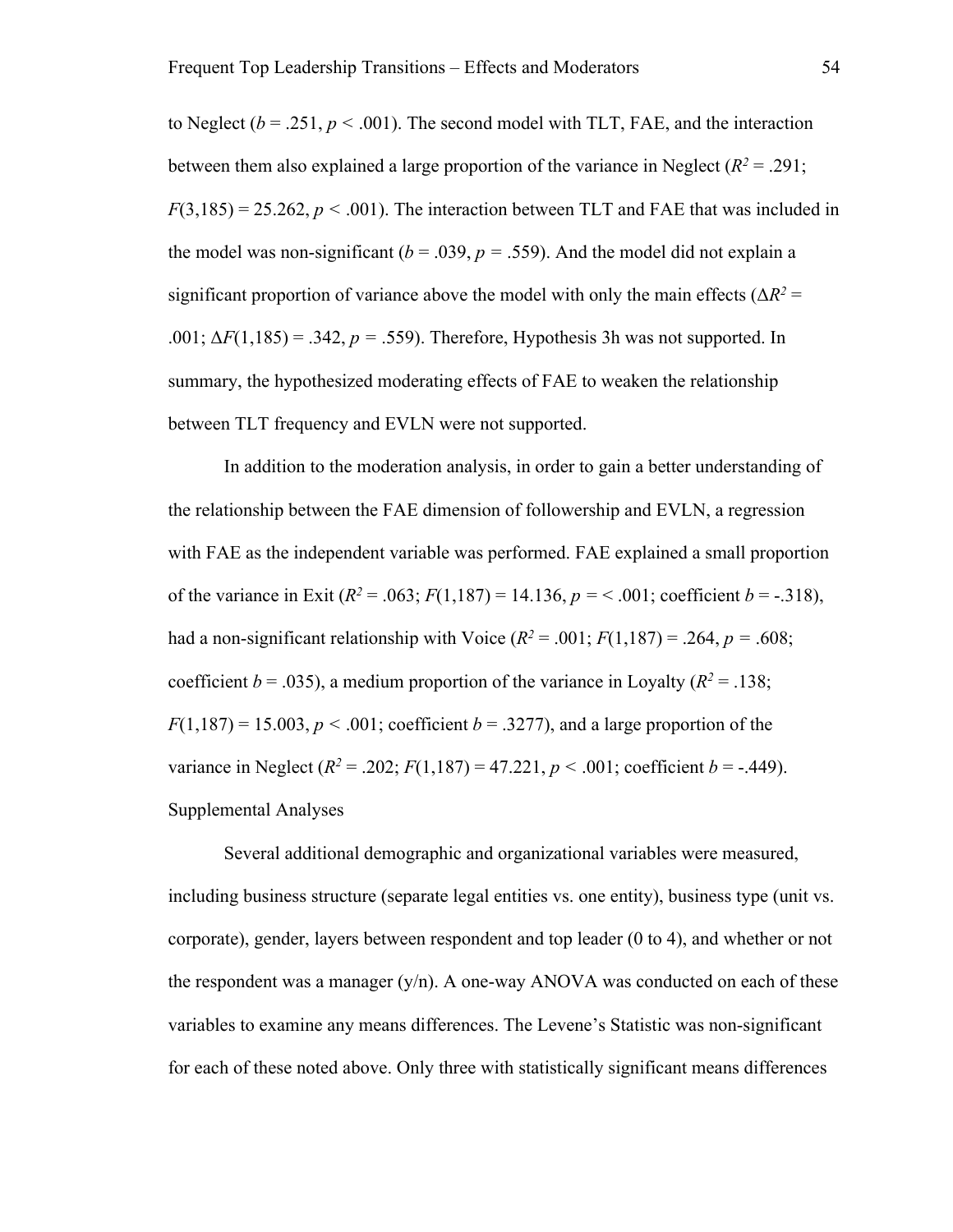were noted: Corporate vs. BU and Voice ( $\bar{x}_{\text{corp}} = 2.9314, \bar{x}_{\text{BU}} = 3.2088; F(1,187) = 5.586$ ,  $p = .019$ ), gender and Loyalty ( $\bar{x}_{fem} = 3.6091$ ,  $\bar{x}_{male} = 3.3821$ ;  $F(1,187) = 3.879$ ,  $p = .050$ ), and manager and Loyalty ( $\bar{x}_{\text{mer}} = 3.5872$ ,  $\bar{x}_{\text{non-mer}} = 3.2900$ ;  $F(1,187) = 7.269$ ,  $p = .008$ ). A table including all non-significant ANOVA results is included in Appendix E.

#### **Chapter 5: Discussion**

The purpose of this study was to determine if frequent top leadership transitions have a measurable impact on employees in for-profit enterprises and, if so, would either followership or organizational culture buffer the negative effects, if any. Accordingly, the ensuing discussion will begin with the main effects – frequent top leadership transitions and EVLN.

#### **TLTs and EVLN**

The EVLN framework was chosen because it measures a range of reactions from passive to active, constructive to destructive (Hirschman, 1970; Rusbult et al., 1982). Moreover, because TLTs, as envisioned by the researcher, would impact most employees indirectly, the EVLN framework would enable a more nuanced examination of the impact of TLTs. Stated alternatively, most people do not work for the top leader. Consequently, the direct effects of a TLT on most people would be muted, unlike, for example, having an abusive supervisor (Tepper, 2000, 2007). Therefore, an approach that would facilitate measuring subtle distinctions was appropriate. The results largely support the different ways that employees may respond based on the framework, as Exit, Voice, and Neglect were all strongly related to TLT frequency, although the relationship between TLT and Voice was not in the hypothesized direction.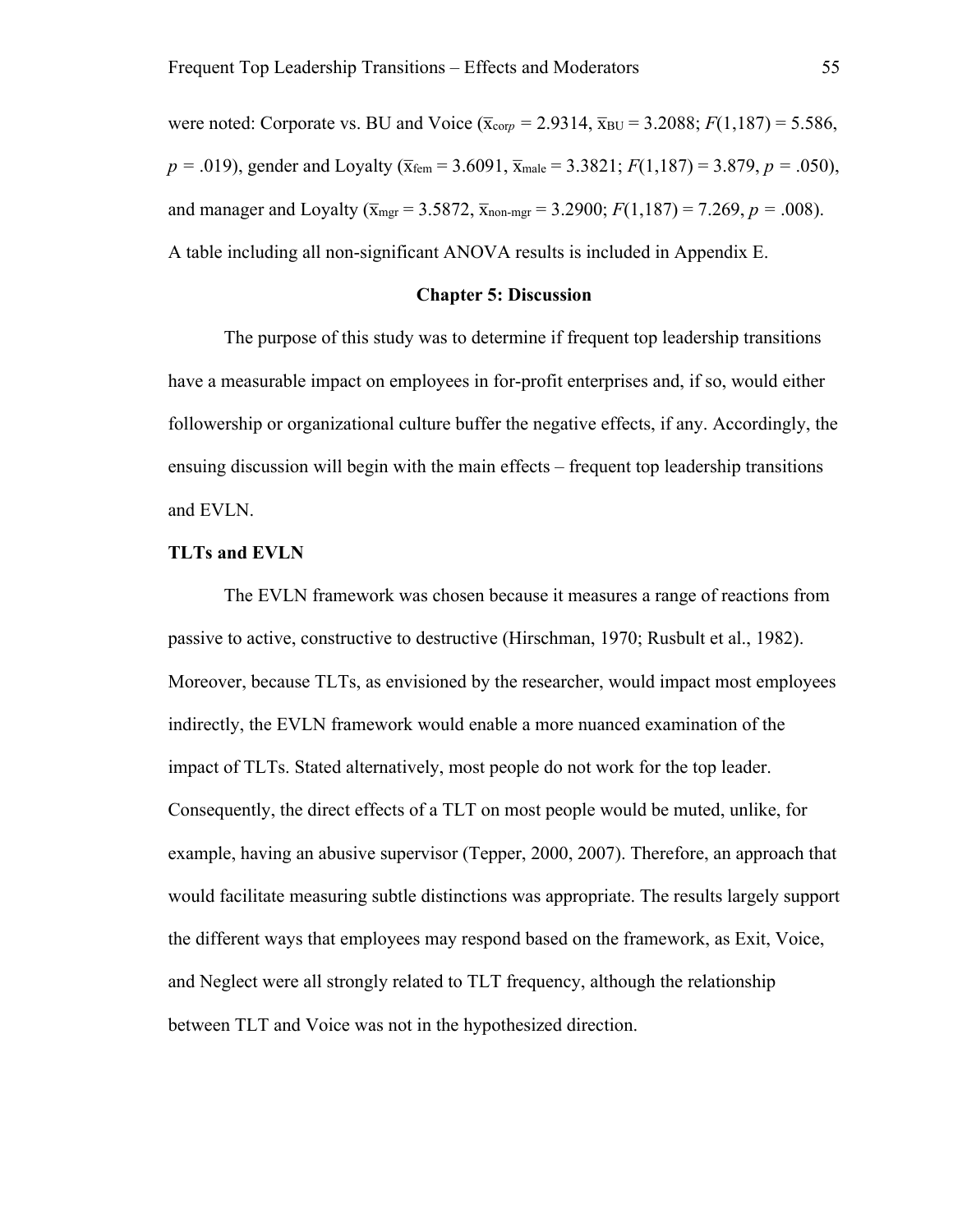Additionally, Loyalty was not related to TLT frequency in this study. Given that the data collection occurred during the Covid-19 pandemic, it is not entirely surprising that TLTs were not related to Loyalty. The pandemic unleashed a torrent of change in many organizations (Li et al., 2021) and unhinged many employees from being tied to specific locations or office buildings (Howe et al., 2021). In other words, Loyalty may not be what it used to be anymore. To wit, consider the "Great Resignation" as evidenced by an unusually large number of job resignations in the United States beginning in April 2021 (Cook, 2021), affecting professions diverse such as legal (Allman, 2021), consulting engineering (Rozgus, 2021), and healthcare (Sheather & Slattery, 2021). However, abductive reasoning would proffer that Loyalty might not be related to TLTs regardless of whether there is a pandemic or not. Employee loyalty has been researched in several different contexts and found to be related to ethical leadership (Fan et al., 2021), psychological contracts (Hart & Thompson, 2007; McLean Parks & Kidder, 1994), and organizational work-life policies (Roehling et al., 2001); TLTs simply may not be one of them.

Returning to Voice, as was previously noted, there was a mean difference observed between corporate and BU responses. *That* there are differences between BU and corporate is not surprising. Because BU leaders might have perceived differences, perceptions of BU leaders toward their corporate leaders have been researched in a variety of situations. Some examples include procedural justice (Kim & Mauborgne, 1993), bureaucratic control (Baliga & Jaeger, 1984), and organizational commitment (Presbitero et al., 2019). What *was* mildly surprising is that there was a non-significant relationship between TLT and Voice for BU-only responses. As noted in the literature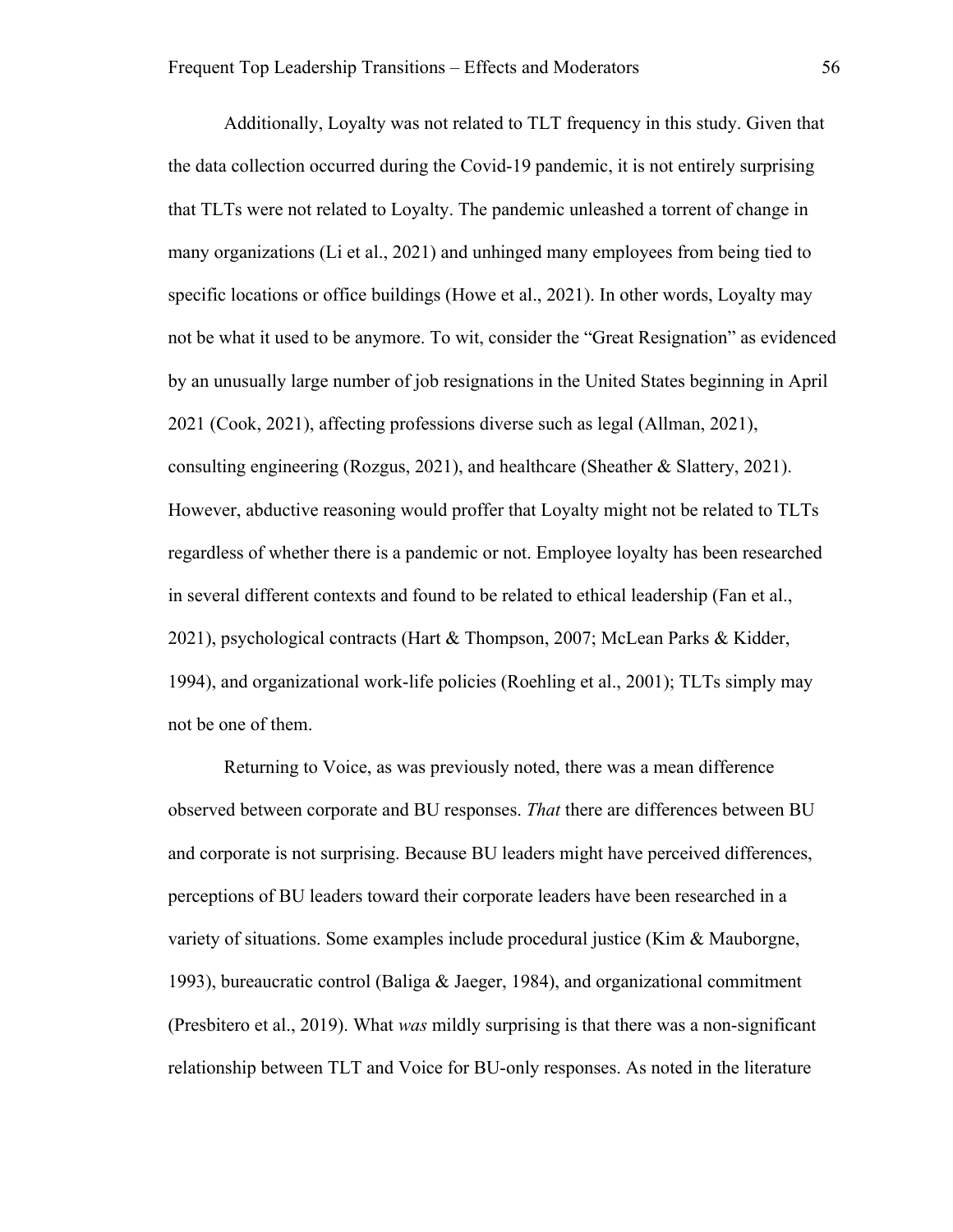review, Voice in the EVLN framework encompasses both internal actions (e.g., talking with supervisor or co-workers to effectuate change) and external actions (e.g., filing a union grievance or whistleblowing). Talking with co-workers about a new top leader in one's business unit will not effectuate change, and external actions are not appropriate. Consequently, upon deeper reflection, the non-significant relationship between TLTs and Voice may indicate BU employees' sense of resignation concerning TLTs. While not the hypothesized effect (i.e., a statistically significant and negative relationship), a nonsignificant relationship is a plausible outcome. Furthermore, given that only 87 BU samples were available, it cannot be ruled out that a statistically significant and negative relationship between Voice and frequent TLTs *may* exist at the BU level in a large sample.

Concerning the corporate-only responses for Voice, a possible explanation for the positive relationship between TLT and Voice is a result of an employee's desire to influence the new boss. The Voice measure includes items such as "*I have talked to my boss to try to change policies or practices that were negatively affecting me*" and "*I have made several attempts to change working conditions here*." When a new boss arrives, that would presumably be the ideal time to "speak up" to influence the new leader while learning about the new organization.

Finally, as noted above, both Exit and Neglect were related to TLTs and in the hypothesized direction. Interestingly, these are both on the destructive end of the reaction continuum in the EVLN framework. This will be addressed in the implications for practice section below.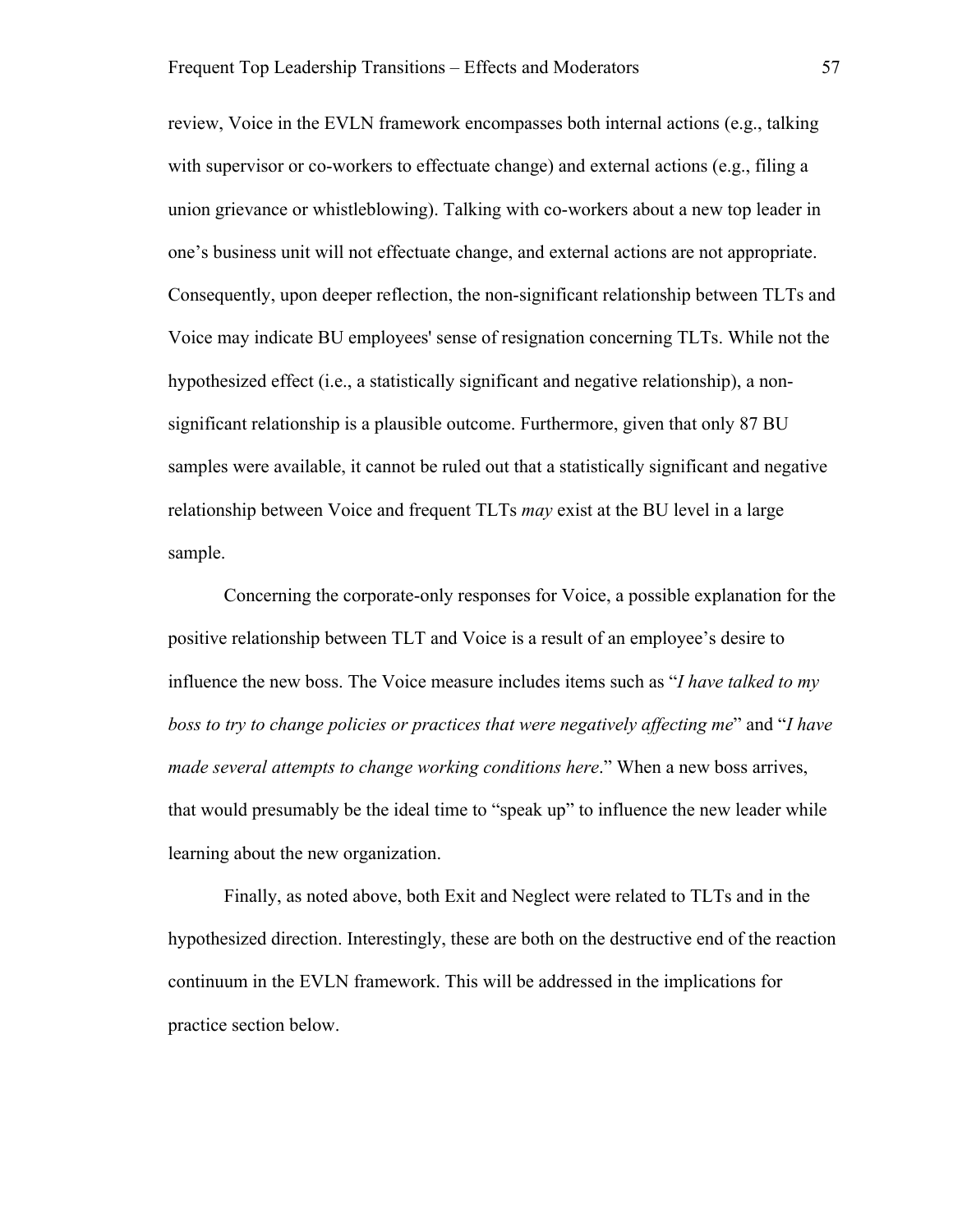## **Organizational Culture Consistency**

As conceived for this research study, organizational culture was envisioned to serve as a braking mechanism to negative reactions in the context of change, specifically change fatigue induced by frequent top leader transitions. Stated alternatively, a "strong culture" would provide certainty when leadership transitions create uncertainty. Denison et al.'s conceptualization of organizational culture asserts that the OCC measure captures the notion of a so-called "strong culture" (Denison et al., 2000; Denison & Mishra, 1995).

OCC did moderate the relationship between TLT and Exit and in the direction hypothesized. However, OCC had an unexpected moderation effect on the relationship between TLT and Neglect. It weakened the relationship between TLT and Neglect below the mean for TLT but strengthened it above the mean, whereas the hypothesized moderation effect was simply weakening the relationship. A possible explanation for the unexpected moderation effect on Neglect is that as TLT frequency increases, it can be perceived as either a distributive justice violation (e.g., "*this isn't fair to change leaders so frequently*") or a procedural justice violation (e.g., "*this is a bad decision to change leaders so frequently*"). Furthermore, both distributive and procedural justice have been associated with outcomes such as job satisfaction, organizational commitment, and withdrawal (Colquitt et al., 2001). Therefore, Neglect would not be an unreasonable outcome if this were the situation.

Additionally, the questions in the Neglect and OCC measures may offer some insight. The coordination & integration factor of the OCC survey has items such as "*our approach to doing business is very consistent and predictable*" and "*there is good alignment of goals across the levels*." Increasing TLTs would, on the surface, make both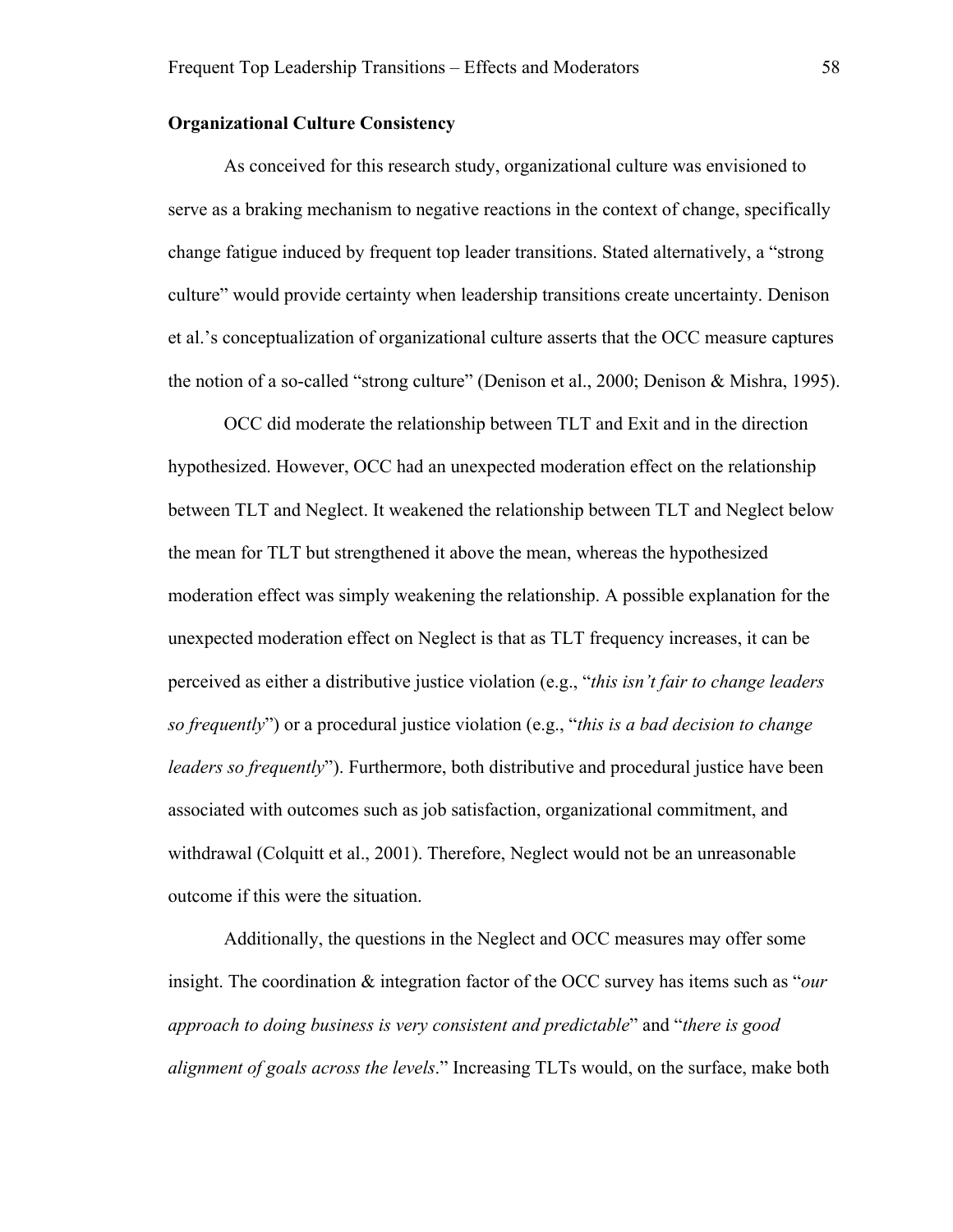of those statements more challenging to carry out. Consequently, a reaction of Neglect (e.g., "*I care very little about what happens to this company as long as I get a paycheck*") is foreseeable.

Interestingly, OCC moderated the relationship between Exit and Neglect but not Loyalty or Voice. This finding was true regardless of whether the case was BU or corporate. As noted previously, Exit and Neglect are on the destructive end of the reaction continuum in the EVLN model, whereas Loyalty and Voice are on the constructive end. Stated alternatively, OCC moderated the relationship between TLTs and destructive reactions but did not alter them with constructive reactions. It may be a consequence of the respondents' ability to relate destructive actions to directly quantifiable economic measurements easily. For example, there is a cost to employee turnover (i.e., Exit), and resources exist to measure that cost (e.g., SHRM, 2022). Moreover, *because* of the cost of employee turnover, numerous strategies to reduce turnover can be found in both the scholarly (e.g., Al-Suraihi et al., 2021) and popular literature (e.g., Dinnen, 2022). The cost of Neglect can also be measured straightforwardly (e.g., sick days logged, meetings missed, etc.). In particular, paid time off for sick days has a direct economic impact; accruing for them is a statutory requirement in many countries (Heymann et al., 2010).

However, an explanation of "dollars & cents" for the moderating effects of OCC on the relationship between TLTs and EVLN being limited to the destructive end of the EVLN continuum does not seem quite that simple. OCC *does* have a relationship with all EVLN measures - including those on the constructive end of the reaction continuum - as noted in the Analysis section when OCC is the sole independent variable predictor. In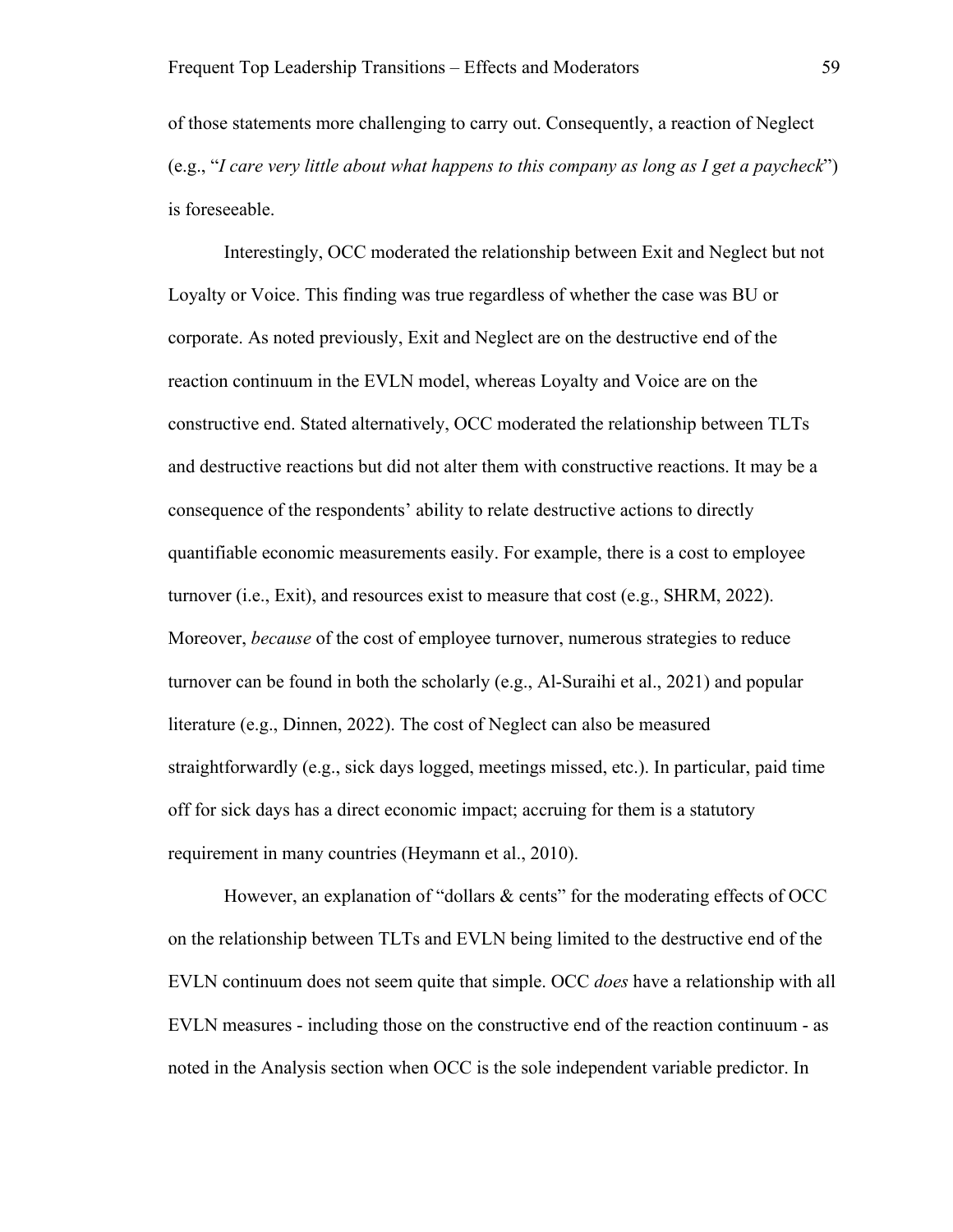fact, the strongest positive relationship for OCC is with Loyalty. Perhaps the constructive end of the EVLN continuum can be perceived as more subjective and thus less measurable. However, this is unlikely as the relationship between subjective responses and quantifiable outcomes has been researched in various circumstances. For example, emotional reactions to job stressors and their link with counterproductive work behaviors (Fox & Spector, 1999; Fox et al., 2001) or perceptions of organizational justice and workplace deviance (Henle, 2005) have been investigated. Therefore, the explanation for OCC's lack of moderating effect on TLTs relationship with Voice and Loyalty is likely something else.

With respect to Voice, one potential explanation for the lack of significance in the interaction involves the sample. As noted previously, there is a mean difference between BU and corporate as it relates to the relationship between TLT and Voice. A larger number of BU responses may result in a significant interaction. Another possible explanation is that the positive relationship between TLT and Voice noted in the preceding discussion is at odds with OCC and Voice. OCC has a negative relationship (*b*  $=$  -.237,  $p = .012$ ) as the sole predictor variable with Voice whereas TLT has a positive relationship for corporate-only samples ( $b = .265$ ,  $p < .001$ ). Organizational culture fit has been found to be related to job satisfaction, organizational commitment, and turnover (O'Reilly et al., 1991). In practical terms, as organizational culture consistency increases, employees choosing to stay (i.e., have "good fit") are comfortable with the organization and do not perceive a need to "speak up or speak out." Alternatively, strong cultures may engender a culture of compliance that results in "safe havens … but will not be able to create passion" (Verhezen, 2010, p. 189). Either way, strong cultures apparently do not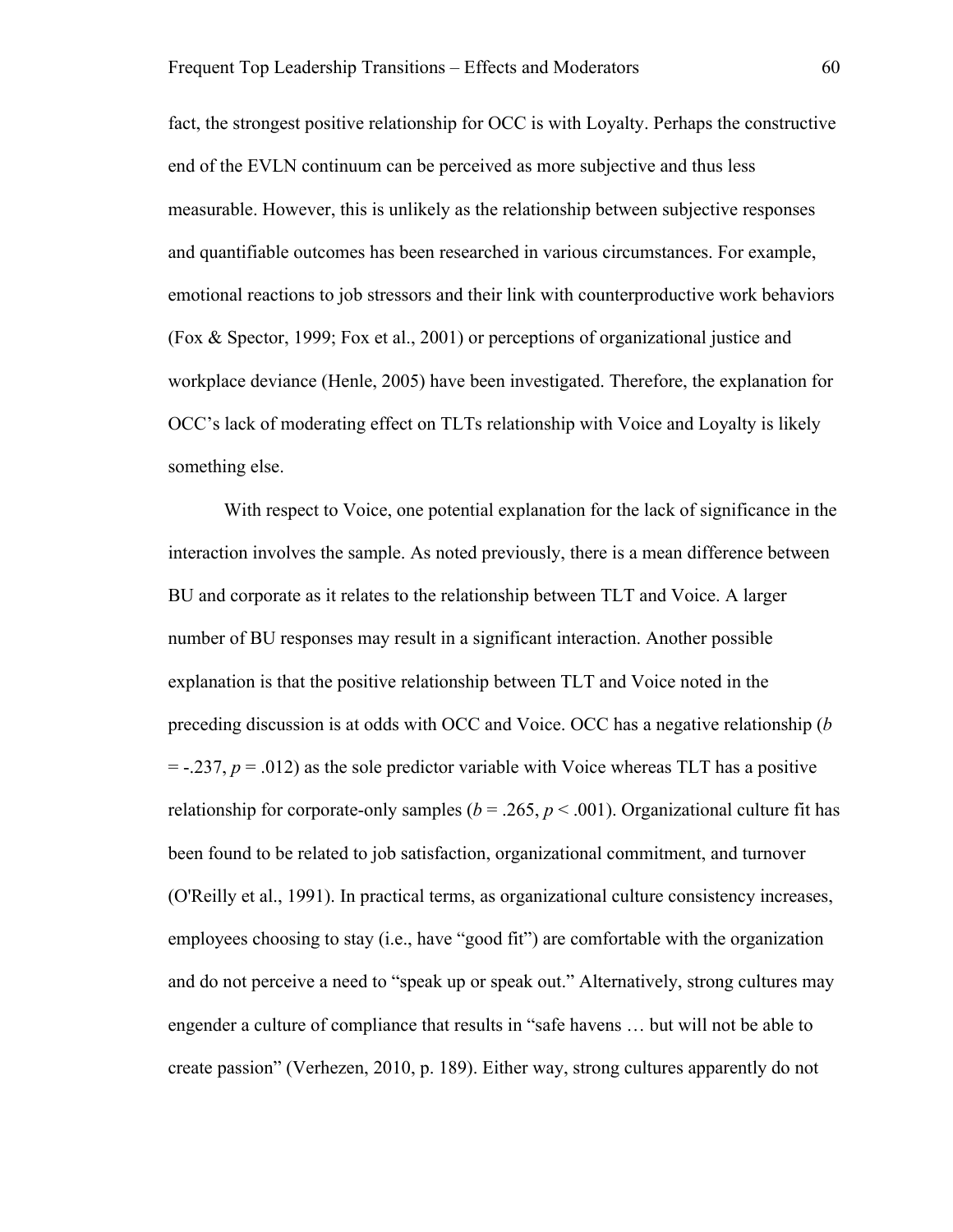engender a response of Voice. Consequently, OCC and TLTs may simply represent competing dynamics in the workplace that do not - and will not - interact as it relates to Voice. Finally, regarding Loyalty, perhaps the answer to the apparent disconnection with OCC's moderating effect on TLT's relationship with Loyalty is the most straightforward one: TLT does not have a relationship with Loyalty; therefore, there is nothing for OCC to moderate.

Stepping back to consider the bigger picture, organizational culture strength has been studied in many contexts, including educational outcomes in universities (Smart & St. John, 1996), firm financial performance (Chatman et al., 2014), and innovation (Büschgens et al., 2013). Furthermore, organizational culture has also been studied in the context of change and its influence on employee attitudes toward change (Rashid et al., 2004). The findings of this study are consistent with prior research in that OCC, a measure for organizational culture strength, was found to be related to EVLN.

Also, organizational culture as a moderator has been studied in various contexts. Some examples include affective commitment and job satisfaction (Saha & Kumar, 2018), OCB and justice perceptions (Erkutlu, 2011), and justice perceptions and leadermember exchange (Erdogan et al., 2006). Unlike the present study, however, these studies utilized different measures for organizational culture; the first utilized the Organizational Culture Index (Wallach, 1983), and the latter two used the Organizational Culture Profile (O'Reilly et al., 1991). These studies found that organizational culture moderated the focal relationships in their respective studies; the present study is at least partially consistent with them in this regard. It is noteworthy that the measures utilized by the prior studies were specifically designed to assess *person-culture fit*, whereas Denison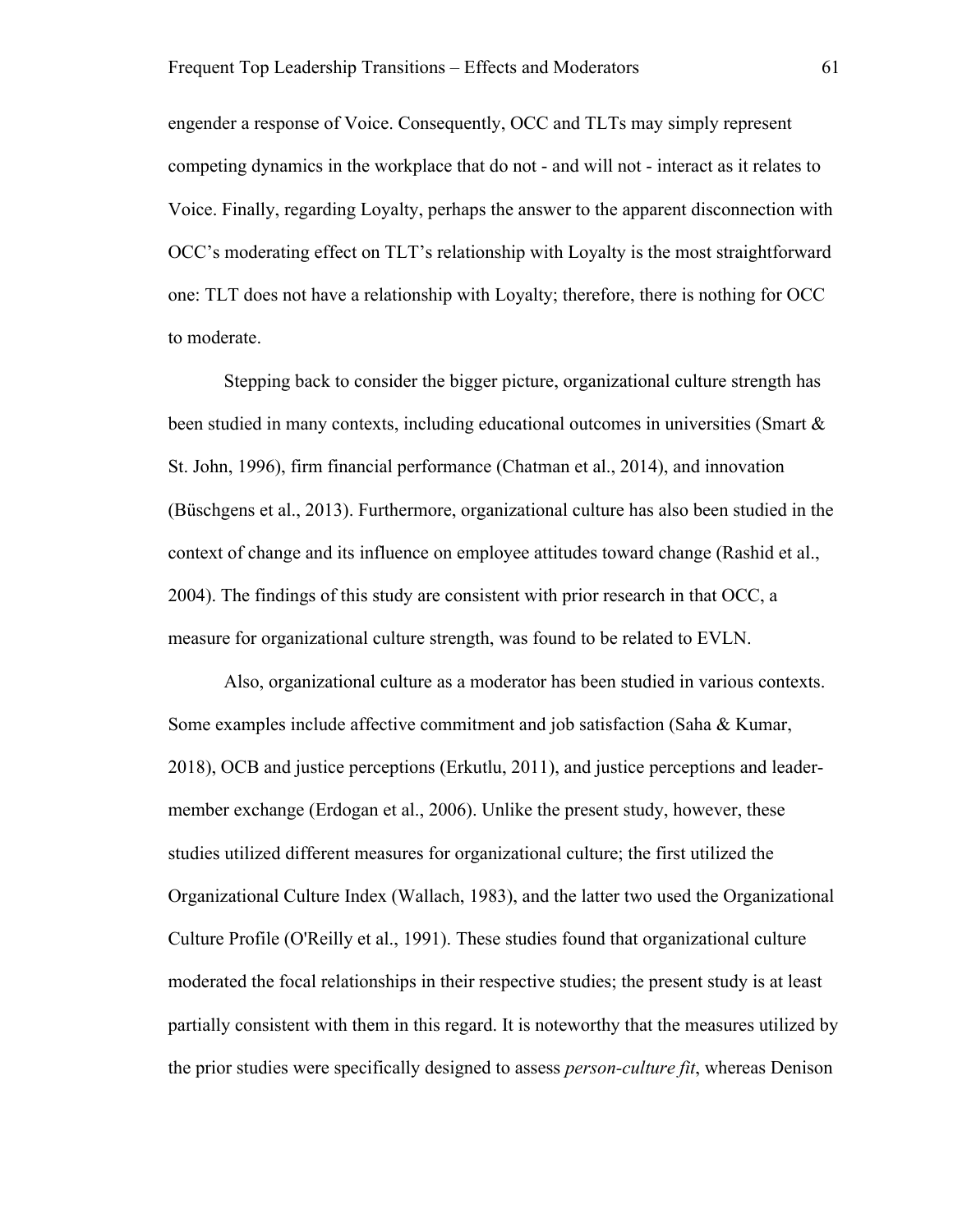et al.'s scale was designed to measure organizational culture with *firm outcomes*. Interestingly, no moderation studies using Denison et al.'s scale were discovered in an extensive search of the scholarly literature. Evidently, this study may represent a new application of Denison's OCC measure, i.e., as a moderator.

#### **Followership Independent Critical Thinking**

FICT was hypothesized to weaken the relationship between TLT and EVLN; however, in this study, it was found to have a non-significant moderation effect with any TLT-EVLN relationship. And this is despite the fact that both TLT and FICT in the hierarchical regression model were significant with and without the interaction term. Only the interaction term was non-significant in the hierarchical regression. This is mildly surprising when framed in the context of real-world scenarios: Followers that are independent critical thinkers presumably know what needs to get done and do it. This line of reasoning led to the hypothesis that it would reduce the uncertainty caused by change fatigue. Thus, whether or not FICT has a relationship as the sole independent variable predictor with any of the EVLN reactions naturally arises

As noted in the Analysis section, FICT is related to Loyalty and Voice but has a non-significant relationship with Exit and Neglect. In other words, FICT does have a relationship with the constructive end of the EVLN continuum but not the destructive. Given the lack of a significant relationship between FICT and Exit and Neglect, that there is no moderating effect on TLT's relationship with them is not surprising. In a similar vein, given TLT's non-significant relationship with Loyalty as noted in the discussion on OCC, the lack of a moderating effect by FICT is not surprising either.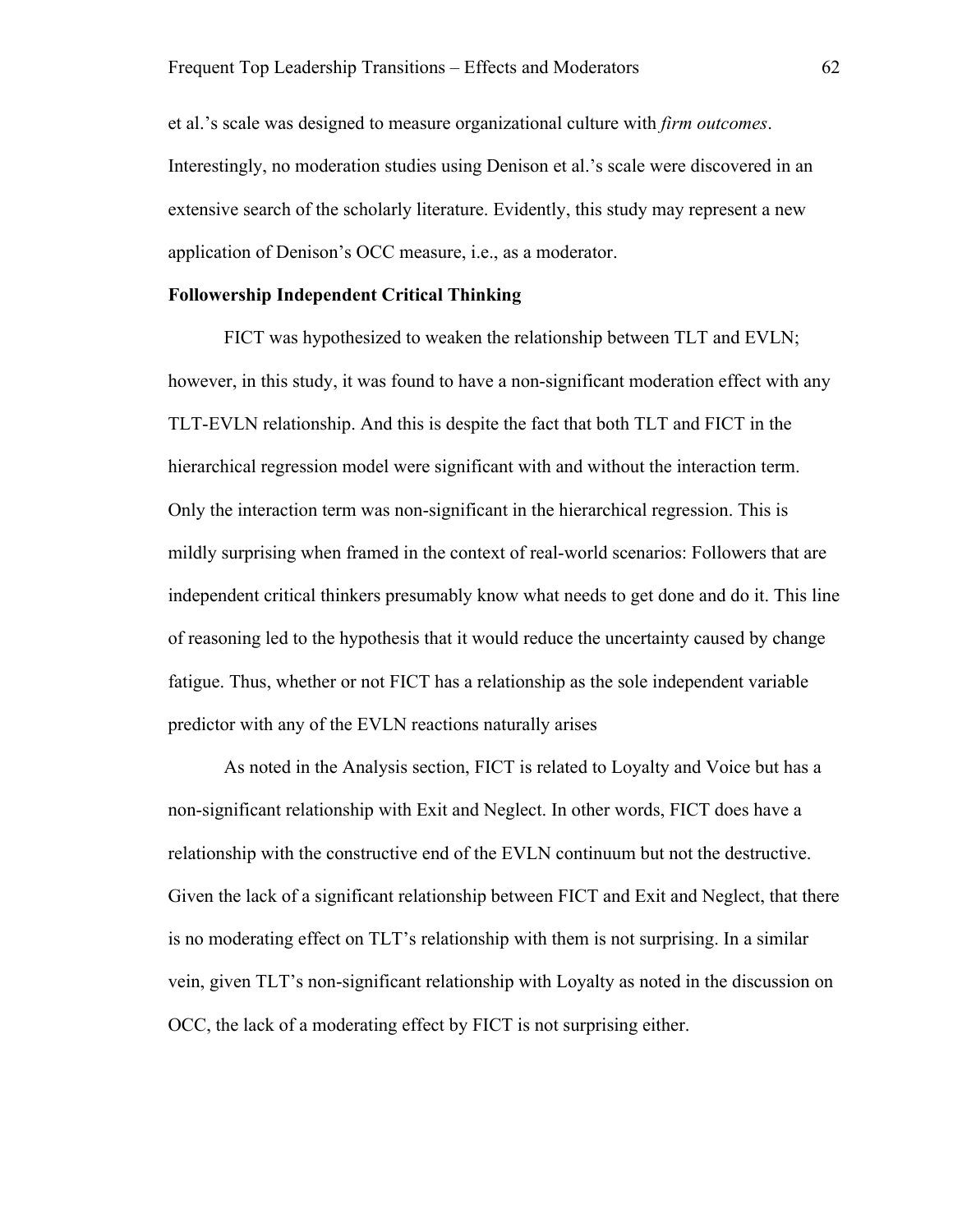What was surprising is the non-significance of FICT's moderating effects on TLT's relationship with Voice. FICT had a positive relationship ( $b = .215$ ,  $p = .002$ ) with Voice when it was the sole predictor, similar to TLT  $(b = .190, p < .001)$ . Moreover, upon closer examination of the items on the FICT measure, some appear similar to items on the Voice measure. For example, "*Do you help your supervisor or manager or organization see both the upside potential and downside risks of ideas or plans, playing the devil's advocate if need be*?" from the FICT measure is not too far afield from "*When I think of an idea that will benefit my company I make a determined effort to implement it*" from the Voice measure. The sample explains the incongruence of these findings on Voice, in particular. The interaction term for corporate-only cases was positive and significant  $(b =$ .170,  $p = .049$ ) whereas it was not significant for BU-only cases ( $b = .062$ ,  $p = .572$ ). Yet again, the difference between corporate-only versus BU-only has a bearing on the results.

# **Followership Active Engagement**

Like FICT, FAE was hypothesized to weaken the relationship between TLT and EVLN; however, in this study, it was found to have a non-significant moderation effect with any TLT-EVLN relationship. Again, as was noted with FICT, the non-significance is puzzling given that each interaction model in the hierarchical regression was significant and able to explain at least some of the variance without the interaction term. At the risk of driving a point too hard into the ground, this is surprising when framed in real-world scenarios: Followers who are actively engaged presumably have enthusiasm, are committed to the organization, and take the initiative. It was hypothesized that this would reduce the uncertainty caused by change fatigue.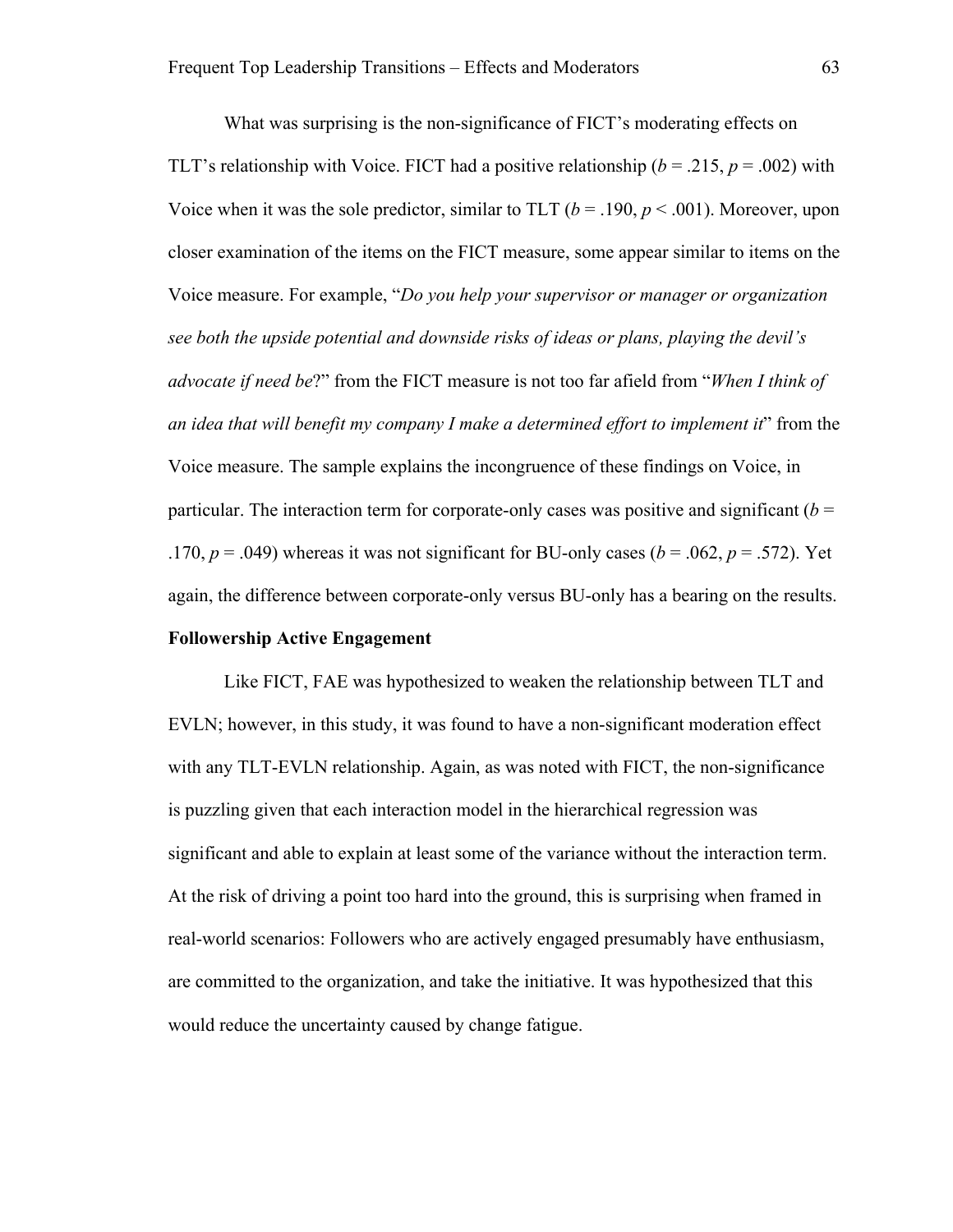Again, the same question arose as to whether or not FAE as the sole independent variable predictor had a relationship with EVLN. It was, in fact, found to be related to Exit, Loyalty, and Neglect but had a non-significant relationship with Voice, as noted in the Analysis section. Interestingly, unlike FICT, FAE does have a relationship with the destructive end of the EVLN continuum. This is easily understandable in that the opposite of active engagement would be active *disengagement;* a reaction of either Exit or Neglect is entirely foreseeable. Following a similar argument, as noted above with OCC's moderation of TLT's relationship with Voice, FAE and TLT may simply represent competing dynamics in the workplace that will not interact on the destructive end of the EVLN continuum. This is evidenced by the fact that FAE had a *negative* and significant relationship with both Exit ( $b = -0.318$ ,  $p < 0.001$ ) and Neglect ( $b = -0.449$ ,  $p < 0.01$ ) .001). On the other hand, TLT had a *positive* and significant relationship with both Exit  $(b = .248, p = .001)$  and Neglect  $(b = .271, p < .001)$ . When framed in this light, it is not surprising that FAE was not found to moderate TLT's relationship with either Exit or Neglect.

Finally, as it relates to the constructive end of the EVLN continuum, the lack of a moderating effect on either Voice or Loyalty may be explained by the relationship that FAE and TLT have as independent variable predictors. TLT was not related to Loyalty (*b*  $=$  -.083,  $p = .127$ ), consequently FAE has nothing to moderate. This was also evidenced by TLT's non-significant relationship with Loyalty in the hierarchical regression model. Concerning Voice, because FAE does not have a relationship with Voice ( $b = .035$ ,  $p =$ .608), it cannot moderate TLTs relationship with Voice. And similarly, this was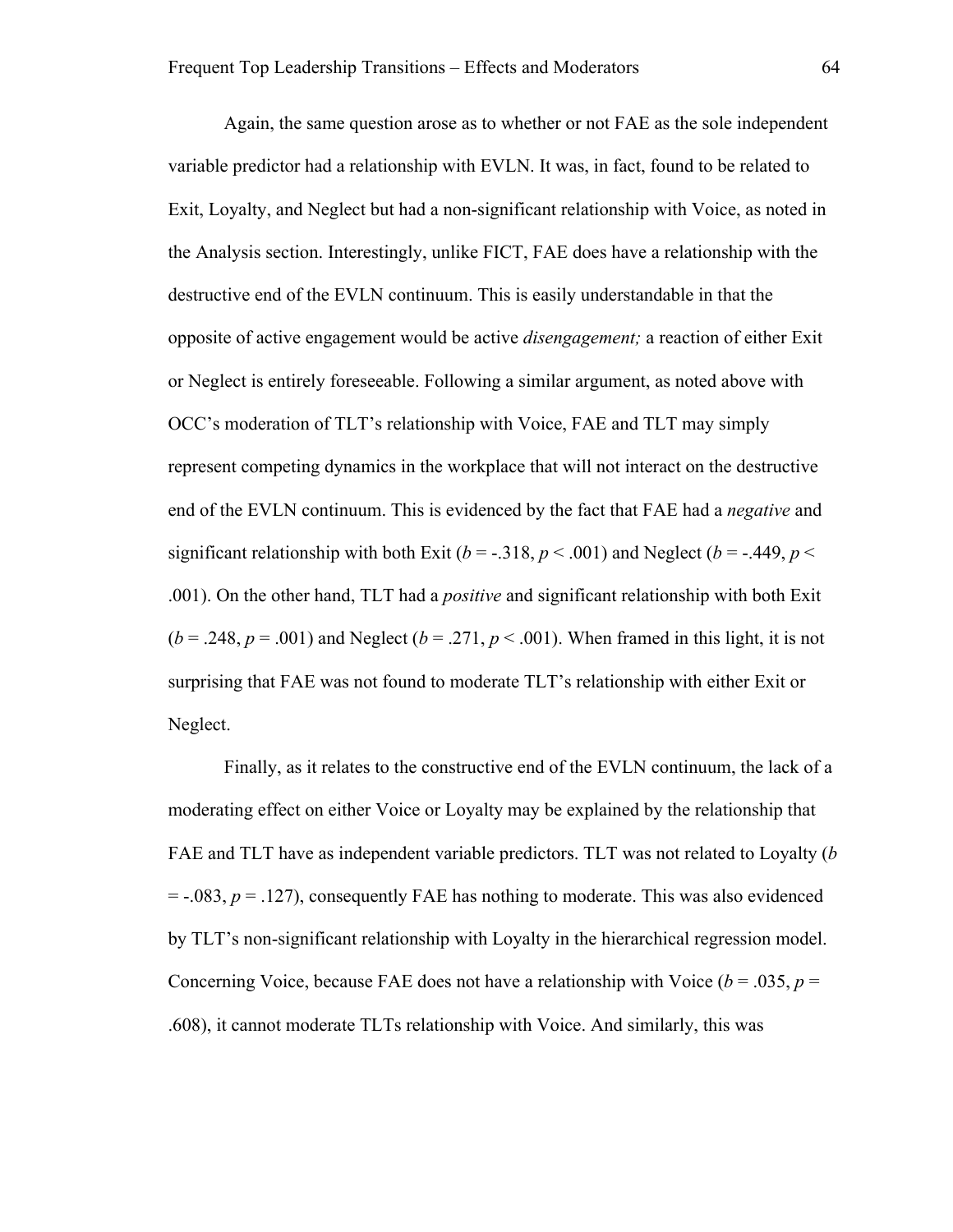evidenced by FAE's non-significant relationship with Voice in the hierarchical regression model.

## **Implications for Research**

Frequent change is an area in the business literature that has been increasingly studied (Bernerth et al., 2011; Huy, 2001; Zorn et al., 1999), yet scant literature exists regarding frequent leadership changes outside of sports, non-profits, or politics. This study's primary expected contribution was to increase the body of knowledge concerning frequent TLTs. This was achieved in two ways. First, a new measure of top leadership transitions was developed that allows future researchers to study the effects of TLTs on various outcomes, mediators, and moderators. Second, TLTs have been demonstrated to have a relationship with negative reactions, which has heretofore not been researched or documented.

Moreover, because of the scant literature regarding frequent leadership changes in for-profit businesses, the nomological network linking organizational culture and organizational change was expected to be strengthened. This was achieved as organizational culture consistency was demonstrated to have a moderating effect on the frequent TLTs and employee reactions of Exit. Future researchers have context for developing theory around other possible outcomes of frequent TLTs that are moderated or mediated by organizational culture.

Concerning the leadership literature, the unit of analysis for nearly all literature on leadership change is leader-centric (Bastardoz & Van Vugt, 2019); very little exists in the leadership literature that holistically addresses followers without generalizing them (Uhl-Bien et al., 2014). Therefore, another expected contribution was to increase the body of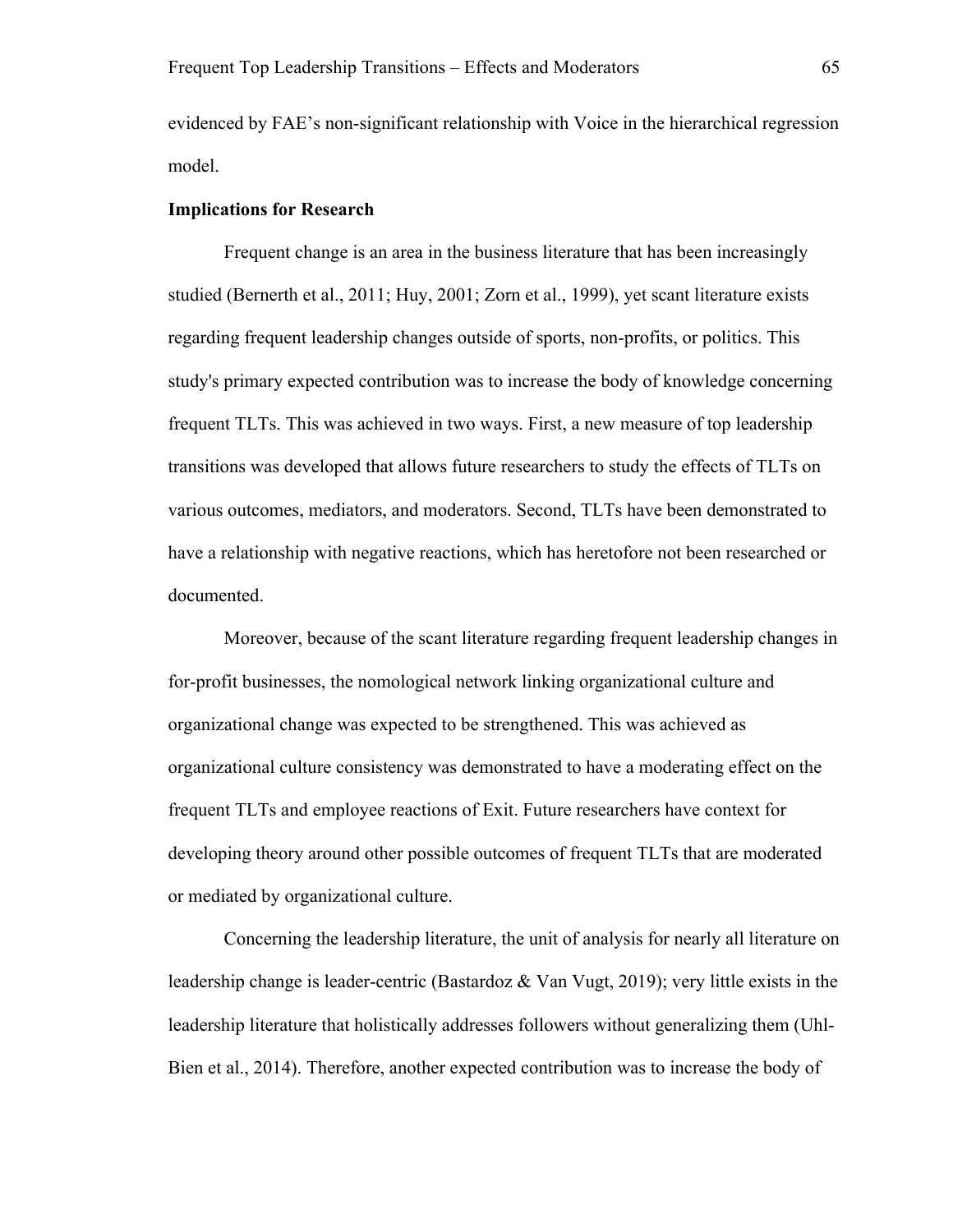knowledge regarding followership, particularly in the context of frequent TLTs. This study achieved that by connecting the nomological networks of followership and employee reactions.

The researcher's *a priori* understanding was that followership was much less developed from a theoretical perspective than leadership. All of the books published on followership would likely fit in one bookshelf, whereas all the books written on leadership might fill an entire building. Another manifestation of this is a dearth of proven scales for followership. While Kelley's Followership Questionnaire (KFQ) is the most widely used - and was used for this research study for that reason - it has its critics. The validity of the KFQ has been questioned in several studies (e.g., Blanchard et al., 2009; Colangelo, 2000; Ligon et al., 2019; Seeley, 2006). Developing a new scale can be difficult, as this researcher now personally understands. Nevertheless, newer and better followership scales are desperately needed. This study has highlighted to researchers, yet again, that followership has much room to grow from a theoretical perspective. Scholars have recognized the need for more follower-centric theories (Baker, 2007; Carsten et al., 2010), but research in this domain compared to that of leadership is indeed limited. Future research should additionally focus on more psychometrically sound inventories to measure followership attitudes and behaviors as theory on followership matures.

#### **Implications for Practice**

First, specific guidance based on research-backed evidence exists to answer questions related to top leader transitions. As noted in Figure 5 in Appendix B, the TLT mean composite score hits a high at two years for the top leader's length of service. It then falls to a low at five years for the top leader's length of service. It would seem that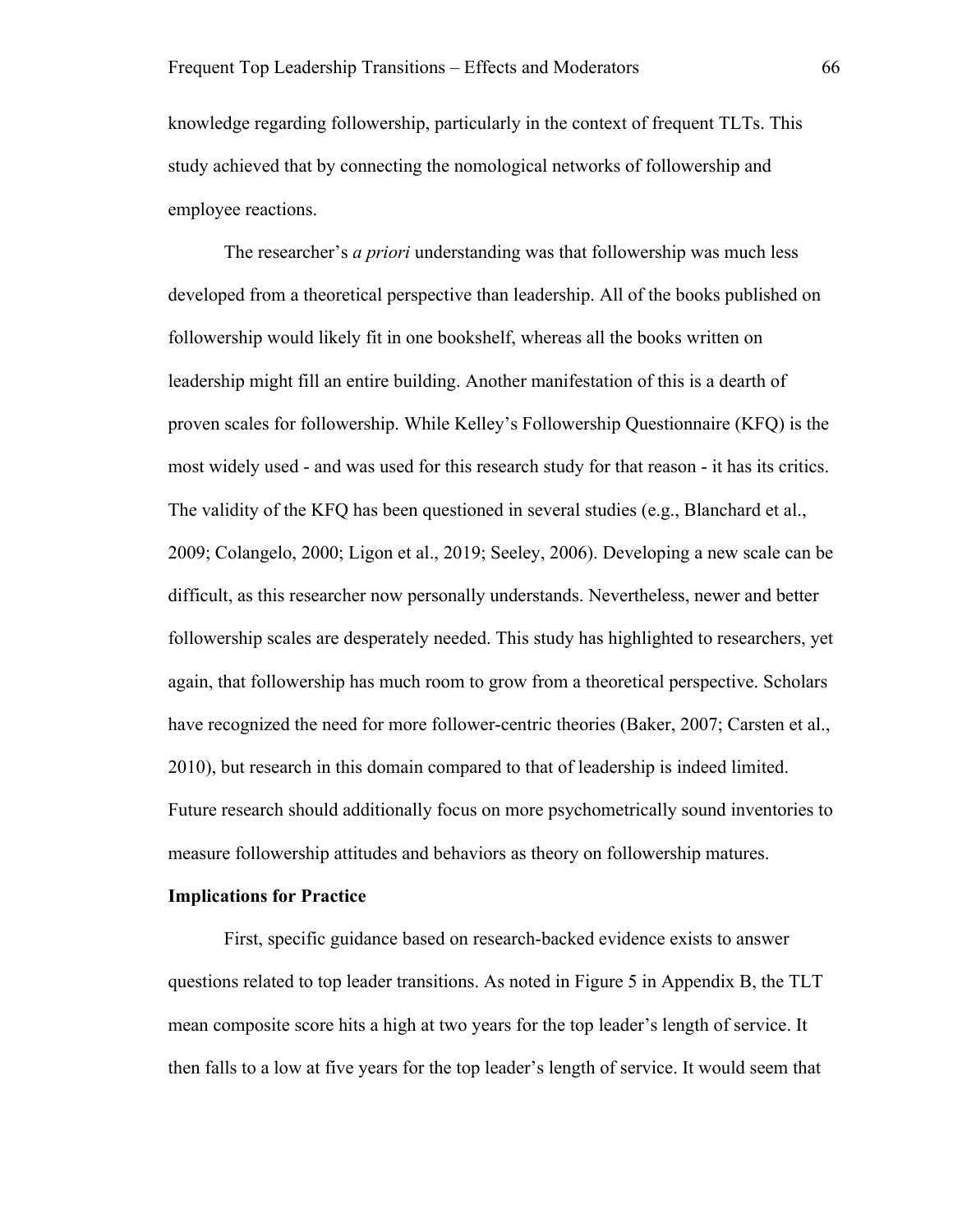the answer to the question of "*how frequent is too frequent?*" is two years. As a reminder, as TLT increases, so do Exit and Neglect – both of which are on the destructive end of the EVLN reaction continuum. The implication is that MBUCs might be setting the stage to experience an increase in destructive reactions in their BUs if they transition BU leaders every two years. Second, the flip side of the first question is this: "*How long should a leader be left in place before moving them onto their next role?"* and it also has an answer. Furthermore, the answer would seem to be five years based on the evidence. Whereas TLTs occurring every two years drive the TLT composite up, doing so at five years drives it down. In other words, the negative reactions of Exit and Neglect might be lowered by allowing leaders to stay in place for five years.

MBUCs may not be able to leave BU leaders in place for longer periods; circumstances or necessity may dictate something more accelerated. Therefore, the third implication for practice is that MBUCs have a lever to moderate the intensity of negative reactions by developing a consistent organizational culture. Organizational culture consistency weakens the effect of TLTs on Exit. Organizational culture can be strengthened in many ways. Some examples include establishing and enforcing core values across the MBUC and its BUs, developing standard management practices that are implemented in every BU, having a common management style, and developing a shared understanding and perspective of organizational goals throughout the MBUC and its BUs.

Fourth, although Followership Active Engagement did not moderate the relationship between TLTs and EVLN, implications for practitioners can nevertheless be derived from FAE's relationship with EVLN. Active engagement is strongly related to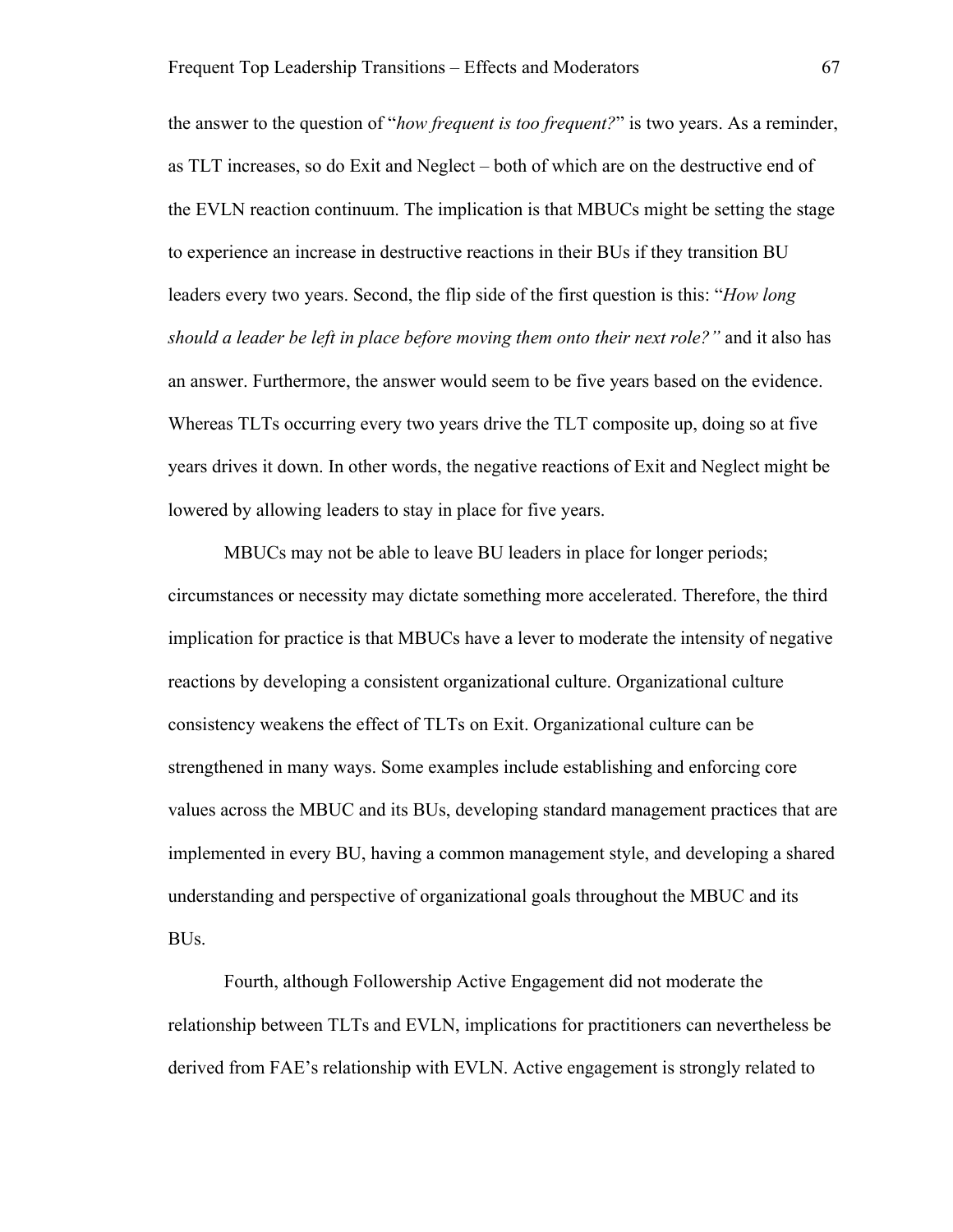Exit, Neglect, and Loyalty. Well-designed programs to increase employee engagement should have a directly measurable effect with respect to turnover, and sick days logged, missed meetings, etc. Examples of such programs include incentives for those putting in extra effort, training programs for managers to coach employees, clear communications about the organization's goals and constraints to all levels of the organization, and skill development programs for employees.

### **Limitations and Future Directions**

A clear limitation is this study's sample size  $(n = 189)$ . Consequently, a replication study with a much larger sample size would be highly desirable. Moreover, in particular, to get a large sample from BU-level employees to explore the relationship between TLTs and Voice more deeply. As stated in the first sentence of this paper, the focal consideration for this study was for-profit enterprises. This was, by design, born out of the researcher's experience working in a for-profit enterprise. In addition, as was noted in the literature review, leadership turnover has been investigated in non-profit, political appointment, and sporting contexts. Nevertheless, focusing on for-profit enterprises results in a relatively specific context, although the impact of TLTs may be relevant in many different contexts and types of organizations. Now that a measure for TLT frequency exists, it would be interesting to replicate this study in other contexts to explore generalizability.

This study was conducted in the latter half of 2021, just over a year into the Covid-19 pandemic. It is impossible to understand how and to what extent the study results would have differed had it been conducted, say, in the latter half of 2019. Is Covid-19 a limitation, or has the paradigm indeed shifted? A replication study after the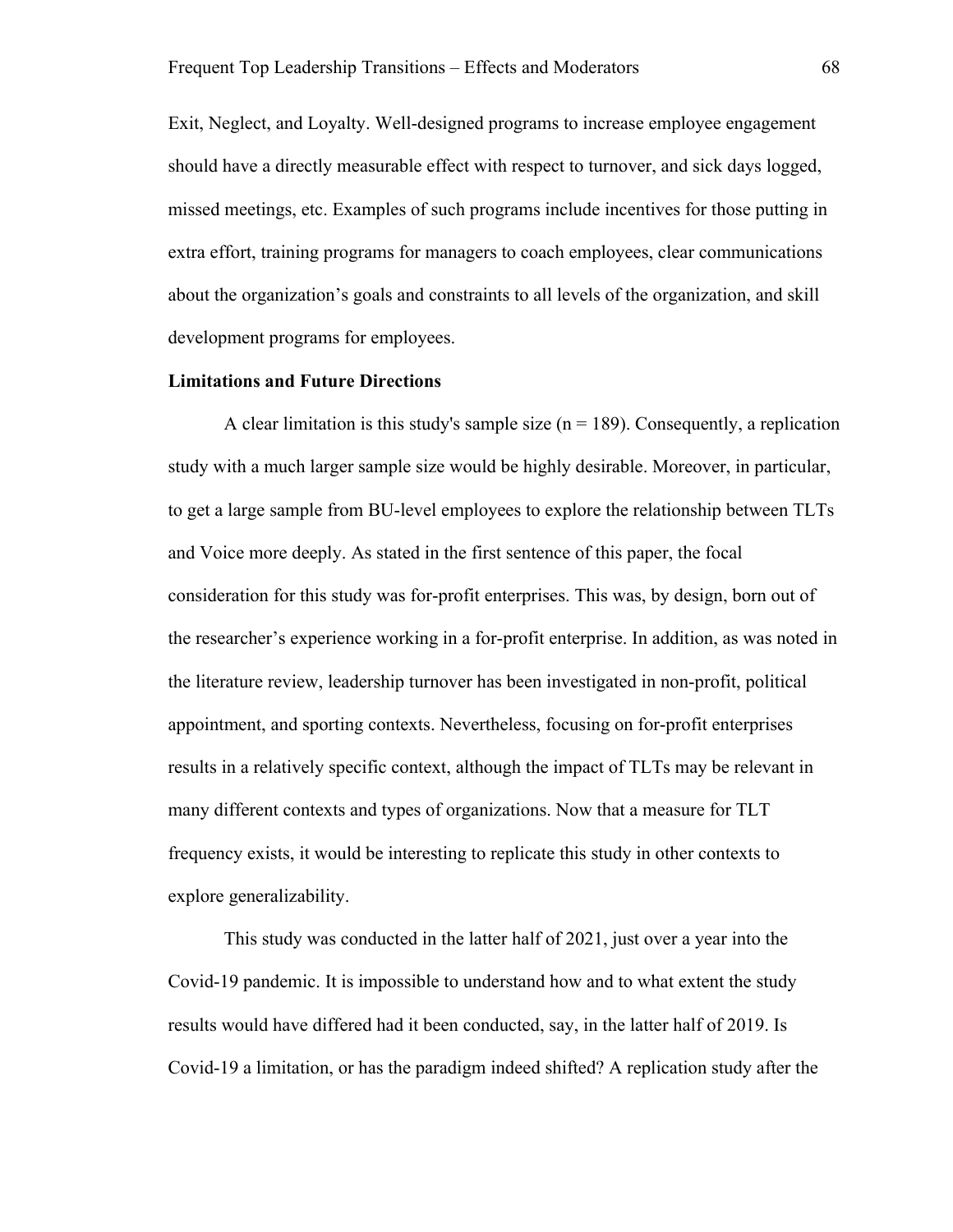"new normal" is realized would be interesting. To that end, a longitudinal study would be helpful to understand how perceptions evolve as we progress along the path to the "new normal."

Another limitation of the study is its cross-sectional design. The data were collected at two time points, approximately a week apart, but no actual TLT occurred between the time points. Accordingly, it was not possible to measure reactions before and after the change. A longitudinal study, perhaps in a BU of an MBUC planning a top leader transition, would facilitate measuring attitudes and behaviors before and after the TLT occurs. A related limitation is that the study did not control for the *particular* leader (style or LMX quality) regarding the survey respondent. This raises an interesting question: What if the current leader is ineffective and a new leader is desirable? Or, on the other hand, what if the current leader is beloved by all and is replaced by an ineffective leader? Again, understanding the nature and type of leader would aid in interpreting results in future studies.

As noted in the supplemental analysis section, the ANOVA of control variables with the EVLN measures did not reveal a significant mean difference between layers of the organization and the top leader. While "the numbers don't lie," it would be naïve to conclude that the distance between the respondent and the top leader does not matter. In particular, those that are more proximal to the top leader are likely to have a different relationship - and therefore stronger reaction - than those that are more distal. The measurable impact of the top leader on different levels of an organization has received scant attention either in the scholarly or popular literature. Another limitation of this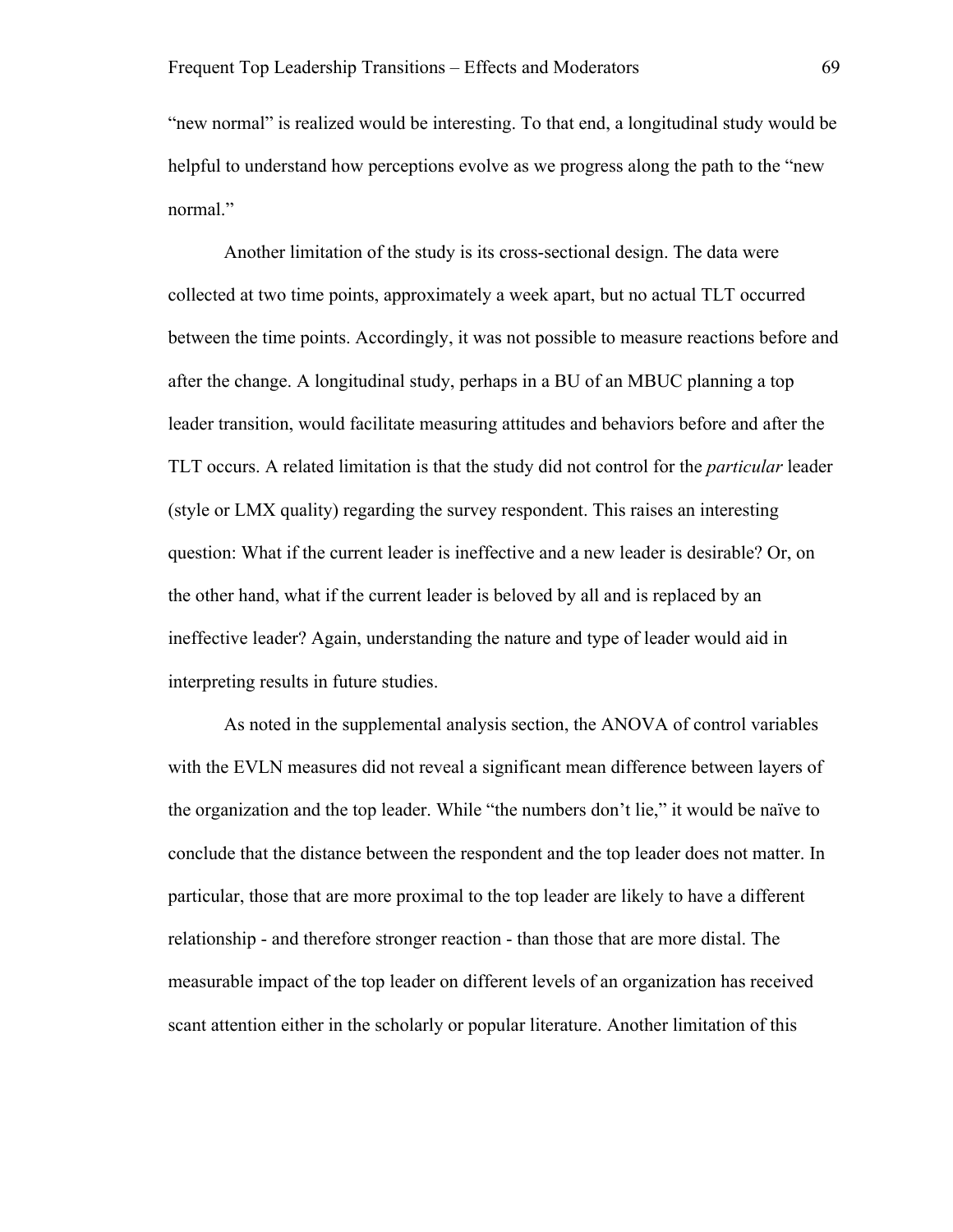study was obtaining enough participants from different levels of their organizations to assess the strength of reaction by distance from the top leader.

Another limitation of the research design was that respondents reported both the predictor variable (TLT) and the criterion variables (EVLN) which could introduce problems associated with common method bias. Due care was taken to follow Podsakoff et al.'s suggested remedies for "Situation 4" (Podsakoff et al., 2003, p. 898); social desirability was controlled for, and the collection of predictor and criterion variables were temporally separated. Ideally, the predictor and criterion variables would be collected from different sources. To that end, different outcome measures could be utilized by future researchers, including actual BU turnover, sick days recorded, calls to the ethics hotline, etc. This would entail working closely with an MBUC to obtain access to the data, which, unfortunately, might be a limitation in and of itself, as this researcher knows.

Finally, as noted above, there are numerous outcome variables to explore. As conjectured in the discussion on Voice for corporate-only responses, perhaps TLTs inspire employees to "speak up" to effectuate change. Does this result in the perception of a political environment due to actors self-advocating to the new leader? Who benefits, and how were the benefits achieved? Transparency and the number of beneficiaries matter (Butler et al., 2019). To explore this possibility, there are several scales for measuring the perception of organizational politics, including Boyle et al. (2021), Maslyn et al. (2017), and Fedor et al. (2008), that could be used as an outcome measure. Also conjectured in the discussion on OCC, it is possible that as TLT frequency increases, there is a perceived injustice. Therefore, another possible outcome variable to study is a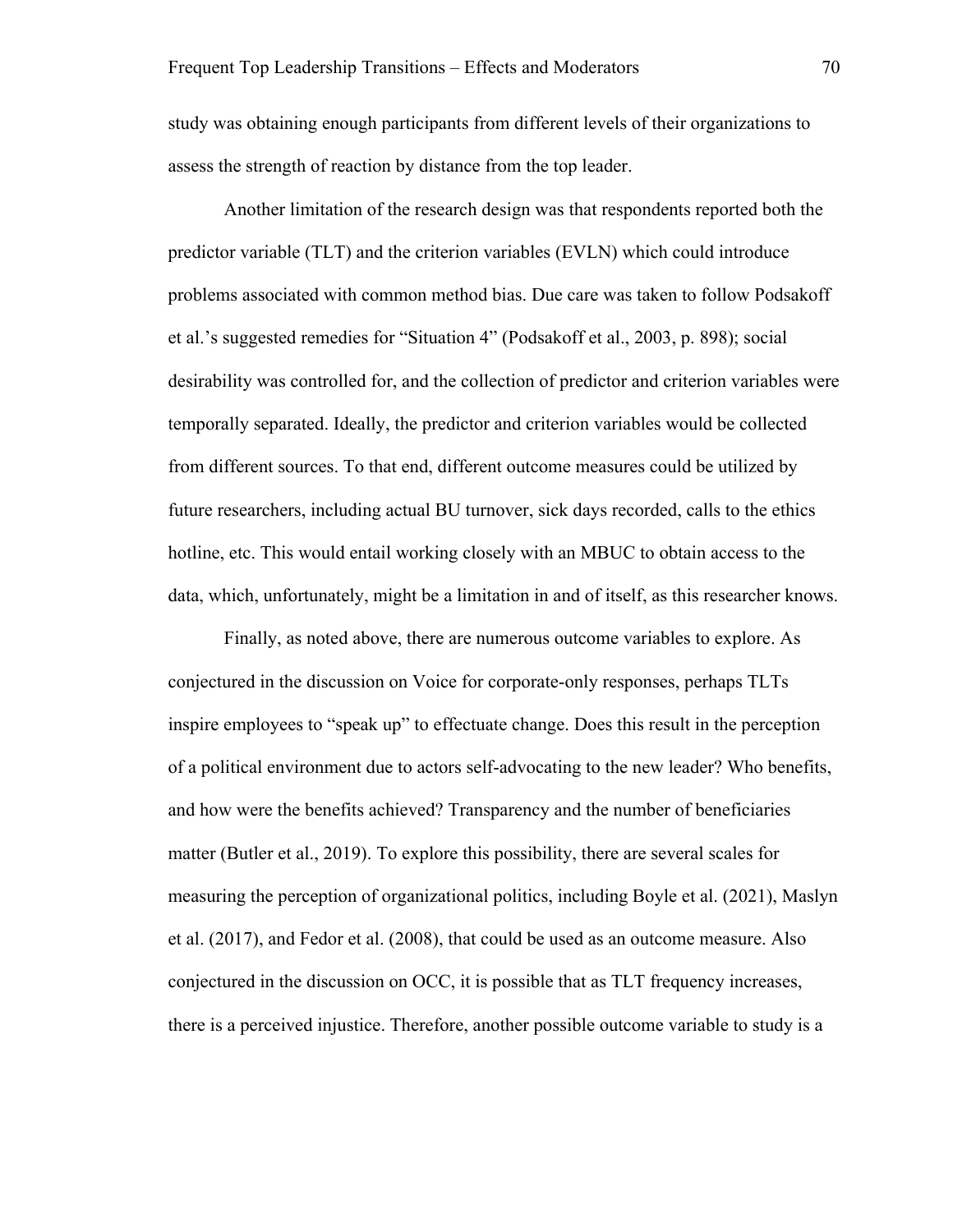justice measure. Finally, frequent change is related to stress (Drasin, 2014); therefore, measures related to stress or fatigue would be interesting to explore.

## **Summary and Conclusion**

This research study came about due to the researcher's experience of having three top leaders over a four-year period while working in a BU of an MBUC. This same situation played out simultaneously with two other BUs of the same MBUC over the same four-year period. The angst that the researcher and his colleagues felt in the MBUC was palpable, but no scholarly or popular literature explained *what* was being felt. This study has answered that in part. Knowing that the theoretical framework of change fatigue can explain what was being felt is rewarding. In addition, the passive reactions of Neglect and Loyalty both resonated with the researcher and his colleagues, again a rewarding insight.

Moreover, this study provides evidence that TLTs have a relationship with employee reactions. The challenge has been answering "so what?". So what if there are negative outcomes associated with TLTs? TLTs help develop future leaders, so who cares? This study has also addressed that in part. This study has also identified programs and steps that an MBUC can take to soften the negative reactions that are likely to ensue. While this study has raised as many questions as it has answered – particularly concerning followership – it has established a solid foundation for future research to replicate and extend theory. An interesting point to ponder is this: This research may never have been undertaken if the researcher had experienced three top leaders over a 12 to-15-year period instead of four.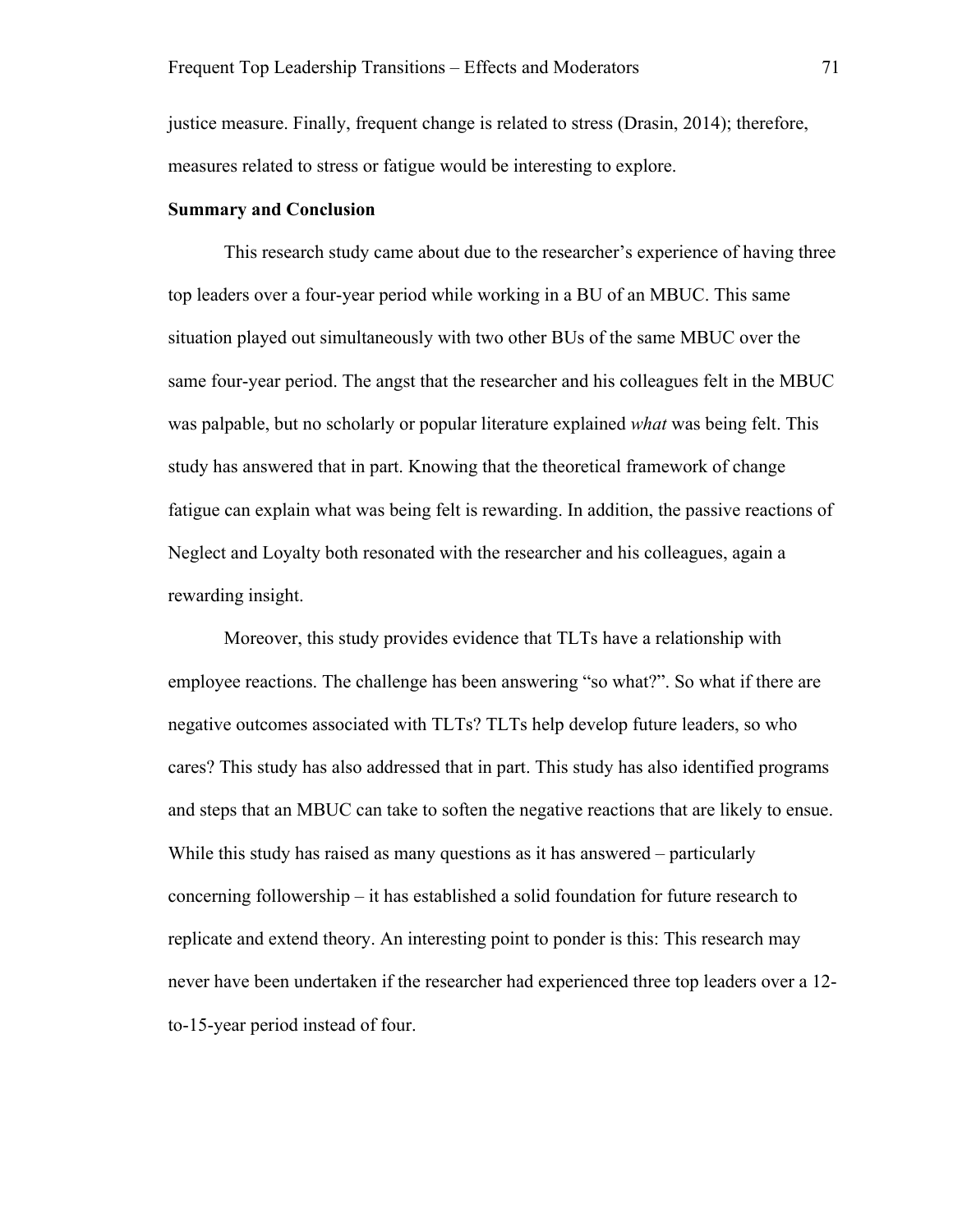#### **References**

- Ackoff, R. L. (1999). *Re-creating the Corporation: A Design of Organizations for the 21st Century*. Oxford University Press.
- Adams, T. (2004). Capturing the power of leadership change: Using executive transition management to strengthen organizational capacity. *Executive Transitions Monograph Series*, *1*.
- Akhtar, M. N., Bal, M., & Long, L. (2016). Exit, voice, loyalty, and neglect reactions to frequency of change, and impact of change. *Employee Relations*, *38*(4), 536-562. https://doi.org/10.1108/ER-03-2015-0048.
- Al-Haddad, S., & Kotnour, T. (2015). Integrating the organizational change literature: a model for successful change. *Journal of Organizational Change Management*, *28*(2), 234-262. https://doi.org/10.1108/JOCM-11-2013-0215
- Al-Suraihi, W. A., Samikon, S. A., Al-Suraihi, A.-H. A., & Ibrahim, I. (2021). Employee turnover: Causes, importance and retention strategies. *European Journal of Business and Management Research*, *6*(3), 1-10. https://doi.org/10.24018/ejbmr.2021.6.3.893
- Allman, K. (2021). Career matters: "The great resignation" sweeping workplaces around the world. *LSJ: Law Society of NSW Journal*. https://doi.org/10.3316/agis.20211109056610
- Alvesson, M. (2012). *Understanding organizational culture*. SAGE Publications.
- Armenakis, A. A., & Bedeian, A. G. (1999). Organizational Change: A Review of Theory and Research in the 1990s. *Journal of management*, *25*(3), 293-315. https://doi.org/10.1177/014920639902500303
- Babalola, M. T., Stouten, J., & Euwema, M. (2016). Frequent change and turnover intention: The moderating role of ethical leadership. *Journal of Business Ethics*, *134*(2), 311-322. https://doi.org/10.1007/s10551-014-2433-z
- Baker, S. D. (2007). Followership: The Theoretical Foundation of a Contemporary Construct. *Journal of Leadership & Organizational Studies*, *14*(1), 50-60. https://doi.org/10.1177/0002831207304343
- Baliga, B. R., & Jaeger, A. M. (1984). Multinational corporations: control systems and delegation issues. *Journal of International Business Studies*, *15*(2), 25-40. https://doi.org/10.1057/palgrave.jibs.8490480
- Ballard, R. (1992). Short Forms of the Marlowe-Crowne Social Desirability Scale. *Psychological Reports*, *71*(3\_suppl), 1155-1160. https://doi.org/10.2466/pr0.1992.71.3f.1155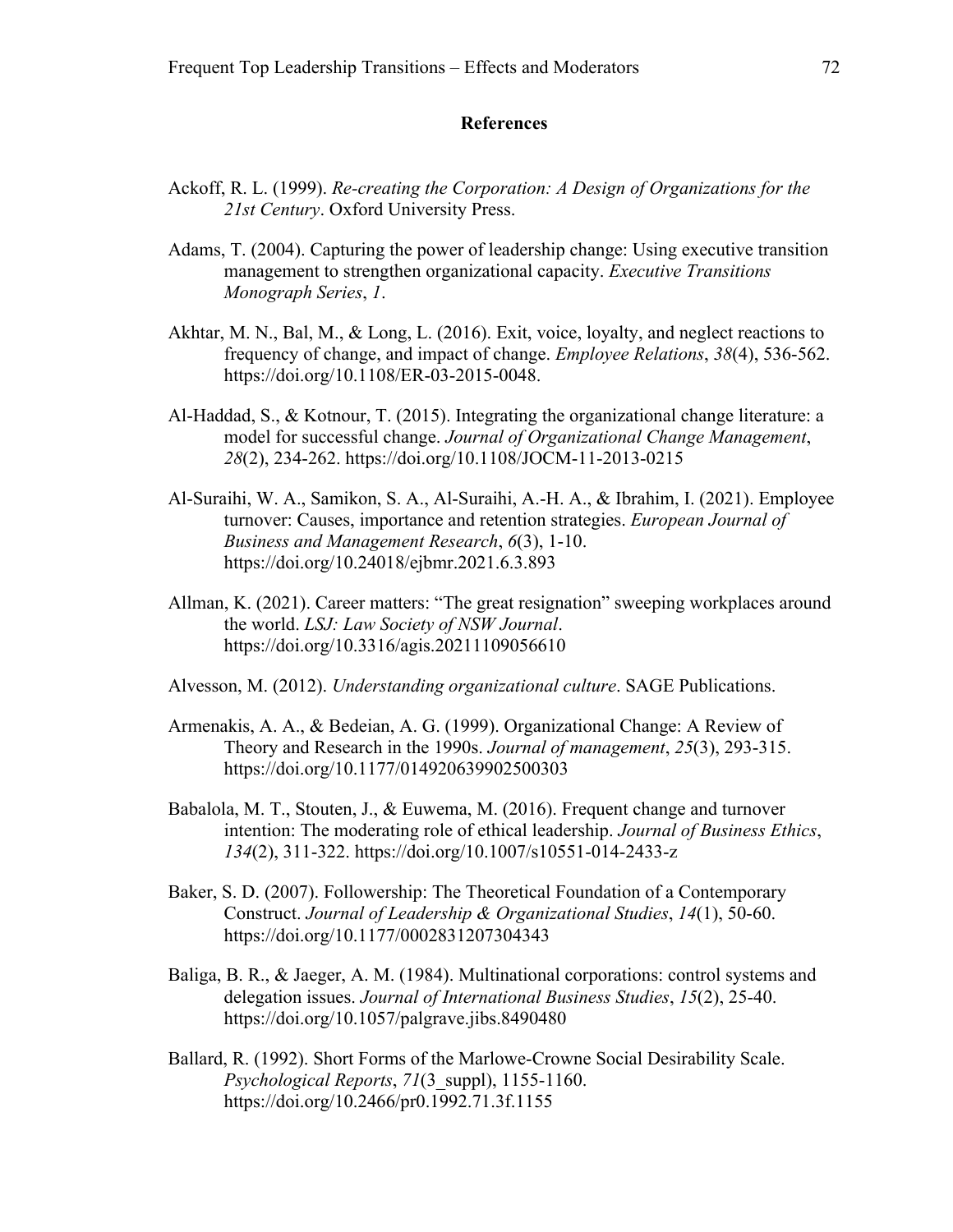- Balser, D. B., & Carmin, J. (2009). Leadership succession and the emergence of an organizational identity threat. *Nonprofit Management and Leadership*, *20*(2), 185- 201. https://doi.org/10.1002/nml.248
- Bartunek, J. M., Rousseau, D. M., Rudolph, J. W., & DePalma, J. A. (2006). On the Receiving End: Sensemaking, Emotion, and Assessments of an Organizational Change Initiated by Others. *The Journal of Applied Behavioral Science*, *42*(2), 182-206. https://doi.org/10.1177/0021886305285455
- Baruch, Y., Altman, Y., & Tung, R. L. (2016). Career mobility in a global era: Advances in managing expatriation and repatriation. *Academy of Management Annals*, *10*(1), 841-889. https://doi.org/10.1080/19416520.2016.1162013
- Bastardoz, N., & Van Vugt, M. (2019). The nature of followership: Evolutionary analysis and review. *The Leadership Quarterly*, *30*(1), 81-95. https://doi.org/10.1016/j.leaqua.2018.09.004
- Bellou, V. (2008). Identifying organizational culture and subcultures within Greek public hospitals. *Journal of Health Organization and Management*, *22*(5), 496-509. https://doi.org/10.1108/14777260810898714
- Bernerth, J. B., Walker, H. J., & Harris, S. G. (2011). Change fatigue: Development and initial validation of a new measure. *Work & Stress*, *25*(4), 321-337. https://doi.org/10.1080/02678373.2011.634280
- Berson, Y., Oreg, S., & Dvir, T. (2008). CEO values, organizational culture and firm outcomes. *Journal of Organizational Behavior*, *29*(5), 615-633. https://doi.org/10.1002/job.499
- Bertschek, I., & Kaiser, U. (2004). Productivity effects of organizational change: Microeconometric evidence. *Management Science*, *50*(3), 394-404. https://doi.org/10.1287/mnsc.1030.0195
- Blanchard, A. L., Welbourne, J., Gilmore, D., & Bullock, A. (2009). Followership styles and employee attachment to the organization. *The Psychologist-Manager Journal*, *12*(2), 111-131. https://doi.org/10.1080/10887150902888718
- Boyle, E., Thomas, A., Peters, J., Decker, G., & Butler, W. (2021). *A Holistic Measure of the Perceptions of Organizational Politics*. EMS 2021, Miami, FL, USA. https://papers.ssrn.com/sol3/papers.cfm?abstract\_id=3944737
- Braun, S., Peus, C., Weisweiler, S., & Frey, D. (2013). Transformational leadership, job satisfaction, and team performance: A multilevel mediation model of trust. *The Leadership Quarterly*, *24*(1), 270-283. https://doi.org/10.1016/j.leaqua.2012.11.006
- Brickley, J. A., Smith, C. W., Zimmerman, J. L., & Willett, J. (2002). *Designing organizations to create value*. McGraw-Hill.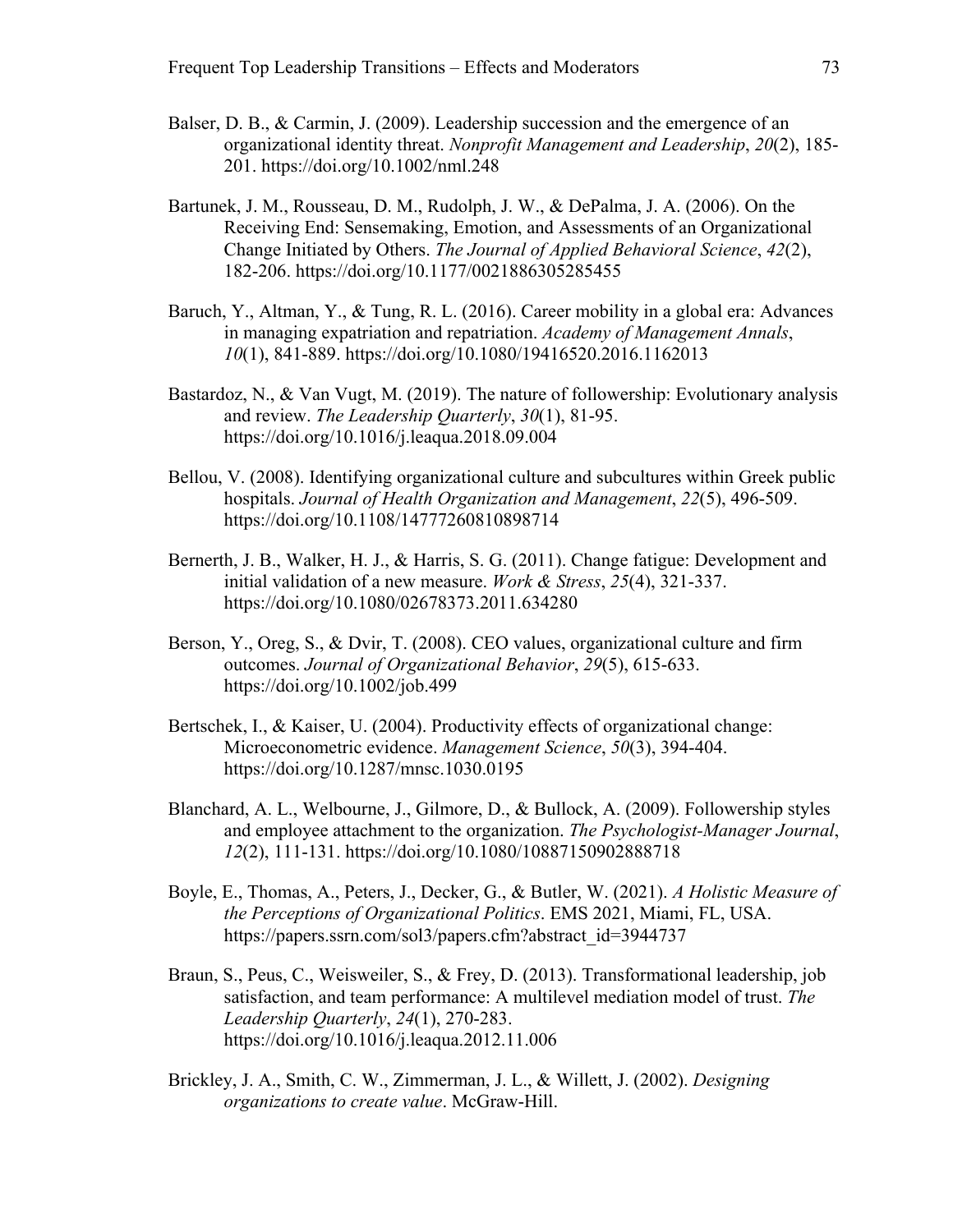- Brown, B. B. (2003). *Employees' organizational commitment and their perceptions of supervisors' relations-oriented and task-oriented leadership behaviors* [Doctoral, Virginia Tech]. Falls Church, VA, USA.
- Brown, S. L., & Eisenhardt, K. M. (1997). The Art of Continuous Change: Linking Complexity Theory and Time-Paced Evolution in Relentlessly Shifting Organizations. *Administrative Science Quarterly*, *42*(1), 1-34. https://doi.org/10.2307/2393807
- Burke, W. W. (2018). *Organizational Change: Theory & Practice* (5th ed.). SAGE Publications. https://doi.org/10.7202/1070356ar
- Büschgens, T., Bausch, A., & Balkin, D. B. (2013). Organizational culture and innovation: A meta‐analytic review. *Journal of Product Innovation Management*, *30*(4), 763-781. https://doi.org/10.1111/jpim.12021
- Butler, W., Decker, G., Peters, J., Thomas, A., & Merritt, S. (2019). *Positive Organizational Politics: A Grounded Theory Study*. EMS 2019, Antwerp, Belgium. https://papers.ssrn.com/sol3/papers.cfm?abstract\_id=3468162
- Cameron, K., & McNaughtan, J. (2014). Positive organizational change. *The Journal of Applied Behavioral Science*, *50*(4), 445-462. https://doi.org/10.1177/0021886314549922
- Campion, M. A., Cheraskin, L., & Stevens, M. J. (1994). Career-related antecedents and outcomes of job rotation. *Academy of Management Journal*, *37*(6), 1518-1542. https://doi.org/10.5465/256797
- Card, M. A. (1997). Toward a middle-range theory of individual-level strategic leadership transitions. *The Leadership Quarterly*, *8*(1), 27-48. https://doi.org/10.1016/s1048-9843(97)90029-1
- Carsten, M. K., Uhl-Bien, M., & Huang, L. (2018). Leader perceptions and motivation as outcomes of followership role orientation and behavior. *Leadership*, *14*(6), 731- 756. https://doi.org/10.1177/1742715017720306
- Carsten, M. K., Uhl-Bien, M., West, B. J., Patera, J. L., & McGregor, R. (2010). Exploring social constructions of followership: A qualitative study. *The Leadership Quarterly*, *21*(3), 543-562. https://doi.org/10.1016/j.leaqua.2010.03.015
- Chaleff, I. (1995). *The courageous follower: Standing up to and for our leaders*. Barrett-Koehler Publishers, Inc.
- Chandler, A. D. (1962). *Strategy and structure: Chapters in the history of the American industrial enterprise*. M.I.T. Press.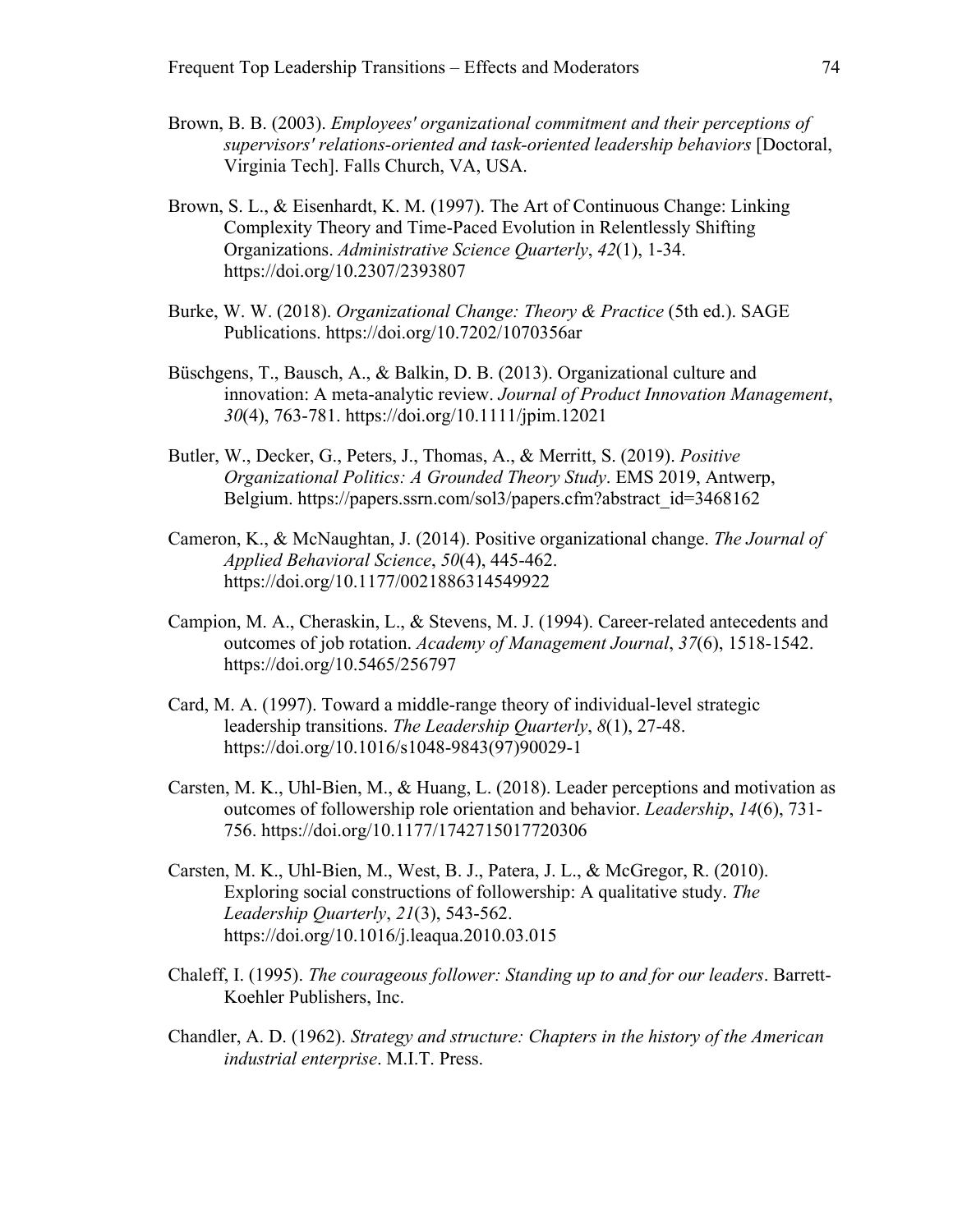- Chase, P. A. (1991). Coping with Administrative Turnover. *American Journal of Hospital Pharmacy*, *48*(11), 2372-2379. https://doi.org/10.1093/ajhp/48.11.2372
- Chatman, J. A., Caldwell, D. F., O'Reilly, C. A., & Doerr, B. (2014). Parsing organizational culture: How the norm for adaptability influences the relationship between culture consensus and financial performance in high‐technology firms. *Journal of Organizational Behavior*, *35*(6), 785-808. https://doi.org/10.1002/job.1928
- Ciampa, D., & Watkins, M. (1999). The successor's dilemma. *Harvard business review*, *77*(6), 161-168.
- Cohen, J. (1992). A power primer. *Psychological Bulletin*, *112*(1), 155-159. https://doi.org/10.1037/0033-2909.112.1.155
- Colangelo, A. J. (2000). *Followership: Leadership styles* [Doctoral, University of Oklahoma]. Norman, OK, USA.
- Colquitt, J. A., Conlon, D. E., Wesson, M. J., Porter, C. O., & Ng, K. Y. (2001). Justice at the millennium: a meta-analytic review of 25 years of organizational justice research. *Journal of Applied Psychology*, *86*(3), 425-445. https://doi.org/10.1037/0021-9010.86.3.425
- Connaughton, M. J., & Hassinger, J. (2007). Leadership Character: Antidote to Organizational Fatigue. *The Journal of nursing administration*, *37*(10), 464-470. https://doi.org/10.1097/01.NNA.0000285150.72365.b7
- Cook, I. (2021). Who is driving the Great Resignation? Retrieved 2/5/2022, from hbr.org/2021/09/who-is-driving-the-great-resignation
- Cooke, R. A., & Szumal, J. L. (1993). Measuring normative beliefs and shared behavioral expectations in organizations: The reliability. *Psychological Reports*, *72*(3), 1299- 1330. https://doi.org/10.2466/pr0.1993.72.3c.1299
- Coviello, J. C., & DeMatthews, D. E. (2016). "This Too Shall Pass" A New Principal's Experience With School Improvement. *Journal of Cases in Educational Leadership*, *19*(2), 43-51. https://doi.org/10.1177/1555458915626764
- Cropanzano, R., & Mitchell, M. S. (2005). Social exchange theory: An interdisciplinary review. *Journal of management*, *31*(6), 874-900. https://doi.org/10.1177/0149206305279602
- Crowne, D. P., & Marlowe, D. (1960). A new scale of social desirability independent of psychopathology. *Journal of Consulting Psychology*, *24*(4), 349-354. https://doi.org/10.1037/h0047358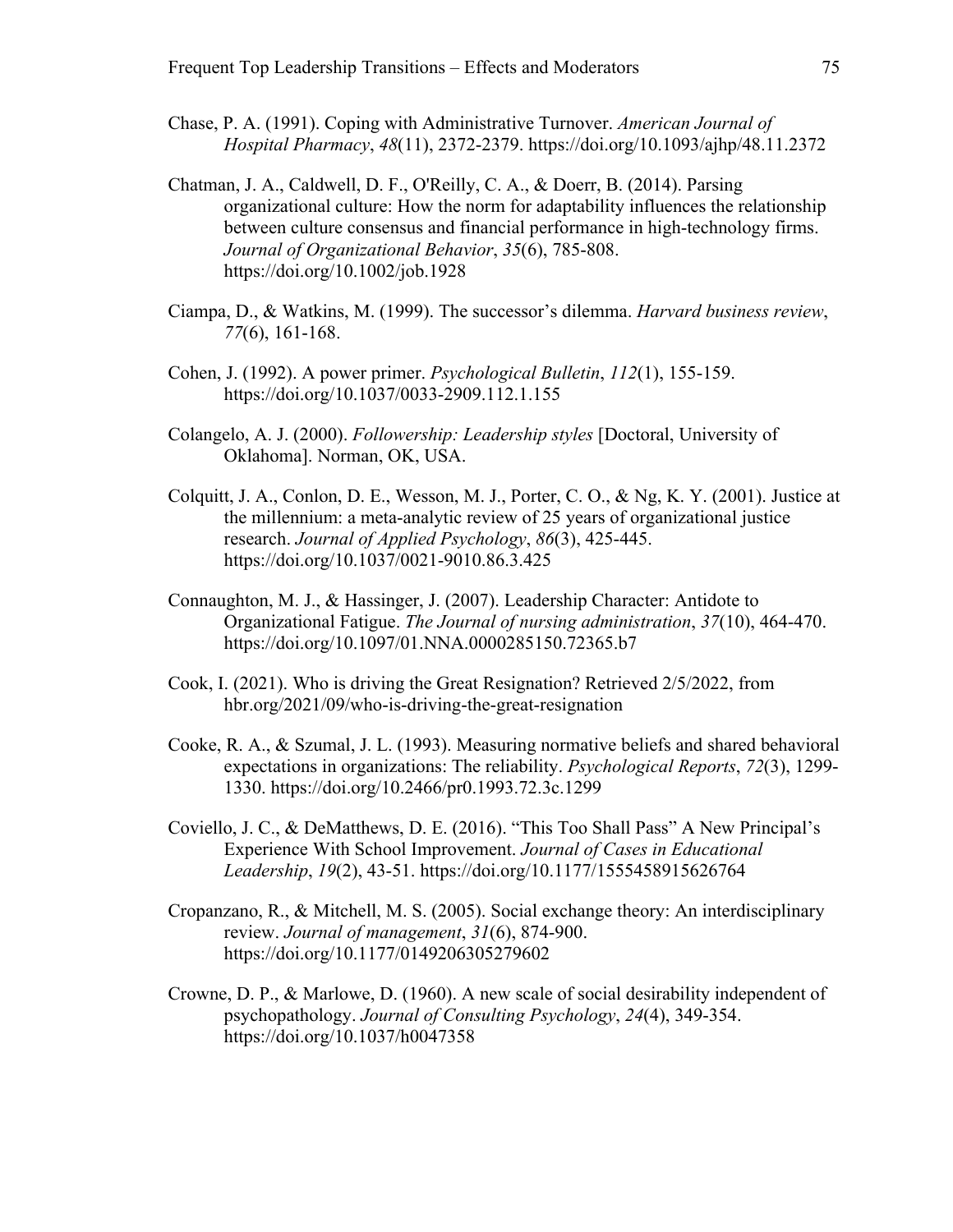- Cunningham, G. B. (2006). The relationships among commitment to change, coping with change, and turnover intentions. *European Journal of Work and Organizational Psychology*, *15*(1), 29-45. https://doi.org/10.1080/13594320500418766
- Dalton, D., & Ortegren, M. (2011). Gender Differences in Ethics Research: The Importance of Controlling for the Social Desirability Response Bias. *Journal of Business Ethics*, *103*(1), 73-93. https://doi.org/10.1007/s10551-011-0843-8
- DeGhetto, K., Russell, Z. A., & Ferris, G. R. (2017). Organizational change, uncertainty, and employee stress: Sensemaking interpretations of work environments and the experience of politics and stress. In C. C. Rosen & P. L. Perrewé (Eds.), *Power, Politics, and Political Skill in Job Stress* (Vol. 15, pp. 105-135). Emerald Publishing Limited. https://doi.org/10.1108/S1479-355520170000015002
- Denison, D., Cho, H. J., & Young, J. (2000). *Diagnosing organizational cultures: A model and method*. International Institute for Management Development.
- Denison, D. R., Haaland, S., & Goelzer, P. (2003). Corporate culture and organizational effectiveness: Is there a similar pattern around the world. In W. H. Mobley & P. W. Dorfman (Eds.), *Advances in Global Leadership* (Vol. 3, pp. 205-227). Emerald Group Publishing Limited. https://doi.org/10.1016/S1535- 1203(02)03011-3
- Denison, D. R., & Mishra, A. K. (1989). Organizational Culture and Organizational Effectiveness: A Theory and Some Preliminary Empirical Evidence. *Academy of Management Proceedings*, *1989*(1), 168-172. https://doi.org/10.5465/ambpp.1989.4980714
- Denison, D. R., & Mishra, A. K. (1995). Toward a Theory of Organizational Culture and Effectiveness. *Organization Science*, *6*(2), 204-223. https://doi.org/10.1287/orsc.6.2.204
- Denison, D. R., & Neale, W. (1996). *Denison organizational culture survey*. Aviat.
- Dinnen, M. (2022, 2/5/2022). 4 Reasons HR Needs to Embrace Internal Mobility in 2022. www.workhuman.com/resources/globoforce-blog/4-reasons-hr-needs-to-embraceinternal-mobility-in-2022
- Drasin, J. (2014). *Employee Trust in Leadership as a Moderator for Stress brought on by Organizational Change* [Doctoral, University of Maryland University College]. College Park, MD, USA.
- Eisenhardt, K. M., & Martin, J. A. (2000). Dynamic capabilities: what are they? *Strategic Management Journal*, *21*(10‐11), 1105-1121. https://doi.org/10.1002/1097- 0266(200010/11)21:10/11<1105::AID-SMJ133>3.0.CO;2-E
- Erdogan, B., Liden, R. C., & Kraimer, M. L. (2006). Justice and leader-member exchange: The moderating role of organizational culture. *Academy of*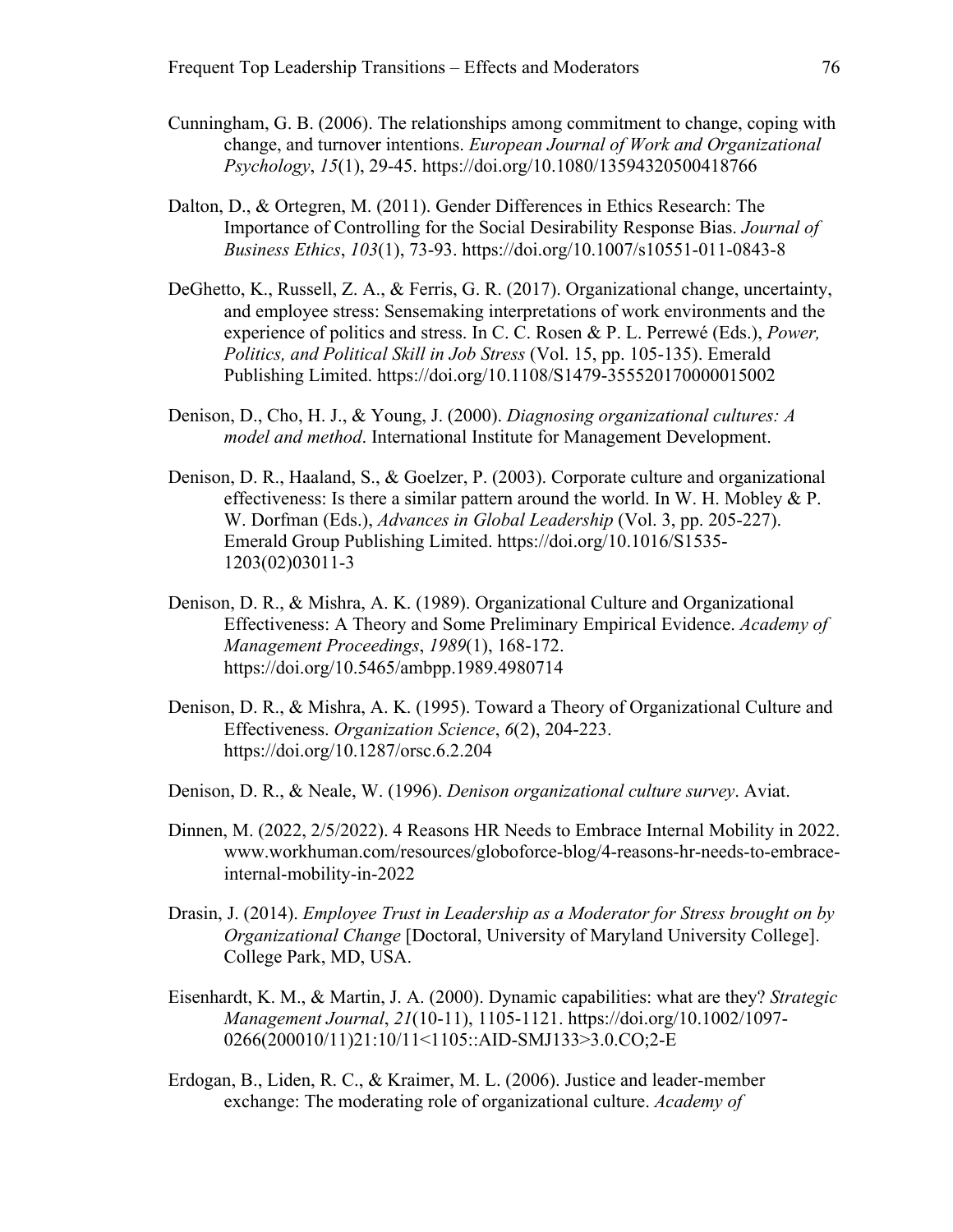*Management Journal*, *49*(2), 395-406. https://doi.org/10.5465/amj.2006.20786086

- Erkutlu, H. (2011). The moderating role of organizational culture in the relationship between organizational justice and organizational citizenship behaviors. *Leadership & Organization Development Journal*, *32*(6), 532-554. https://doi.org/10.1108/01437731111161058
- Fan, X., Li, J., Mao, Z. E., & Lu, Z. (2021). Can ethical leadership inspire employee loyalty in hotels in China?-From the perspective of the social exchange theory. *Journal of Hospitality and Tourism Management*, *49*, 538-547. https://doi.org/10.1016/j.jhtm.2021.11.006
- Farrell, D. (1983). Exit, Voice, Loyalty, and Neglect as Responses to Job Dissatisfaction: A Multidimensional Scaling Study. *Academy of Management Journal*, *26*(4), 596- 607. https://doi.org/10.2307/255909
- Faul, F., Erdfelder, E., Lang, A.-G., & Buchner, A. (2007). G\*Power 3: A flexible statistical power analysis program for the social, behavioral, and biomedical sciences. *Behavior Research Methods*, *39*, 171-191. https://doi.org/10.3758/BF03193146
- Fedor, D. B., Caldwell, S., & Herold, D. M. (2006). The effects of organizational changes on employee commitment: a multilevel investigation. *Personnel Psychology*, *59*(1), 1-29. https://doi.org/10.1111/j.1744-6570.2006.00852.x
- Fedor, D. B., Maslyn, J., Farmer, S., & Bettenhausen, K. (2008). The contribution of positive politics to the prediction of employee reactions. *Journal of Applied Social Psychology*, *38*(1), 76-96. https://doi.org/10.1111/j.1559-1816.2008.00297.x
- Fox, S., & Spector, P. E. (1999). A model of work frustration-aggression. *Journal of Organizational Behavior*, *20*(6), 915. https://doi.org/10.1002/(SICI)1099- 1379(199911)20:6<915::AID-JOB918>3.0.CO;2-6
- Fox, S., Spector, P. E., & Miles, D. (2001). Counterproductive work behavior (CWB) in response to job stressors and organizational justice: Some mediator and moderator tests for autonomy and emotions. *Journal of Vocational Behavior*, *59*(3), 291-309. https://doi.org/10.1006/jvbe.2001.1803
- Friedman, S. D., & Saul, K. (1991). A leader's wake: Organization member reactions to CEO succession. *Journal of management*, *17*(3), 619-642. https://doi.org/10.1177/014920639101700306
- Fu, J., Long, Y., He, Q., & Liu, Y. (2020). Can Ethical Leadership Improve Employees' Well-Being at Work? Another Side of Ethical Leadership Based on Organizational Citizenship Anxiety. *Frontiers in psychology*, *11*. https://doi.org/10.3389/fpsyg.2020.01478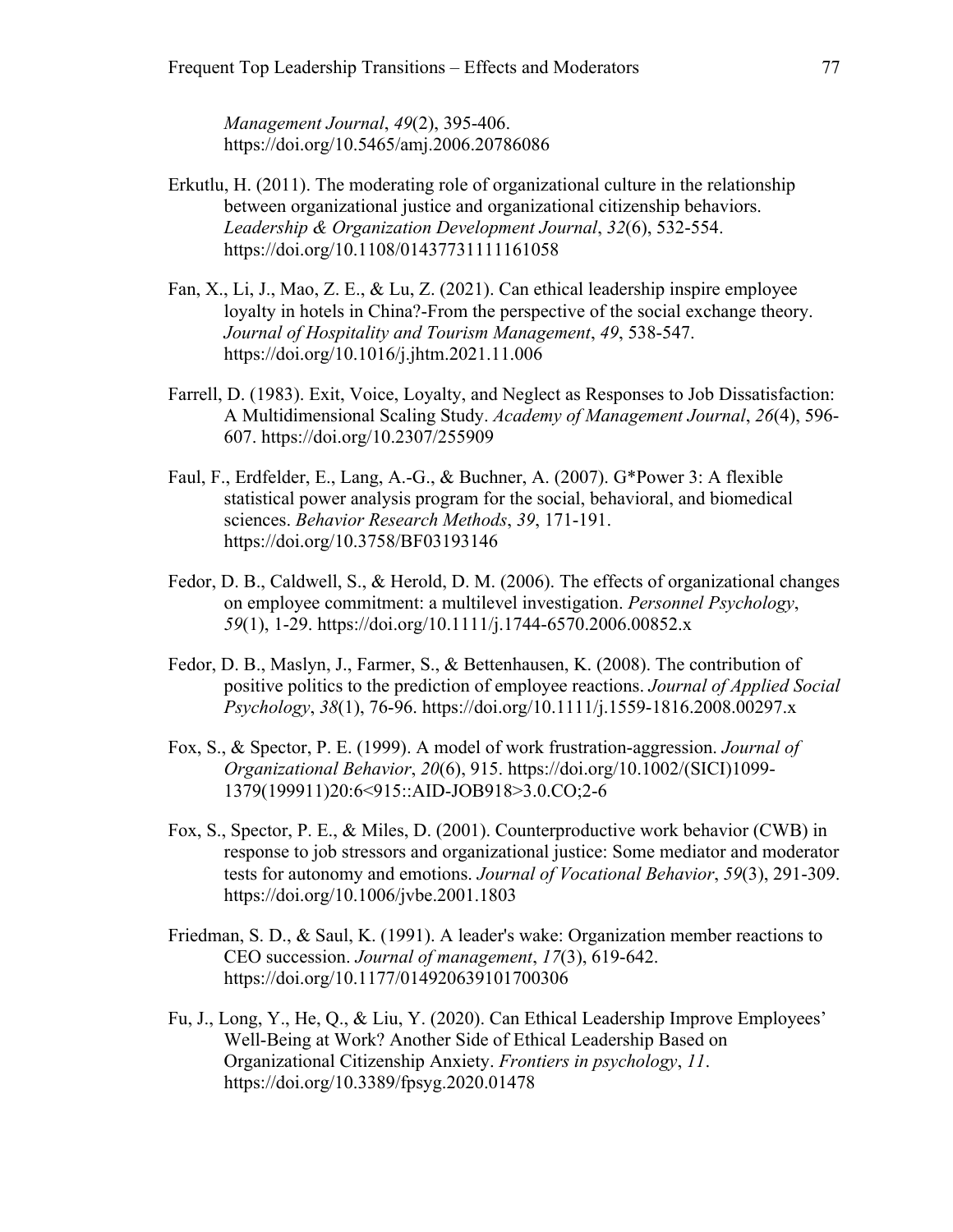- Gabarro, J. J. (1985). When a New Manager Takes Charge. *Harvard business review*, *63*(3), 110–123.
- Gabarro, J. J. (1987). *The dynamics of taking charge*. Harvard Business Press.
- Galunic, D. C., & Eisenhardt, K. M. (2001). Architectural innovation and modular corporate forms. *Academy of Management Journal*, *44*(6), 1229-1249. https://doi.org/10.5465/3069398
- Glick, W. H., Huber, G. P., Miller, C. C., Doty, D. H., & Sutcliffe, K. M. (1990). Studying changes in organizational design and effectiveness: Retrospective event histories and periodic assessments. *Organization Science*, *1*(3), 293-312. https://doi.org/10.1287/orsc.1.3.293
- Glisson, C., & James, L. R. (2002). The cross-level effects of culture and climate in human service teams. *Journal of Organizational Behavior*, *23*(6), 767-794. https://doi.org/10.1002/job.162
- Ham, C., Seybert, N., & Wang, S. (2018). Narcissism is a bad sign: CEO signature size, investment, and performance. *Review of Accounting Studies*, *23*(1), 234-264. https://doi.org/10.2139/ssrn.2144419
- Hambrick, D. C., & Fukutomi, G. D. (1991). The seasons of a CEO's tenure. *Academy of Management Review*, *16*(4), 719-742. https://doi.org/10.5465/amr.1991.4279621
- Hart, D. W., & Thompson, J. A. (2007). Untangling employee loyalty: A psychological contract perspective. *Business Ethics Quarterly*, *17*(2), 297-323. https://doi.org/10.5840/beq200717233
- Harter, J. K., Schmidt, F. L., & Hayes, T. L. (2002). Business-unit-level relationship between employee satisfaction, employee engagement, and business outcomes: a meta-analysis. *Journal of Applied Psychology*, *87*(2), 268-279. https://doi.org/10.1037/0021-9010.87.2.268
- Hartnell, C. A., Kinicki, A. J., Lambert, L. S., Fugate, M., & Doyle Corner, P. (2016). Do similarities or differences between CEO leadership and organizational culture have a more positive effect on firm performance? A test of competing predictions. *Journal of Applied Psychology*, *101*(6), 846-861. https://doi.org/10.1037/apl0000083
- Hartnell, C. A., Ou, A. Y., & Kinicki, A. (2011). Organizational culture and organizational effectiveness: A meta-analytic investigation of the competing values framework's theoretical suppositions. *Journal of Applied Psychology*, *96*(4), 677-694. https://doi.org/10.1037/a0021987

Hayes, A. F. (2022). *The PROCESS macro for SPSS and SAS*. In (Version 4.0)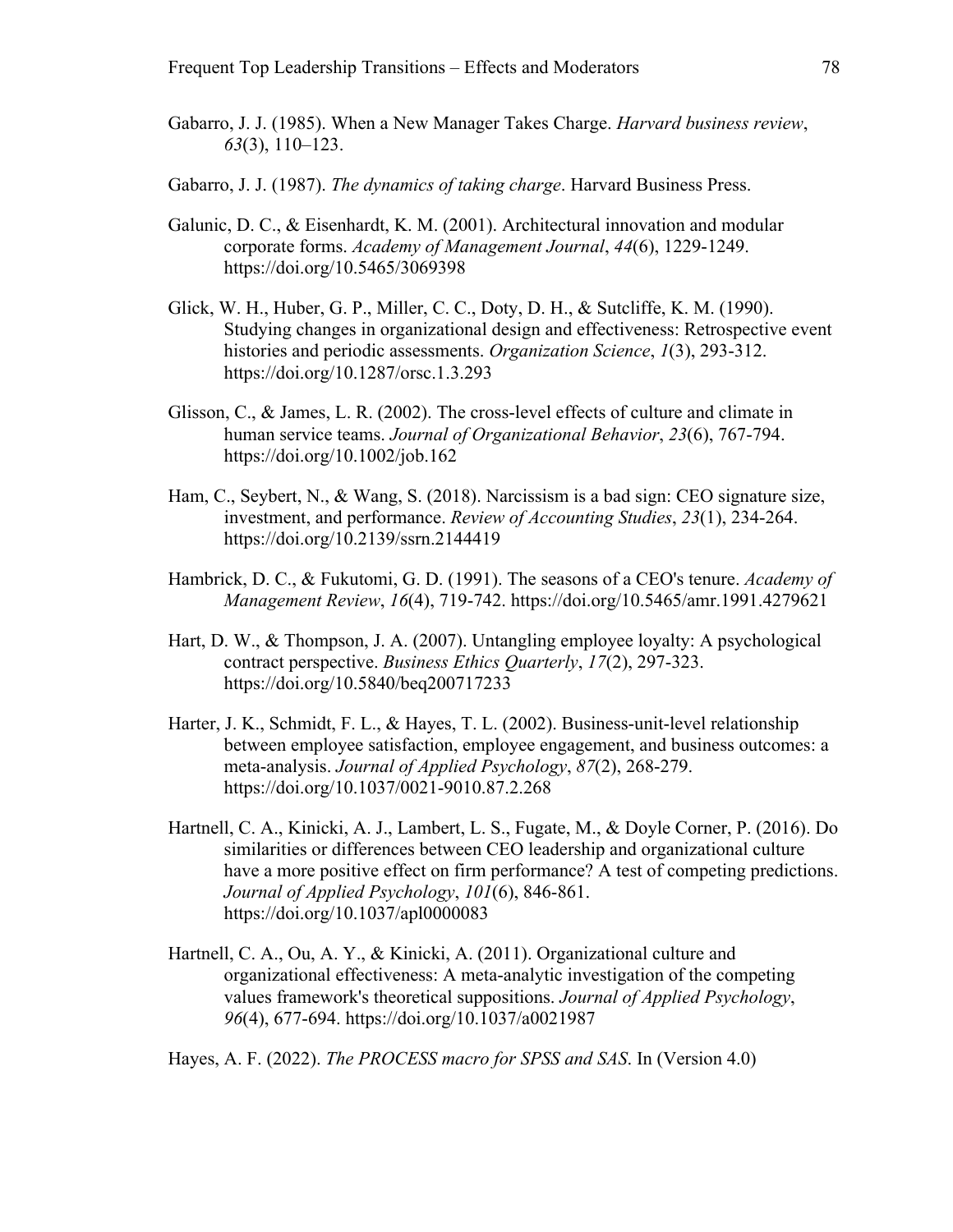- Henle, C. A. (2005). Predicting Workplace Deviance from the Interaction between Organizational Justice and Personality. *Journal of Managerial Issues*, *17*(2), 247- 263. www.jstor.org/stable/40604498
- Heymann, J., Rho, H. J., Schmitt, J., & Earle, A. (2010). Ensuring a healthy and productive workforce: comparing the generosity of paid sick day and sick leave policies in 22 countries. *International Journal of Health Services*, *40*(1), 1-22. https://doi.org/10.2190/HS.40.1.a
- Hill, G. C. (2009). The effect of frequent managerial turnover on organizational performance: A study of professional baseball managers. *The Social Science Journal*, *46*(3), 557-570. https://doi.org/10.1016/j.soscij.2008.11.001
- Hill, R., & Weiner, S. (2008). Seven Steps to Merger Excellence. Retrieved 10/25/2020, from https://iveybusinessjournal.com/publication/seven-steps-to-mergerexcellence/
- Hirschman, A. O. (1970). *Exit, voice, and loyalty: Responses to decline in firms, organizations, and states*. Harvard University Press.
- Hofstede, G. (1998). Identifying organizational subcultures: An empirical approach. *Journal of Management Studies*, *35*(1), 1-12. https://doi.org/10.1111/1467- 6486.00081
- Hollander, E. P. (1992). The Essential Interdependence of Leadership and Followership. *Current directions in psychological science*, *1*(2), 71-75. https://doi.org/10.1111/1467-8721.ep11509752
- Holten, A.-L., & Brenner, S. O. (2015). Leadership style and the process of organizational change. *Leadership & Organization Development Journal*, *36*(1). https://doi.org/10.1108/LODJ-11-2012-0155
- Hornung, S., & Rousseau, D. M. (2007). Active on the job—proactive in change: How autonomy at work contributes to employee support for organizational change. *The Journal of Applied Behavioral Science*, *43*(4), 401-426. https://doi.org/10.1177/0021886307307555
- Howard-Grenville, J. A. (2006). Inside the "black box" how organizational culture and subcultures inform interpretations and actions on environmental issues. *Organization & Environment*, *19*(1), 46-73. https://doi.org/10.1177/1086026605285739
- Howe, D. C., Chauhan, R. S., Soderberg, A. T., & Buckley, M. R. (2021). Paradigm shifts caused by the COVID-19 pandemic. *Organizational Dynamics*, *50*(4), 100804-100804. https://doi.org/10.1016/j.orgdyn.2020.100804
- Hunter, E. M., Neubert, M. J., Perry, S. J., Witt, L., Penney, L. M., & Weinberger, E. (2013). Servant leaders inspire servant followers: Antecedents and outcomes for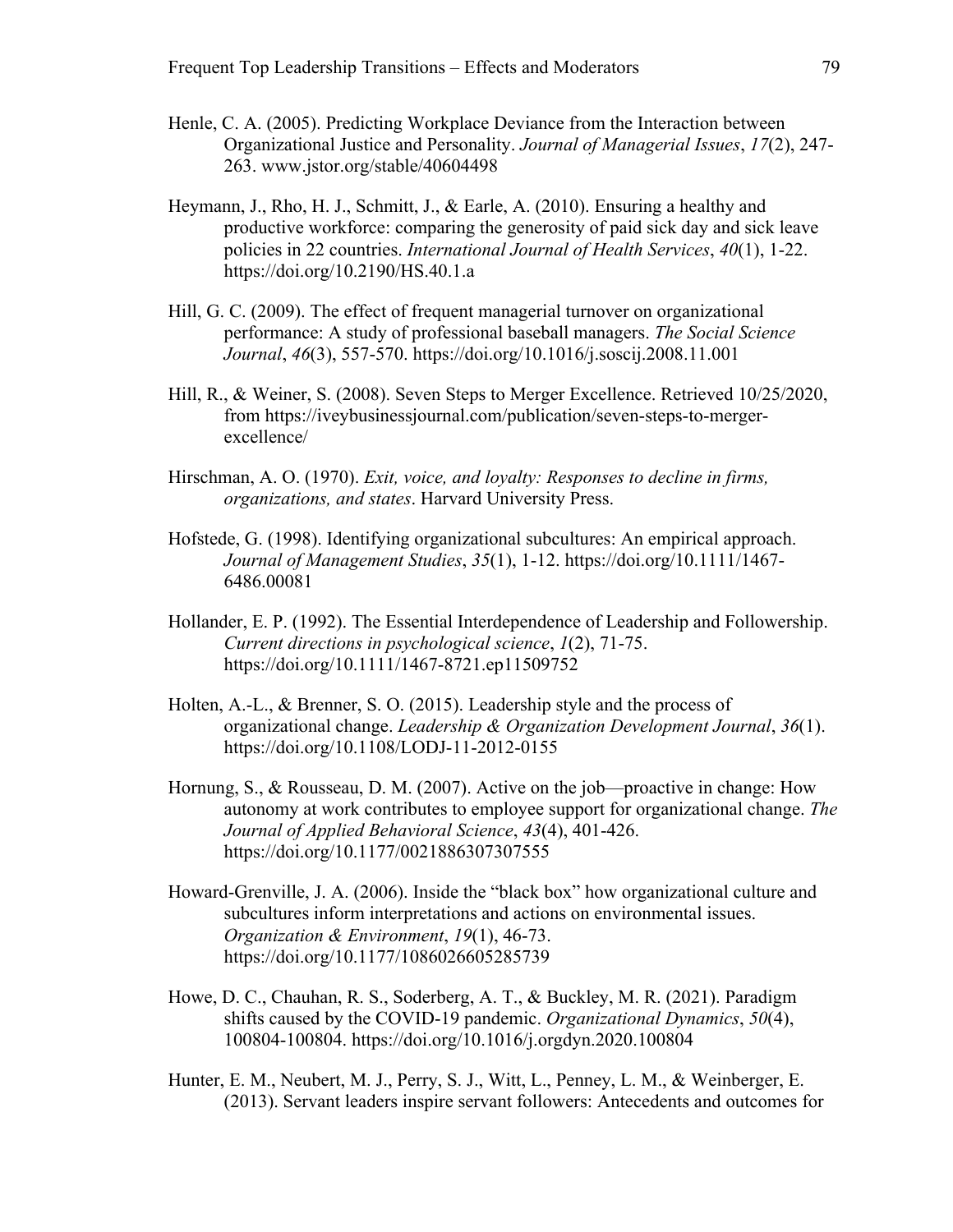employees and the organization. *The Leadership Quarterly*, *24*(2), 316-331. https://doi.org/10.1016/j.leaqua.2012.12.001

- Hutzschenreuter, T., Kleindienst, I., & Greger, C. (2012). How new leaders affect strategic change following a succession event: A critical review of the literature. *The Leadership Quarterly*, *23*(5), 729-755. https://doi.org/10.1016/j.leaqua.2012.06.005
- Huy, Q. N. (2001). Time, temporal capability, and planned change. *Academy of Management Review*, *26*(4), 601-623. https://doi.org/10.5465/amr.2001.5393897
- IBM. (2020). *SPSS Statistics 27*. In (Version 27) IBM.
- Jensen, M. C. (2001). Value maximization, stakeholder theory, and the corporate objective function. *Journal of Applied Corporate Finance*, *14*(3), 8-21. https://doi.org/10.1111/j.1745-6622.2001.tb00434.x
- Kacmar, K. M., Andrews, M. C., Harris, K. J., & Tepper, B. J. (2013). Ethical leadership and subordinate outcomes: The mediating role of organizational politics and the moderating role of political skill. *Journal of Business Ethics*, *115*(1), 33-44. https://doi.org/doi.org/10.1007/s10551-012-1373-8
- Kalleberg, A. L., & Van Buren, M. E. (1996). Is bigger better? Explaining the relationship between organization size and job rewards. *American Sociological Review*, *61*(1), 47-66. https://doi.org/10.2307/2096406
- Kampkötter, P., Harbring, C., & Sliwka, D. (2018). Job rotation and employee performance–evidence from a longitudinal study in the financial services industry. *The International Journal of Human Resource Management*, *29*(10), 1709-1735. https://doi.org/10.1080/09585192.2016.1209227
- Kang, J.-w., Heo, J.-h., & Kim, J.-h. (2016). The followership of hotel employees and the relationship between occupational burnout, job stress, and customer orientation: Targeting the hotel service providers at luxury hotels. *Tourism & Hospitality Research*, *16*(4), 345-358. https://doi.org/10.1177/1467358415610374
- Kaplan, R. S., & Norton, D. P. (1992). The Balanced Scorecard Measures That Drive Performance. *Harvard business review*, *70*(1), 71-79.
- Kellerman, B. (2008). *Followership: How followers are creating change and changing leaders*. Harvard Business Press.
- Kelley, R. E. (1992). *The power of followership*. Doubleday Business.
- Khalili, A. (2017). Transformational leadership and organizational citizenship behavior. *Leadership & Organization Development Journal*, *38*(7), 1004-1015. https://doi.org/10.1108/LODJ-11-2016-0269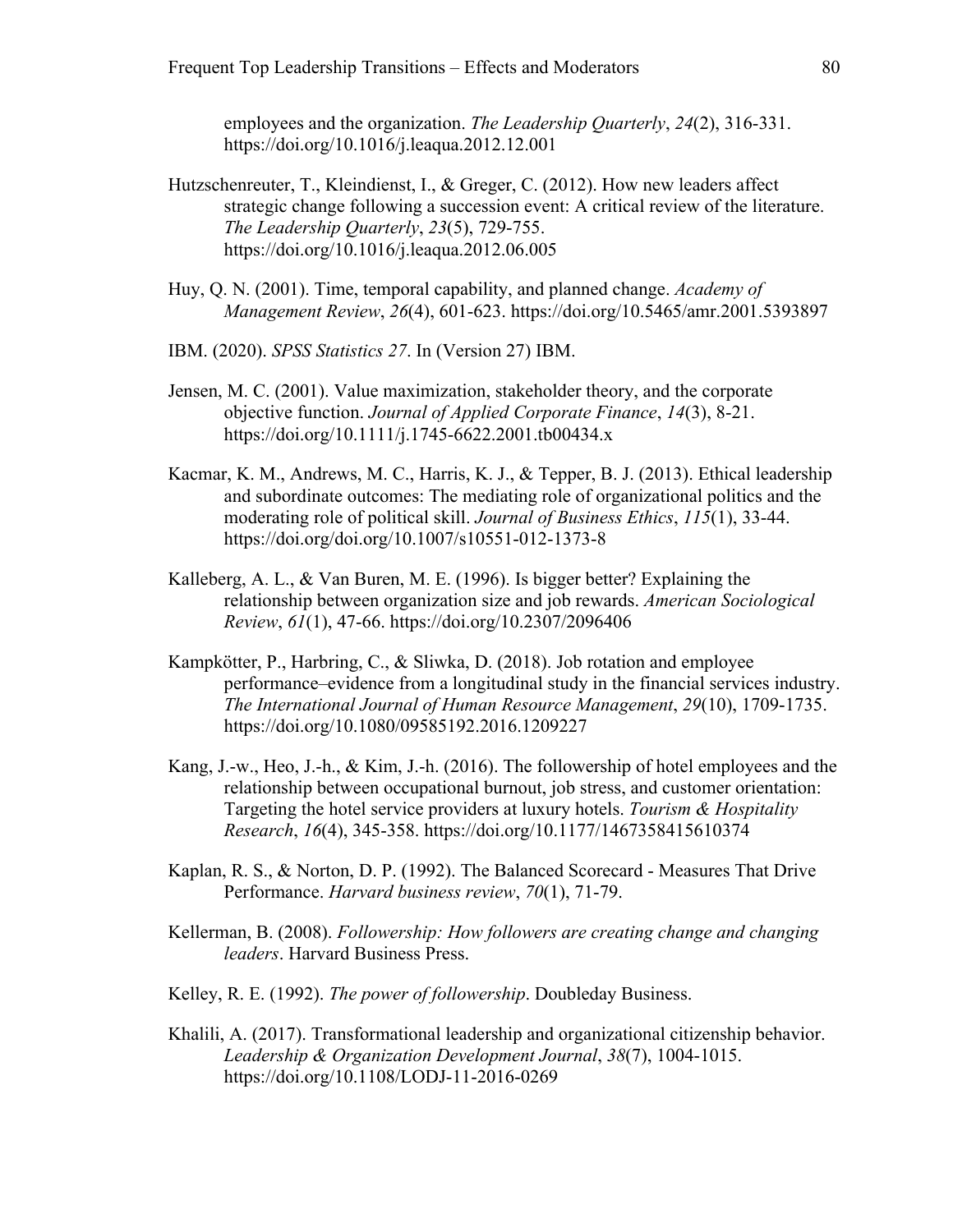- Khatri, N. (2009). Consequences of Power Distance Orientation in Organisations. *Vision*, *13*(1), 1-9. https://doi.org/10.1177/097226290901300101
- Kim, W. C., & Mauborgne, R. A. (1993). Procedural justice, attitudes, and subsidiary top management compliance with multinationals' corporate strategic decisions. *Academy of Management Journal*, *36*(3), 502-526. https://doi.org/10.2307/256590
- Kimberly, J. R. (1976). Organizational size and the structuralist perspective: A review, critique, and proposal. *Administrative Science Quarterly*, *21*(4), 571-597. https://doi.org/10.2307/2391717
- Lapuente, V., & Nistotskaya, M. (2009). To the short-sighted victor belong the spoils: Politics and merit adoption in comparative perspective. *Governance*, *22*(3), 431- 458. https://doi.org/10.1111/j.1468-0491.2009.01446.x
- Lattuch, F., & Young, S. (2011). Young professionals' perceptions toward organizational change. *Leadership & Organization Development Journal*, *32*(6), 605-627. https://doi.org/10.1108/01437731111161085
- LeCounte, J. F., Prieto, L. C., & Phipps, S. T. (2017). CEO succession planning and organizational performance: A human capital theory approach. *Journal of Leadership, Accountability and Ethics*, *14*(1). https://www.articlegateway.com/index.php/JLAE/article/view/1613
- Leroy, H., Anseel, F., Gardner, W. L., & Sels, L. (2015). Authentic leadership, authentic followership, basic need satisfaction, and work role performance: A cross-level study. *Journal of management*, *41*(6), 1677-1697. https://doi.org/10.1177/0149206312457822
- Levinthal, D. A., & March, J. G. (1993). The myopia of learning. *Strategic Management Journal*, *14*(S2), 95-112. https://doi.org/10.1002/smj.4250141009
- Li, J.-Y., Sun, R., Tao, W., & Lee, Y. (2021). Employee coping with organizational change in the face of a pandemic: The role of transparent internal communication. *Public Relations Review*, *47*(1), 101984. https://doi.org/https://doi.org/10.1016/j.pubrev.2020.101984
- Ligon, K. V., Stoltz, K. B., Rowell, R. K., & Lewis, V. J. (2019). An Empirical Investigation of the Kelley Followership Questionnaire Revised. *Journal of Leadership Education*, *18*(3), 97-112. https://doi.org/10.12806/V18/I3/R7
- Liu, H., & Sun, T. Y. (2014). Effect of transactional leadership style on the new generation employees counterproductive work behavior. *2014 International Conference on Management Science & Engineering 21th Annual Conference Proceedings*, 1078-1083. https://doi.org/10.1109/ICMSE.2014.6930348
- Lok, P., & Crawford, J. (1999). The relationship between commitment and organizational culture, subculture, leadership style and job satisfaction in organizational change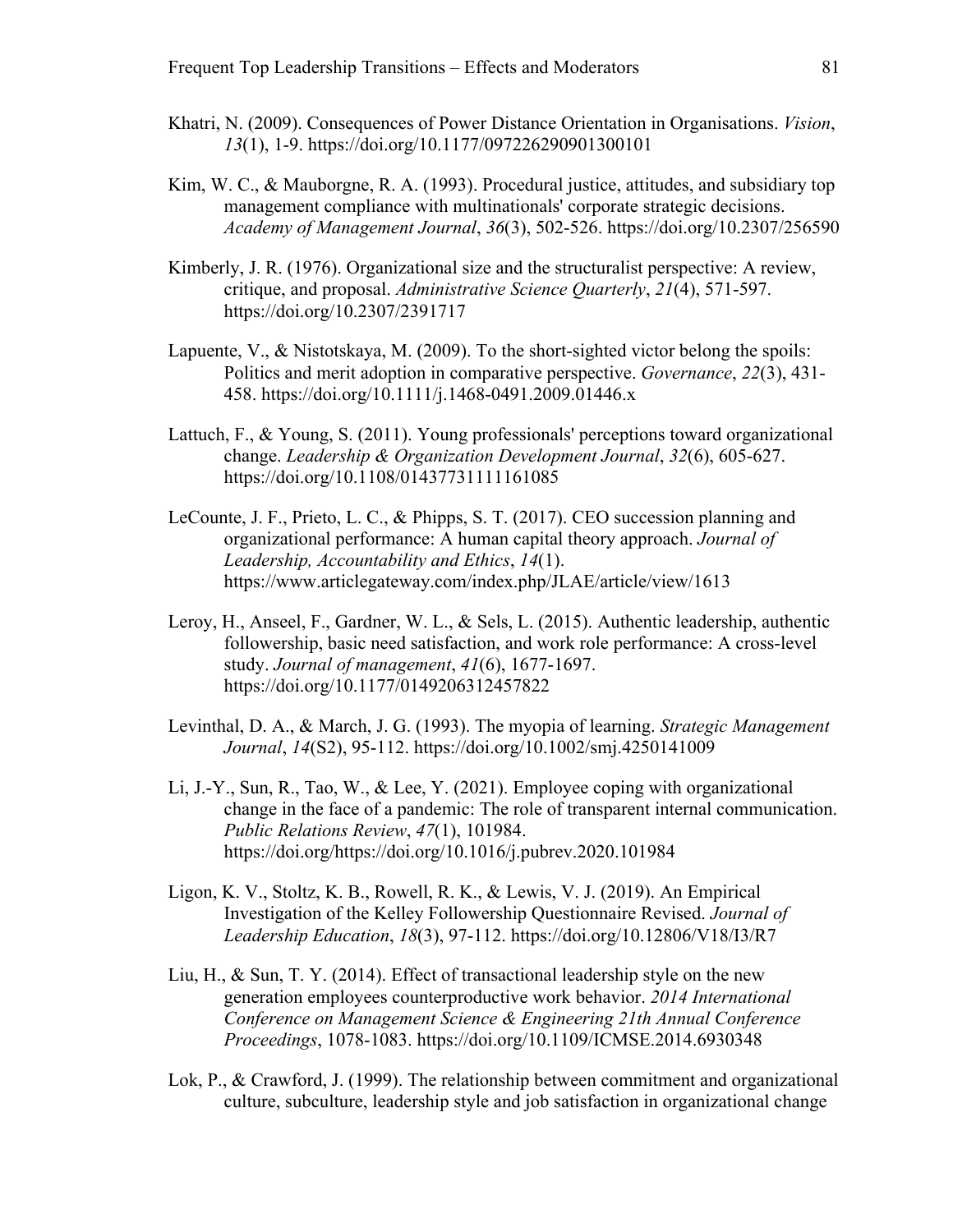and development. *Leadership & Organization Development Journal*, *20*(7), 365- 374. https://doi.org/10.1108/01437739910302524

- Lovelace, J. B., & Hunter, S. T. (2013). Charismatic, ideological, and pragmatic leaders' influence on subordinate creative performance across the creative process. *Creativity Research Journal*, *25*(1), 59-74. https://doi.org/10.1080/10400419.2013.752228
- Lund, D. B. (2003). Organizational culture and job satisfaction. *Journal of Business & Industrial Marketing*, *18*(3), 219-236. https://doi.org/10-1108/0885862031047313
- Lunnan, R., Lervik, J. E., Traavik, L. E., Nilsen, S. M., Amdam, R. P., & Hennestad, B. W. (2005). CULTURAL COUNTERPOINTS: Global transfer of management practices across nations and MNC subcultures. *Academy of Management Perspectives*, *19*(2), 77-80. https://doi.org/10.5465/ame.2005.16962916
- Lyons, J. B., & Schneider, T. R. (2009). The effects of leadership style on stress outcomes. *Leadership Quarterly*, *20*(5), 737-748. https://doi.org/10.1016/j.leaqua.2009.06.010
- Maccoby, M. (2000). Narcissistic leaders. *Harvard business review*, *78*(1), 69-77.
- Magnusson, M. G. (2004). Managing the knowledge landscape of an MNC: knowledge networking at Ericsson. *Knowledge and Process Management*, *11*(4), 261-272. https://doi.org/10.1002/kpm.210
- Malmendier, U., & Tate, G. (2015). Behavioral CEOs: The role of managerial overconfidence. *Journal of Economic Perspectives*, *29*(4), 37-60. https://doi.org/10.1257/jep.29.4.37
- Manderscheid, S. V., & Ardichvili, A. (2008). A conceptual model for leadership transition. *Performance Improvement Quarterly*, *20*(3‐4), 113-129. https://doi.org/10.1002/piq.20006
- Martin, J. A., & Eisenhardt, K. M. (2010). Rewiring: Cross-business-unit collaborations in multibusiness organizations. *Academy of Management Journal*, *53*(2), 265-301. https://doi.org/10.5465/amj.2010.49388795
- Maslyn, J. M., Farmer, S. M., & Bettenhausen, K. L. (2017). When organizational politics matters: The effects of the perceived frequency and distance of experienced politics. *Human Relations*, *70*(12), 1486-1513. https://doi.org/10.1177/0018726717704706
- McLean Parks, J., & Kidder, D. L. (1994). "Till Death Us Do Part..." Changing Work Relationships in the 1990s. In C. L. Cooper & D. M. Rousseau (Eds.), *Trends in Organizational Behavior* (Vol. 1, pp. 111-136). Wiley.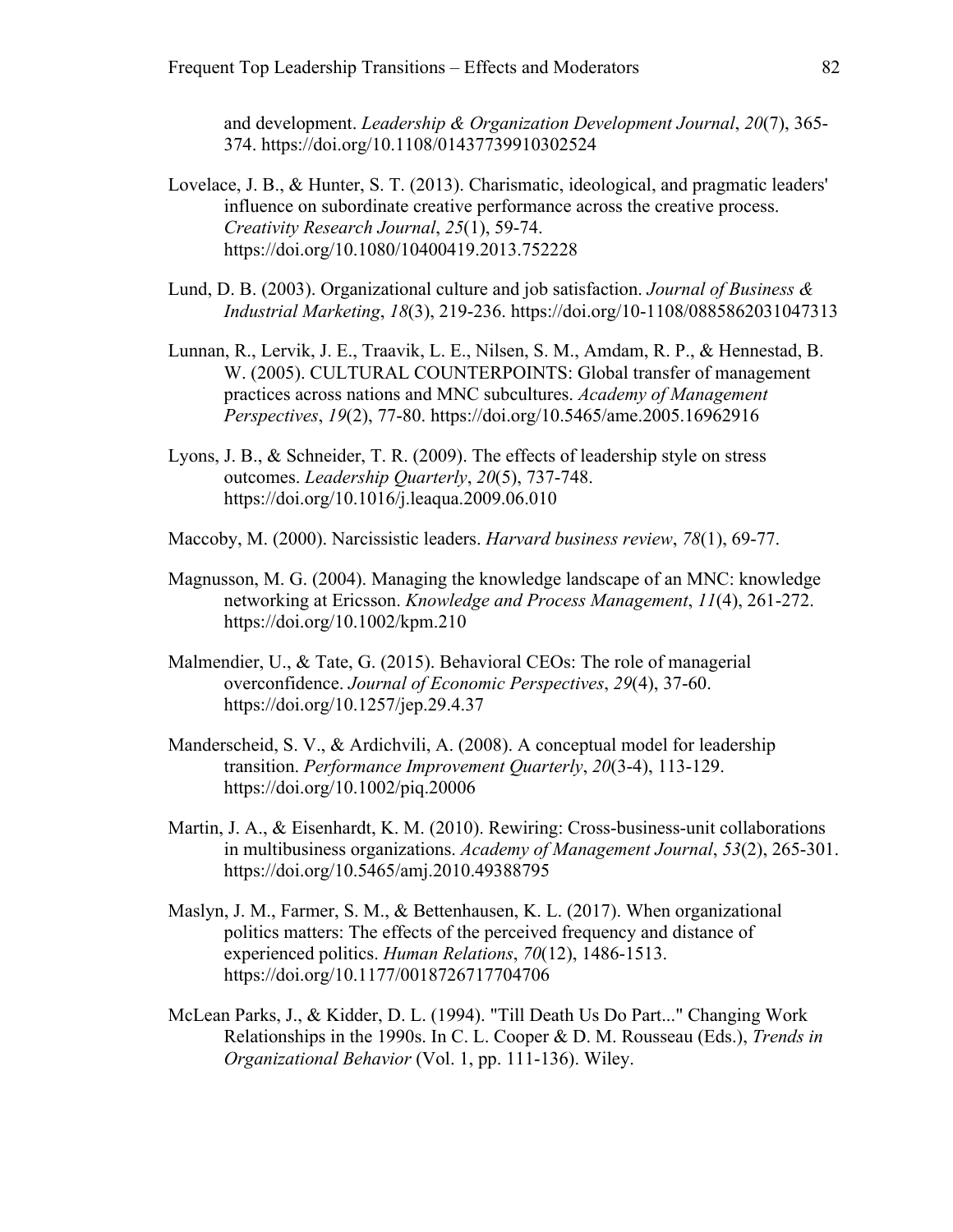- Meyers, L. S., Gamst, G., & Guarino, A. J. (2017). *Applied multivariate research: Design and interpretation*. Sage Publications.
- Miller, K. I., & Monge, P. R. (1985). Social Information and Employee Anxiety about Organizational Change. *Human Communication Research*, *11*(3), 365-386. https://doi.org/10.1111/j.1468-2958.1985.tb00052.x
- Morgan, D., & Zeffane, R. (2003). Employee involvement, organizational change and trust in management. *The International Journal of Human Resource Management*, *14*(1), 55-75. https://doi.org/10.1080/09585190210158510
- Naus, F., Van Iterson, A., & Roe, R. (2007). Organizational cynicism: Extending the exit, voice, loyalty, and neglect model of employees' responses to adverse conditions in the workplace. *Human Relations*, *60*(5), 683-718. https://doi.org/10.1177/0018726707079198
- Ndofor, H. A., Priem, R. L., Rathburn, J. A., & Dhir, A. K. (2009). What does the new boss think?: How new leaders' cognitive communities and recent "top-job" success affect organizational change and performance. *The Leadership Quarterly*, *20*(5), 799-813. https://doi.org/10.1016/j.leaqua.2009.06.011
- Neff, T. J., & Citrin, J. M. (2005). *You're in Charge, Now What?* Crown Publishing Group.
- Ngotngamwong, R. (2014). Impacts of frequent leadership changes as perceived by employees. *AU Journal of Management*, *12*(1), 51-62. https://www.aujm.au.edu/index.php/aujm/article/view/36/22
- Northouse, P. G. (2019). *Leadership: Theory and practice* (8th ed.). SAGE Publications.
- O'Hara, C. (2016). How to Build a Strong Relationship with a New Boss. https://hbr.org/2016/10/how-to-build-a-strong-relationship-with-a-new-boss
- O'Reilly, C. A., Caldwell, D. F., Chatman, J. A., & Doerr, B. (2014). The promise and problems of organizational culture: CEO personality, culture, and firm performance. *Group & Organization Management*, *39*(6), 595-625. https://doi.org/10.1177/1059601114550713
- O'Reilly, C. A., Chatman, J. A., & Caldwell, D. F. (1991). People and organizational culture: A profile comparison approach to assessing person-organinzation fit. *Academy of Management Journal*, *34*, 487-516. https://doi.org/10.5465/256404
- Ogbonna, E., & Wilkinson, B. (2003). The false promise of organizational culture change: A case study of middle managers in grocery retailing. *Journal of Management Studies*, *40*(5), 1151-1178. https://doi.org/10.1111/1467-6486.00375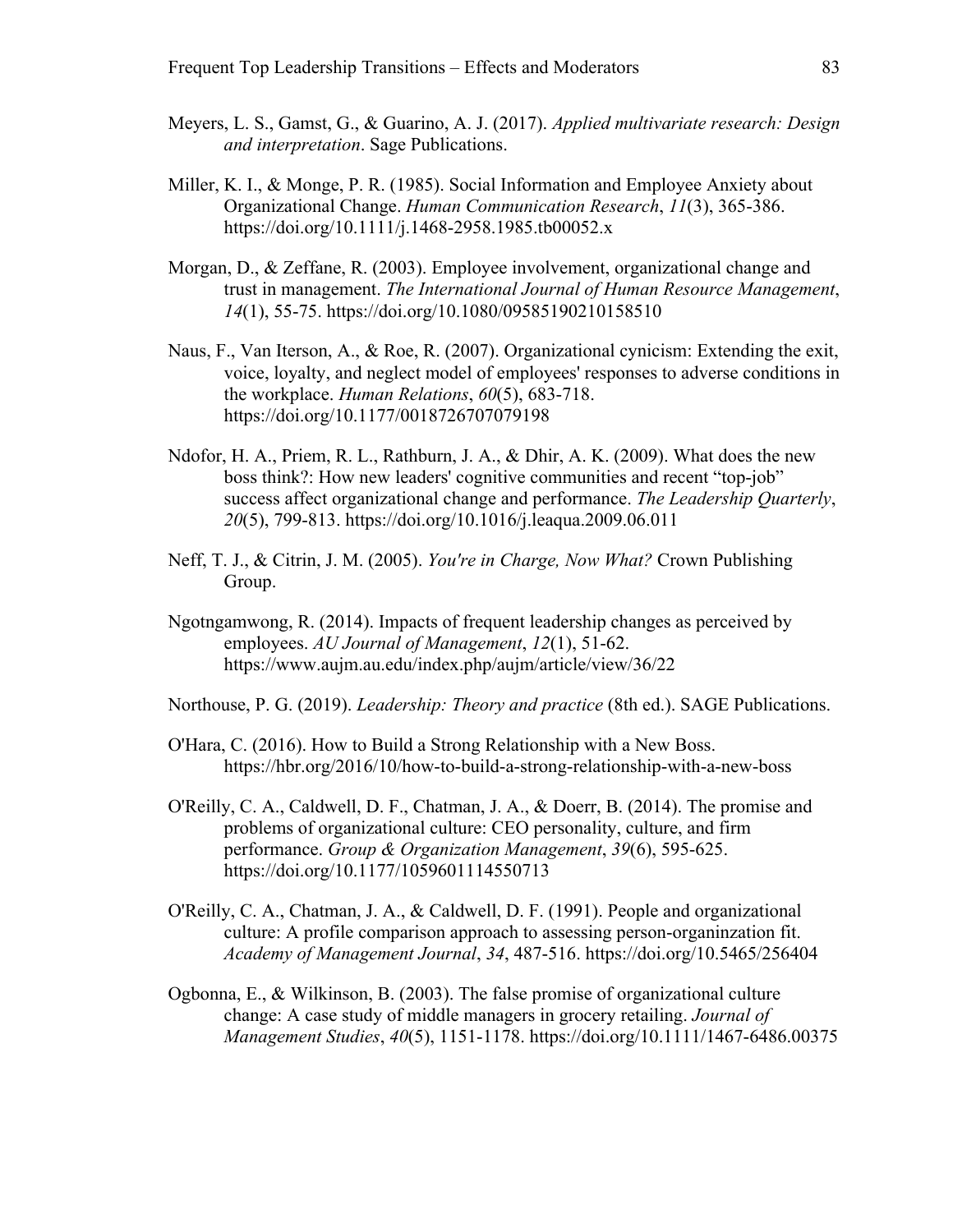- Oh, J., & Oh, S. (2017). Authentic leadership and turnover intention: does organizational size matter? *Leadership & Organization Development Journal*, *38*(7), 912-926. https://doi.org/10.1108/LODJ-08-2016-0209
- Oreg, S., Vakola, M., & Armenakis, A. (2011). Change recipients' reactions to organizational change: A 60-year review of quantitative studies. *The Journal of Applied Behavioral Science*, *47*(4), 461-524. https://doi.org/10.1177/0021886310396550
- Ou, A. Y., Waldman, D. A., & Peterson, S. J. (2018). Do humble CEOs matter? An examination of CEO humility and firm outcomes. *Journal of management*, *44*(3), 1147-1173. https://doi.org/10.1177/0149206315604187
- Peters, J. (2021). *How does the Market View Share Repurchases: Five Possible Book Values in the FamaFrench 3 Factor Model* [Doctoral, University of Missouri - St. Louis]. St. Louis, MO, USA. irl.umsl.edu/dissertation/1087
- Podsakoff, P. M., MacKenzie, S. B., Lee, J. Y., & Podsakoff, N. P. (2003). Common method biases in behavioral research: A critical review of the literature and recommended remedies. *Journal of Applied Psychology*, *88*(5), 879-903. https://doi.org/10.1037/0021-9010.88.5.879
- Poniachek, H. A. (2019). Introduction to mergers and acquisitions. In H. A. Poniachek (Ed.), *Mergers and acquisitions: A practitioner's guide to successful deals* (pp. 1- 15). World Scientific Publishing. https://doi.org/10.1142/9789813277427\_0001
- Porter, M. E., Lorsch, J. W., & Nohria, N. (2004). Seven surprises for new CEOs. *Harvard business review*, *82*(10), 62-75.
- Presbitero, A., Newman, A., Le, H., Jiang, Z., & Zheng, C. (2019). Organizational commitment in the context of multinational corporations: a critical review and directions for future research. *International Journal of Human Resource Management*, *30*(1), 188-218. https://doi.org/10.1080/09585192.2018.1511614
- Rafferty, A. E., & Griffin, M. A. (2006). Perceptions of organizational change: A stress and coping perspective. *Journal of Applied Psychology*, *91*(5), 1154-1162. https://doi.org/10.1037/0021-9010.91.5.1154
- Rashid, Z. A., Sambasivan, M., & Rahman, A. A. (2004). The influence of organizational culture on attitudes toward organizational change. *Leadership & Organization Development Journal*, *25*(2), 161-179. https://doi.org/10.1108/01437730410521831
- Raykov, T., & Marcoulides, G. A. (2008). *An introduction to applied multivariate analysis*. Taylor & Francis.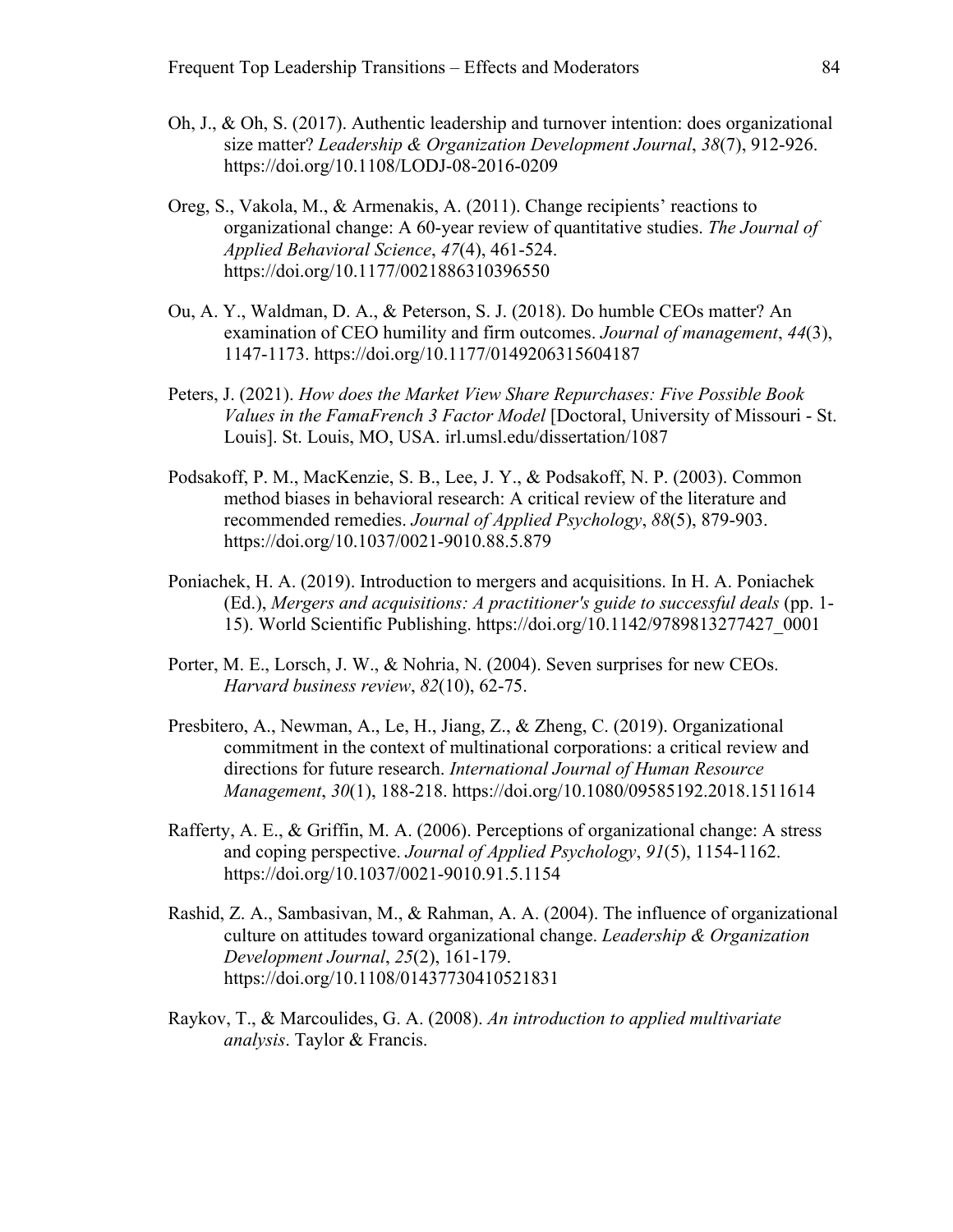- Rees, W. D., & Porter, C. (2008). The re-branding of management development as leadership development - and its dangers. *Industrial & Commercial Training*, *40*(5), 242-247. https://doi.org/10.1108/00197850810886478
- Reichers, A. E. (1985). A review and reconceptualization of organizational commitment. *Academy of Management Review*, *10*(3), 465-476. https://doi.org/10.5465/amr.1985.4278960
- Roehling, P. V., Roehling, M. V., & Moen, P. (2001). The Relationship Between Work-Life Policies and Practices and Employee Loyalty: A Life Course Perspective. *Journal of Family and Economic Issues*, *22*(2), 141-170. https://doi.org/10.1023/A:1016630229628
- Rowden, R. W. (2000). The relationship between charismatic leadership behaviors and organizational commitment. *Leadership & Organization Development Journal*, *21*(1), 30-35. https://doi.org/10.1108/01437730010310712
- Rozgus, A. (2021). Where have all the engineers gone? Employee hiring and retention are seeing a low right now--engineers are not exempt. *Consulting Specifying Engineer*, *58*(7), 5. https://link.gale.com/apps/doc/A676471879/AONE?u=anon~8683aa02&sid=goog leScholar&xid=23102563
- Rusbult, C. E., Farrell, D., Rogers, G., & Mainous III, A. G. (1988). Impact of exchange variables on exit, voice, loyalty, and neglect: An integrative model of responses to declining job satisfaction. *Academy of Management Journal*, *31*(3), 599-627. https://doi.org/10.5465/256461
- Rusbult, C. E., Zembrodt, I. M., & Gunn, L. K. (1982). Exit, voice, loyalty, and neglect: Responses to dissatisfaction in romantic involvements. *Journal of Personality and Social Psychology*, *43*(6), 1230-1242. https://doi.org/10.1037/0022- 3514.43.6.1230
- Sackmann, S. A. (1992). Culture and subcultures: An analysis of organizational knowledge. *Administrative Science Quarterly*, *37*(1), 140-161. https://doi.org/10.2307/2393536
- Saha, S., & Kumar, S. P. (2018). Organizational culture as a moderator between affective commitment and job satisfaction: Empirical evidence from Indian public sector enterprises. *International Journal of Public Sector Management*. https://doi.org/10.1108/IJPSM-03-2017-0078
- Schein, E. H. (1988). *Organizational Psychology* (3rd ed.). Prentice-Hall.
- Schein, E. H. (1990). Organizational culture. *American Psychologist*, *45*(2), 109-119. https://doi.org/10.1037/0003-066X.45.2.109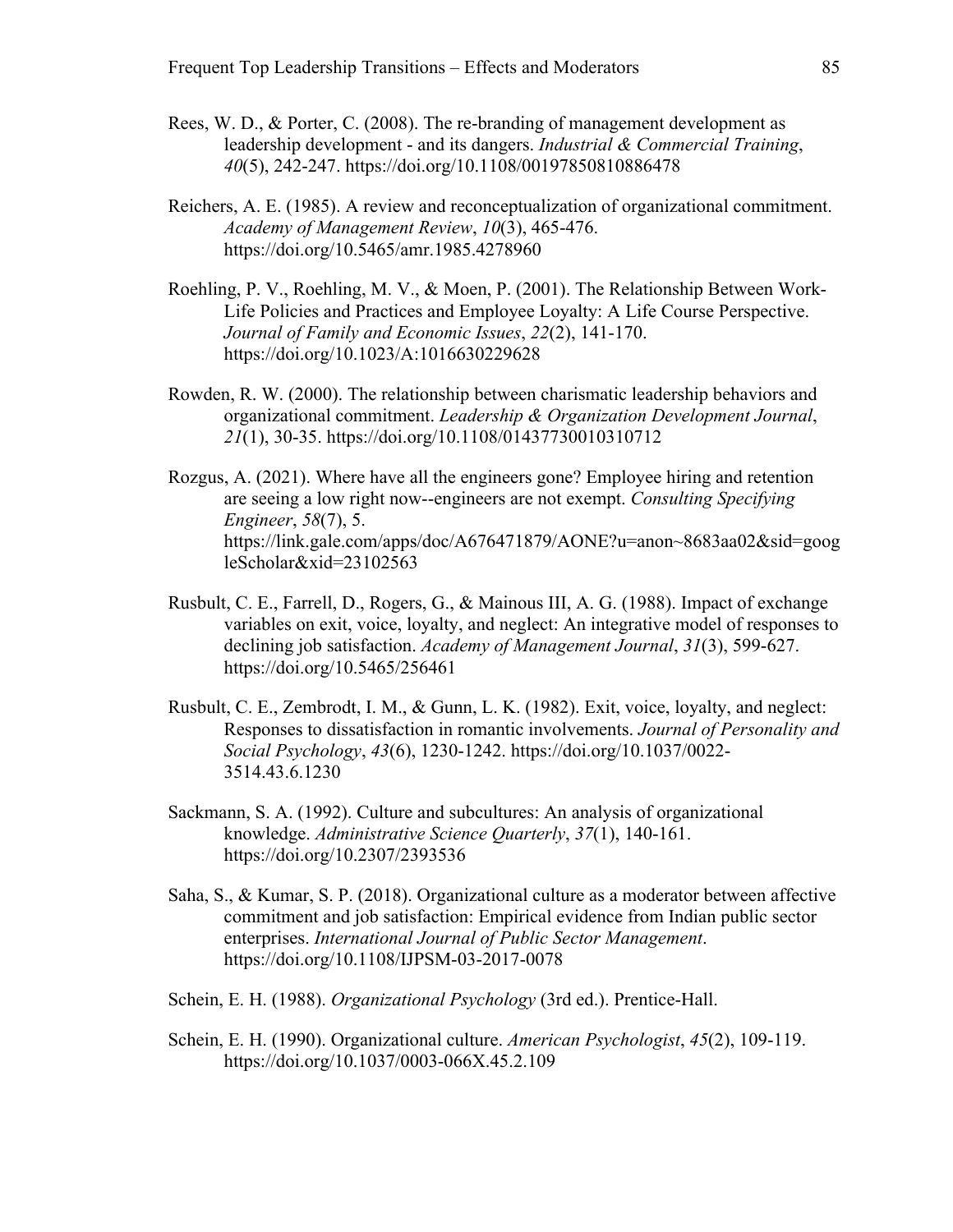- Seeley, T. A. (2006). *The impact of followership dimensions on affective commitment and in-role and extra-role performance* [Doctoral, Alliant International University, Marshall Goldsmith School of Management]. San Diego, CA, USA.
- Semedo, A. S., Coelho, A., & Ribeiro, N. (2019). Authentic leadership, happiness at work and affective commitment. *European Business Review*, *31*(3), 337-351. https://doi.org/10.1108/EBR-01-2018-0034
- Shamir, B. (2007). From passive recipients to active co-producers: Followers' roles in the leadership process. In B. Shamir, R. Pillai, M. Bligh, & M. Uhl-Bien (Eds.), *Follower-centered perspectives on leadership: A tribute to the memory of James R. Meindl* (pp. ix–xxxix). Information Age Publishers.
- Sheather, J., & Slattery, D. (2021). The great resignation—how do we support and retain staff already stretched to their limit? *BMJ*, *375*, n2533. https://doi.org/10.1136/bmj.n2533
- Shen, W., & Cannella Jr, A. A. (2003). Will succession planning increase shareholder wealth? Evidence from investor reactions to relay CEO successions. *Strategic Management Journal*, *24*(2), 191-198. https://doi.org/10.1002/smj.280
- SHRM. (2022). *Turnover Cost Calculation Spreadsheet*. SHRM.org. Retrieved 2/12/2022 from www.shrm.org/resourcesandtools/tools-and-samples/hrforms/pages/turnover-rate-calculation-spreadsheet.aspx
- Silvester, J., Anderson, N. R., & Patterson, F. (1999). Organizational culture change: An inter‐group attributional analysis. *Journal of Occupational and Organizational Psychology*, *72*(1), 1-23. https://doi.org/10.1348/096317999166464
- Smart, J. C., & Hamm, R. E. (1993). Organizational culture and effectiveness in two-year colleges. *Research in Higher Education*, *34*(1), 95-106. https://doi.org/10.1007/bf00991865
- Smart, J. C., & St. John, E. P. (1996). Organizational culture and effectiveness in higher education: A test of the "culture type" and "strong culture" hypotheses. *Educational evaluation and policy analysis*, *18*(3), 219-241. https://doi.org/10.3102/01623737018003219
- Smollan, R. K., & Sayers, J. G. (2009). Organizational culture, change and emotions: A qualitative study. *Journal of Change Management*, *9*(4), 435-457. https://doi.org/10.1080/14697010903360632
- Stahl, G. K., Miller, E. L., & Tung, R. L. (2002). Toward the boundaryless career: A closer look at the expatriate career concept and the perceived implications of an international assignment. *Journal of World Business*, *37*(3), 216-227. https://doi.org/10.1016/s1090-9516(02)00080-9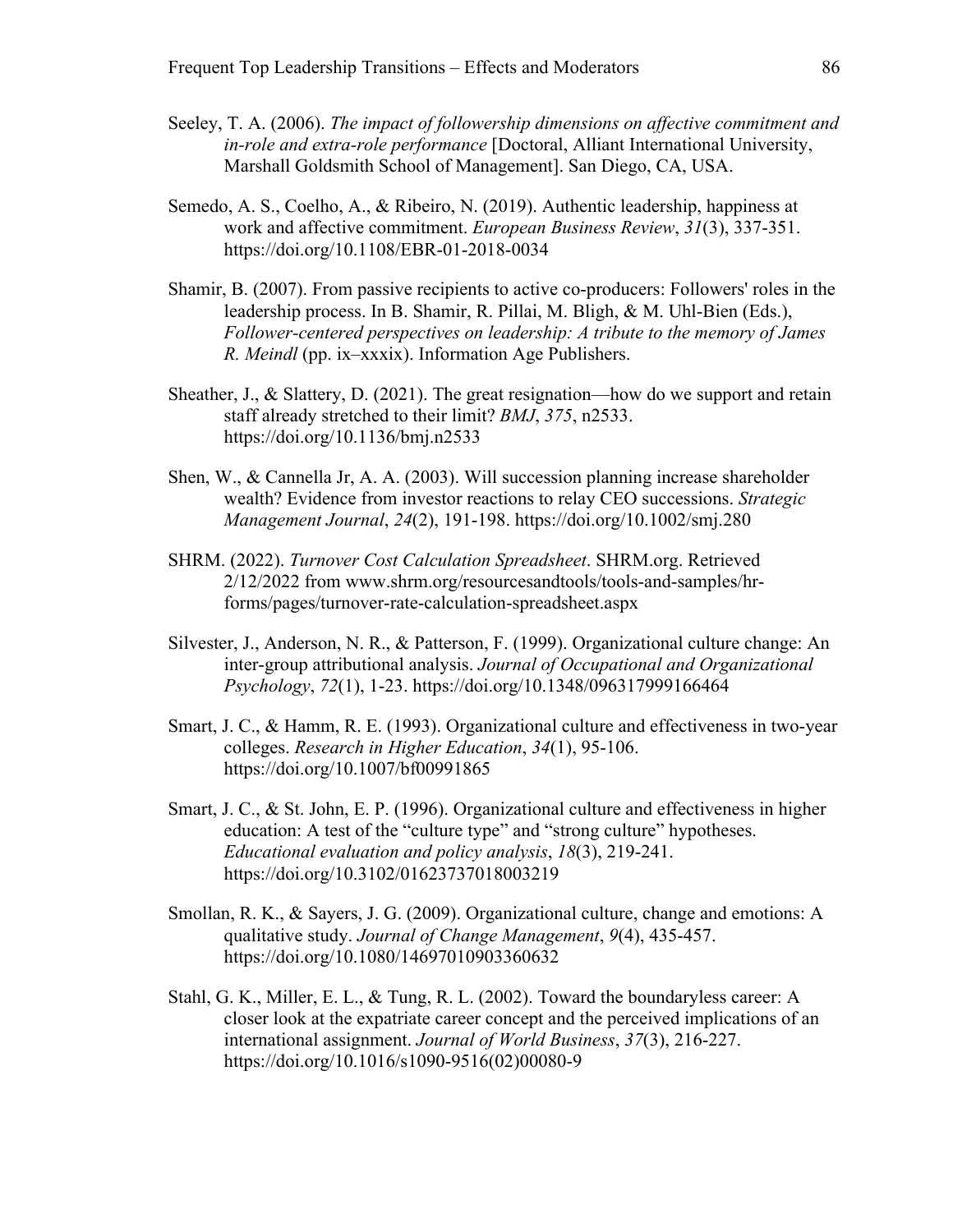- Stanley, D. J., Meyer, J. P., & Topolnytsky, L. (2005). Employee cynicism and resistance to organizational change. *Journal of Business and Psychology*, *19*(4), 429-459. https://doi.org/10.1007/s10869-005-4518-2
- Sztompka, P. (1993). *The sociology of social change*. Blackwell.
- Tabachnick, B., & Fidell, L. (2012). *Using Multivariate Statistics and Experimental Designs Using ANOVA* (6th ed.). Pearson.
- Tepper, B. J. (2000). Consequences of abusive supervision. *Academy of Management Journal*, *43*(2), 178-190. https://doi.org/10.5465/1556375
- Tepper, B. J. (2007). Abusive Supervision in Work Organizations: Review, Synthesis, and Research Agenda. *Journal of management*, *33*(3), 261-289. https://doi.org/10.1177/0149206307300812
- Uhl-Bien, M., Riggio, R. E., Lowe, K. B., & Carsten, M. K. (2014). Followership theory: A review and research agenda. *The Leadership Quarterly*, *25*(1), 83-104. https://doi.org/10.1016/j.leaqua.2013.11.007
- Verhezen, P. (2010). Giving Voice in a Culture of Silence. From a Culture of Compliance to a Culture of Integrity. *Journal of Business Ethics*, *96*(2), 187-206. https://doi.org/10.1007/s10551-010-0458-5
- Wallach, E. J. (1983). Organizations: The cultural match. *Training and Development Journal*, *37*(2), 29-36.
- Watkins, M. D. (2012). How managers become leaders. The seven seismic shifts of perspective and responsibility. *Harvard business review*, *90*(6), 64-72.
- Weick, K. E., & Quinn, R. E. (1999). Organizational Change And Development. *Annual review of psychology*, *50*(1), 361-386. https://doi.org/10.1146/annurev.psych.50.1.361
- Wenzlaff, S. L. (1996). *The dynamics of organizational leadership transition* [Doctoral, Bowling Green State University]. Bowling Green, OH, USA.
- Wong, C., Walsh, E. J., Basacco, K. N., Domingues, M. C. M., & Pye, D. R. (2020). Authentic leadership and job satisfaction among long-term care nurses. *Leadership in Health Services*, *33*(3), 247-263. https://doi.org/10.1108/lhs-09- 2019-0056
- Zaleznik, A. (1965). The dynamics of subordinacy. *Harvard business review*, *43*(3), 119– 131.
- Zorn, T. E., Christensen, L. T., & Cheney, G. (1999). *Do we really want constant change*. Berret-Koehler Communications.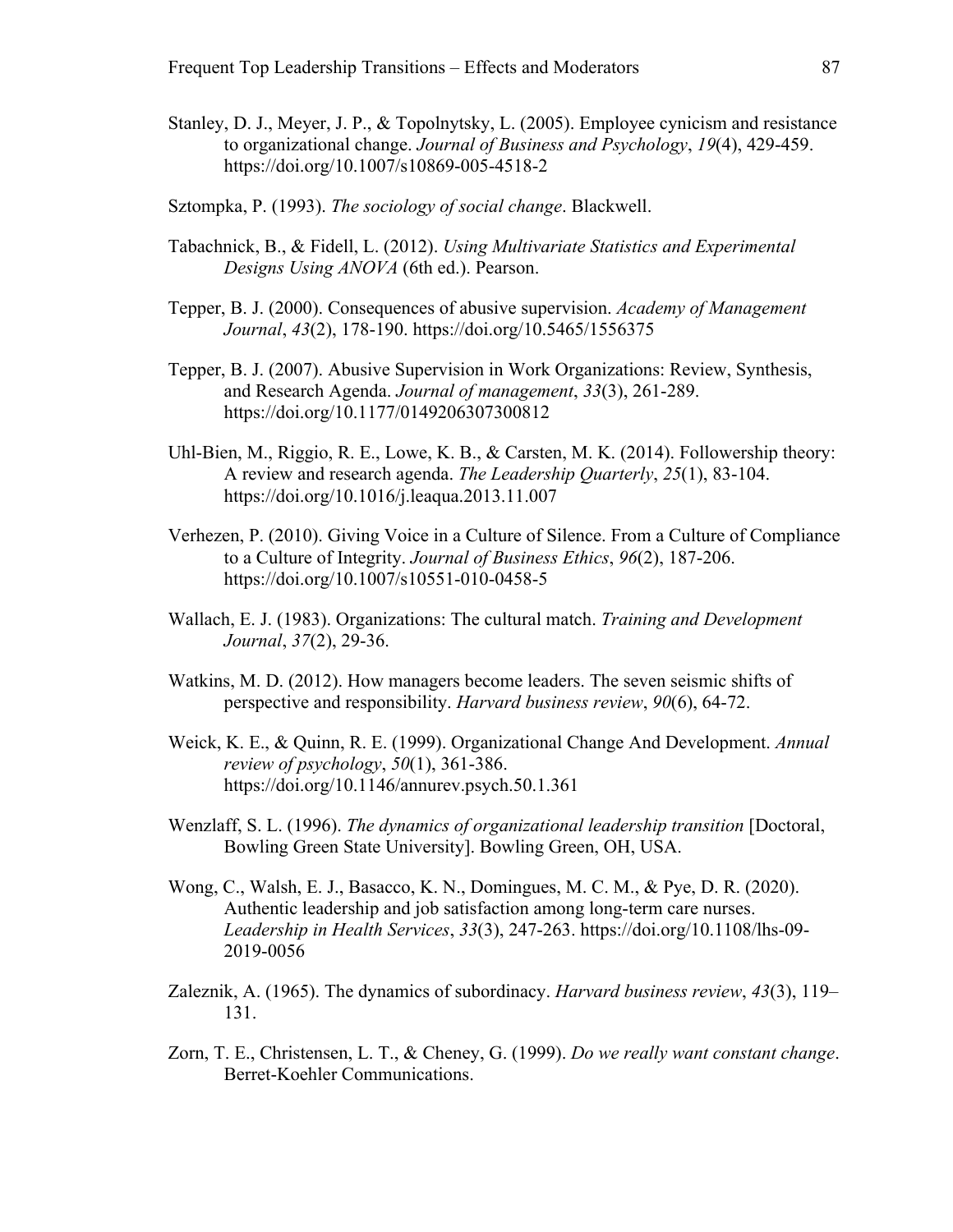# **Appendix A: Survey Questions**

### **Target Demographic Screen**

This screen is constructed to identify participants that are employees in for-profit enterprises that are organized as a collection of units. Also, the participants will be asked to identify their top leader by title. This title will subsequently be used for the measure of perceived top leadership transition frequency.

A "No" response to any of the following will result in the survey participant being forwarded to the survey's demographic portion.

- $\bullet$  Is the organization you work for a "for-profit" enterprise (i.e., it is not a charity, educational institution, military branch, government branch, etc.)? Y/N
- Are you a salaried employee with at least ten years of work experience? Y/N
- Have you been in your current role for at least one year? Y/N

Two structures will be presented to participants, who will then be asked to identify the structure most similar to their organization's.

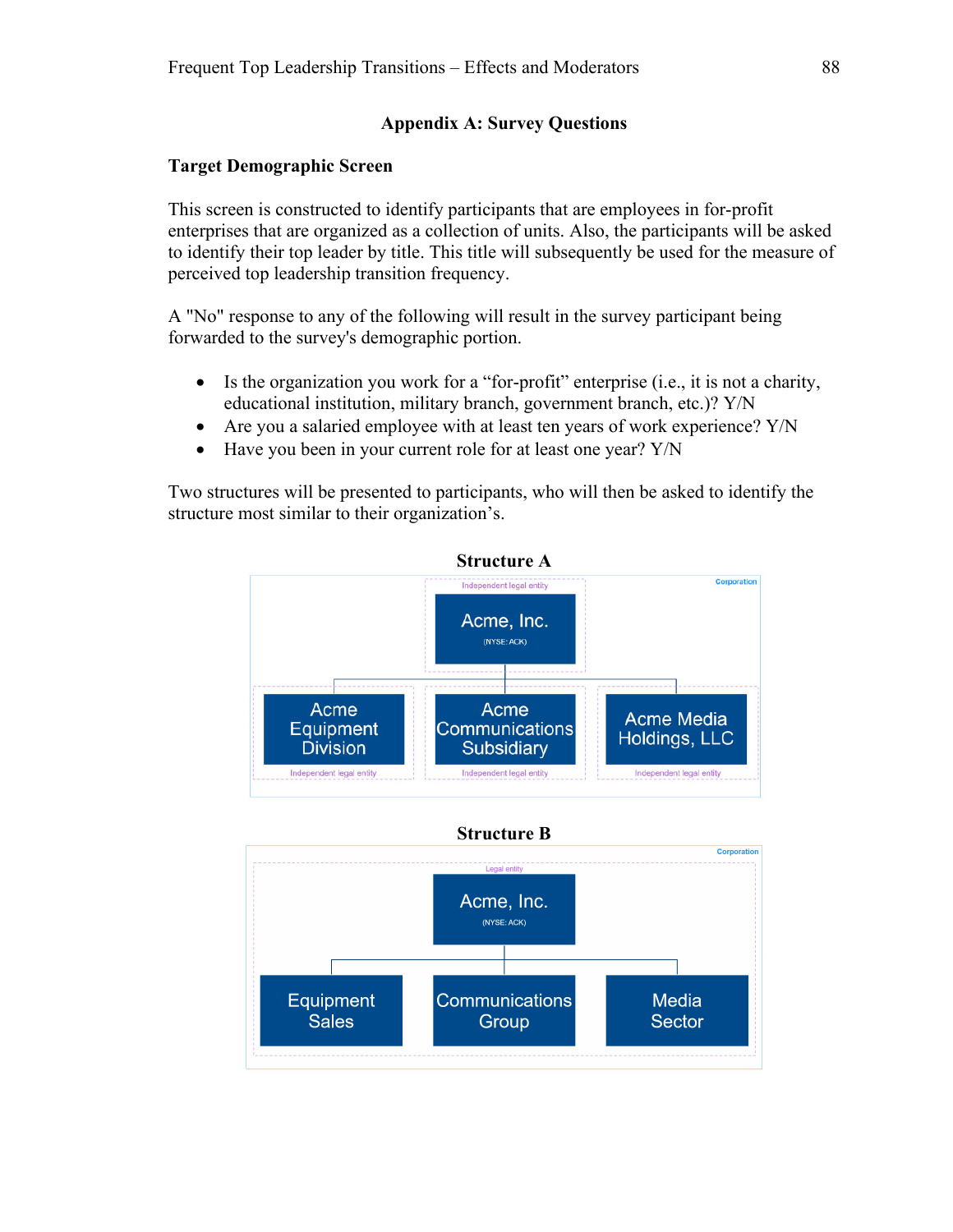A response of "Neither" to the following question will result in the survey participant being forwarded to the survey's demographic portion.

 Is the corporation you work for organized similar to Structure A or B or neither? Structure A / Structure B / Neither

If a participant answers "Structure A," they will be presented with the following:



If they answer "Structure B," they will be presented with this:



The question that follows for both paths is:

• Is the organization you work in more like "Corporate" or "Unit" as shown above? Corporate / Unit

A categorical variable for organization type, TYPE, will be set based on the preceding responses. Specifically:

- If "Structure A" and "Corporate" then  $TYPE = MBUC$
- If "Structure A" and "Unit" then  $TYPE = BU$
- If "Structure B" and "Corporate" then  $TYPE = SBUC$
- If "Structure B" and "Unit" then  $TYPE = Unit$

Organization types of BU and Unit are the focal organizations for this study. They will be differentiated to explore differences in perceptions, if any. While not the focal organization type, both MBUC and SBUC types represent the proverbial "other side of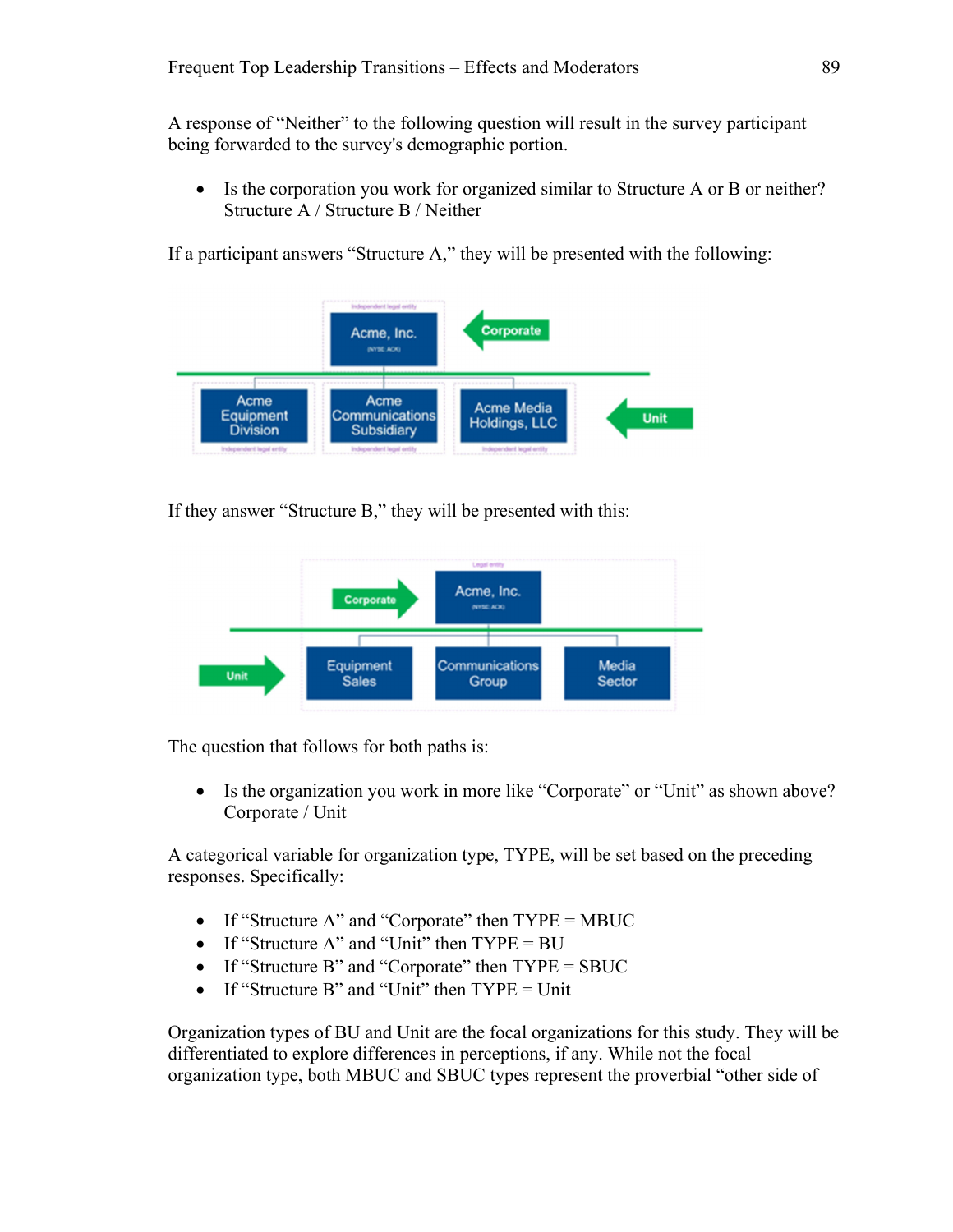the fence" from the focal organizations. Perceptions of "the other side" will be collected for future study purposes.

Participants will then be asked to think about the "chain of command" for their organization and the top leader responsible for its strategy and business results. Then they will be asked the following:

 What is the title of the top leader that is responsible for business results and strategy in your organization?

Respondents will type in a response, which will subsequently be used as a text string variable TITLE for survey questions related to the top leader.

- How long has your TITLE been in their position (round to nearest year)? < drop down with years from 1 to 25>
- How many TITLEs have led your organization since you have been there?  $\leq$  drop down with number from 1 to 10>
- How many managers are between you and the TITLE? <drop down with number from 1 to 10>

# **Demographic**

- Gender? M/F/NB
- Age?  $\langle$  drop down with number from 25 to 85>
- How long have you worked in your organization (round to nearest year)? < drop down with years from 1 to 50>
- Are you a manager? Y/N
- What industry is your organization part of?  $\langle$  drop down (see below) $>$ 
	- o Agriculture, forestry, fishing & hunting
	- o Arts, entertainment, media, and recreation
	- o Construction
	- o Consumer goods and services
	- o Education and educational services
	- o Finance and insurance
	- o Foodservice, preparation, and distribution
	- o Government or public administration
	- o Health care and social assistance
	- o Industrial machinery, gas, and chemicals
	- o Information technology, equipment, software, or telephony
	- o Life sciences
	- o Manufacturing automotive and aerospace
	- o Manufacturing durable goods
	- o Manufacturing electronics
	- o Natural resources and mining
	- o Professional, scientific and technical services (non-financial)
	- o Real estate, rental, and leasing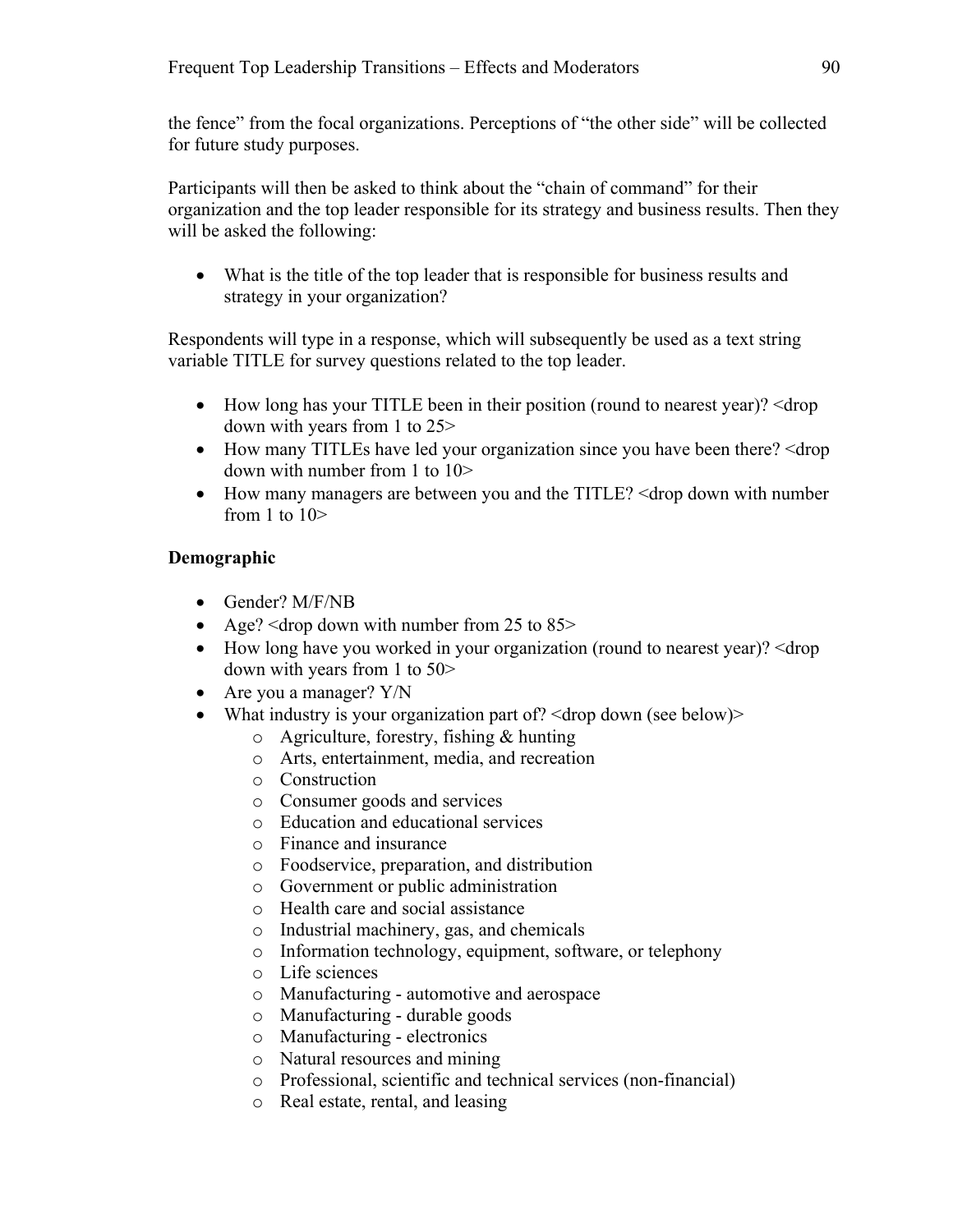- o Religious institutions and spiritual
- o Specialist engineering, infrastructure, and contractors
- o Transportation and warehousing
- o Travel, leisure, and hospitality
- o Utilities and waste management

# **EVLN**

All items on the EVLN scale are from Akhtar et al. (2016). An additional item for Neglect was taken from Naus et al. (2007).

5-Point Likert Scale.  $1 =$  definitely would not react this way,  $5 =$  definitely would react this way; questions randomly ordered.

*Top leaders, such as your (TITLE), sometimes are in their position for a time and then move onto another role. And when that happens, a new person is transitioned into the role of (TITLE). People tend to respond differently when there is a top leader transition. Please indicate how likely you would respond in the following manner.* 

# Exit

- I am actively looking for another job.
- I have recently spent some time looking for another job.
- When working conditions here decline I think a lot about quitting.
- I often think about quitting.
- I am seriously considering quitting my current job for a job in another organization.
- I will tell the management that I want a job in another organization.

# Voice

- I have talked to my boss to try to change policies or practices that were negatively affecting me.
- When I think of an idea that will benefit my company I make a determined effort to implement it.
- I sometimes discuss problems with my employer.
- When things are seriously wrong and the company won't act, I am willing to "Blow the Whistle."
- I have made several attempts to change working conditions here.
- I want to talk to my boss about the difficulty of the job and/or the nature of the feedback.

Loyalty

- I generally say good things about my company even when other people criticize it
- Employees shouldn't criticize this company.
- I have found that patience is a virtue at my company-time and seems to solve most problems at work.
- I sometimes wear clothing (shirt, tie, jacket, pin, etc.) that bears the company's symbol or insignia (or I would do so if my company had such clothing).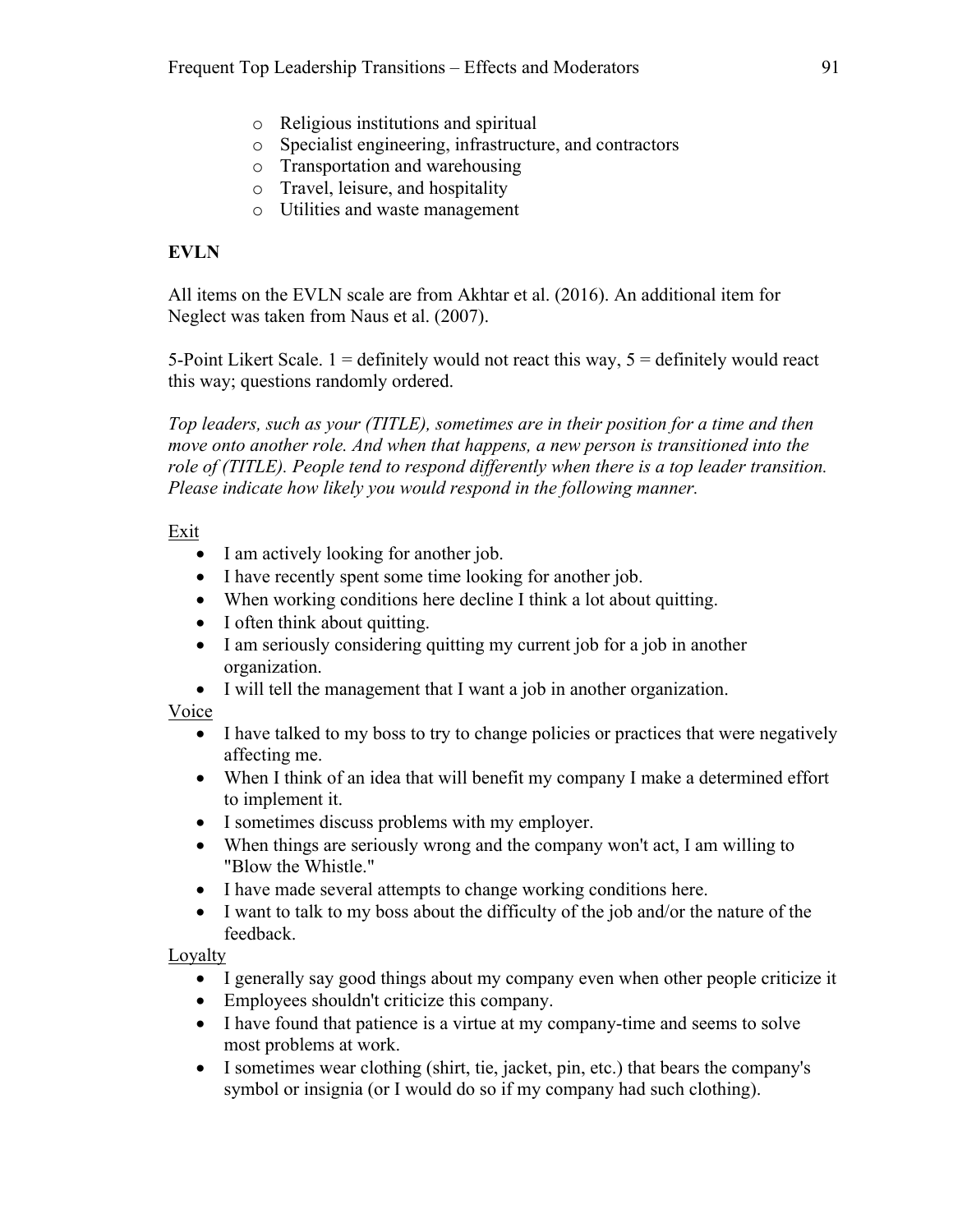• The people in charge of this company generally know what they're doing. Neglect

- Sometimes when I don't feel like working I will work slowly or make errors.
- I try to keep out of sight of my supervisor so I can talk to co-workers, take breaks, or do other personal business (not work).
- Now and then there are work days where I just don't put much effort into my work.
- Sometimes when I just don't feel like working I will call in sick.
- I care very little about what happens to this company as long as I get a paycheck.
- Now and then I arrive at work late just because I really am not in the mood for work that day.
- Sometimes I miss out on meetings because I do not feel like attending them

# **Organizational Culture**

All items for organizational culture are taken from Denison et al. (2003).

5-Point Likert Scale.  $1 =$  strongly disagree,  $5 =$  strongly agree; questions randomly ordered.

*Please respond with your current organization in mind for the following questions indicating your level of agreement.* 

Core Values

- The leaders and managers "practice what they preach."
- There is a characteristic management style and a distinct set of management practices.
- There is a clear and consistent set of values that governs the way we do business.
- Ignoring core values will get you in trouble.
- There is an ethical code that guides our behavior and tells us right from wrong.

Agreement

- When disagreements occur, we work hard to achieve "win-win" solutions.
- There is a "strong" culture.
- It is easy to reach consensus, even on difficult issues.
- We have trouble reaching agreement on key issues. \*
- There is a clear agreement about the right way and the wrong way to do things.

Coordination & Integration

- Our approach to doing business is very consistent and predictable.
- People from different parts of the organization share a common perspective.
- It is easy to coordinate projects across different parts of the organization.
- Working with someone from another part of this organization is like working with someone from a different organization. \*
- There is good alignment of goals across levels.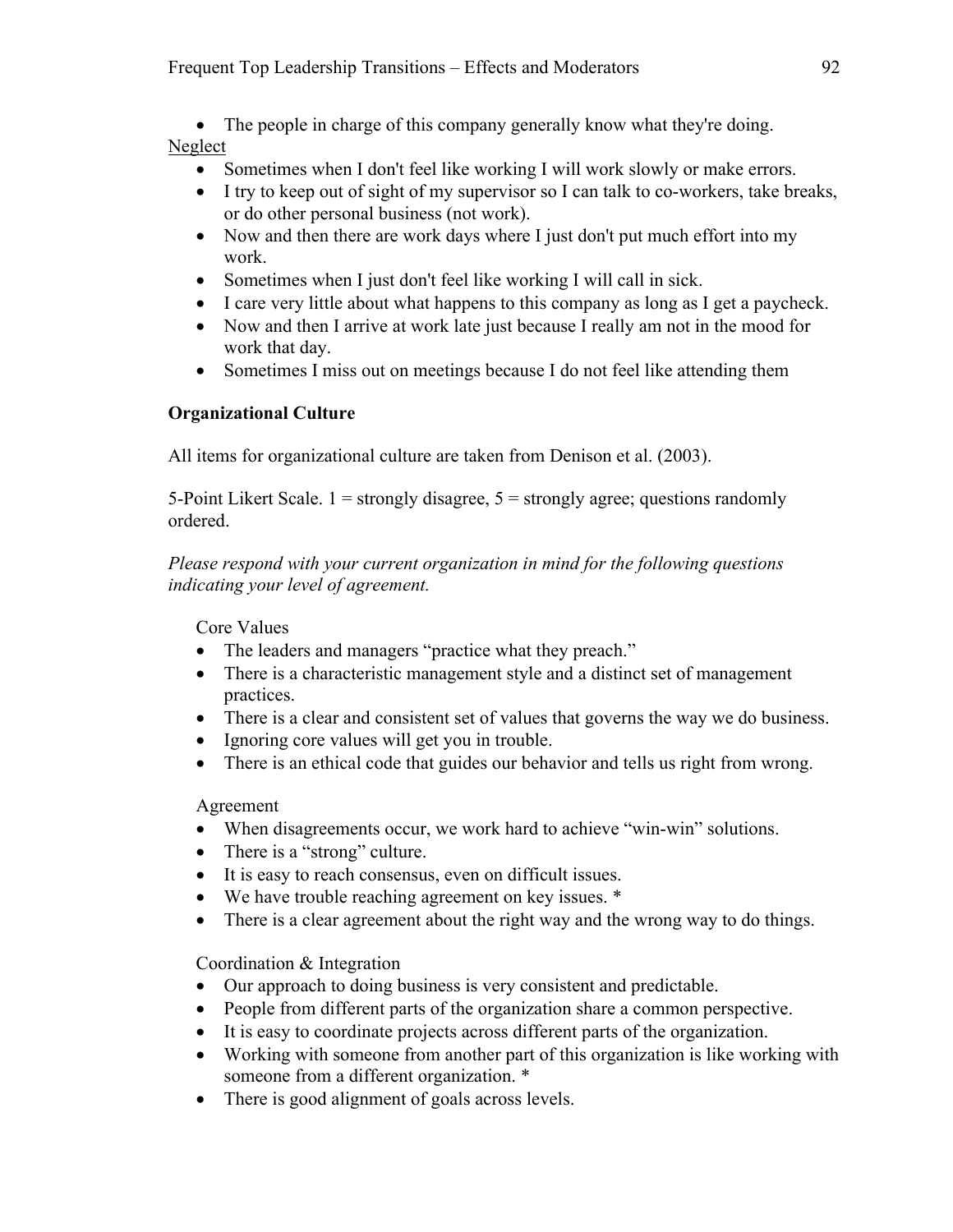\*Reverse coded

# **Kelley Followership Questionnaire**

All items for followership are taken from Kelley (1992).

7-Point Likert Scale.  $1 = \text{rarely}, 3 = \text{occasionally}, 7 = \text{almost always};$  questions randomly ordered.

*Please respond with your current role in mind for the following questions.* 

# Active Engagement

- Are your personal work goals aligned with your organization's goals?
- Are you highly committed to and energized by your work and your organization, giving them your best ideas and performance?
- Does your enthusiasm also spread to and energize your co-workers?
- Do you actively develop a distinctive competence in those critical activities so that you become more valuable to your organization?
- When starting a new assignment, do you promptly build a record of successes in tasks that are important to your organization?
- Can your supervisor or manager give you a difficult assignment without the benefit of much supervision, knowing that you will meet your deadline with highest-quality work and that you will 'fill in the cracks' if need be?
- Do you take the initiative to seek out and successfully complete assignments that go above and beyond your job?
- When you are not the leader of a group project, do you still contribute at a high level, often doing more than your share?
- Do you help out other co-workers, making them look good, even when you don't get any credit?
- Do you understand your organization's needs, goals, and constraints and work hard to help meet them?

Independent Critical Thinking

- Does your work help you fulfill some societal goal or personal dream that is important to you?
- Instead of waiting for or merely accepting what your supervisor or manager tells you, do you personally identify which activities are most critical for achieving your organization's priority goals?
- Do you independently think up and champion new ideas that will contribute significantly to your supervisor or manager's or your organization's goals?
- Do you try to solve the tough problems (technical or organizational), rather than look to your supervisor or manager to do it for you?
- Do you help your supervisor or manager or organization see both the upside potential and downside risks of ideas or plans, playing the devil's advocate if need be?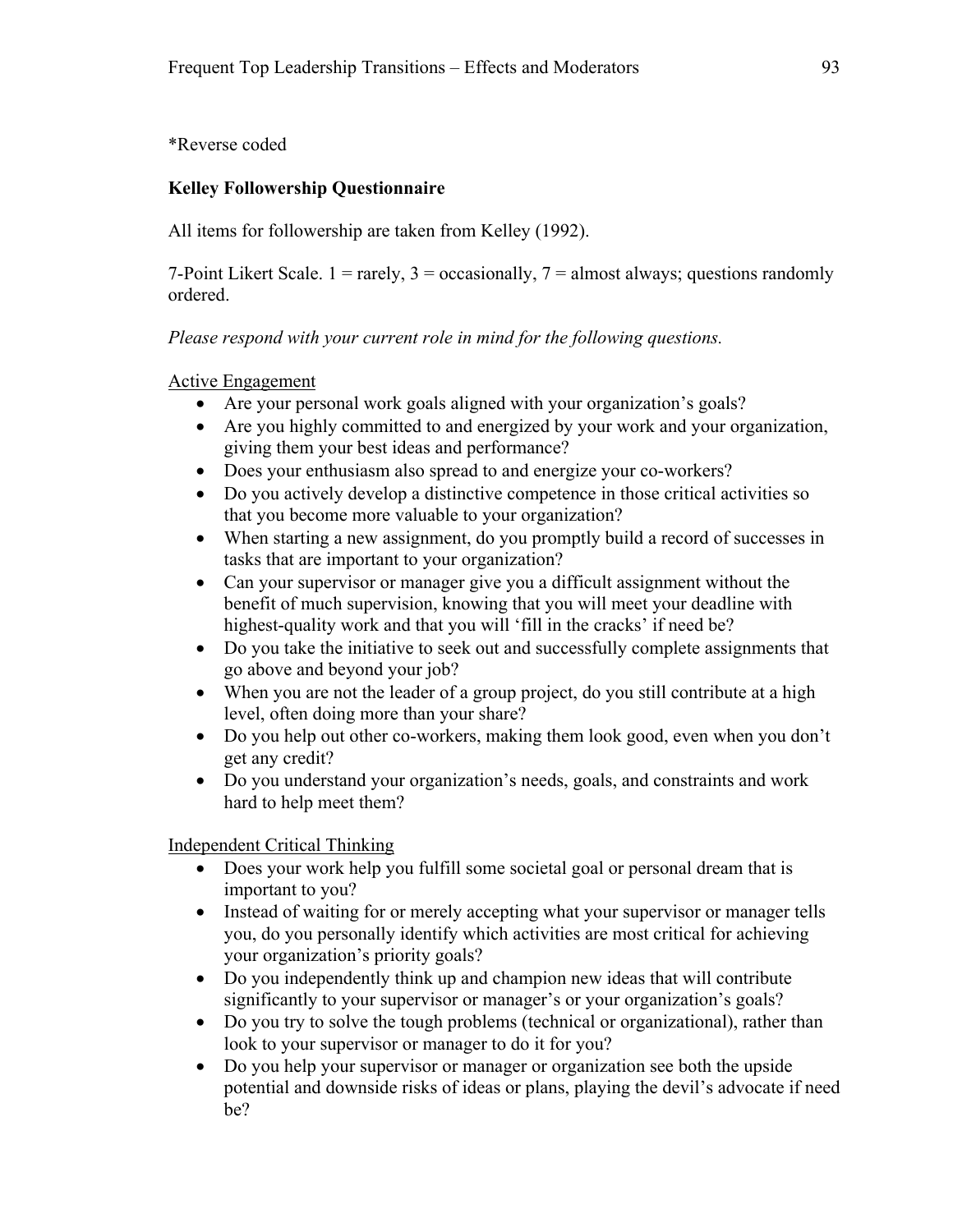- Do you actively and honestly own up to your strengths and weaknesses rather than put off evaluation?
- Do you make a habit of internally questioning the wisdom of your supervisor or manager's decision rather than just doing what you are told?
- When your supervisor or manager asks you to do something that runs contrary to your professional or personal preferences, do you say 'no' rather than 'yes'?
- Do you act on your own ethical standards rather than your supervisor or manager's or organization's standards?
- Do you assert your views on important issues, even though it might mean conflict with your group or reprisals from your supervisor or manager?

# **Social Desirability Scale**

All items for social desirability are taken from Ballard (1992).

True/False Questions. Responses indicating social desirability are indicated in parenthesis for each question.

*Please indicate how likely you would respond in the following manner.* 

- $\bullet$  I sometimes feel resentful when I don't get my way. (F)
- On a few occasions, I have given up doing something because I thought too little of my ability. (F)
- There have been times when I felt like rebelling against people in authority even though I knew they were right. (F)
- No matter who I'm talking to, I'm always a good listener.  $(T)$
- $\bullet$  I can remember "playing sick" to get out of something.  $(F)$
- There have been occasions when I took advantage of someone. (F)
- $\bullet$  I'm always willing to admit it when I make a mistake. (T)
- I sometimes try to get even rather than forgive and forget.  $(F)$
- When I don't know something I don't at all mind admitting it. (T)
- $\bullet$  I am sometimes irritated by people who ask favors of me.  $(F)$
- $\bullet$  I have never deliberately said something that hurt someone's feelings. (T)

### **Perception of TLT Frequency**

5-Point Likert Scale.  $1 =$  strongly disagree,  $5 =$  strongly agree; questions randomly ordered.

*Top leaders, such as your (TITLE), sometimes are in their position for a time and then move onto another role. And when that happens, a new person is transitioned into the role of (TITLE). People tend to respond differently when there is a top leader transition. Please indicate your level of agreement with the following statements.*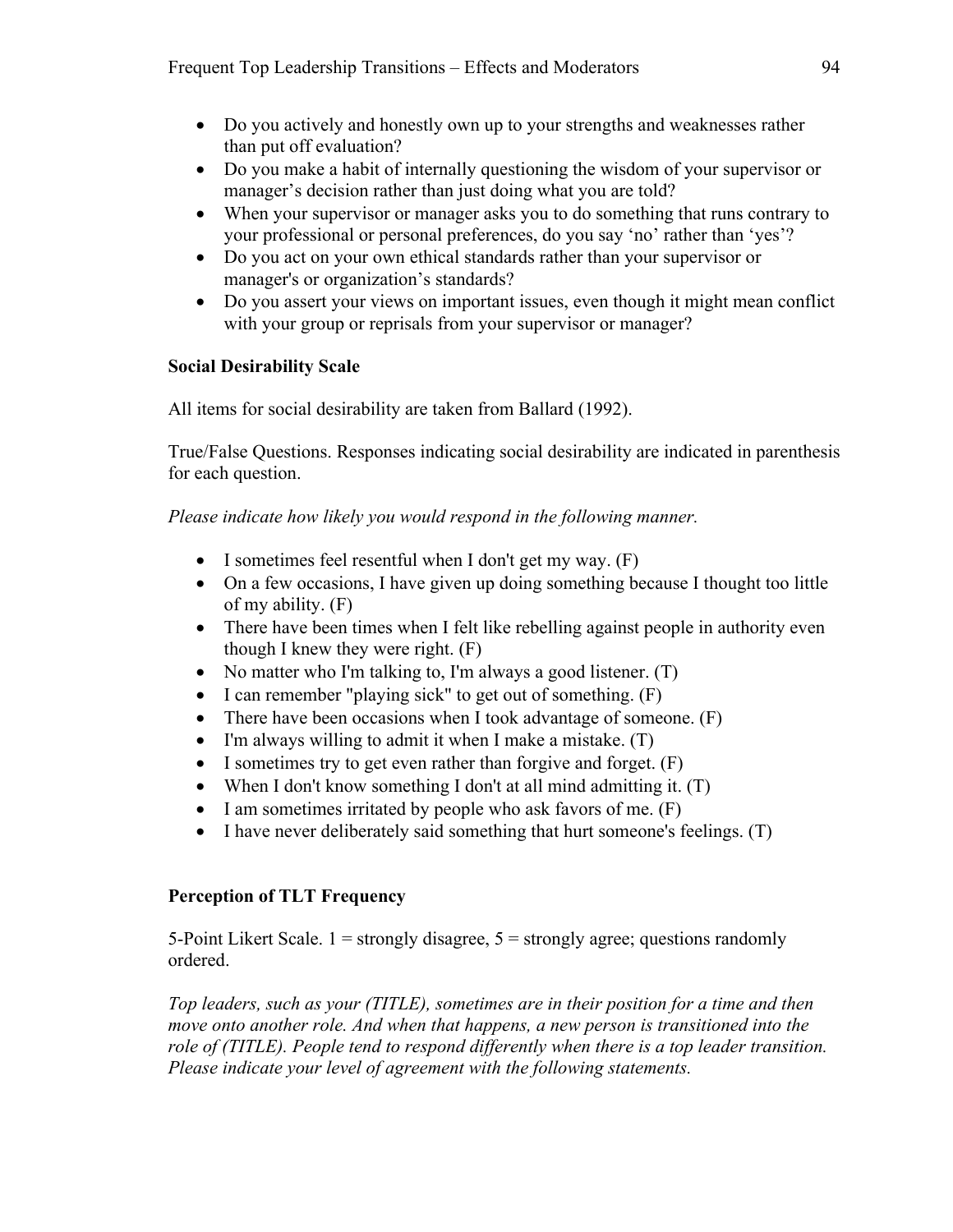- It seems like *(TITLE)*s in my organization don't stick around long enough to experience the outcomes of their decisions.
- I think my organization's *(TITLE)*s should stay longer than they generally do before moving on.
- *(TITLE)*s in my organization don't stick around long enough to master the job of running the organization before moving on.
- I wish my organization's *(TITLE)*s would change jobs more frequently. \*
- It seems like my organization's *(TITLE)*s stick around longer than they need to.\*
- It seems like we're always getting a new *(TITLE)* in my organization.
- The *(TITLE)*s in my organization should stick around longer to answer for the results that the organization experiences.
- I think my organization's *(TITLE)*s stay longer than they generally need to. \*

# \*Reverse coded

The survey instrument will include a question asking participants to type in the title of their top leader. Thus wherever *(TITLE)* appears in the items above, the *actual title* that the survey participant typed in will appear.

For example, if a participant typed in "Vice President" for the title of their top leader, then the first item would read, "It seems like Vice Presidents in my organization don't stick around long enough to experience the outcomes of their decisions."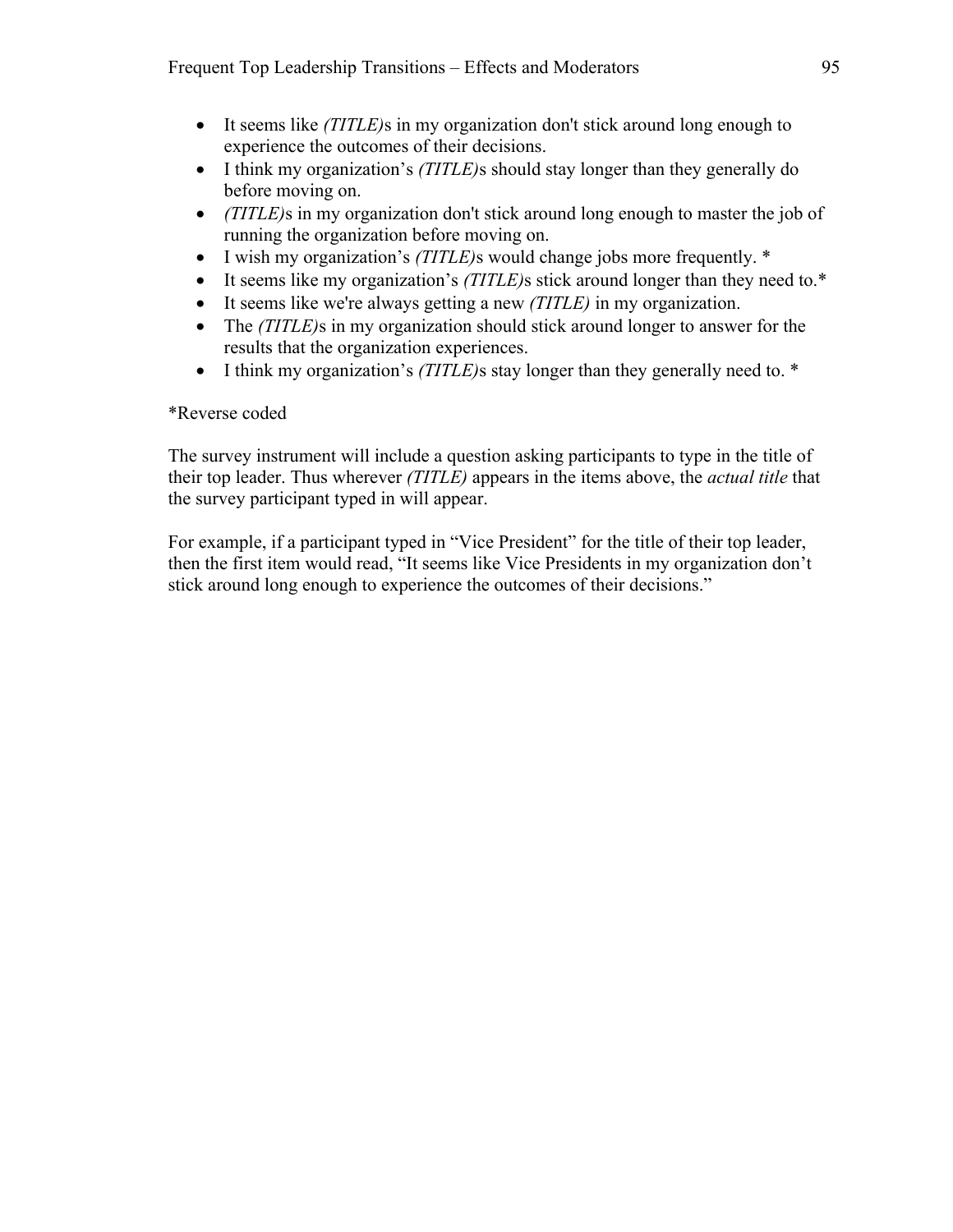#### **Appendix B: Defining TLT Frequency**

The organizational change literature delineates between discrete change events (or episodic change) and continuous change (Weick & Quinn, 1999). In the context of TLTs in MBUCs, a change in leadership would be a discrete event versus a continuous change. However, concerning discrete change events, the literature is unclear on the definition of what is considered frequent or infrequent by inference. For example, Glick et al. (1990) studied change in over 100 organizations and, in their summary, noted a goal was to "better understand the nature, frequency, antecedents, and consequences" (p. 309) yet did not identify what was considered frequent. Similarly, Bernerth et al. (2011) developed a measure for change fatigue to assess the impact of perceived frequent changes but did not define frequent. On the other hand, a change in leadership would be episodic and tangible according to the organizational change framework developed by Huy (2001). However, a TLT in an MBUC for developing the new leader does not fit well with the framework's assumption that *changing the organization* is the *reason* for the leadership change.

Sztompka (1993) posits that how time is conceived, whether quantitatively or qualitatively, by those undergoing change is important in a change context. In this regard, a *qualitative* temporal perspective is likely more relevant within an organizational change framework for assessing TLTs because perceptions of frequency may differ between organizational members. This researcher surmises that the ambiguities of temporal perspective are why the organizational change literature does not offer concrete guidance for a definition of frequent.

The leadership transition literature is likewise ambiguous concerning the definition of frequent. In a literature review of change following CEO successions,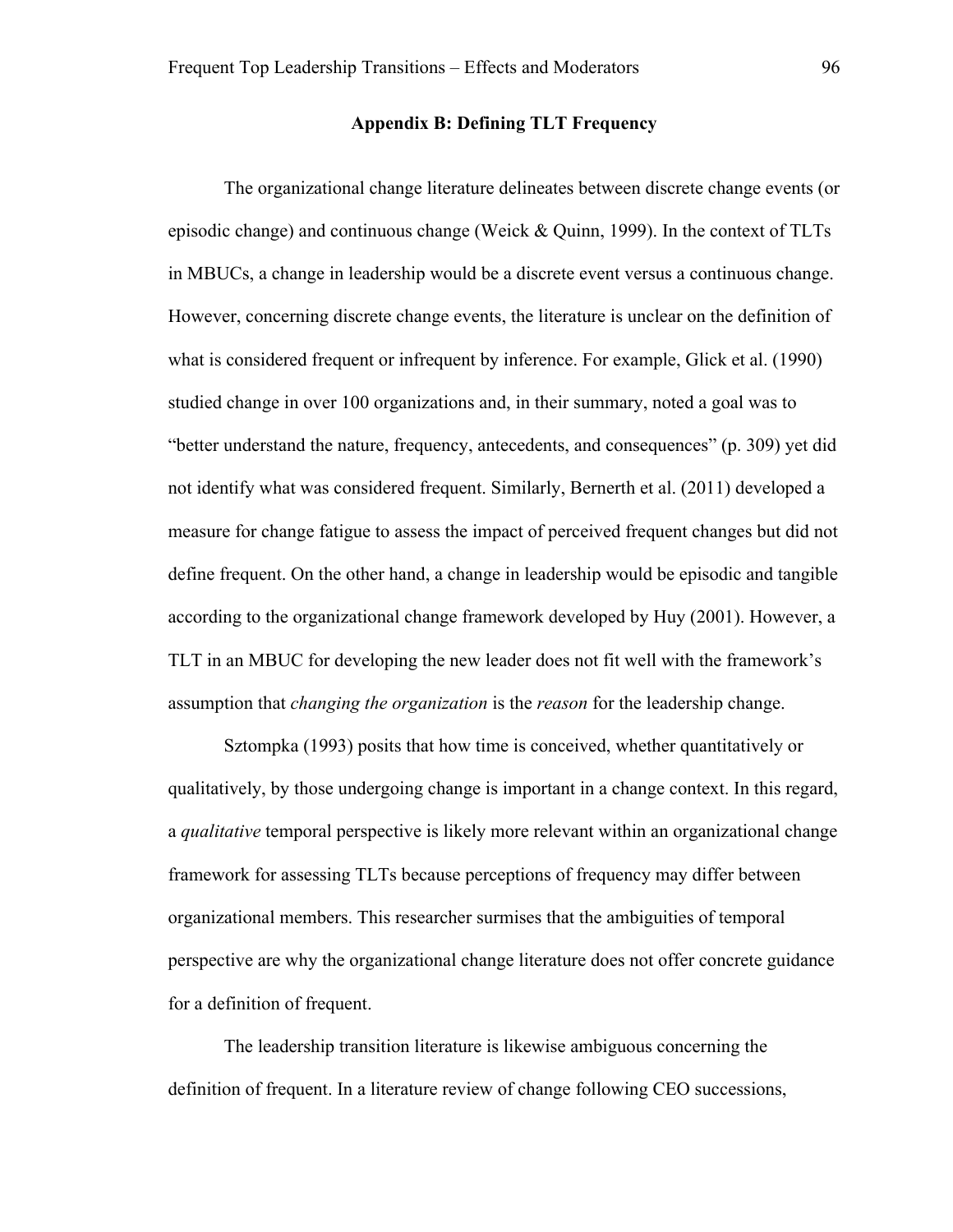Hutzschenreuter et al. (2012) encourage researchers to "adopt a temporal lens in future studies" (p. 751). Nevertheless, despite the dearth of leadership transition literature with a temporal focus, a path forward to establishing frequency may be inferred from how long new leaders need to *take charge* (Gabarro, 1985; Gabarro, 1987). Gabarro studied fourteen management successions and noted that new leaders need two to three years to take charge of their organization. (In short, a leader has fully taken charge when they have mastered the nuances and complexities of the business they oversee and have stopped making changes.) Hambrick and Fukutomi (1991) studied the seasons (or distinct phases) in a CEO's tenure and their effects on firm performance. Tellingly, they noted in their discussion that a firm's board of directors should "have 5 to 10-year time horizons, not 2-year horizons" when selecting a new CEO (Hambrick & Fukutomi, 1991, p. 738). Taken together, these would imply perceptions of "too frequent" may exist if a leadership transition occurs somewhere between three and five years after the leader is set in place.

As the hypothesized effects of this study are contingent upon the perception of the frequency of TLTs, and no clear guidance thereto is apparent in the scholarly literature, a scale for measuring perceptions of TLT frequency must be developed. To that end, scale development commenced in January 2021 with the design of a pilot study. A total of 21 questions were developed for testing. Each question was then expressed in three different styles with "too frequent," "about right," and "too infrequent" in mind. For example, "I think my business unit top leaders change jobs too frequently," "I think my business unit top leaders change jobs at about the right frequency," or "I think my business unit top leaders should change jobs more frequently." These questions were reviewed with close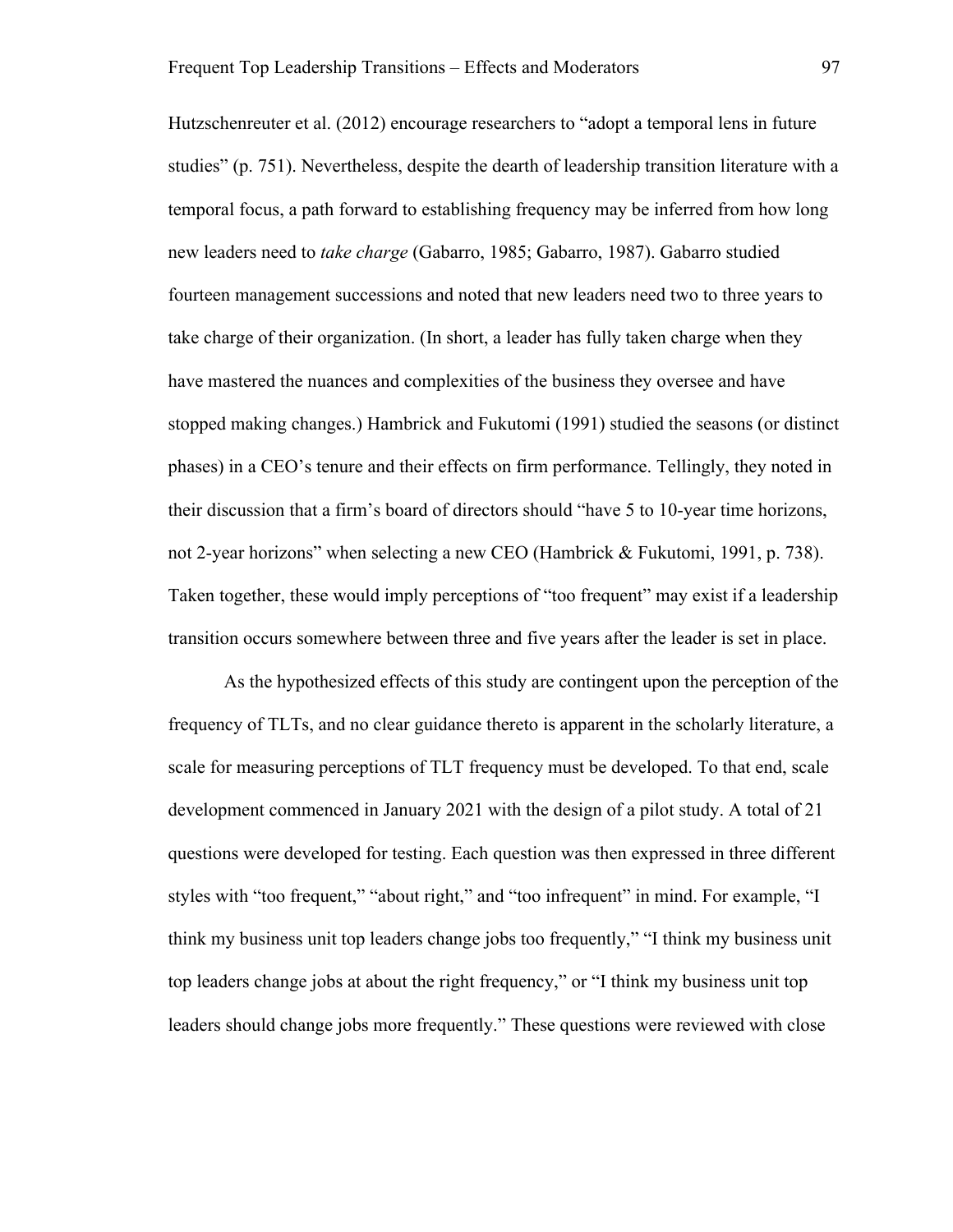friends in the researcher's academic community to test them for the pilot study. The list

of questions was narrowed down to the following eight:

- Q1. It seems like top leaders in my unit don't stick around long enough to experience the outcomes of their decisions.
- Q2. I think my unit's top leaders should stay longer than they generally do before moving on.
- Q3. The top leaders in my unit don't stick around long enough to master the job of running the organization before moving on.
- Q4. I wish my unit's top leaders would change jobs more frequently. (Reverse coded)
- Q5. It seems like my unit's top leaders stick around longer than they need to. (Reverse coded)
- Q6. It seems like we're always getting a new top leaders in my unit.
- Q7. The top leaders in my unit should stick around longer to answer for the results that the organization experiences.
- Q8. I think my unit's top leaders stay longer than they generally need to. (Reverse coded)

These questions were subsequently pilot tested within the University of Missouri-St. Louis DBA community (four cohorts as of Jan 2021) to determine how strongly they felt each question was related to measuring the perceptions of TLT frequency. The pilot testing was conducted using Qualtrics as the survey provider. The Qualtrics feature of "piped text" was utilized to personalize the questions. Respondents were asked to identify the person they thought of as the top leader for the organization they were employed in and then type in the person's title. In the eight questions above, this resulted in whatever they typed (e.g., "president") to be substituted for "top leader(s)." For example, if they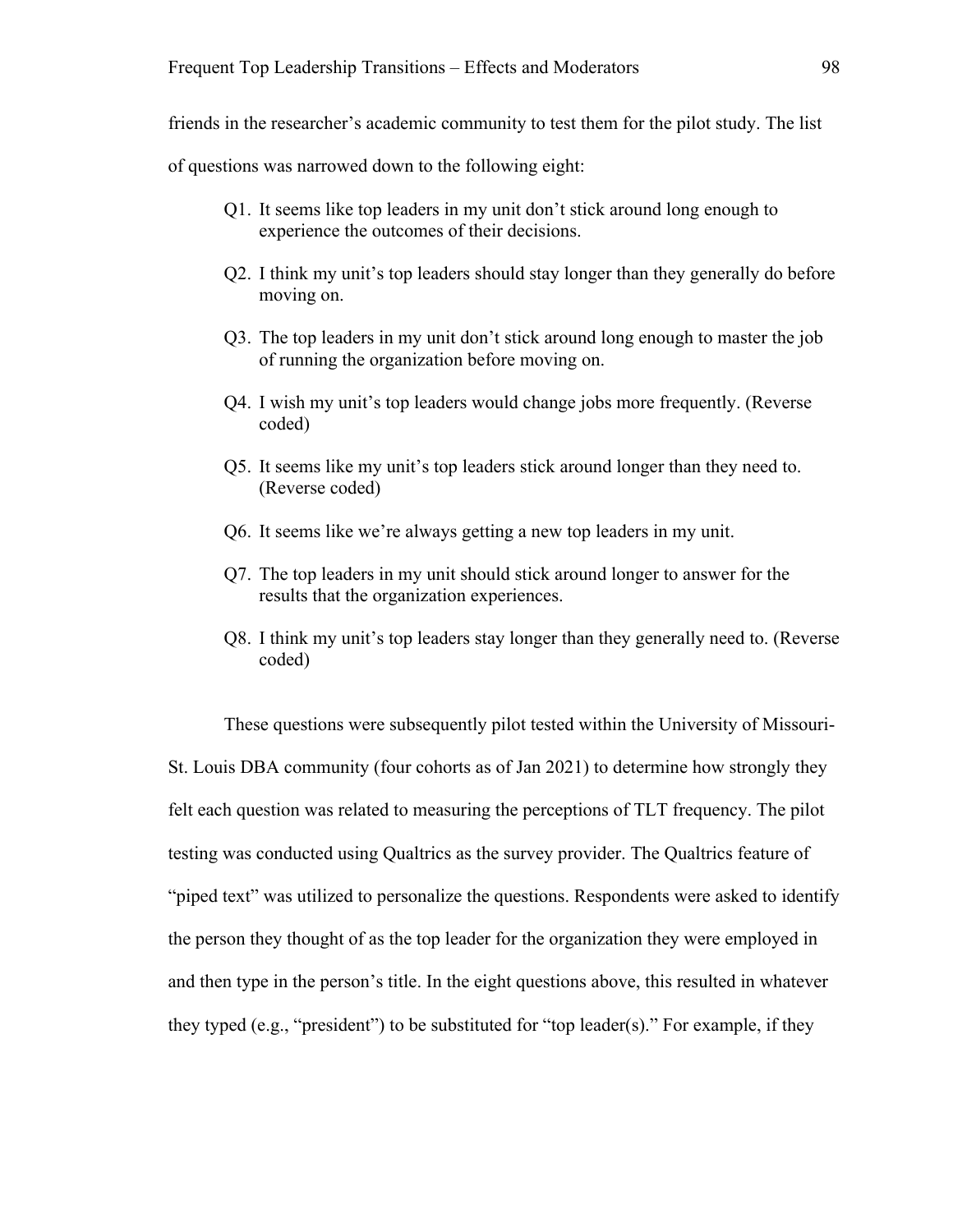typed in "*director*" for the title of their top leader, then Q6 would be presented as "It seems like we're always getting a new *director* in my unit."

The survey was launched on March 1, 2021, and closed on March 15, 2021. A total of 15 complete responses were received. Typical responses ranged from "somewhat" to "strongly." Interestingly, some respondents answered the questions as if they were taking the survey instead of whether the question was related to measuring TLT frequency. In retrospect, the researcher would have designed the questions in Qualtrics in a different manner for clarity on this point. However, after a final review with the researcher's advisor, it was decided to proceed with the eight questions above and retain the "piped text" feature in Qualtrics for the research study.

As noted in the analysis section of this dissertation, the TLT composite was ultimately reduced to the five normally coded questions (i.e.,  $1, 2, 3, 6$ , and  $7$ ). To reiterate, this improved alpha to within acceptable limits ( $\alpha$  = .864) and produced a single factor with an Eigenvalue > 1. The main effects hypothesis of this study is that perceptions of increasing TLT frequency will be related to increasing negative reactions. Stated more directly, as the TLT composite increases, so will negative reactions. Among the data collected by this research study was the number of years (in round numbers) of the top leader identified by the respondent. The TLT composite was subsequently calculated for top leader tenure years of 1 through 10 using the "select cases" feature of IBM SPSS. In the chart in Figure 5, the TLT composite is represented on the Y-axis and leader tenure on the X-axis. The TLT composite hits a high at 3.377 at leader tenure of 2 years ( $n = 17$ ) and falls to a low of 2.436 at five years ( $n = 22$ ) before rising again. The mean TLT composite for the entire population  $(n = 189)$  is 2.687, with a standard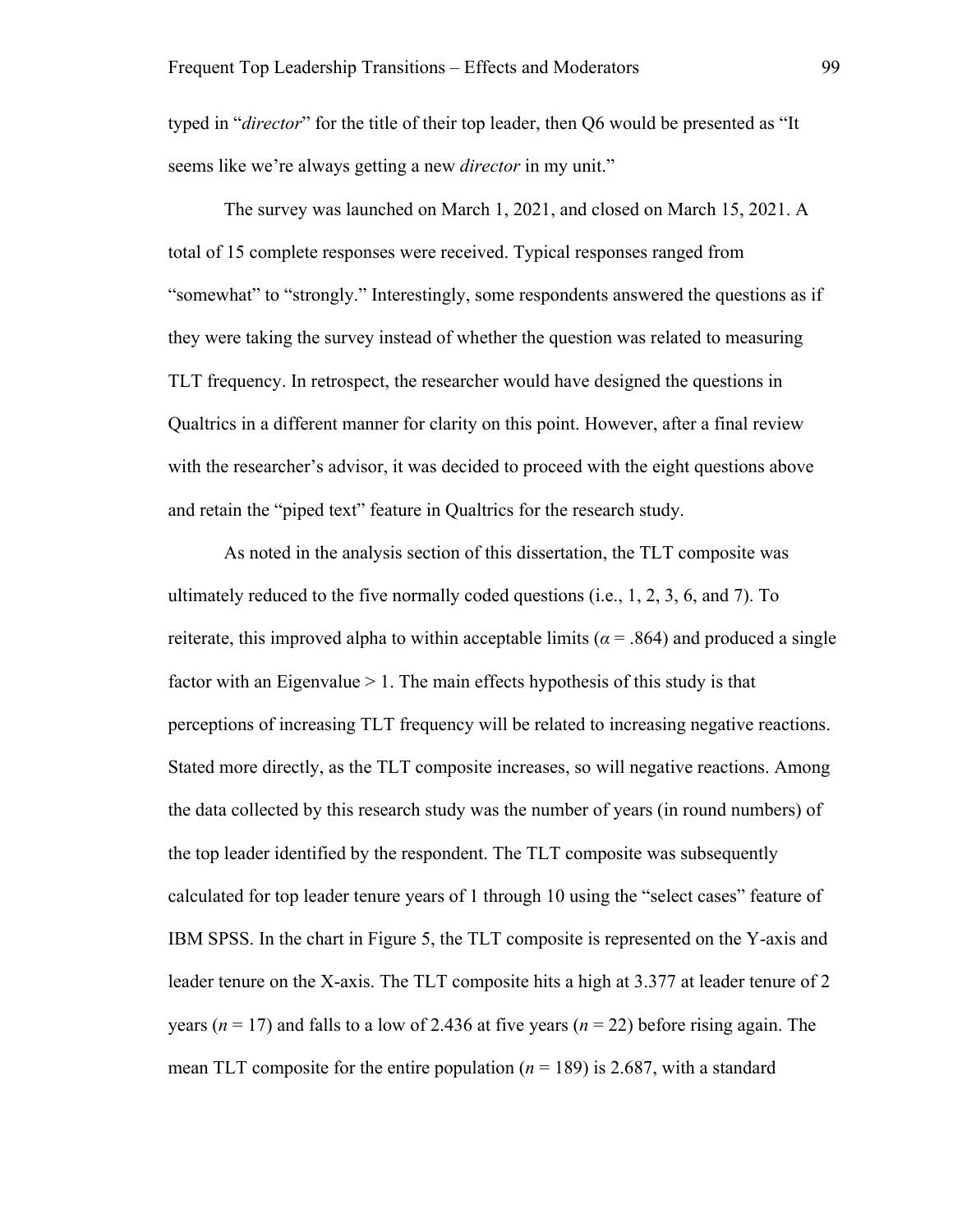deviation of 1.019. While the TLT composite at year 2 is within 1SD of the population mean, it certainly stands out as a high within the 1-to-10-year window of top leader tenure. Similarly, top leader tenure of 5 years stands out as a reasonable low within this time window, given that leader tenure of 9 years had few respondents  $(n = 2)$ . The conclusion to be drawn is that the TLTs within 1 to 3 years will drive an increase in negative reactions, and in this study, at two years for sure. Similarly, TLTs in the range of 4 to 5 years will reduce negative reactions. The increase observed in years 6 through 8 might be explained by burnout or exhaustion but are beyond the scope of the current study; this is a topic worthy of a future study.

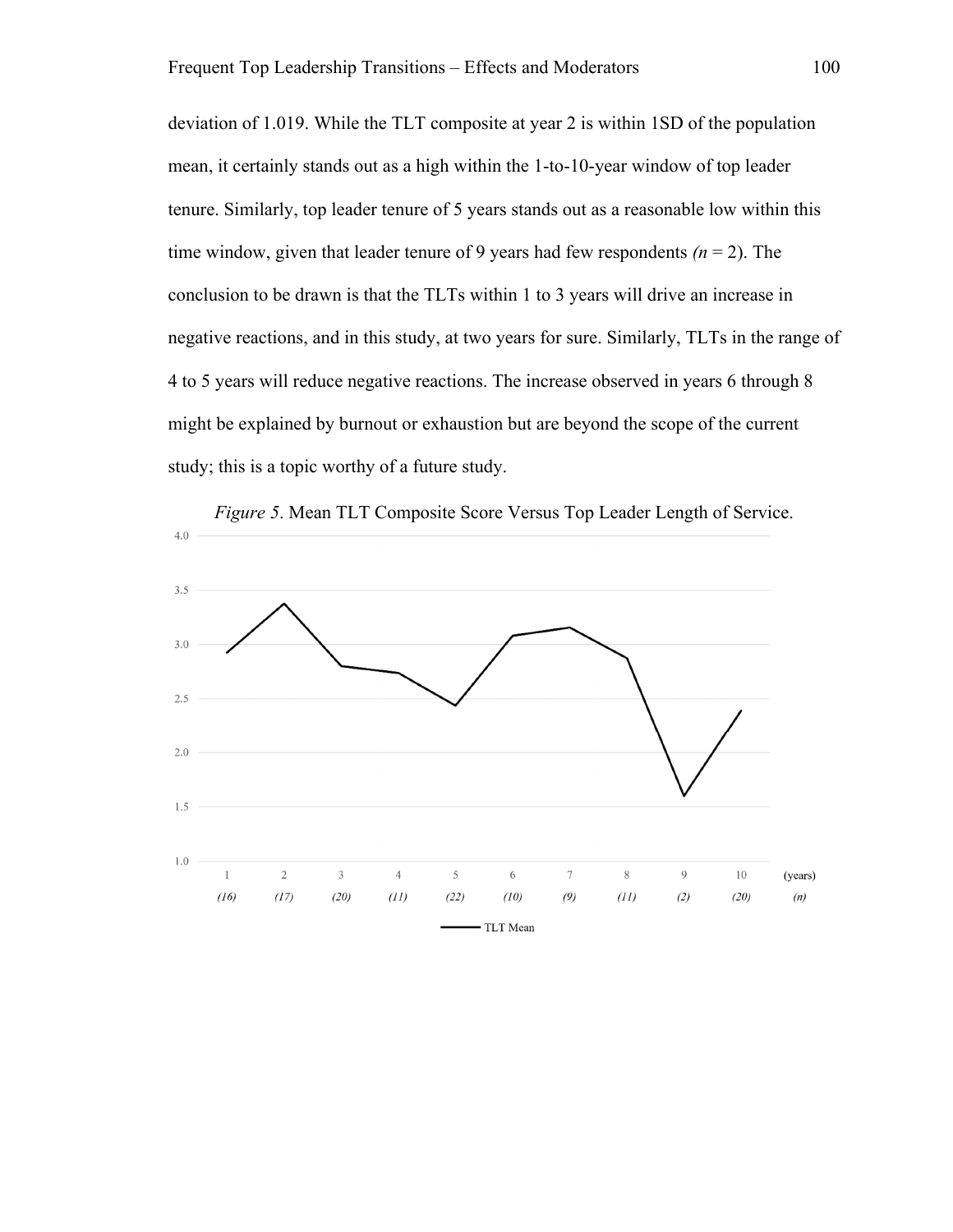#### **Appendix C: The Journey to Useable Surveys**

When the survey for this research study was conceived, it was initially planned to be offered to employees of BUs within a single MBUC. Unfortunately, final approval was not granted in a timely manner; thus, a different approach was developed. The "Plan A" developed while preparing for the study's IRB submission was to solicit survey takers from the researcher's professional network. As a "Plan B," graduate students and Qualtrics were added to the IRB as an "insurance policy." Ultimately the survey was offered to all three groups. Group 1 was the professional network of the researcher; Group 2 was graduate students in the College of Business Administration at the University of Missouri-St. Louis and Group 3 were through Qualtrics Panels. The survey questions asked in each group were the same. However, because the incentives offered were different, the ending was slightly modified for each group. Group 1 was offered one of four chances at a random drawing for a \$100 Amazon gift card. Group 2 was offered extra credit, and Group 3 was compensated by Qualtrics a nominal amount for completing each part of the survey.

Consequently, Group 1's email addresses were collected in a separate database to recontact to take Part 2 of the survey and enter the random drawing. Group 2's email addresses were collected in another separate database for recontacting to take Part 2 of the survey and notifying their professor of their survey completion after both parts for extra credit. Finally, Group 3's ending for both parts of the survey was handled by Qualtrics as that is how Qualtrics Panels are managed. In order to link both parts of the surveys, both Group 1 and Group 2 were asked to generate a custom code containing no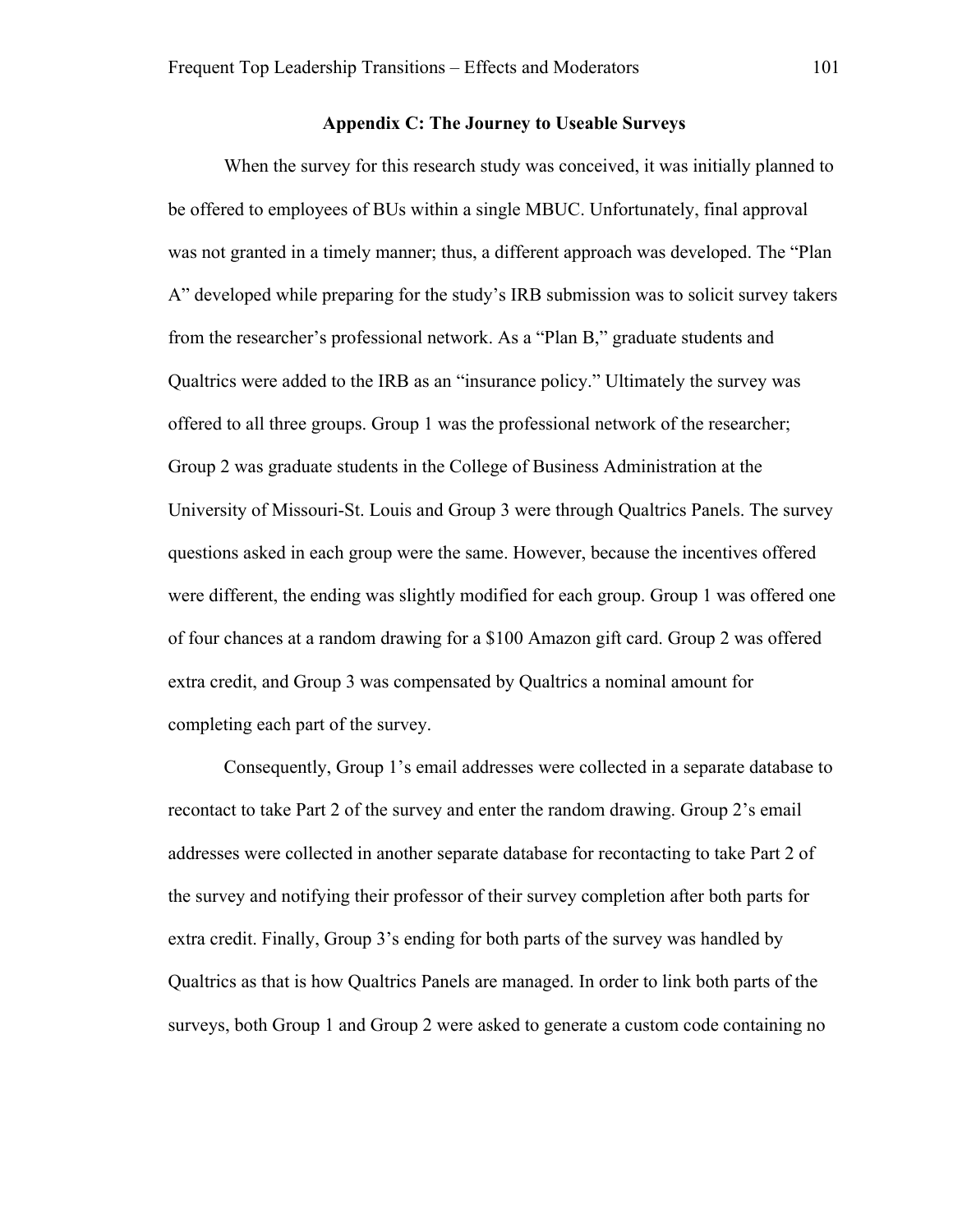PII for linking their responses, whereas Group 3 respondents were assigned a unique identifier by Qualtrics, which was used to link both parts.

Both parts of the survey for Group 1 were published online on June 19, 2021. Links for Part 1 of the survey were posted to the researcher's LinkedIn profile, Facebook page, and emailed to members of his network. After approximately one week, respondents who had completed Part 1 of the survey were emailed a link to Part 2. The entire survey (i.e., both Part 1 and Part 2) remained open until January 10, 2022, although no new Part 1 responses were recorded after mid-November, and no Part 2 responses were received after late November. For Group 1, 314 Part 1 survey responses were recorded, with 121 matched Part 2 responses recorded for a survey completion rate of 39%. In addition to the low response rate for Part 2, only 68 surveys from Group 1 were useable as they failed one or more validity checks. The three most common validity checks failed were: 1) Recorded length of service from the respondent < top leader length of service entered yet claiming there was >1 top leader during the respondent's length of service; 2) Length of service for either respondent or top leader > 50 years; and 3) Failing attention check (i.e., Please answer "strongly agree" for this question). It is presumed that the reason for the lower quality survey responses was that the chance of winning one of the Amazon gift cards incentivized some respondents to rush through the survey to get the prize. This behavior is not unlike the researcher's children rushing through a cereal box to get the prize when they were young. Regardless, Part 1 and Part 2 responses were matched using the user-generated code that each respondent created. After the responses were matched, the complete survey responses were copied to a separate workbook with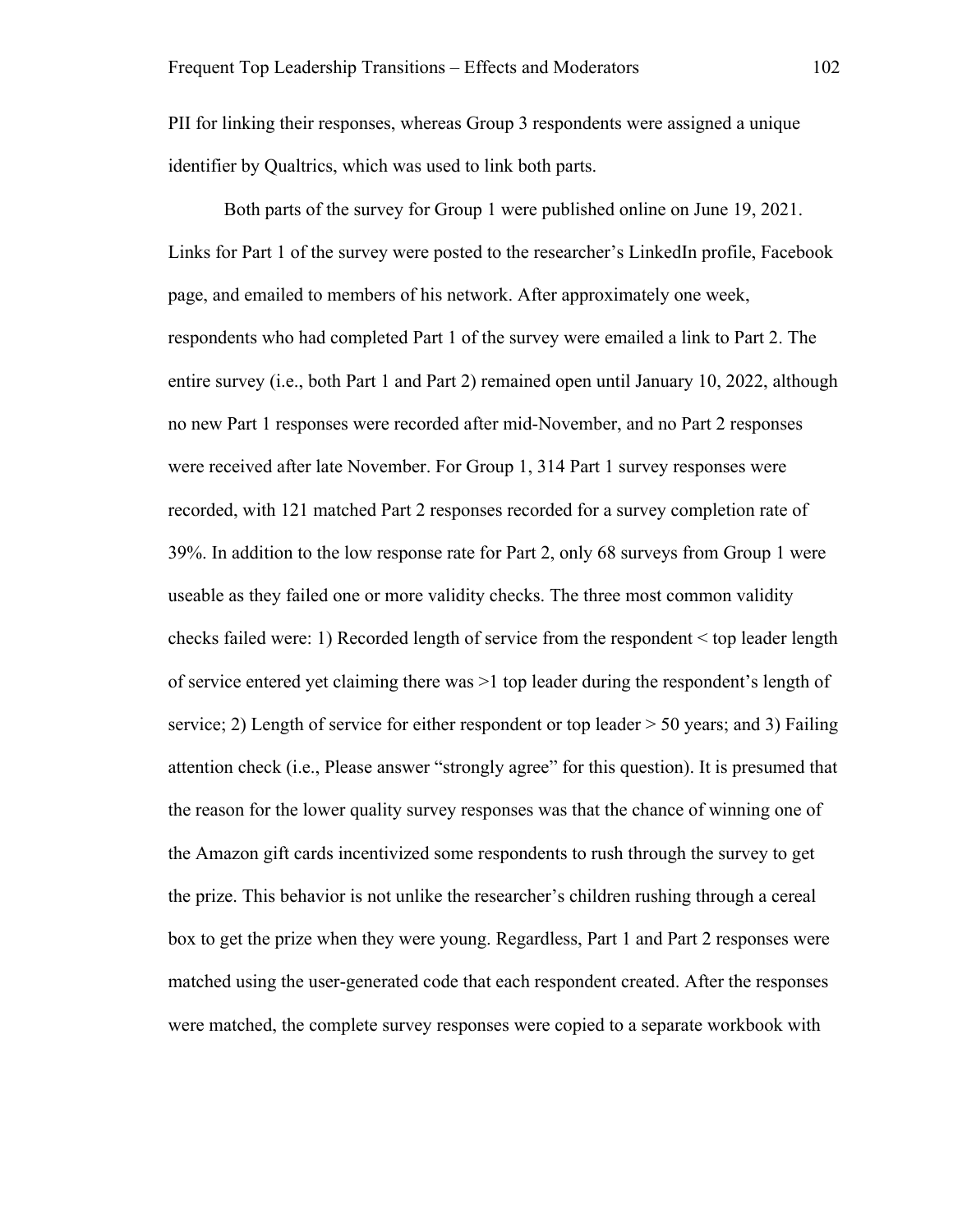the user-generated codes removed. The final number of useable completed Part 1 and Part 2 surveys was 48 for an overall *net* response rate of 15%.

Group 2 surveys were also published on June 19, 2021; however, graduate-level class instructors were not contacted to solicit students until August 1, 2021. Several instructors agreed to offer the survey in exchange for extra credit. The first wave of Part 1 responses was recorded in late August. As with the Group 1 surveys, this group was contacted approximately one week after completing Part 1 and invited to take Part 2. No new Part 1 responses were recorded after mid-October. Part 2 responses were recorded until early December. The entire survey remained open until December 12, 2021. For Group 2, there were 16 Part 1 survey responses recorded, with 14 matched Part 2 responses recorded for a survey completion rate of 88%. No response validity issues were noted with the Group 2 responses. Like Group 1, the survey responses were matched and then placed in a separate workbook stripped of the user-generated codes. In summary, there were 14 total completed Part 1 and Part 2 surveys for a *net* response rate of 88%.

Qualtrics was contacted in early October to provide a quotation to offer the survey to their Qualtrics Panels. After reaching a business agreement, the Part 1 one survey was offered as a pilot to determine if the response quality would be satisfactory. Fifty-three responses were recorded for Part 1 of the pilot launch. Response validity issues noted in the researcher's professional network were also noted in the Qualtrics Panels pilot. In order to improve survey response quality, the survey was slightly reorganized by Qualtrics to terminate the survey for invalid responses. Specifically, the demographic information was rearranged to collect early in the survey: 1) Their length of service at their company, the top leader's length of service, and the number of top leaders since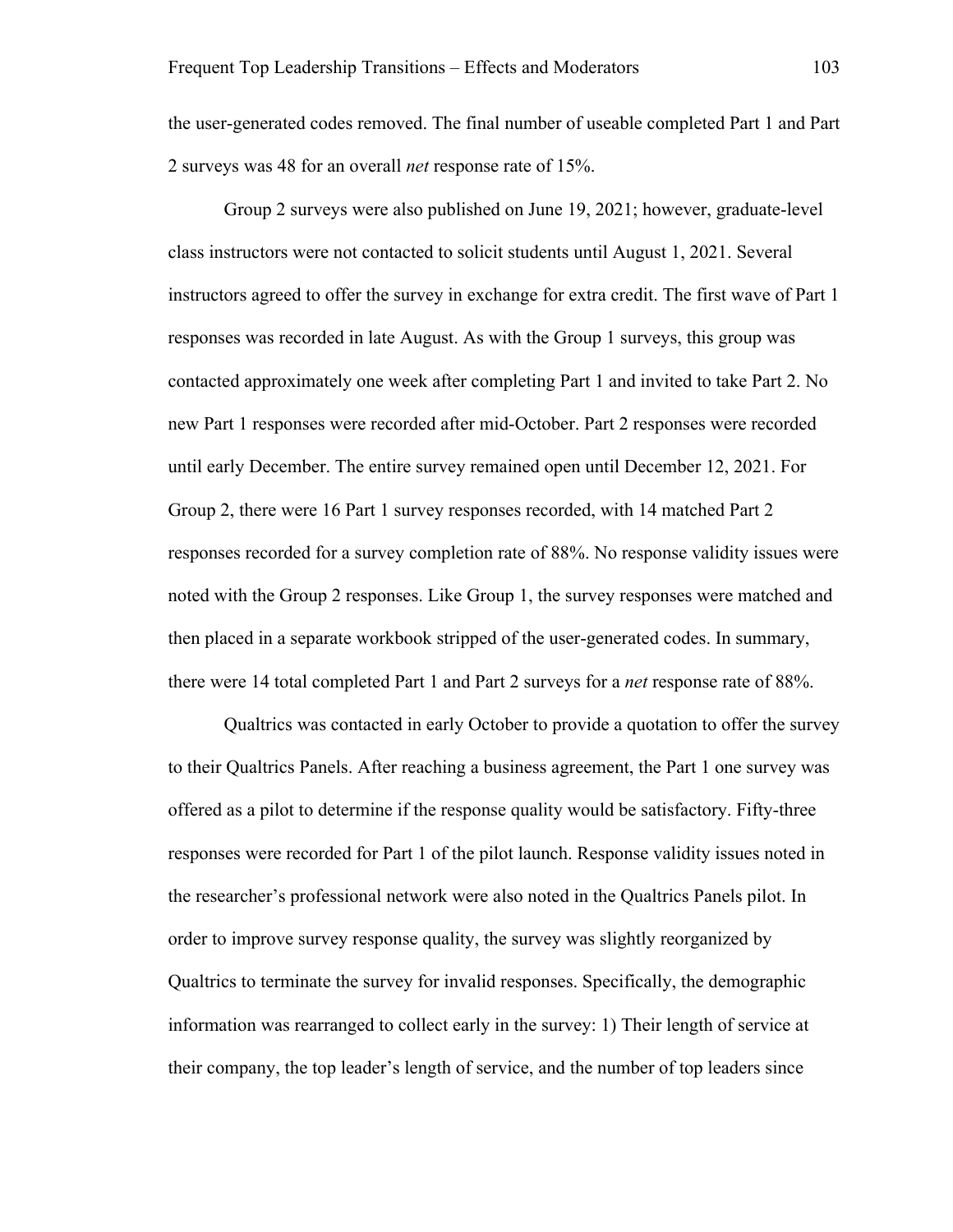they were at their company. If either of the following conditions were noted, Qualtrics informed the respondent that they were not eligible to take the survey: 1) Recorded length of service from the respondent < top leader length of service entered yet claiming there were >1 top leader during the respondent's length of service, or 2) Length of service for either respondent or top leader > 50 years. No other survey modifications were made for the Qualtrics Panels. The survey was launched to the Qualtrics Panels on November 12, 2021. As with the other groups, Qualtrics contacted Part 1 respondents approximately one week after completing Part 1 and invited them to take Part 2. No new Part 1 responses were recorded after late December. Part 2 responses were recorded until early-January 2022. The entire survey remained open until January 10, 2022. For Group 3, 493 Part 1 survey responses were recorded, with 302 matched Part 2 responses recorded for a survey completion rate of 61%. However, additional data validity issues surfaced with the Part 1 responses. For example, answers with the title of their top leader as "Idaho" or their title as "Oklahoma." Consequently, only 216 Part 1 responses were useable out of the 493 recorded. In a similar fashion to the other groups, the survey responses were matched using the Qualtrics-generated unique identifier and then placed in a separate workbook stripped of the Qualtrics-identifier. Because the survey was slightly altered to move specific questions earlier in the survey, the separate workbook was reordered so that the responses would be in the same columns as Group 1 and Group 2. The final useable number of surveys from Group 3 was 149 for a *net* response rate of 30% out of 493 completed Part 1 surveys.

Between the three groups, 823 useable Part 1 surveys were recorded, and 438 matched Part 2 surveys for an overall rate of 53%. In addition, there were a total of 211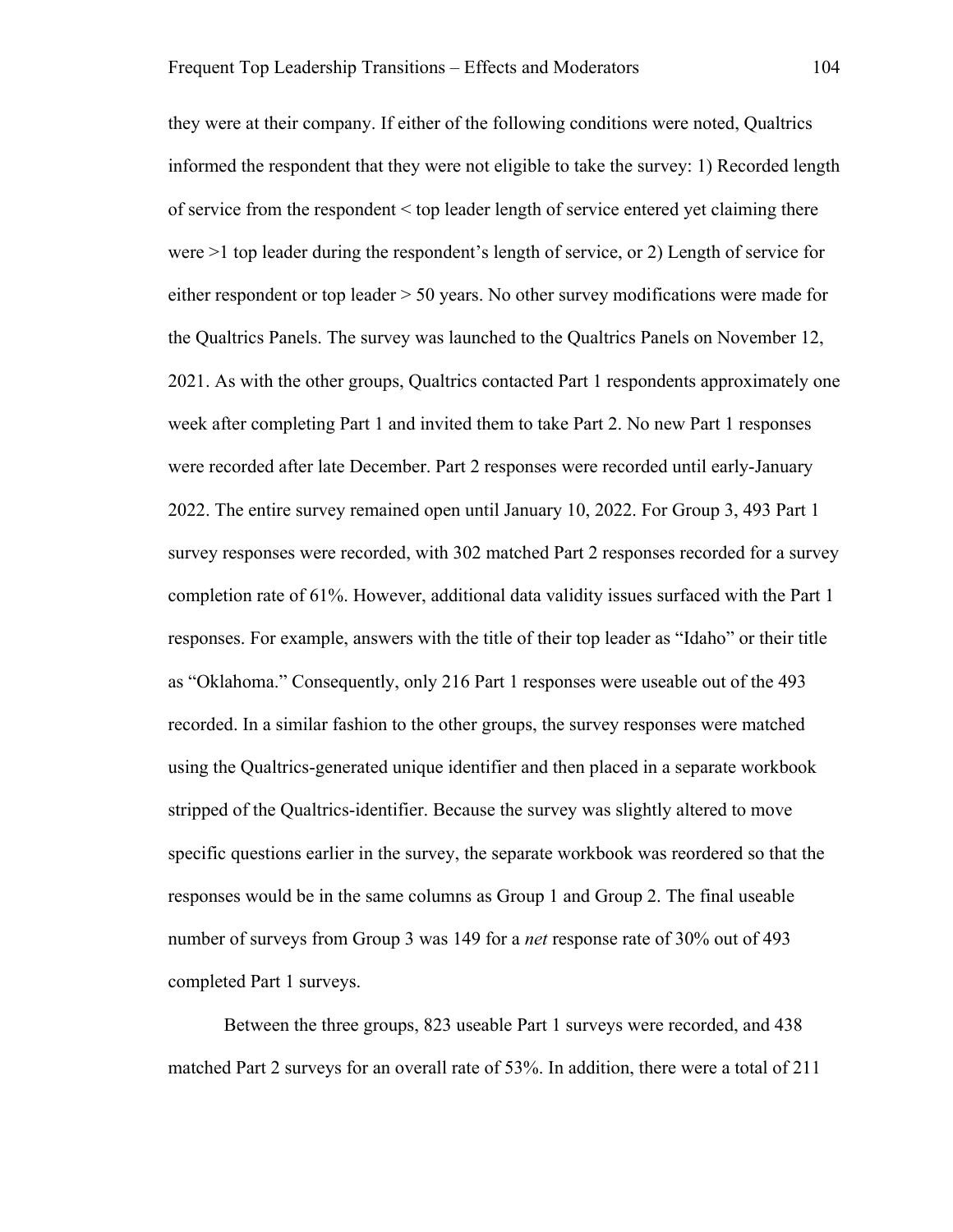complete and useable surveys for an overall *net* response rate of 26%. The email addresses provided by the professional network respondents that elected to enter the drawing for a chance for one of the Amazon gift cards were placed in an Excel workbook. The random number function generated a number between 1 and 1,000 for each response. The workbook was sorted from highest to lowest randomly generated numbers, with the four highest numbers winning the prize. The PII collected from Groups 1 and 2 were stored in separate files from the survey responses and were destroyed as per the data retention schedule required by the IRB approval for this research project. Finally, the survey responses from all three groups were combined into one workbook then imported into SPSS for data screening.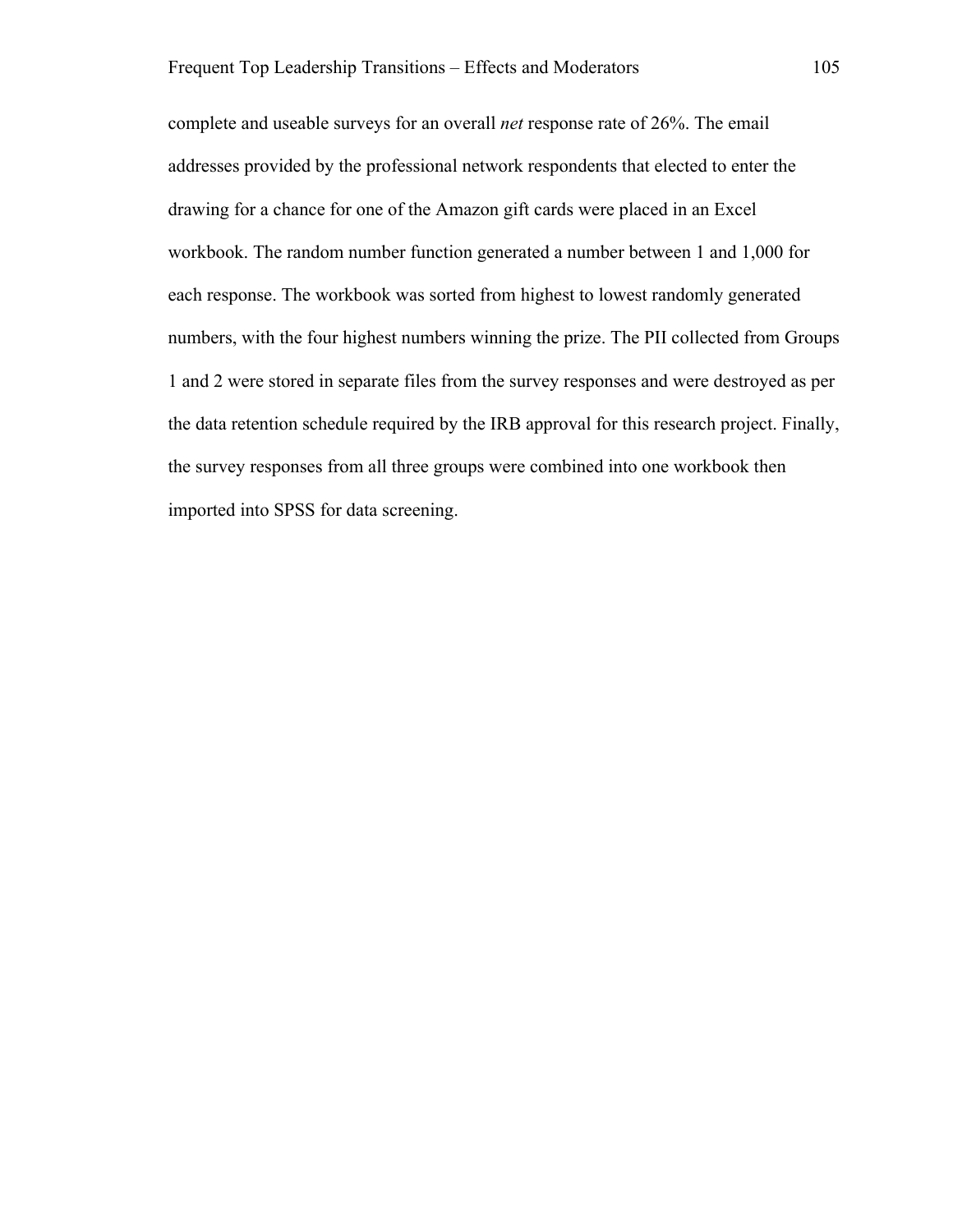# **Appendix D: Regression and Moderation Results**

|                                    | Dependent Variable: Exit    |           |             |           |  |
|------------------------------------|-----------------------------|-----------|-------------|-----------|--|
|                                    | Model 1                     |           | Model 2     |           |  |
| Variable                           | $\mathbf b$                 | <b>SE</b> | $\mathbf b$ | SE        |  |
| TLT(a)                             | $.206**$                    | .074      | $.214**$    | .073      |  |
| OCC <sub>(b)</sub>                 | $-.455**$                   | .121      | $-.413**$   | .120      |  |
| Two-way interaction (a x b)        |                             |           | $.288**$    | .109      |  |
| Adjusted $R^2$                     | .112                        |           | .139        |           |  |
| $\Delta R^2$                       | $.121**$                    |           | $.032**$    |           |  |
| $\Delta F$                         | 12.820                      |           | 6.979       |           |  |
|                                    | Dependent Variable: Voice   |           |             |           |  |
|                                    | Model 1                     |           | Model 2     |           |  |
| Variable                           | $\mathbf b$                 | $\rm SE$  | $\mathbf b$ | <b>SE</b> |  |
| TLT(a)                             | $.172**$                    | .057      | $.174**$    | .057      |  |
| OCC <sub>(b)</sub>                 | $-.195*$                    | .092      | $-.180$     | .093      |  |
| Two-way interaction (a x b)        |                             |           | .098        | .085      |  |
| Adjusted $R^2$                     | .069                        |           | .070        |           |  |
| $\Delta R^2$                       | $.079**$                    |           | .007        |           |  |
| $\Delta F$                         | 7.938                       |           | 1.335       |           |  |
|                                    | Dependent Variable: Loyalty |           |             |           |  |
|                                    | Model 1                     |           | Model 2     |           |  |
| Variable                           | $\mathbf b$                 | SE        | $\mathbf b$ | $\rm SE$  |  |
| TLT(a)                             | $-.023$                     | .047      | $-.025$     | .047      |  |
| OCC <sub>(b)</sub>                 | $.640**$                    | .076      | $.632**$    | .077      |  |
| Two-way interaction $(a \times b)$ |                             |           | $-.056$     | .070      |  |
| Adjusted $R^2$                     | .278                        |           | .277        |           |  |
| $\Delta R^2$                       | $.286**$                    |           | .003        |           |  |
| $\Delta F$                         | 37.181                      |           | .651        |           |  |
|                                    | Dependent Variable: Neglect |           |             |           |  |
|                                    | Model 1                     |           | Model 2     |           |  |
| Variable                           | $\mathbf b$                 | <b>SE</b> | $\mathbf b$ | <b>SE</b> |  |
| TLT(a)                             | $.243**$                    | .058      | $.250**$    | .057      |  |
| OCC <sub>(b)</sub>                 | $-.302**$                   | .094      | $-.264**$   | .093      |  |
| Two-way interaction $(a \times b)$ |                             |           | $.261**$    | .084      |  |
| Adjusted $R^2$                     | .141                        |           | .179        |           |  |
| $\Delta R^2$                       | $.150**$                    |           | $.042**$    |           |  |
| $\Delta F$                         | 16.403                      |           | 9.592       |           |  |

*Table 2.* Regression results for TLT x OCC

*Note*.  $*_{p}$  < .05;  $*_{p}$  < .01.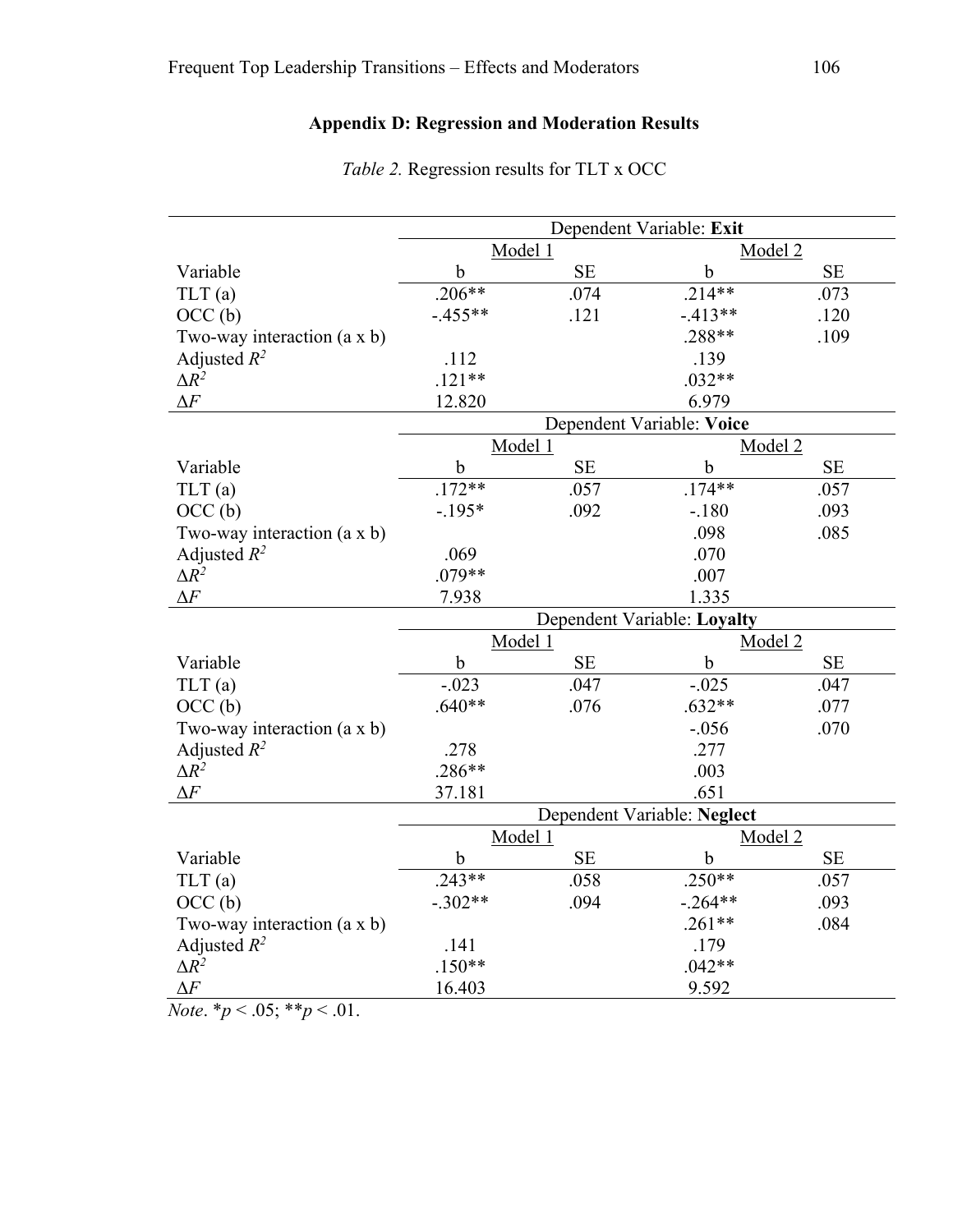|                                    | Dependent Variable: Exit    |          |             |          |  |  |
|------------------------------------|-----------------------------|----------|-------------|----------|--|--|
|                                    | Model 1                     |          | Model 2     |          |  |  |
| Variable                           | $\mathbf b$                 | SE       | $\mathbf b$ | SE       |  |  |
| TLT(a)                             | $.260**$                    | .076     | $.231**$    | .078     |  |  |
| FICT(b)                            | $-.139$                     | .093     | $-.117$     | .093     |  |  |
| Two-way interaction $(a \times b)$ |                             |          | .163        | .093     |  |  |
| Adjusted $R^2$                     | .055                        |          | .066        |          |  |  |
| $\Delta R^2$                       | $.065**$                    |          | .015        |          |  |  |
| $\Delta F$                         | 6.483                       |          | 3.068       |          |  |  |
|                                    | Dependent Variable: Voice   |          |             |          |  |  |
|                                    | Model 1                     |          | Model 2     |          |  |  |
| Variable                           | $\mathbf b$                 | $\rm SE$ | $\mathbf b$ | $\rm SE$ |  |  |
| TLT(a)                             | $.174**$                    | .056     | .154        | .057     |  |  |
| FICT(b)                            | $.193**$                    | .068     | $.208**$    | .069     |  |  |
| Two-way interaction $(a \times b)$ |                             |          | .108        | .068     |  |  |
| Adjusted $R^2$                     | .086                        |          | .093        |          |  |  |
| $\Delta R^2$                       | $.096**$                    |          | .012        |          |  |  |
| $\Delta F$                         | 9.850                       |          | 2.497       |          |  |  |
|                                    | Dependent Variable: Loyalty |          |             |          |  |  |
|                                    | Model 1                     |          | Model 2     |          |  |  |
| Variable                           | $\mathbf b$                 | SE       | $\mathbf b$ | $\rm SE$ |  |  |
| TLT(a)                             | $-.023$                     | .047     | $-.025$     | .047     |  |  |
| FICT(b)                            | $.640**$                    | .076     | $.632**$    | .077     |  |  |
| Two-way interaction $(a \times b)$ |                             |          | $-.056$     | .070     |  |  |
| Adjusted $R^2$                     | .045                        |          | .041        |          |  |  |
| $\Delta R^2$                       | $.055**$                    |          | .001        |          |  |  |
| $\Delta F$                         | 5.453                       |          | .127        |          |  |  |
|                                    | Dependent Variable: Neglect |          |             |          |  |  |
|                                    | Model 1                     |          | Model 2     |          |  |  |
| Variable                           | $\mathbf b$                 | $\rm SE$ | $\mathbf b$ | $\rm SE$ |  |  |
| TLT(a)                             | $.285**$                    | .058     | $.278**$    | .060     |  |  |
| FICT(b)                            | $-162*$                     | .071     | $-.157*$    | .072     |  |  |
| Two-way interaction (a x b)        |                             |          | .040        | .072     |  |  |
| Adjusted $R^2$                     | .118                        |          | .115        |          |  |  |
| $\Delta R^2$                       | $.127**$                    |          | .001        |          |  |  |
| $\Delta F$                         | 13.555                      |          | .307        |          |  |  |
| $*_p$ < .05; **p < .01             |                             |          |             |          |  |  |

*Table 3.* Regression results for TLT x FICT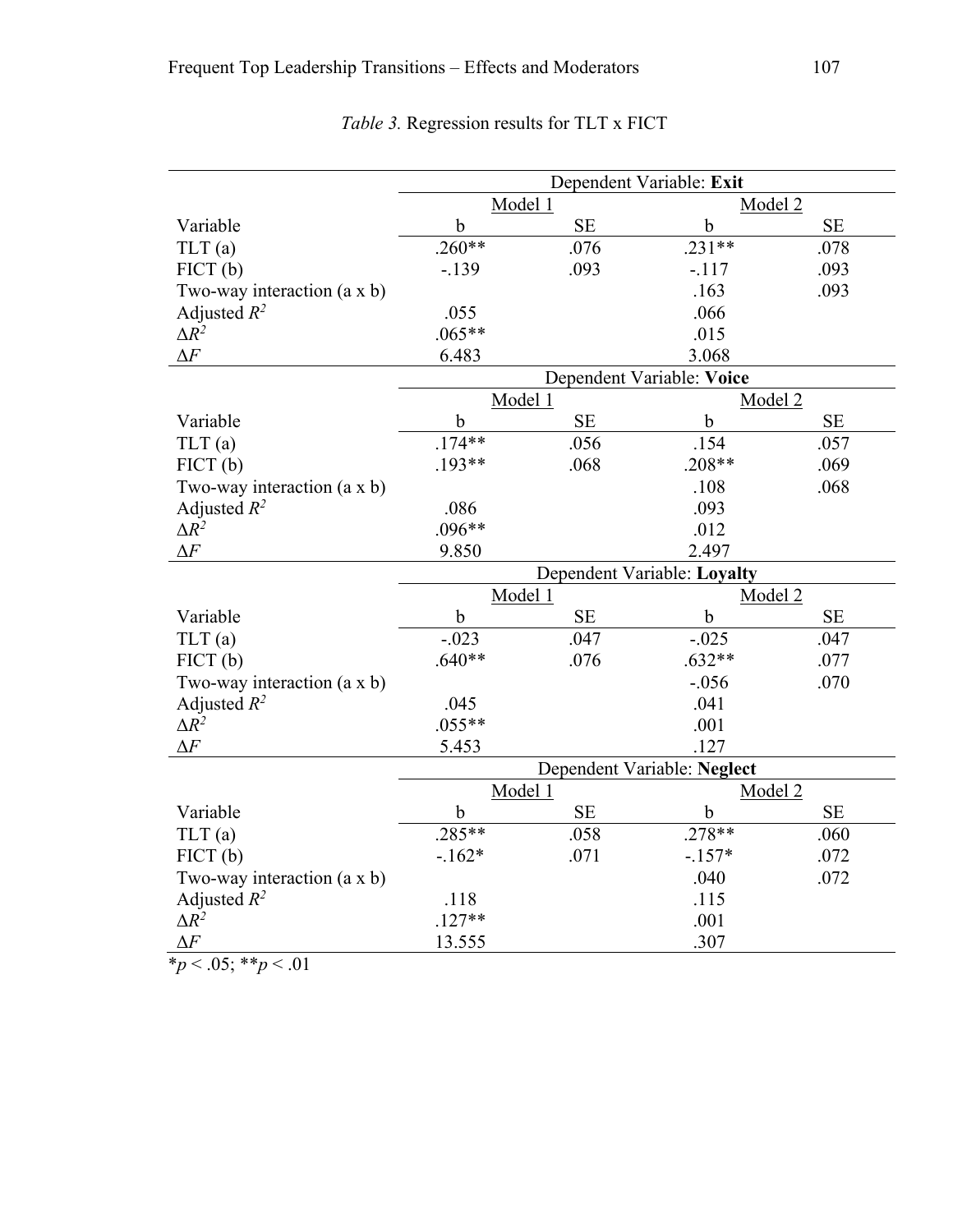|                                    | Dependent Variable: Exit    |           |             |           |  |
|------------------------------------|-----------------------------|-----------|-------------|-----------|--|
|                                    | Model 1                     |           | Model 2     |           |  |
| Variable                           | $\mathbf b$                 | <b>SE</b> | b           | $\rm SE$  |  |
| TLT(a)                             | $.234**$                    | .074      | $.211**$    | .074      |  |
| FAE(b)                             | $-.302**$                   | .087      | $-.296**$   | .087      |  |
| Two-way interaction $(a \times b)$ |                             |           | .178        | .093      |  |
| Adjusted $R^2$                     | .101                        |           | .114        |           |  |
| $\Delta R^2$                       | $.111**$                    |           | .017        |           |  |
| $\Delta F$                         | 11.615                      |           | 3.680       |           |  |
|                                    | Dependent Variable: Voice   |           |             |           |  |
|                                    | Model 1                     |           | Model 2     |           |  |
| Variable                           | $\mathbf b$                 | SE        | b           | <b>SE</b> |  |
| TLT(a)                             | $.192**$                    | .057      | $.181**$    | .058      |  |
| FAE(b)                             | .048                        | .067      | .051        | .067      |  |
| Two-way interaction $(a \times b)$ |                             |           | .089        | .072      |  |
| Adjusted $R^2$                     | .049                        |           | .052        |           |  |
| $\Delta R^2$                       | $.059**$                    |           | .008        |           |  |
| $\Delta F$                         | 5.852                       |           | 1.525       |           |  |
|                                    | Dependent Variable: Loyalty |           |             |           |  |
|                                    | Model 1                     |           | Model 2     |           |  |
| Variable                           | $\mathbf b$                 | $\rm SE$  | b           | <b>SE</b> |  |
| TLT(a)                             | $-.068$                     | .051      | $-.062$     | .051      |  |
| FAE(b)                             | $.323**$                    | .060      | $.321**$    | .060      |  |
| Two-way interaction (a x b)        |                             |           | $-.047$     | .064      |  |
| Adjusted $R^2$                     | .137                        |           | .135        |           |  |
| $\Delta R^2$                       | $.146**$                    |           | .003        |           |  |
| $\Delta F$                         | 15.906                      |           | .544        |           |  |
|                                    | Dependent Variable: Neglect |           |             |           |  |
|                                    | Model 1                     |           | Model 2     |           |  |
| Variable                           | $\mathbf b$                 | $\rm SE$  | $\mathbf b$ | $\rm SE$  |  |
| TLT(a)                             | $.251**$                    | .052      | $.246**$    | .053      |  |
| FAE(b)                             | $-.432**$                   | .062      | $-.431**$   | .062      |  |
| Two-way interaction $(a \times b)$ |                             |           | .039        | .066      |  |
| Adjusted $R^2$                     | .282                        |           | .279        |           |  |
| $\Delta R^2$                       | .289**                      |           | .001        |           |  |
| $\Delta F$                         | 37.855                      |           | .342        |           |  |
| * $p < .05$ ; ** $p < .01$         |                             |           |             |           |  |

*Table 4.* Regression results for TLT x FAE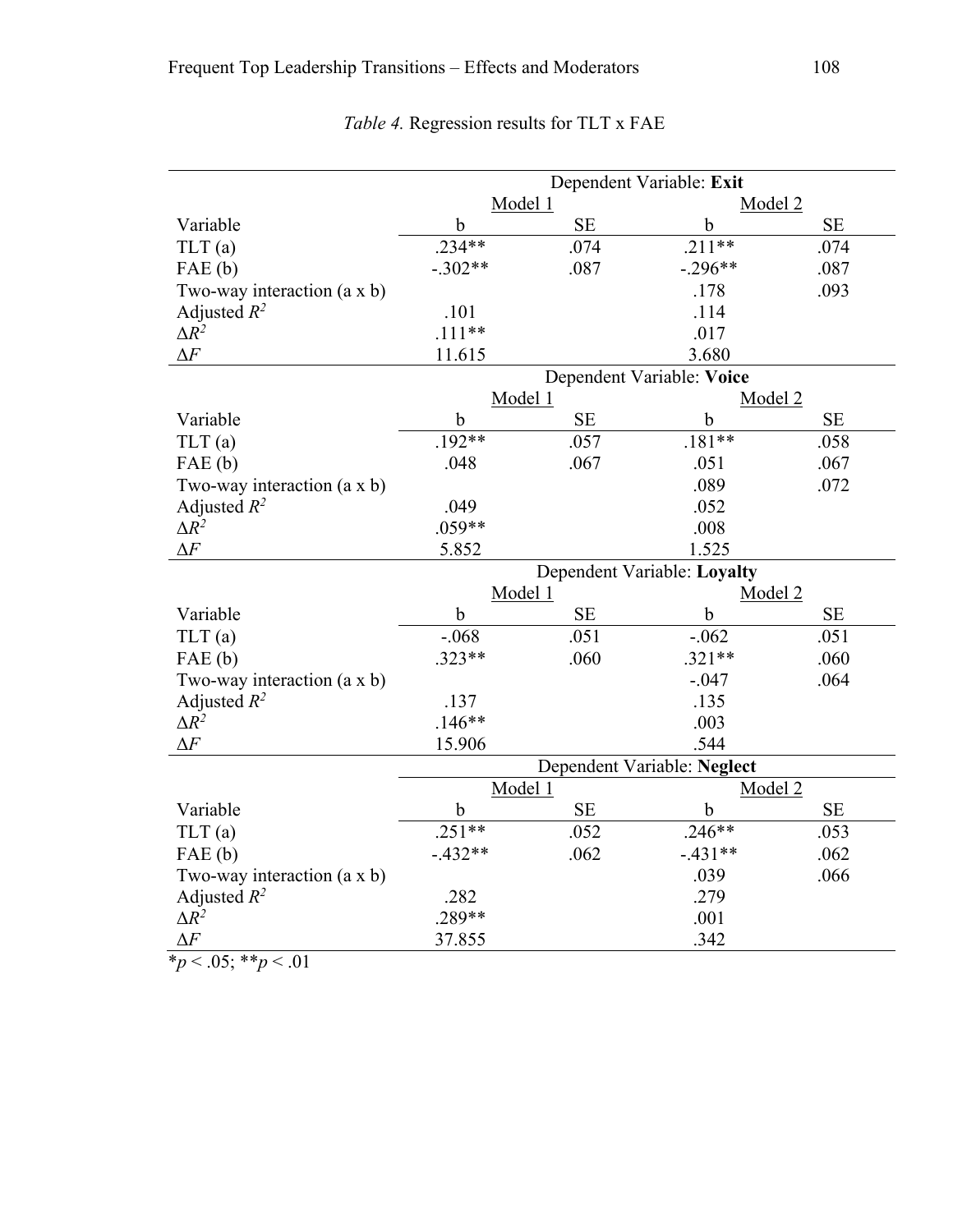|                           | SS      | df           | M <sub>S</sub> | $\overline{F}$ | р    |
|---------------------------|---------|--------------|----------------|----------------|------|
| <b>Business Structure</b> |         |              |                |                |      |
| Exit                      |         |              |                |                |      |
| <b>Between Groups</b>     | 1.223   | $\mathbf{1}$ | 1.223          | 1.029          | .312 |
| Within Groups             | 222.182 | 187          | 1.188          |                |      |
| Total                     | 223.405 | 188          |                |                |      |
| Voice                     |         |              |                |                |      |
| <b>Between Groups</b>     | 1.661   | $\mathbf{1}$ | 1.661          | 2.527          | .114 |
| Within Groups             | 122.929 | 187          | .657           |                |      |
| Total                     | 124.590 | 188          |                |                |      |
| Loyalty                   |         |              |                |                |      |
| <b>Between Groups</b>     | 1.696   | $\mathbf{1}$ | 1.696          | 2.958          | .087 |
| Within Groups             | 107.192 | 187          | .573           |                |      |
| Total                     | 108.888 | 188          |                |                |      |
| Neglect                   |         |              |                |                |      |
| <b>Between Groups</b>     | .057    | $\mathbf{1}$ | .057           | .076           | .783 |
| Within Groups             | 139.782 | 187          | .747           |                |      |
| Total                     | 139.839 | 188          |                |                |      |
| <b>Business Type</b>      |         |              |                |                |      |
| Exit                      |         |              |                |                |      |
| <b>Between Groups</b>     | 1.057   | $\mathbf{1}$ | 1.057          | .889           | .347 |
| Within Groups             | 222.348 | 187          | 1.189          |                |      |
| Total                     | 223.405 | 188          |                |                |      |
| Voice                     |         |              |                |                |      |
| <b>Between Groups</b>     | 3.614   | $\mathbf{1}$ | 3.614          | 5.586          | .019 |
| Within Groups             | 120.976 | 187          | .647           |                |      |
| Total                     | 124.590 | 188          |                |                |      |
| Loyalty                   |         |              |                |                |      |
| <b>Between Groups</b>     | .117    | $\mathbf{1}$ | .117           | .200           | .655 |
| Within Groups             | 108.771 | 187          | .582           |                |      |
| Total                     | 108.888 | 188          |                |                |      |
| Neglect                   |         |              |                |                |      |
| <b>Between Groups</b>     | 1.227   | $\mathbf{1}$ | 1.227          | 1.655          | .200 |
| Within Groups             | 138.612 | 187          | .741           |                |      |
| Total                     | 139.839 | 188          |                |                |      |

## **Appendix E: Supplemental Analysis ANOVA Results**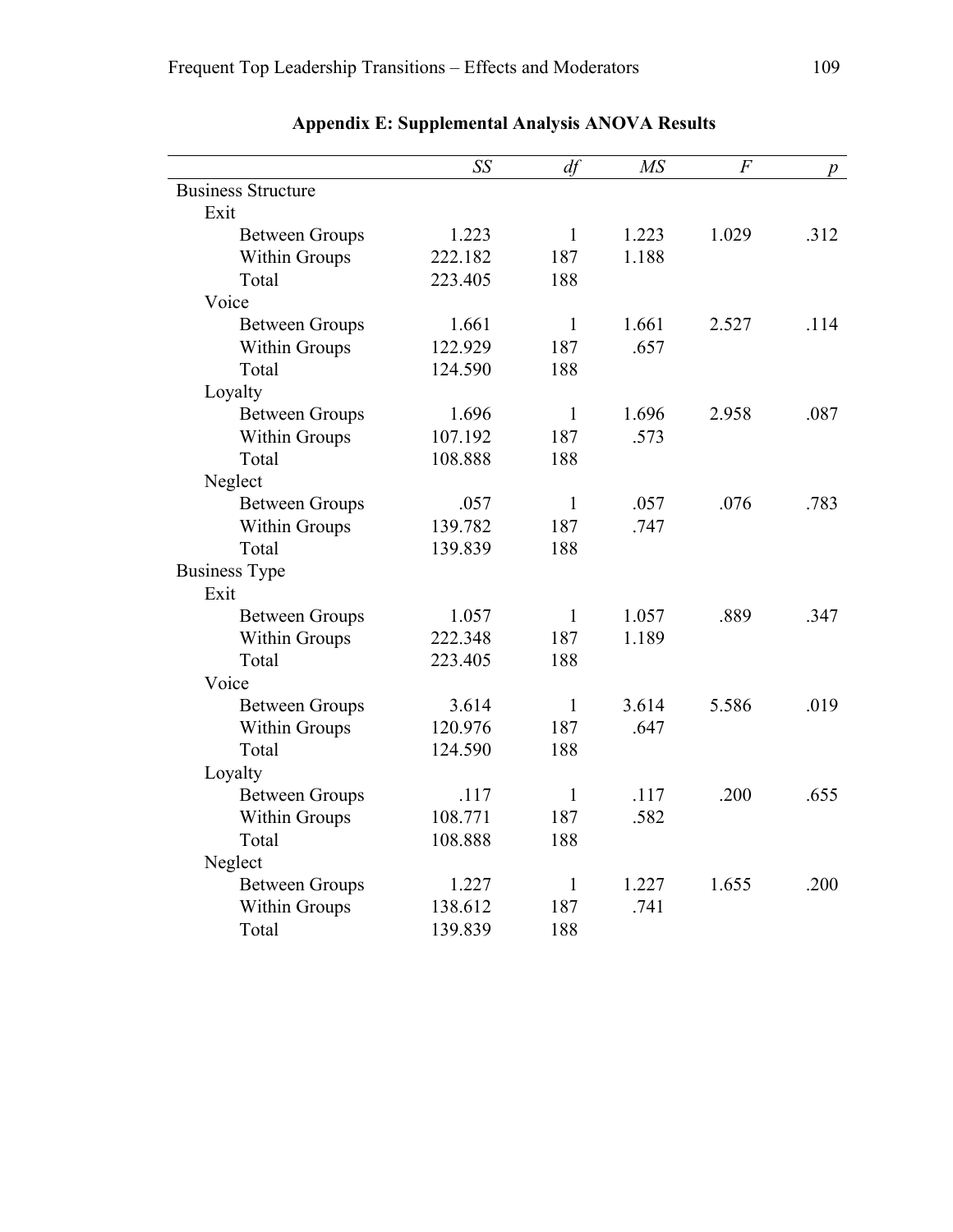|                       | SS      | df             | <b>MS</b> | $\overline{F}$ |      |
|-----------------------|---------|----------------|-----------|----------------|------|
| Gender                |         |                |           |                | р    |
| Exit                  |         |                |           |                |      |
| <b>Between Groups</b> | .238    | $\mathbf{1}$   | .238      | .199           | .656 |
| Within Groups         | 223.167 | 187            | 1.193     |                |      |
| Total                 | 223.405 | 188            |           |                |      |
| Voice                 |         |                |           |                |      |
| <b>Between Groups</b> | .269    | $\mathbf{1}$   | .269      | .405           | .525 |
| Within Groups         | 124.321 | 187            | .665      |                |      |
| Total                 | 124.590 | 188            |           |                |      |
| Loyalty               |         |                |           |                |      |
| <b>Between Groups</b> | 2.213   | $\mathbf{1}$   | 2.213     | 3.879          | .050 |
| Within Groups         | 16.675  | 187            | .570      |                |      |
| Total                 | 108.888 | 188            |           |                |      |
| Neglect               |         |                |           |                |      |
| <b>Between Groups</b> | .084    | $\mathbf{1}$   | .084      | .113           | .737 |
| Within Groups         | 139.755 | 187            | .747      |                |      |
| Total                 | 139.839 | 188            |           |                |      |
| Layers                |         |                |           |                |      |
| Exit                  |         |                |           |                |      |
| <b>Between Groups</b> | 3.505   | $\overline{4}$ | .876      | .733           | .570 |
| Within Groups         | 219.900 | 184            | 1.195     |                |      |
| Total                 | 223.405 | 188            |           |                |      |
| Voice                 |         |                |           |                |      |
| <b>Between Groups</b> | .622    | $\overline{4}$ | .155      | .231           | .921 |
| Within Groups         | 123.968 | 184            | .674      |                |      |
| Total                 | 124.590 | 188            |           |                |      |
| Loyalty               |         |                |           |                |      |
| <b>Between Groups</b> | 1.911   | $\overline{4}$ | .478      | .822           | .513 |
| Within Groups         | 106.977 | 184            | .581      |                |      |
| Total                 | 108.888 | 188            |           |                |      |
| Neglect               |         |                |           |                |      |
| <b>Between Groups</b> | 2.587   | $\overline{4}$ | .647      | .867           | .485 |
| Within Groups         | 137.252 | 184            | .746      |                |      |
| Total                 | 139.839 | 188            |           |                |      |